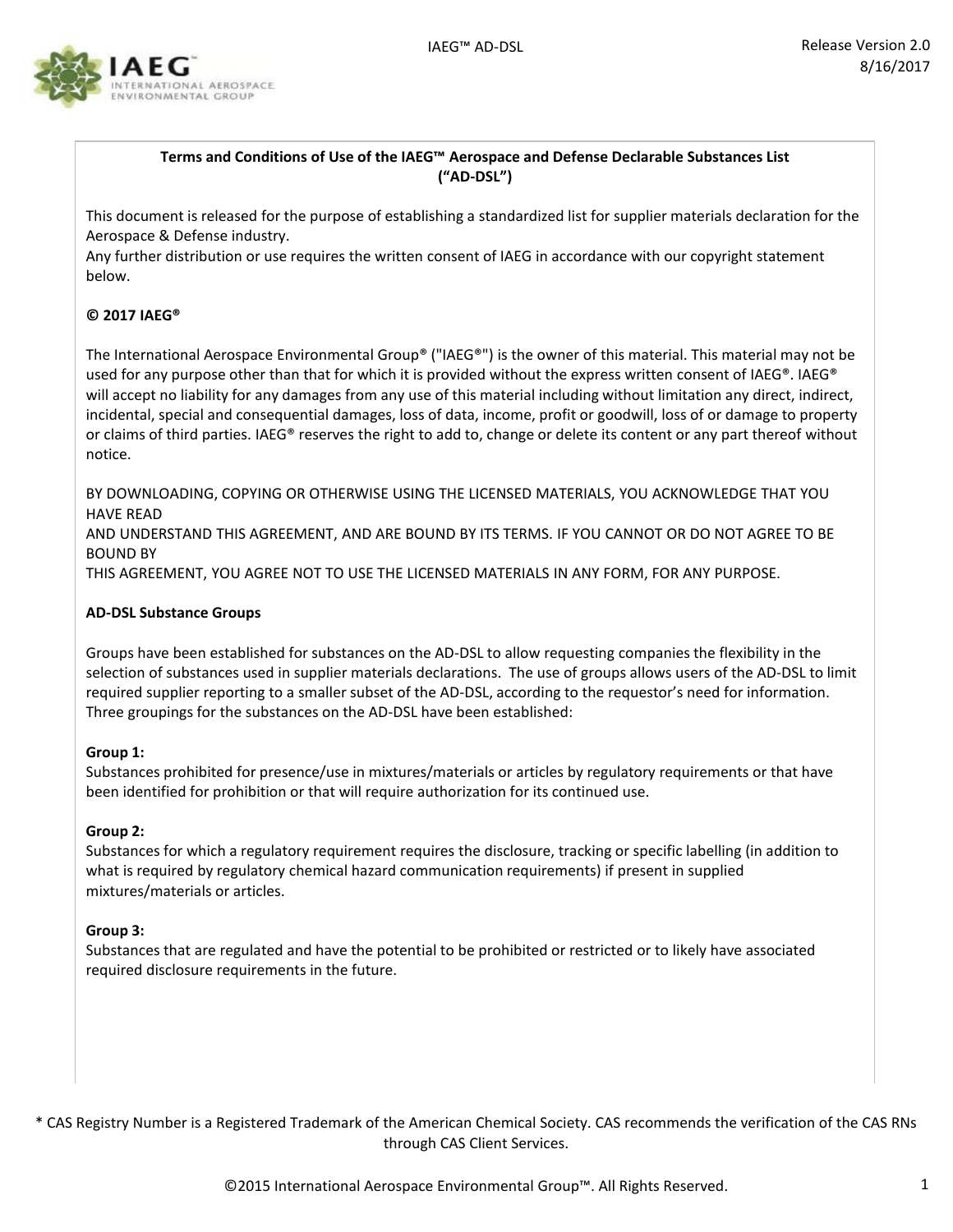

|                |            | <b>Substance identification</b> |                                     | <b>Change Log</b>                                                   |                      |                   |                 |
|----------------|------------|---------------------------------|-------------------------------------|---------------------------------------------------------------------|----------------------|-------------------|-----------------|
|                |            |                                 |                                     |                                                                     | <b>IAEG priority</b> | <b>Date first</b> | <b>Revision</b> |
| <b>IAEG ID</b> | <b>CAS</b> | EC                              | <b>Name</b>                         | <b>Synonyms</b>                                                     | <b>Group</b>         | added             | date            |
| IAEG000001     | 1327-53-3  | 215-481-4                       | Diarsenic trioxide Arsenic trioxide |                                                                     | 1                    | 2015-03-17        | 2015-03-17      |
| IAEG000002     | 1303-28-2  | 215-116-9                       | Diarsenic<br>pentaoxide             | Arsenic<br>pentoxide;<br>Arsenic oxide                              | 1                    | 2015-03-17        | 2015-03-17      |
| IAEG000003     | 15606-95-8 | 427-700-2                       | Triethyl arsenate                   |                                                                     | 1                    | 2015-03-17        | 2017-08-14      |
| IAEG000004     | 7778-39-4  | 231-901-9                       | Arsenic acid                        |                                                                     | $\mathbf{1}$         | 2015-03-17        | 2015-03-17      |
| IAEG000005     | 3687-31-8  | 222-979-5                       | <b>Trilead</b><br>diarsenate        |                                                                     | 1                    | 2015-03-17        | 2017-08-14      |
| IAEG000006     | 7778-44-1  | 231-904-5                       | Calcium arsenate                    |                                                                     | 1                    | 2015-03-17        | 2017-08-14      |
| IAEG000009     | 12006-15-4 | 234-484-1                       | Cadmium<br>arsenide                 | Tricadmium<br>diarsenide                                            | 1                    | 2017-08-14        | 2017-08-14      |
| IAEG000021     | 7440-41-7  | 231-150-7                       | Beryllium (Be)                      |                                                                     | 3                    | 2015-03-17        | 2015-03-17      |
| IAEG000022     | 1306-19-0  | 215-146-2                       | Cadmium oxide                       |                                                                     | $\overline{1}$       | 2015-03-17        | 2017-08-14      |
| IAEG000023     | 10108-64-2 | 233-296-7                       | Cadmium<br>chloride                 |                                                                     | 1                    | 2015-03-17        | 2017-08-14      |
| IAEG000024     | 1306-23-6  | 215-147-8                       | Cadmium<br>sulphide                 |                                                                     | 1                    | 2015-03-17        | 2017-08-14      |
| IAEG000025     | 10124-36-4 | 233-331-6                       | Cadmium<br>sulphate                 |                                                                     | 1                    | 2015-03-17        | 2017-08-14      |
| IAEG000026     | 31119-53-6 | 233-331-6                       | Cadmium<br>sulphate                 |                                                                     | 1                    | 2015-03-17        | 2017-08-14      |
| IAEG000027     | 7790-79-6  | 232-222-0                       | Cadmium<br>fluoride                 |                                                                     | 1                    | 2015-03-17        | 2017-08-14      |
| IAEG000028     | 7440-43-9  | 231-152-8                       | Cadmium (Cd)                        |                                                                     | $\mathbf 1$          | 2015-03-17        | 2017-08-14      |
| IAEG000029     | 10325-94-7 | 233-710-6                       | Cadmium nitrate                     | Cadmium<br>dinitrate                                                | 1                    | 2017-08-14        | 2017-08-14      |
| IAEG000030     | 10022-68-1 | 233-710-6                       | Cadmium nitrate                     | Cadmium<br>dinitrate; Nitric<br>acid, cadmium<br>salt, tetrahydrate | 1                    | 2017-08-14        | 2017-08-14      |
| IAEG000031     | 21041-95-2 | 244-168-5                       | Cadmium<br>hydroxide                |                                                                     | 1                    | 2017-08-14        | 2017-08-14      |
| IAEG000032     | 513-78-0   | 208-168-9                       | Cadmium<br>carbonate                |                                                                     | 1                    | 2017-08-14        | 2017-08-14      |
| IAEG000033     | 1306-25-8  | 215-149-9                       | Cadmium<br>telluride                |                                                                     | 1                    | 2017-08-14        | 2017-08-14      |
| IAEG000034     | 8048-07-5  | 232-466-8                       | Cadmium zinc<br>sulphide yellow     |                                                                     | 1                    | 2017-08-14        | 2017-08-14      |
| IAEG000035     | 58339-34-7 | 261-218-1                       | Cadmium<br>sulphoselenide<br>red    |                                                                     | 1                    | 2017-08-14        | 2017-08-14      |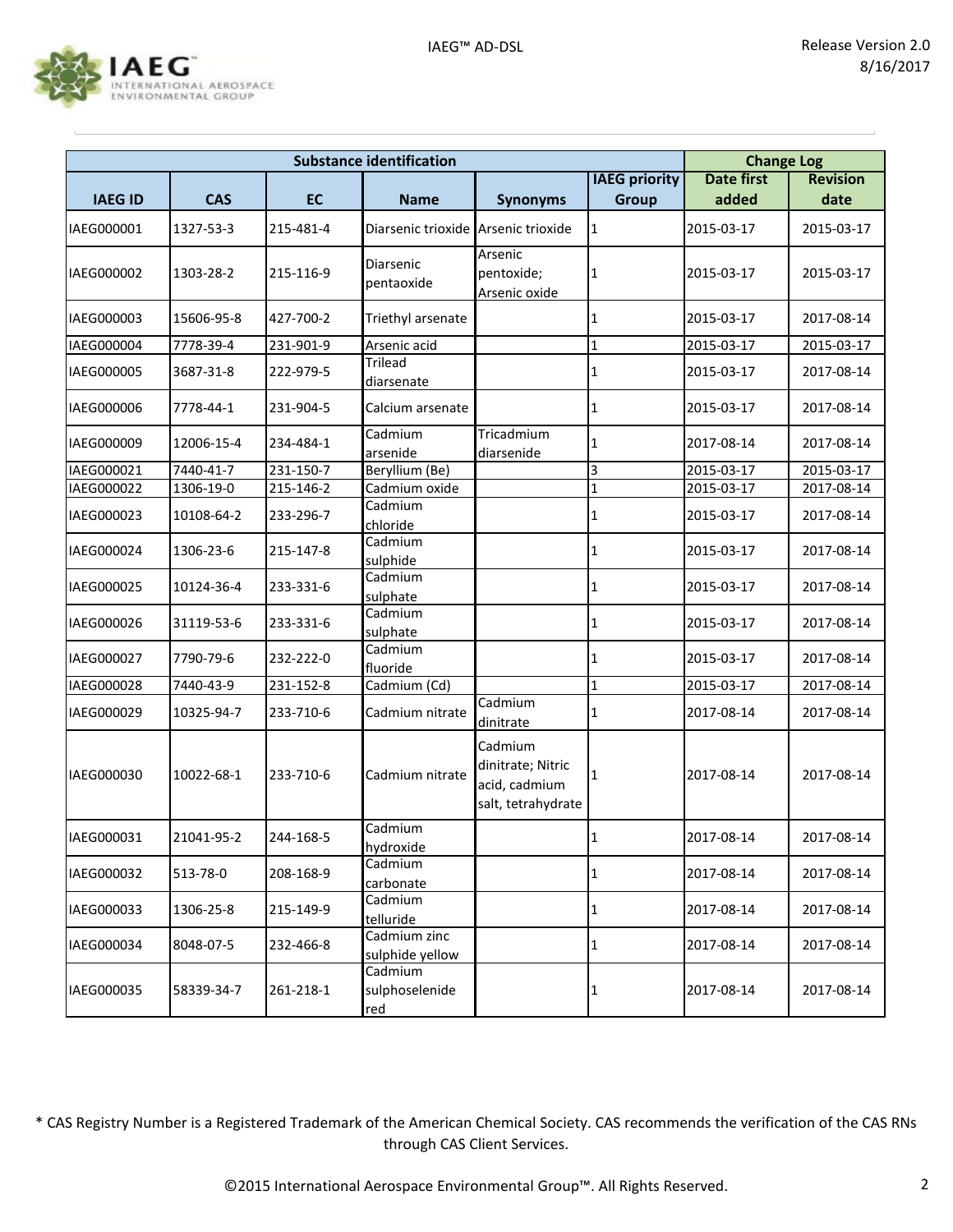

| <b>Substance identification</b> |             |           |                                                                                                                                                          |                 |                      | <b>Change Log</b> |                 |
|---------------------------------|-------------|-----------|----------------------------------------------------------------------------------------------------------------------------------------------------------|-----------------|----------------------|-------------------|-----------------|
|                                 |             |           |                                                                                                                                                          |                 | <b>IAEG priority</b> | <b>Date first</b> | <b>Revision</b> |
| <b>IAEG ID</b>                  | <b>CAS</b>  | <b>EC</b> | <b>Name</b>                                                                                                                                              | <b>Synonyms</b> | Group                | added             | date            |
| IAEG000037                      | 100402-53-7 | 309-489-8 | Cadmium<br>chloride<br>phosphate<br>(Cd5Cl(PO4)3),<br>manganese-<br>doped                                                                                |                 | 1                    | 2017-08-14        | 2017-08-14      |
| IAEG000038                      | 101012-89-9 | 309-789-9 | Dodecanoic acid,<br>cadmium salt,<br>basic                                                                                                               |                 | 1                    | 2017-08-14        | 2017-08-14      |
| IAEG000039                      | 101012-93-5 | 309-794-6 | Octadecanoic<br>acid, cadmium<br>salt, basic                                                                                                             |                 | 1                    | 2017-08-14        | 2017-08-14      |
| IAEG000040                      | 101012-94-6 | 309-795-1 | Octadecanoic<br>acid, 12-hydroxy-,<br>cadmium salt,<br>basic                                                                                             |                 | 1                    | 2017-08-14        | 2017-08-14      |
| IAEG000041                      | 101356-99-4 | 309-896-0 | Cadmium oxide<br>(CdO), solid soln.<br>with calcium<br>oxide and<br>titanium oxide<br>(TiO2),<br>praseodymium-                                           |                 | 1                    | 2017-08-14        | 2017-08-14      |
| IAEG000042                      | 101357-00-0 | 309-897-6 | doped<br>Cadmium<br>selenide (CdSe),<br>solid soln. with<br>cadmium<br>sulphide, zinc<br>selenide and zinc<br>sulphide,<br>aluminium and<br>conner-doned |                 | 1                    | 2017-08-14        | 2017-08-14      |
| IAEG000043                      | 101357-01-1 | 309-898-1 | Cadmium<br>selenide (CdSe),<br>solid soln. with<br>cadmium<br>sulphide, zinc<br>selenide and zinc<br>sulphide, copper<br>and manganese-<br>doped         |                 | 1                    | 2017-08-14        | 2017-08-14      |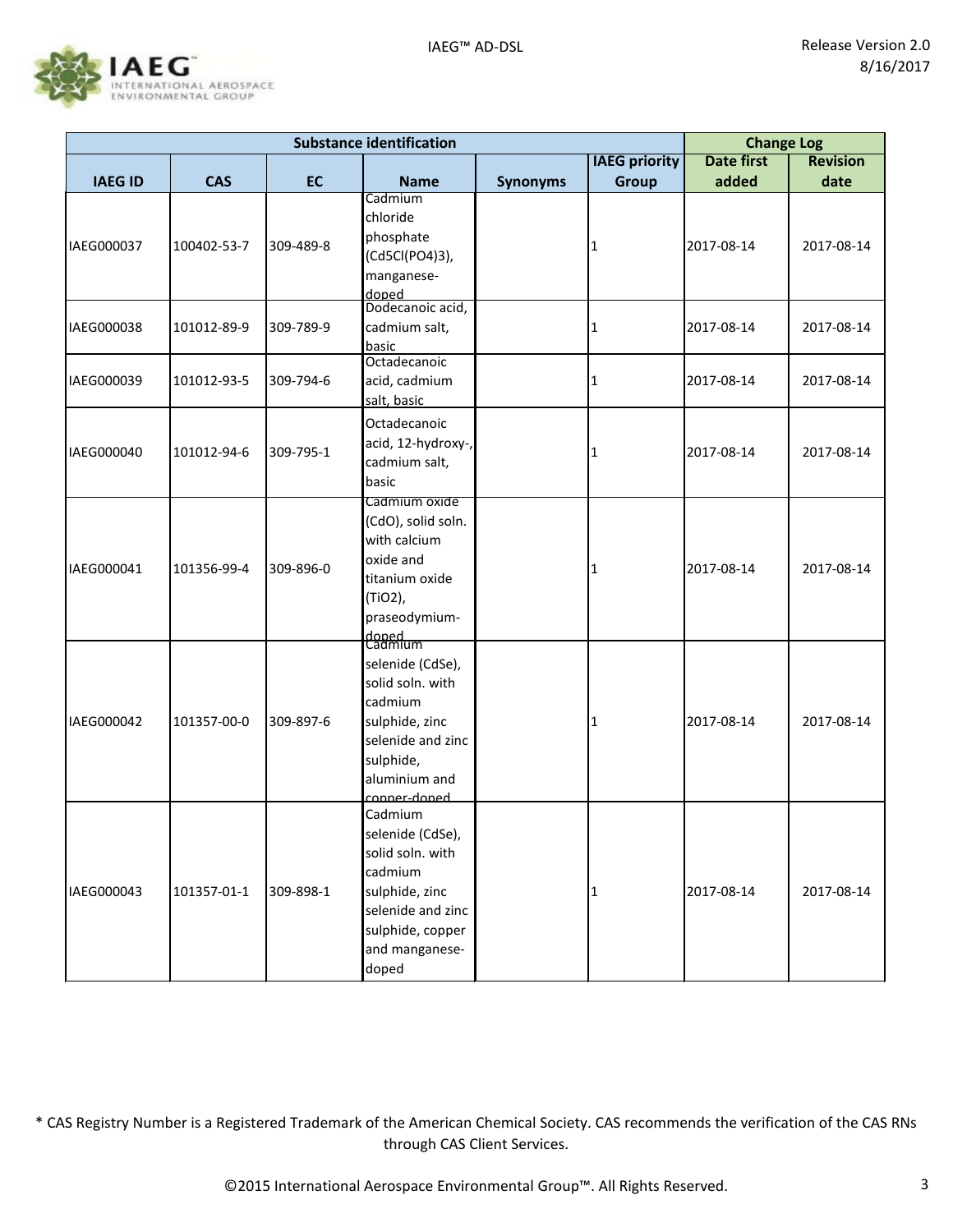

|                |             |           | <b>Substance identification</b>                                                                                                                            |                 |                      | <b>Change Log</b> |                 |
|----------------|-------------|-----------|------------------------------------------------------------------------------------------------------------------------------------------------------------|-----------------|----------------------|-------------------|-----------------|
|                |             |           |                                                                                                                                                            |                 | <b>IAEG</b> priority | <b>Date first</b> | <b>Revision</b> |
| <b>IAEG ID</b> | <b>CAS</b>  | <b>EC</b> | <b>Name</b>                                                                                                                                                | <b>Synonyms</b> | <b>Group</b>         | added             | date            |
| IAEG000044     | 101357-02-2 | 309-899-7 | Cadmium<br>selenide (CdSe),<br>solid soln. with<br>cadmium<br>sulphide, zinc<br>selenide and zinc<br>sulphide,<br>europium-doped                           |                 | 1                    | 2017-08-14        | 2017-08-14      |
| IAEG000045     | 101357-03-3 | 309-900-0 | Cadmium<br>selenide (CdSe),<br>solid soln. with<br>cadmium<br>sulphide, zinc<br>selenide and zinc<br>sulphide, gold<br>and manganese-<br>doped             |                 | 1                    | 2017-08-14        | 2017-08-14      |
| IAEG000046     | 101357-04-4 | 309-901-6 | Cadmium<br>selenide (CdSe),<br>solid soln. with<br>cadmium<br>sulphide, zinc<br>selenide and zinc<br>sulphide,<br>manganese and<br>silver-doned<br>Cadmium |                 | 1                    | 2017-08-14        | 2017-08-14      |
| IAEG000047     | 10196-67-5  | 233-489-6 | myristate                                                                                                                                                  |                 | 1                    | 2017-08-14        | 2017-08-14      |
| IAEG000048     | 102110-30-5 | 310-029-3 | Cadmium oxide<br>(CdO), solid soln.<br>with magnesium<br>oxide, tungsten<br>oxide (WO3) and<br>zinc oxide                                                  |                 | 1                    | 2017-08-14        | 2017-08-14      |
| IAEG000049     | 102184-95-2 | 310-077-5 | Silicic acid,<br>zirconium salt,<br>cadmium<br>pigment-<br>encapsulated                                                                                    |                 | 1                    | 2017-08-14        | 2017-08-14      |
| IAEG000050     | 10468-30-1  | 233-954-3 | Cadmium<br>dioleate                                                                                                                                        |                 | $\mathbf 1$          | 2017-08-14        | 2017-08-14      |
| IAEG000051     | 11112-63-3  | 234-342-9 | Cadmium<br>selenide sulphide                                                                                                                               |                 | 1                    | 2017-08-14        | 2017-08-14      |
| IAEG000052     | 1191-79-3   | 214-740-9 | Barium cadmium<br>tetrastearate                                                                                                                            |                 | 1                    | 2017-08-14        | 2017-08-14      |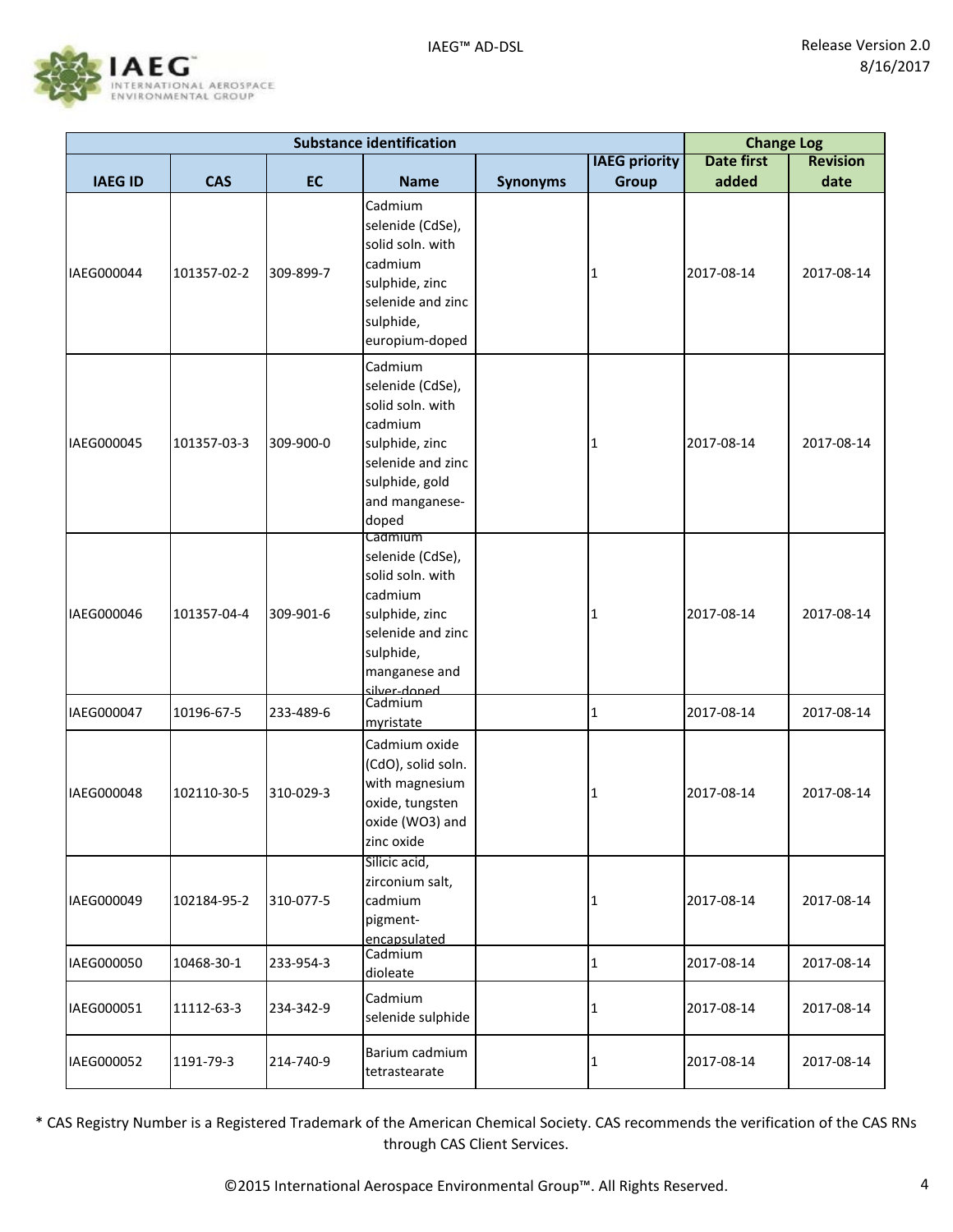

| <b>Substance identification</b> |            |           |                                                               |                                             |                      | <b>Change Log</b> |                 |
|---------------------------------|------------|-----------|---------------------------------------------------------------|---------------------------------------------|----------------------|-------------------|-----------------|
|                                 |            |           |                                                               |                                             | <b>IAEG priority</b> | <b>Date first</b> | <b>Revision</b> |
| <b>IAEG ID</b>                  | <b>CAS</b> | <b>EC</b> | <b>Name</b>                                                   | <b>Synonyms</b>                             | <b>Group</b>         | added             | date            |
| IAEG000053                      | 12014-14-1 | 234-593-4 | Cadmium<br>titanium oxide                                     | Cadmium<br>titanium trioxide                | 1                    | 2017-08-14        | 2017-08-14      |
| IAEG000054                      | 12014-28-7 | 234-595-5 | Cadmium<br>phosphide                                          | Tricadmium<br>diphosphide                   | 1                    | 2017-08-14        | 2017-08-14      |
| IAEG000055                      | 12014-29-8 | 234-596-0 | Cadmium<br>antimonide                                         | Antimony,<br>compound with<br>cadmium (2:3) | 1                    | 2017-08-14        | 2017-08-14      |
| IAEG000060                      | 12214-12-9 | 235-392-4 | Dicadmium<br>selenide sulphide                                |                                             | 1                    | 2017-08-14        | 2017-08-14      |
| IAEG000062                      | 12442-27-2 | 235-672-6 | Cadmium zinc<br>sulphide                                      |                                             | 1                    | 2017-08-14        | 2017-08-14      |
| IAEG000063                      | 12626-36-7 | 235-724-8 | Cadmium<br>selenide sulphide                                  |                                             | 1                    | 2017-08-14        | 2017-08-14      |
| IAEG000064                      | 12656-57-4 | 235-758-3 | Cadmium<br>sulphoselenide<br>orange                           |                                             | 1                    | 2017-08-14        | 2017-08-14      |
| IAEG000065                      | 1345-09-1  | 215-717-6 | Cadmium<br>mercury sulphide                                   |                                             | 1                    | 2017-08-14        | 2017-08-14      |
| IAEG000072                      | 13814-59-0 | 237-480-8 | Cadmium<br>selenite                                           |                                             | 1                    | 2017-08-14        | 2017-08-14      |
| IAEG000083                      | 14486-19-2 | 238-490-5 | Cadmium<br>tetrafluoroborate                                  |                                             | 1                    | 2015-03-17        | 2015-03-17      |
| IAEG000109                      | 2223-93-0  | 218-743-6 | Cadmium<br>distearate                                         |                                             | 1                    | 2017-08-14        | 2017-08-14      |
| IAEG000132                      | 506-82-1   | 208-055-4 | Dimethylcadmiu<br>m                                           |                                             | 1                    | 2017-08-14        | 2017-08-14      |
| IAEG000136                      | 543-90-8   | 208-853-2 | Cadmium<br>di(acetate)                                        |                                             | 1                    | 2017-08-14        | 2017-08-14      |
| IAEG000139                      | 592-02-9   |           | Cadmium, diethyl-                                             |                                             | $\mathbf 1$          | 2017-08-14        | 2017-08-14      |
| IAEG000140                      | 61789-34-2 | 263-053-0 | Naphthenic acids,<br>cadmium salts                            |                                             | 1                    | 2017-08-14        | 2017-08-14      |
| IAEG000184                      | 7789-42-6  | 232-165-1 | Cadmium<br>bromide                                            |                                             | 1                    | 2017-08-14        | 2017-08-14      |
| IAEG000187                      | 7790-84-3  |           | Sulphuric acid,<br>cadmium salt<br>$(1:1)$ , hydrate<br>(3:8) |                                             | 1                    | 2017-08-14        | 2017-08-14      |
| IAEG000230                      | 14312-00-6 | 238-252-0 | Cadmium<br>chromate                                           |                                             | 1                    | 2017-08-14        | 2017-08-14      |
| IAEG000234                      | 542-83-6   | 208-829-1 | Cadmium cyanide                                               |                                             | 1                    | 2015-03-17        | 2017-08-14      |
| IAEG000236                      | 7790-80-9  | 232-223-6 | Cadmium iodide                                                |                                             | 1                    | 2017-08-14        | 2017-08-14      |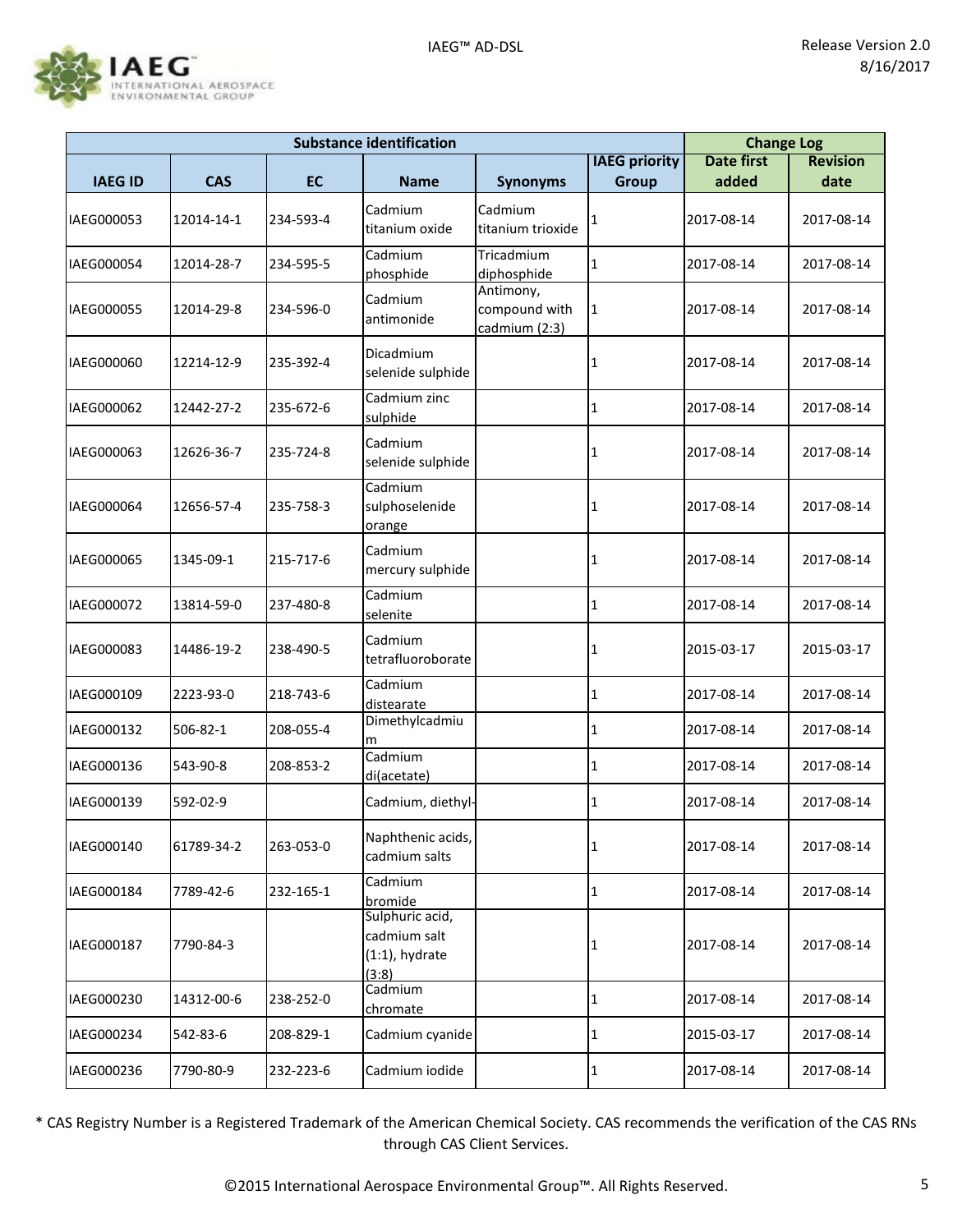

| <b>Substance identification</b> |               |           |                                                              |                                             |                      | <b>Change Log</b> |                 |
|---------------------------------|---------------|-----------|--------------------------------------------------------------|---------------------------------------------|----------------------|-------------------|-----------------|
|                                 |               |           |                                                              |                                             | <b>IAEG priority</b> | <b>Date first</b> | <b>Revision</b> |
| <b>IAEG ID</b>                  | <b>CAS</b>    | <b>EC</b> | <b>Name</b>                                                  | <b>Synonyms</b>                             | <b>Group</b>         | added             | date            |
| IAEG000237                      | 13464-92-1    |           | Cadmium<br>bromide,<br>tetrahydrate                          |                                             | 1                    | 2017-08-14        | 2017-08-14      |
| IAEG000238                      | 7790-78-5     |           | Cadmium<br>chloride, hydrate<br>(2:5)                        |                                             | 1                    | 2017-08-14        | 2017-08-14      |
| IAEG000239                      | 1306-24-7     | 215-148-3 | Cadmium<br>selenide (CdSe)                                   |                                             | 1                    | 2015-03-17        | 2015-03-17      |
| IAEG000241                      | 11129-14-9    | 234-372-2 | Cadmium zinc<br>sulfide                                      |                                             | 1                    | 2017-08-14        | 2017-08-14      |
| IAEG000264                      | 5743-04-4     |           | Acetic acid,<br>cadmium salt,<br>dihydrate                   |                                             | 1                    | 2017-08-14        | 2017-08-14      |
| IAEG000265                      | 15244-35-6    |           | Cadmium<br>sulphate hydrate                                  |                                             | 1                    | 2017-08-14        | 2017-08-14      |
| IAEG000274                      | 10326-28-0    |           | Cadmium<br>Perchlorate<br>Trihydrate                         |                                             | 1                    | 2017-08-14        | 2017-08-14      |
| IAEG000276                      | 75-69-4       | 200-892-3 | Trichlorofluorom<br>ethane (CFC-11)                          |                                             | 1                    | 2015-03-17        | 2015-03-17      |
| IAEG000296                      | 354-58-5      | 206-564-6 | 1,1,1-Trichloro-<br>2, 2, 2<br>trifluoroethane<br>(CFC-113a) |                                             | 1                    | 2017-08-14        | 2017-08-14      |
| IAEG000309                      | $75 - 71 - 8$ | 200-893-9 | Dichlorodifluoro<br>methane (CFC-<br>12)                     |                                             | 1                    | 2015-03-17        | 2015-03-17      |
| IAEG000310                      | 75-72-9       | 200-894-4 | Chlorotrifluorom<br>ethane (CFC-13)                          |                                             | 1                    | 2015-03-17        | 2015-03-17      |
| IAEG000312                      | 76-12-0       | 200-935-6 | 1, 1, 2, 2<br>Tetrachloro-1,2-<br>difluoroethane             | Tetrachlorodifluo<br>roethane (CFC-<br>112) | $\vert$ 1            | 2017-08-14        | 2017-08-14      |
| IAEG000313                      | $76-13-1$     | 200-936-1 | 1,1,2-Trichloro-<br>$1, 2, 2-$<br>trifluoroethane            | Trichlorotrifluoro<br>ethane (CFC-113)      |                      | 2015-03-17        | 2017-08-14      |
| IAEG000314                      | $76-14-2$     | 200-937-7 | 1,2-Dichloro-<br>1, 1, 2, 2<br>tetrafluoroethan              | Dichlorotetrafluo<br>roethane (CFC-<br>114) | $\mathbf{1}$         | 2017-08-14        | 2017-08-14      |
| IAEG000315                      | $76 - 15 - 3$ | 200-938-2 | Chloropentafluor<br>oethane (CFC-<br>115)                    |                                             | 1                    | 2015-03-17        | 2015-03-17      |
| IAEG000324                      | 26523-64-8    | 247-758-0 | Trichlorotrifluoro<br>ethane                                 |                                             | 1                    | 2015-03-17        | 2015-03-17      |
| IAEG000325                      | 79-38-9       | 201-201-8 | Chlorotrifluoroet<br>hylene                                  |                                             | 1                    | 2017-08-14        | 2017-08-14      |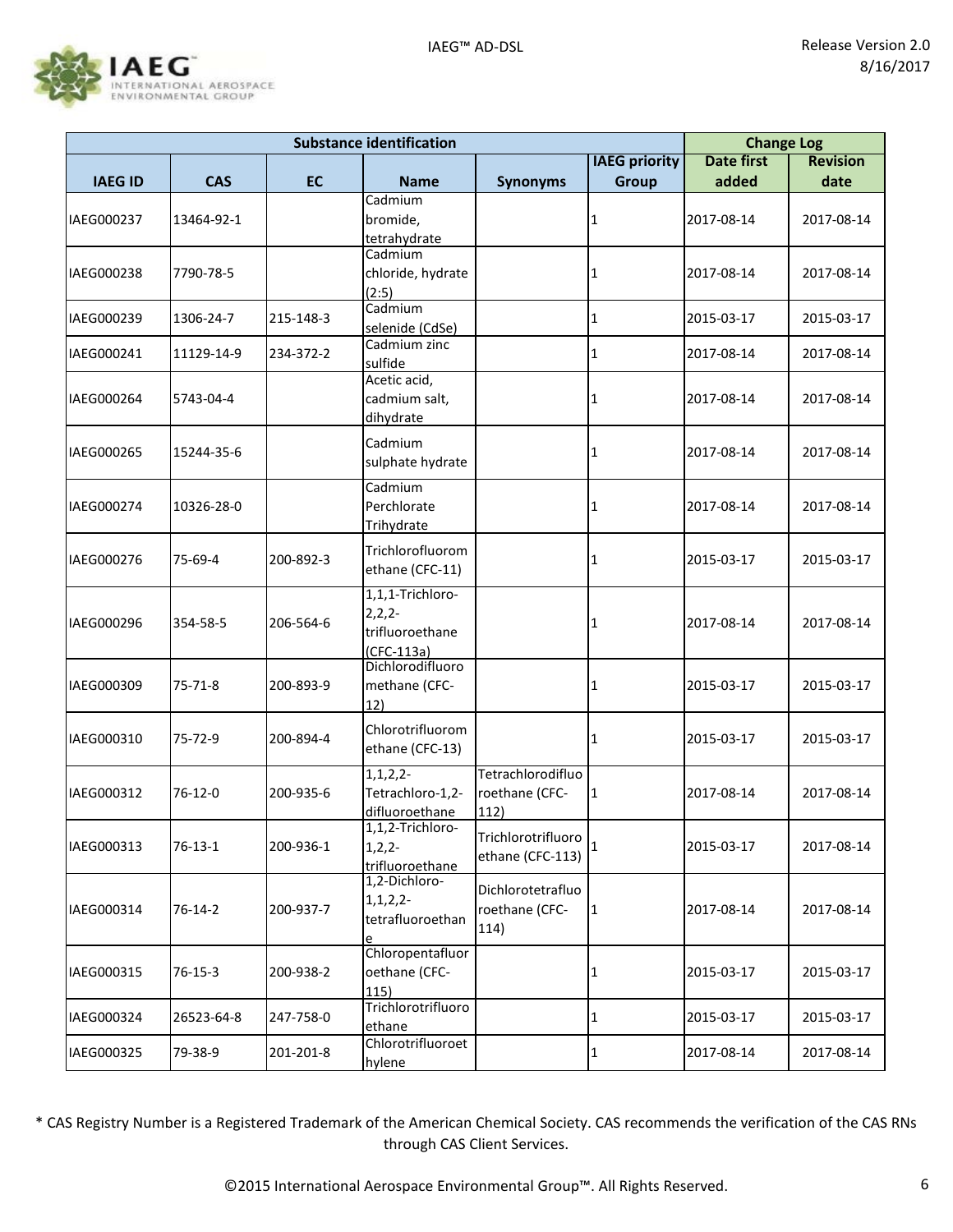

|                |            |           | <b>Substance identification</b>                                     |                                                                                      |                      | <b>Change Log</b> |                 |
|----------------|------------|-----------|---------------------------------------------------------------------|--------------------------------------------------------------------------------------|----------------------|-------------------|-----------------|
|                |            |           |                                                                     |                                                                                      | <b>IAEG priority</b> | <b>Date first</b> | <b>Revision</b> |
| <b>IAEG ID</b> | <b>CAS</b> | <b>EC</b> | <b>Name</b>                                                         | <b>Synonyms</b>                                                                      | <b>Group</b>         | added             | date            |
| IAEG000347     | 27156-03-2 | 608-056-3 | Ethene,<br>dichlorodifluoro-                                        |                                                                                      | 1                    | 2017-08-14        | 2017-08-14      |
| IAEG000348     | 375-45-1   | 609-441-9 | Butane, 1,2,3,4-<br>tetrachloro-<br>1, 1, 2, 3, 4, 4<br>hexafluoro- |                                                                                      | 1                    | 2017-08-14        | 2017-08-14      |
| IAEG000350     |            |           | $1,1,2-$<br>Trichloropentaflu<br>oropropane (CFC-<br>215bb)         |                                                                                      | 1                    | 2017-08-14        | 2017-08-14      |
| IAEG000351     |            |           | $1, 1, 3-$<br>Trichloropentaflu<br>oropropane (CFC-<br>215cb)       |                                                                                      | 1                    | 2017-08-14        | 2017-08-14      |
| IAEG000353     | 356-19-4   |           | Cyclobutane, 1,3-<br>dichloro-<br>1, 2, 2, 3, 4, 4<br>hexafluoro-   |                                                                                      | 1                    | 2017-08-14        | 2017-08-14      |
| IAEG000358     | 1333-82-0  | 215-607-8 | Chromium (VI)<br>trioxide                                           | Trioxochromium                                                                       | $\mathbf 1$          | 2015-03-17        | 2015-03-17      |
| IAEG000359     | 7738-94-5  | 231-801-5 | Chromic acid                                                        |                                                                                      | $\mathbf{1}$         | 2015-03-17        | 2015-03-17      |
| IAEG000360     | 13530-68-2 | 236-881-5 | Dichromic acid                                                      |                                                                                      | $\mathbf{1}$         | 2015-03-17        | 2015-03-17      |
| IAEG000361     | 10588-01-9 | 234-190-3 | Sodium<br>dichromate                                                | Sodium<br>dichromate<br>anhydrous;<br>Sodium<br>dichromate                           | 1                    | 2015-03-17        | 2015-03-17      |
| IAEG000362     | 7789-12-0  | 234-190-3 | Sodium<br>dichromate                                                | dihydrate<br>Sodium<br>dichromate<br>anhydrous;<br>Sodium<br>dichromate<br>dihvdrate | 1                    | 2015-03-17        | 2015-03-17      |
| IAEG000363     | 7789-09-5  | 232-143-1 | Ammonium<br>dichromate                                              |                                                                                      | 1                    | 2015-03-17        | 2015-03-17      |
| IAEG000364     | 7775-11-3  | 231-889-5 | Sodium chromate                                                     |                                                                                      | $\mathbf 1$          | 2015-03-17        | 2015-03-17      |
| IAEG000365     | 7789-00-6  | 232-140-5 | Potassium<br>chromate                                               |                                                                                      | 1                    | 2015-03-17        | 2015-03-17      |
| IAEG000366     | 7778-50-9  | 231-906-6 | Potassium<br>dichromate                                             |                                                                                      | 1                    | 2015-03-17        | 2015-03-17      |
| IAEG000367     | 12656-85-8 | 235-759-9 | Lead chromate<br>molybdate<br>sulphate red                          | C.I. Pigment Red<br>104                                                              | 1                    | 2015-03-17        | 2015-03-17      |
| IAEG000368     | 1344-37-2  | 215-693-7 | Lead<br>sulfochromate<br>yellow                                     | C.I. Pigment<br>Yellow 34                                                            | 1                    | 2015-03-17        | 2015-03-17      |
| IAEG000369     | 7758-97-6  | 231-846-0 | Lead chromate                                                       |                                                                                      | $\mathbf 1$          | 2015-03-17        | 2015-03-17      |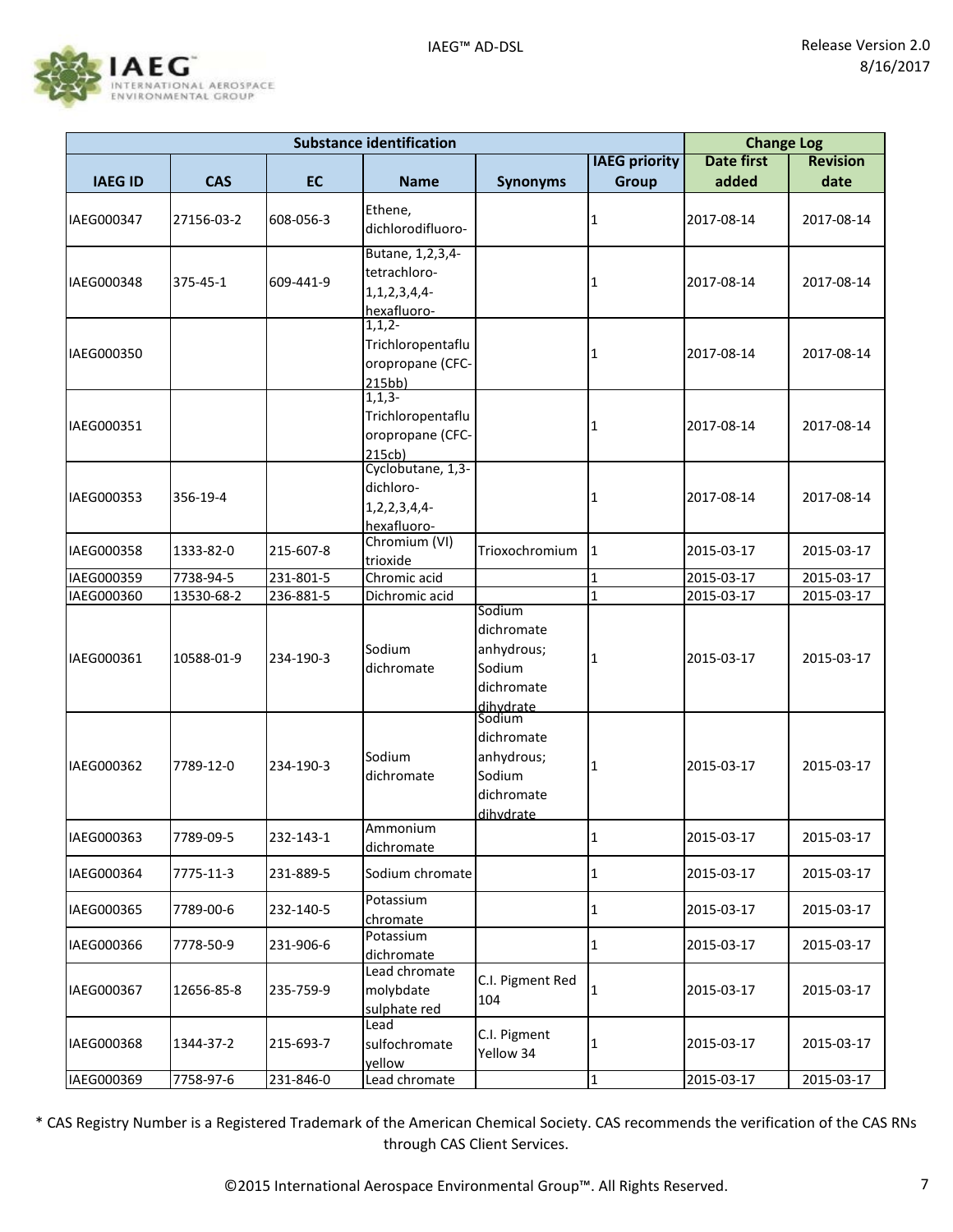

|                | <b>Substance identification</b> |           |                                                              |                                                    |                      |                   | <b>Change Log</b> |  |
|----------------|---------------------------------|-----------|--------------------------------------------------------------|----------------------------------------------------|----------------------|-------------------|-------------------|--|
|                |                                 |           |                                                              |                                                    | <b>IAEG priority</b> | <b>Date first</b> | <b>Revision</b>   |  |
| <b>IAEG ID</b> | <b>CAS</b>                      | <b>EC</b> | <b>Name</b>                                                  | <b>Synonyms</b>                                    | <b>Group</b>         | added             | date              |  |
| IAEG000370     | 7789-06-2                       | 232-142-6 | Strontium<br>chromate                                        |                                                    | $\mathbf{1}$         | 2015-03-17        | 2015-03-17        |  |
| IAEG000371     | 24613-89-6                      | 246-356-2 | Dichromium<br>tris(chromate)                                 | Chromium (III)<br>chromate;<br>Chromic<br>chromate | $\mathbf{1}$         | 2015-03-17        | 2015-03-17        |  |
| IAEG000375     | 13765-19-0                      | 237-366-8 | Calcium<br>chromate                                          |                                                    | 1                    | 2015-03-17        | 2017-08-14        |  |
| IAEG000376     | 11103-86-9                      | 234-329-8 | Potassium<br>hydroxyoctaoxodi<br>zincatedichromat<br>$e(1-)$ |                                                    | 1                    | 2015-03-17        | 2015-03-17        |  |
| IAEG000379     | 14104-85-9                      | 237-959-1 | Magnesium<br>dichromate                                      |                                                    | $\mathbf{1}$         | 2017-08-14        | 2017-08-14        |  |
| IAEG000381     | 49663-84-5                      | 256-418-0 | Pentazinc<br>chromate<br>octahydroxide                       |                                                    | $\mathbf{1}$         | 2015-03-17        | 2015-03-17        |  |
| IAEG000382     | 10034-82-9                      |           | Chromic acid,<br>disodium salt,<br>tetrahydrate              |                                                    | $\mathbf{1}$         | 2017-08-14        | 2017-08-14        |  |
| IAEG000387     | 13423-61-5                      | 236-540-0 | Magnesium<br>chromate                                        |                                                    | $\mathbf{1}$         | 2015-03-17        | 2017-08-14        |  |
| IAEG000388     | 13446-72-5                      | 236-601-1 | Rubidium<br>chromate                                         |                                                    | $\mathbf{1}$         | 2017-08-14        | 2017-08-14        |  |
| IAEG000391     | 13454-78-9                      | 236-640-4 | Dicesium<br>chromate                                         |                                                    | $\mathbf{1}$         | 2017-08-14        | 2017-08-14        |  |
| IAEG000394     | 13477-01-5                      | 236-761-2 | <b>Barium</b><br>dichromate                                  |                                                    | $\mathbf{1}$         | 2017-08-14        | 2017-08-14        |  |
| IAEG000399     | 14307-33-6                      | 238-243-1 | Calcium<br>dichromate                                        |                                                    | $\mathbf{1}$         | 2017-08-14        | 2017-08-14        |  |
| IAEG000400     | 14307-35-8                      | 238-244-7 | Lithium chromate                                             |                                                    | $\mathbf{1}$         | 2017-08-14        | 2017-08-14        |  |
| IAEG000402     | 18454-12-1                      | 242-339-9 | Dilead chromate<br>oxide                                     |                                                    | $\mathbf{1}$         | 2017-08-14        | 2017-08-14        |  |
| IAEG000408     | 50922-29-7                      | 256-848-9 | Chromium zinc<br>oxide                                       |                                                    | 1                    | 2017-08-14        | 2017-08-14        |  |
| IAEG000409     | 54991-58-1                      |           | Chromic acid,<br>aluminium salt                              |                                                    | 1                    | 2017-08-14        | 2017-08-14        |  |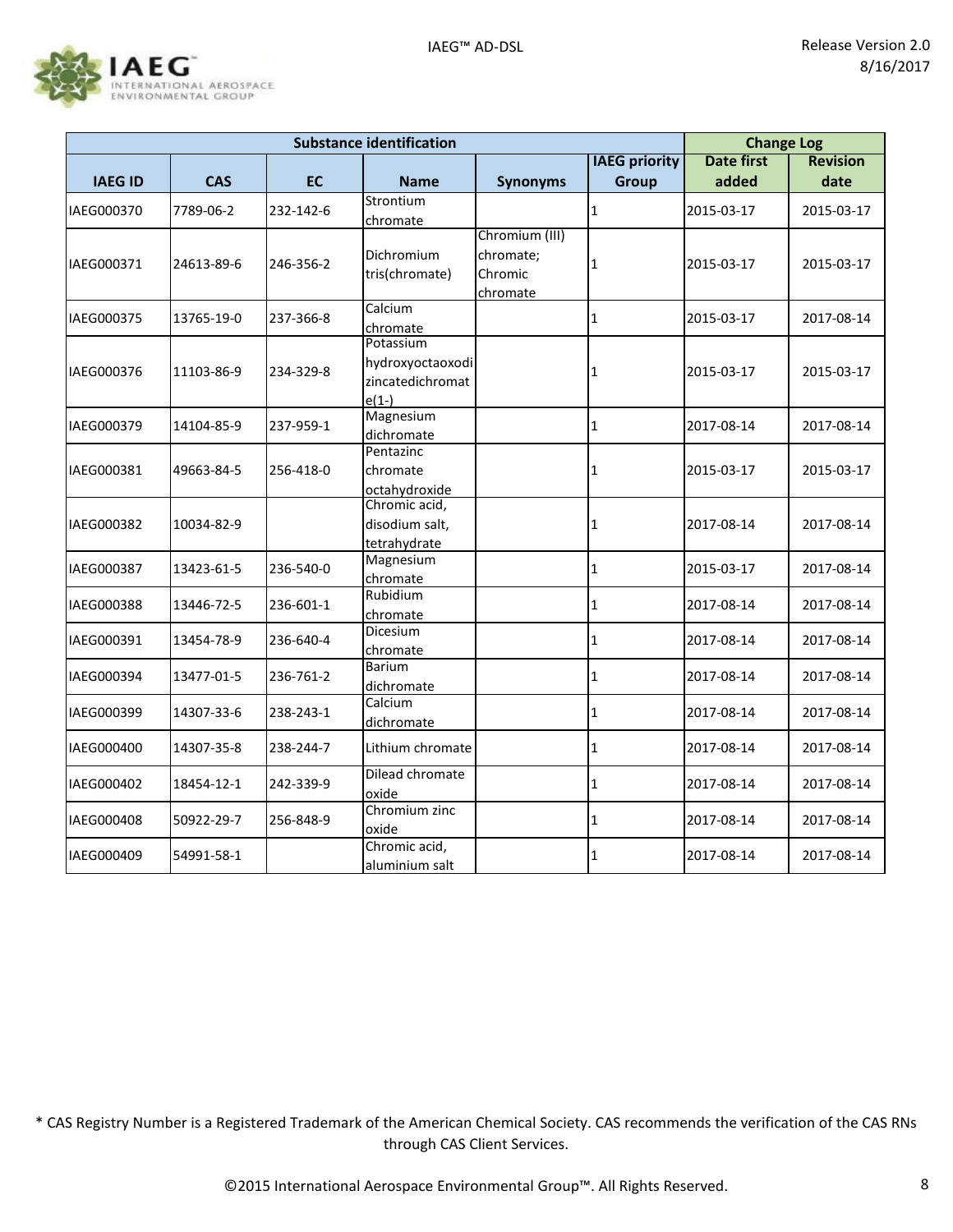

| <b>Substance identification</b> |            |           |                                                                                                                                                                                                                                 |                                    |                      | <b>Change Log</b> |                 |
|---------------------------------|------------|-----------|---------------------------------------------------------------------------------------------------------------------------------------------------------------------------------------------------------------------------------|------------------------------------|----------------------|-------------------|-----------------|
|                                 |            |           |                                                                                                                                                                                                                                 |                                    | <b>IAEG</b> priority | <b>Date first</b> | <b>Revision</b> |
| <b>IAEG ID</b>                  | <b>CAS</b> | <b>EC</b> | <b>Name</b>                                                                                                                                                                                                                     | <b>Synonyms</b>                    | <b>Group</b>         | added             | date            |
| IAEG000415                      | 75578-75-5 |           | Phenazinium, 3-<br>$[[7-[4-$<br>aminophenyl) ami<br>no]-5-<br>phenylphenaziniu<br>m-3-yl]amino]-5-<br>phenyl-7-[[5-<br>phenyl-7-<br>(phenylamino)ph<br>enazinium-3-<br>yl]amino]-, salt<br>with chromic acid<br>(H2Cr2O7) (2:3) |                                    | 1                    | 2017-08-14        | 2017-08-14      |
| IAEG000416                      | 7784-01-2  | 232-043-8 | Silver chromate                                                                                                                                                                                                                 |                                    | $\mathbf{1}$         | 2017-08-14        | 2017-08-14      |
| IAEG000418                      | 7788-98-9  | 232-138-4 | Ammonium<br>chromate                                                                                                                                                                                                            |                                    | 1                    | 2017-08-14        | 2017-08-14      |
| IAEG000424                      | 94232-45-8 | 303-973-2 | Dichromic acid,<br>potassium<br>sodium salt                                                                                                                                                                                     |                                    | 1                    | 2017-08-14        | 2017-08-14      |
| IAEG000428                      | 11113-70-5 | 234-347-6 | Silicic acid,<br>chromium lead<br>salt                                                                                                                                                                                          |                                    | 1                    | 2017-08-14        | 2017-08-14      |
| IAEG000433                      | 13530-65-9 | 236-878-9 | Zinc chromate                                                                                                                                                                                                                   | Chromic acid,<br>zinc salt $(1:1)$ | 1                    | 2015-03-17        | 2017-08-14      |
| IAEG000436                      | 10294-40-3 | 233-660-5 | Barium chromate                                                                                                                                                                                                                 |                                    | 1                    | 2015-03-17        | 2017-08-14      |
| IAEG000439                      | 18540-29-9 |           | Chromium (VI)                                                                                                                                                                                                                   | Hexavalent<br>chromium             | 1                    | 2015-03-17        | 2017-08-14      |
| IAEG000441                      | 1328-67-2  |           | <b>Basic zinc</b><br>chromate                                                                                                                                                                                                   |                                    | 1                    | 2017-08-14        | 2017-08-14      |
| IAEG000443                      | 37300-23-5 |           | Zinc yellow (Zinc<br>chromate<br>pigment)                                                                                                                                                                                       |                                    |                      | 2017-08-14        | 2017-08-14      |
| IAEG000445                      | 11119-70-3 |           | Chromium lead<br>oxide                                                                                                                                                                                                          |                                    | 1                    | 2017-08-14        | 2017-08-14      |
| IAEG000452                      | 72869-85-3 | 276-955-4 | Chromate(1-),<br>bis[3,5-bis(1,1-<br>dimethylethyl) -2-<br>hydroxybenzoato<br>$(2-)-01,02$ ]-,<br>hydrogen                                                                                                                      |                                    | 1                    | 2017-08-14        | 2017-08-14      |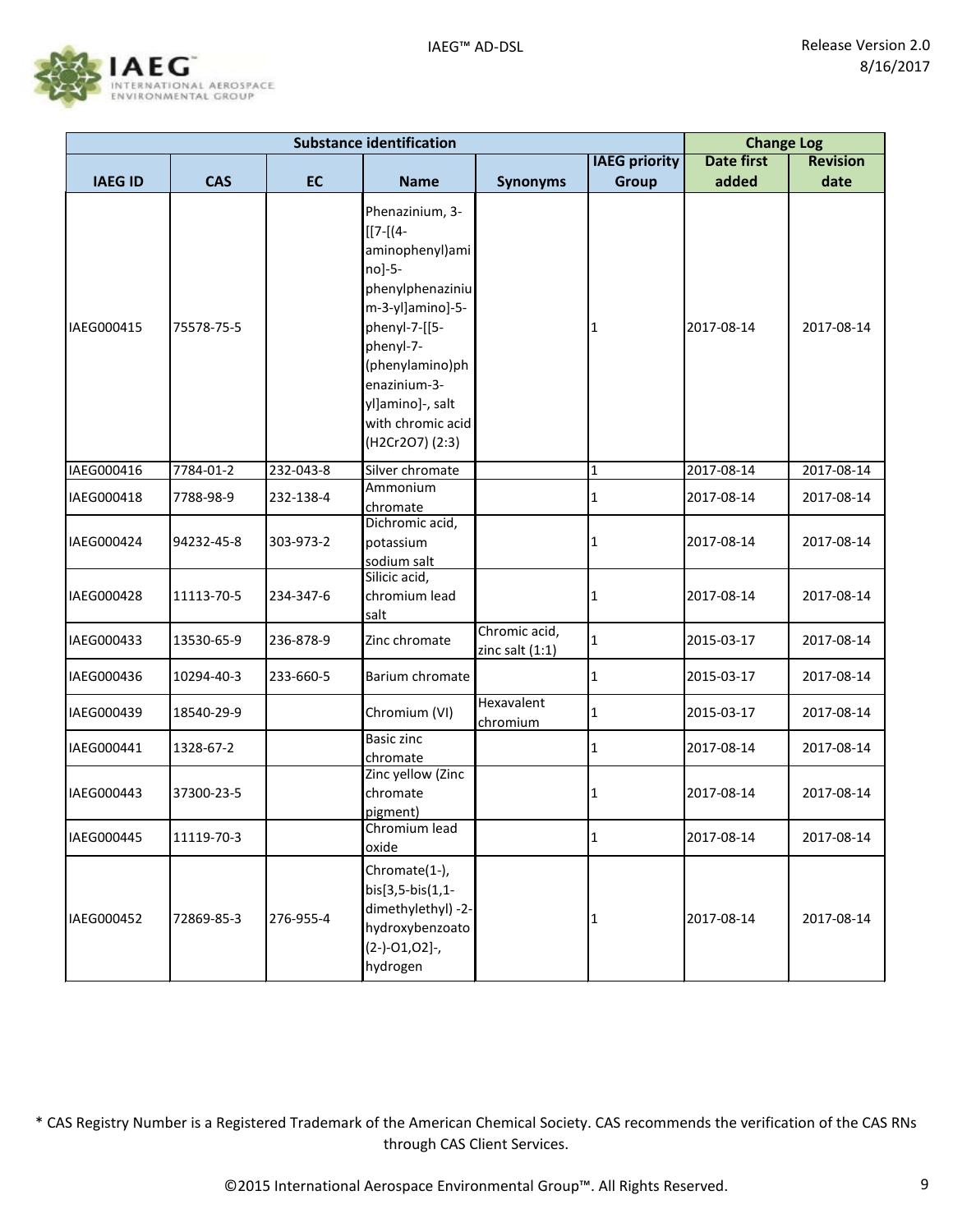

|                |            |           | <b>Substance identification</b>                                                                                                                                                                                                               |                                                                                  | <b>Change Log</b>    |                   |                 |
|----------------|------------|-----------|-----------------------------------------------------------------------------------------------------------------------------------------------------------------------------------------------------------------------------------------------|----------------------------------------------------------------------------------|----------------------|-------------------|-----------------|
|                |            |           |                                                                                                                                                                                                                                               |                                                                                  | <b>IAEG priority</b> | <b>Date first</b> | <b>Revision</b> |
| <b>IAEG ID</b> | <b>CAS</b> | <b>EC</b> | <b>Name</b>                                                                                                                                                                                                                                   | <b>Synonyms</b>                                                                  | <b>Group</b>         | added             | date            |
| IAEG000454     | 97692-41-6 | 307-694-7 | Sodium [mu-[4-<br>[[5-[(5-chloro-2-<br>hydroxyphenyl)az<br>$o$ ]-2,4-<br>dihydroxyphenyl]<br>azo]-3-hydroxy-7-<br>nitronaphthalene-<br>1-sulphonato(5-<br>)]]dihydroxydichr<br>$omate(1-)$                                                    |                                                                                  | 1                    | 2017-08-14        | 2017-08-14      |
| IAEG000458     | 26299-14-9 | 247-595-5 | Pyridinium<br>chlorochromate                                                                                                                                                                                                                  |                                                                                  | 1                    | 2017-08-14        | 2017-08-14      |
| IAEG000464     | 93962-87-9 | 300-727-6 | Dihydrogen [mu-<br>$[[2,2]$ -<br>[vinylenebis[(3-<br>sulpho-4,1-<br>phenylene)imino(<br>6-chloro-1,3,5-<br>triazine-4,2-<br>diyl)imino(1-<br>hydroxy-3-<br>sulphonaphthale<br>ne-6,2-<br>diyl)azo]]bis[benz<br>oato]](8-<br>)]]dichromate(2-) |                                                                                  | 1                    | 2017-08-14        | 2017-08-14      |
| IAEG000467     | 68141-02-6 | 268-824-5 | Chromium(3+)<br>perfluorooctanoa 6,7,7,8,8,8-<br>te                                                                                                                                                                                           | Octanoic acid,<br>2, 2, 3, 3, 4, 4, 5, 5, 6,<br>pentadecafluoro-<br>chromium(3+) | 1                    | 2017-08-14        | 2017-08-14      |
| IAEG000470     | 13907-45-4 |           | Chromate (CrO42-                                                                                                                                                                                                                              |                                                                                  | 1                    | 2017-08-14        | 2017-08-14      |
| IAEG000475     | 92203-02-6 |           | Phosphoric acid,<br>reaction products<br>with aluminum<br>hydroxide and<br>chromium oxide<br>(CrO3)                                                                                                                                           |                                                                                  | 1                    | 2017-08-14        | 2017-08-14      |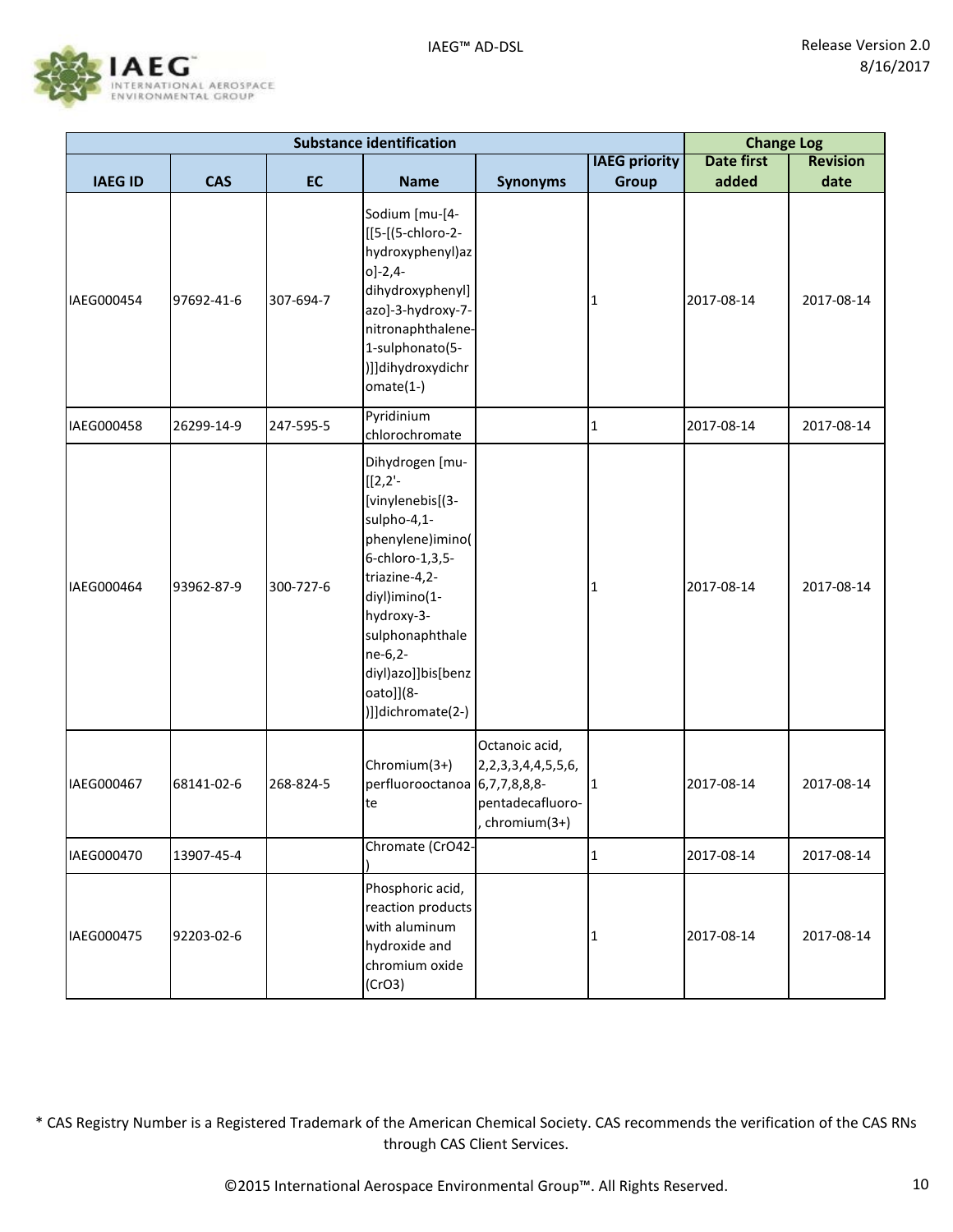

|                |            |           | <b>Substance identification</b>                                                                                                                                                                        |                                                         | <b>Change Log</b>    |                   |                 |
|----------------|------------|-----------|--------------------------------------------------------------------------------------------------------------------------------------------------------------------------------------------------------|---------------------------------------------------------|----------------------|-------------------|-----------------|
|                |            |           |                                                                                                                                                                                                        |                                                         | <b>IAEG priority</b> | <b>Date first</b> | <b>Revision</b> |
| <b>IAEG ID</b> | <b>CAS</b> | <b>EC</b> | <b>Name</b>                                                                                                                                                                                            | <b>Synonyms</b>                                         | <b>Group</b>         | added             | date            |
| IAEG000476     | 92203-03-7 |           | Phosphoric acid,<br>reaction products<br>with aluminum<br>hydroxide,<br>chromium oxide<br>(CrO3) and<br>diethanolamine                                                                                 |                                                         | 1                    | 2017-08-14        | 2017-08-14      |
| IAEG000477     | 94933-05-8 |           | Chromate(3-),<br>bis[2-[2-[2-<br>(hydroxy-<br>.kappa.O)-4-<br>hydroxy-3-[2-(5-<br>sulfo-1-<br>naphthalenyl)diaz<br>enyl-<br>.kappa.N1]phenyl<br>]diazenyl]benzoat<br>o(3-)-.kappa.O]-,<br>sodium (1:3) |                                                         | 1                    | 2017-08-14        | 2017-08-14      |
| IAEG000492     | 10031-16-0 |           | Barium<br>dichromate                                                                                                                                                                                   |                                                         | 1                    | 2017-08-14        | 2017-08-14      |
| IAEG000494     | 13907-47-6 |           | Bichromate                                                                                                                                                                                             | Bichromic acid                                          | $\mathbf{1}$         | 2017-08-14        | 2017-08-14      |
| IAEG000500     | 81121-61-1 | 632-855-6 | $4-$<br>(Dimethylamino)<br>Pyridinium<br>Chlorochromate                                                                                                                                                |                                                         | 1                    | 2017-08-14        | 2017-08-14      |
| IAEG000501     | 83042-08-4 |           | Pyridinium<br>Fluorochromate                                                                                                                                                                           |                                                         | 1                    | 2017-08-14        | 2017-08-14      |
| IAEG000503     | 89952-87-4 |           | Tetrakis(Pyridine)<br>Silver(I)<br>Dichromate                                                                                                                                                          |                                                         |                      | 2017-08-14        | 2017-08-14      |
| IAEG000512     | 1868-53-7  |           | Dibromofluorom<br>ethane (HBFC-21<br>B2)                                                                                                                                                               |                                                         | 1                    | 2015-03-17        | 2015-03-17      |
| IAEG000598     | 679-94-7   |           | Bromopentafluor<br>opropane (HBFC-<br>235 B1)                                                                                                                                                          | 1-Bromo-<br>$1, 2, 2, 3, 3$ -<br>pentafluoropropa<br>ne |                      | 2017-08-14        | 2017-08-14      |
| IAEG000647     | 1765-40-8  | 217-182-4 | Alpha-bromo-<br>$2,3,4,5,6-$<br>pentafluorotolue<br>ne                                                                                                                                                 |                                                         | 1                    | 2017-08-14        | 2017-08-14      |
| IAEG000652     | 460-00-4   | 207-300-2 | 1-bromo-4-<br>fluorobenzene                                                                                                                                                                            |                                                         | $\mathbf{1}$         | 2017-08-14        | 2017-08-14      |
| IAEG000653     | 1073-06-9  | 214-023-0 | 1-bromo-3-<br>fluorobenzene                                                                                                                                                                            |                                                         | 1                    | 2017-08-14        | 2017-08-14      |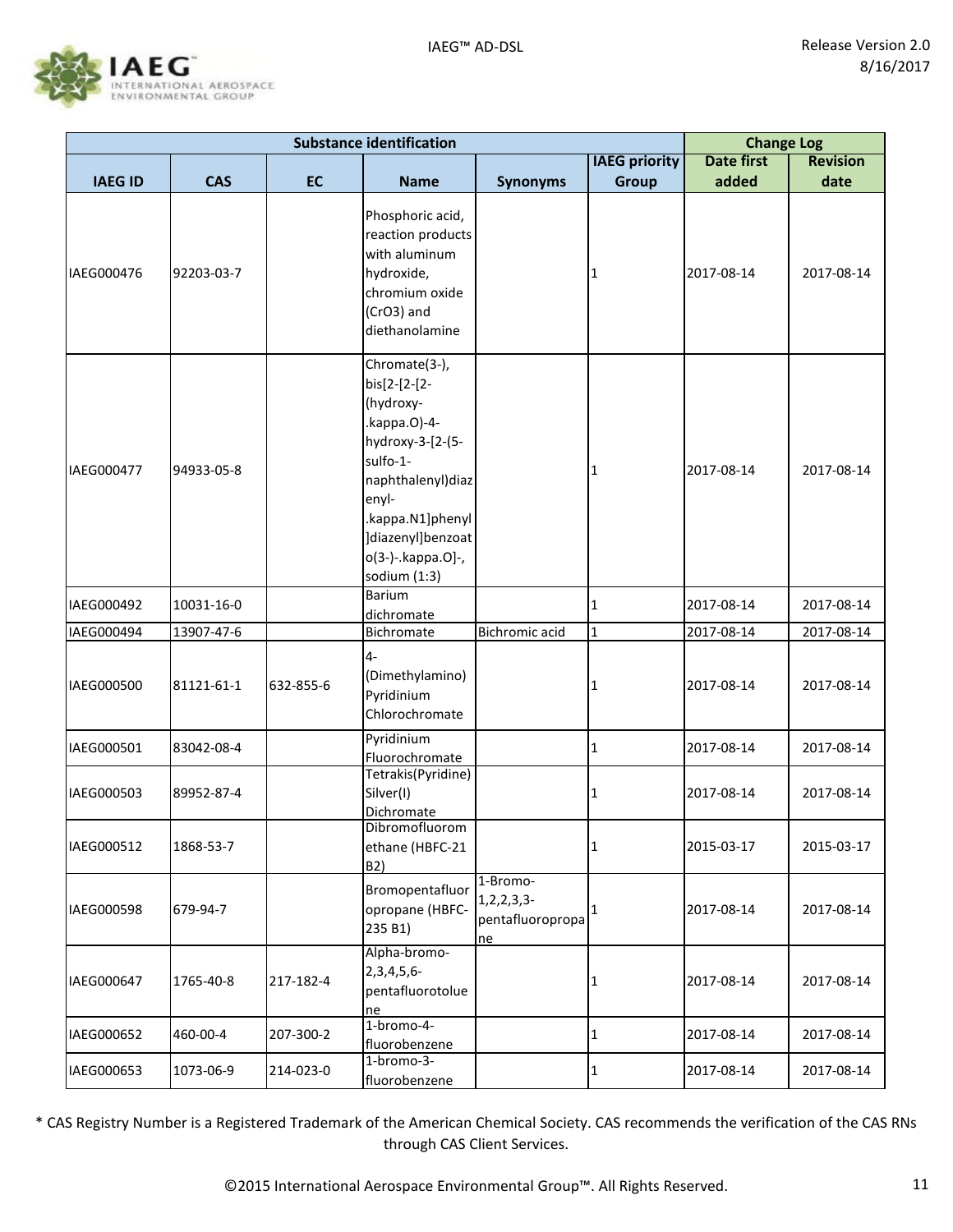

|                |            |           | <b>Substance identification</b>                                           |                                                              |                      | <b>Change Log</b> |                 |
|----------------|------------|-----------|---------------------------------------------------------------------------|--------------------------------------------------------------|----------------------|-------------------|-----------------|
|                |            |           |                                                                           |                                                              | <b>IAEG priority</b> | <b>Date first</b> | <b>Revision</b> |
| <b>IAEG ID</b> | <b>CAS</b> | <b>EC</b> | <b>Name</b>                                                               | <b>Synonyms</b>                                              | <b>Group</b>         | added             | date            |
| IAEG000684     | 1514-82-5  | 627-872-0 | 2-bromo-3,3,3-<br>trifluoroprop-1-<br>ene                                 |                                                              | 1                    | 2017-08-14        | 2017-08-14      |
| IAEG000709     | 656-57-5   |           | 1-Bromo-2-<br>Fluorocyclohexan<br>е                                       |                                                              | 1                    | 2017-08-14        | 2017-08-14      |
| IAEG000711     | 7617-93-8  | 676-876-9 | 1-Bromo-2,5-<br>Bis(Trifluorometh<br>yl)Benzene                           |                                                              | 1                    | 2017-08-14        | 2017-08-14      |
| IAEG000720     | 75-45-6    | 200-871-9 | Chlorodifluorome<br>thane (HCFC-22)                                       |                                                              | 1                    | 2015-03-17        | 2015-03-17      |
| IAEG000721     | 75-68-3    | 200-891-8 | $1$ -Chloro-1,1-<br>difluoroethane<br>(HCFC-142b)                         |                                                              | 1                    | 2015-03-17        | 2015-03-17      |
| IAEG000722     | 98-56-6    | 202-681-1 | 4-chloro-<br>alpha, alpha, alpha-<br>trifluorotoluene                     |                                                              | 1                    | 2017-08-14        | 2017-08-14      |
| IAEG000723     | 306-83-2   | 206-190-3 | 2,2-Dichloro-<br>1, 1, 1<br>trifluoroethane                               | 1,1-Dichloro-<br>$2, 2, 2-$<br>trifluoroethane<br>(HCFC-123) | 1                    | 2015-03-17        | 2015-03-17      |
| IAEG000791     | 2837-89-0  | 220-629-6 | 2-Chloro-1,1,1,2-<br>tetrafluoroethan<br>e (HCFC-124)                     |                                                              | 1                    | 2017-08-14        | 2017-08-14      |
| IAEG000806     | 354-25-6   | 206-552-0 | 1-Chloro-1,1,2,2-<br>tetrafluoroethan<br>e (HCFC-124a)                    |                                                              | 1                    | 2017-08-14        | 2017-08-14      |
| IAEG000847     | 422-56-0   | 207-016-9 | 3,3-Dichloro-<br>1, 1, 1, 2, 2<br>pentafluoropropa<br>ne (HCFC-225ca)     |                                                              | 1                    | 2015-03-17        | 2015-03-17      |
| IAEG000877     | 507-55-1   | 208-076-9 | 1,3-Dichloro-<br>$1, 1, 2, 2, 3$ -<br>pentafluoropropa<br>ne (HCFC-225cb) |                                                              | 1                    | 2015-03-17        | 2015-03-17      |
| IAEG000905     | 7125-83-9  |           | 1,1,1-Trichloro-<br>$3,3,3-$<br>trifluoropropane<br>(HCFC-233fb)          |                                                              | 1                    | 2017-08-14        | 2017-08-14      |
| IAEG000915     | 75-43-4    | 200-869-8 | Dichlorofluorome<br>thane (HCFC-21)                                       |                                                              | 1                    | 2017-08-14        | 2017-08-14      |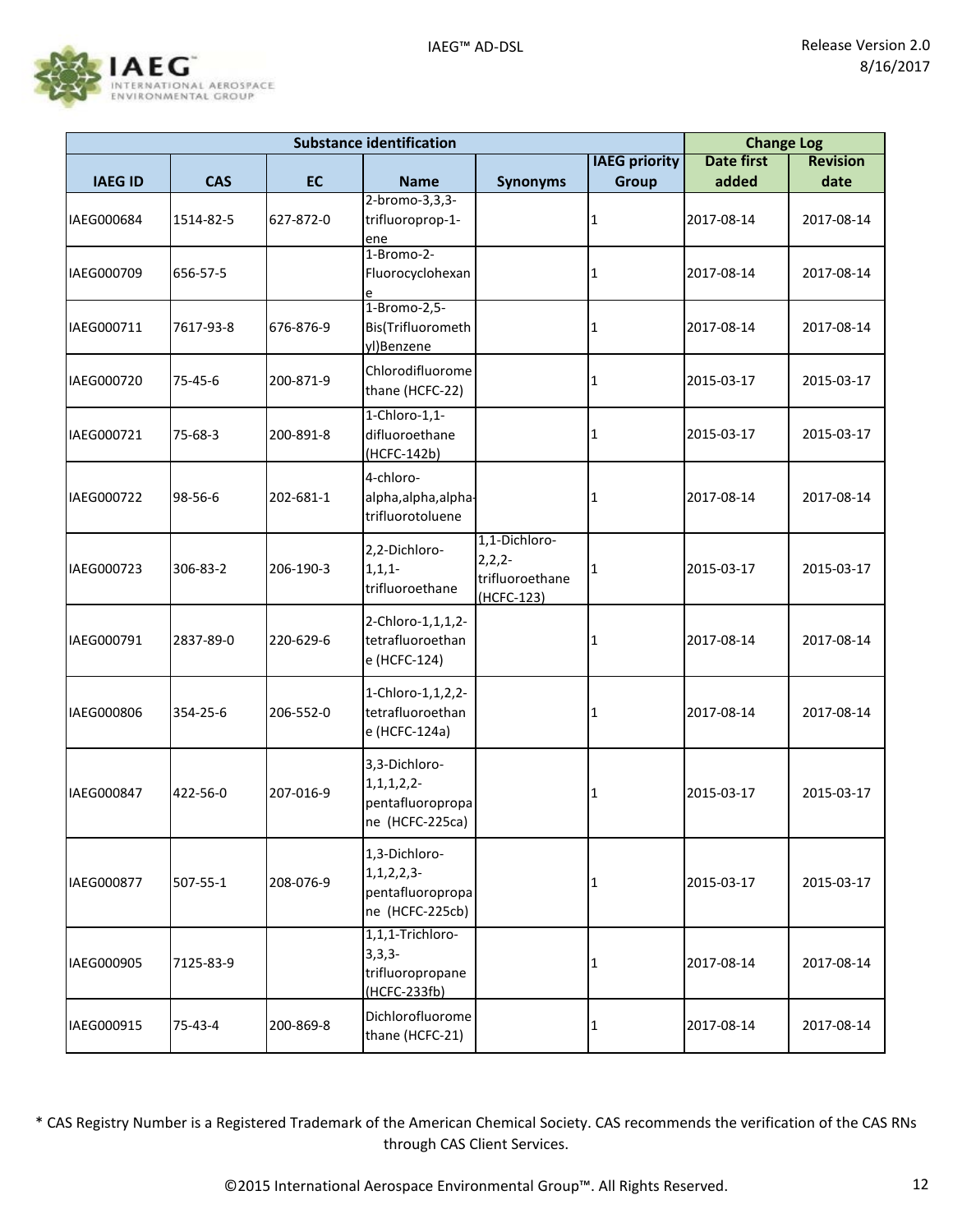![](_page_12_Picture_1.jpeg)

| <b>Substance identification</b> |             |           |                                                                        |                                                 |                      | <b>Change Log</b> |                 |
|---------------------------------|-------------|-----------|------------------------------------------------------------------------|-------------------------------------------------|----------------------|-------------------|-----------------|
|                                 |             |           |                                                                        |                                                 | <b>IAEG priority</b> | <b>Date first</b> | <b>Revision</b> |
| <b>IAEG ID</b>                  | <b>CAS</b>  | <b>EC</b> | <b>Name</b>                                                            | <b>Synonyms</b>                                 | <b>Group</b>         | added             | date            |
| IAEG000916                      | 75-88-7     | 200-912-0 | 2-Chloro-1,1,1-<br>trifluoroethane                                     | Chloro-1,1,1-<br>trifluoroethane<br>(HCFC-133a) | $\mathbf{1}$         | 2015-03-17        | 2015-03-17      |
| IAEG000934                      | 1717-00-6   | 404-080-1 | 1,1-Dichloro-1-<br>fluoroethane<br>(HCFC-141b)                         |                                                 | 1                    | 2015-03-17        | 2015-03-17      |
| IAEG000961                      | 475-26-3    | 207-493-3 | Benzene, 1,1'-<br>$(2, 2, 2-$<br>trichloroethylide<br>ne)bis[4-fluoro- |                                                 | 1                    | 2017-08-14        | 2017-08-14      |
| IAEG001001                      | 352-33-0    | 206-521-1 | 1-chloro-4-<br>fluorobenzene                                           |                                                 | 1                    | 2017-08-14        | 2017-08-14      |
| IAEG001010                      | 402-42-6    | 206-942-0 | P-fluoro-<br>alpha, alpha, alpha-<br>trichlorotoluene                  |                                                 | 1                    | 2017-08-14        | 2017-08-14      |
| IAEG001021                      | 88-16-4     | 201-805-1 | 2-chloro-<br>alpha, alpha, alpha-<br>trifluorotoluene                  |                                                 | 1                    | 2017-08-14        | 2017-08-14      |
| IAEG001028                      | 98-15-7     | 202-642-9 | 3-chloro-<br>alpha, alpha, alpha-<br>trifluorotoluene                  |                                                 | 1                    | 2017-08-14        | 2017-08-14      |
| IAEG001034                      | 328-84-7    | 206-337-1 | 3,4-dichloro-<br>alpha, alpha, alpha-<br>trifluorotoluene              |                                                 | 1                    | 2017-08-14        | 2017-08-14      |
| IAEG001051                      | 102687-65-0 |           | 1-Propene, 1-<br>chloro-3,3,3-<br>trifluoro-, (1E)-                    |                                                 | 1                    | 2017-08-14        | 2017-08-14      |
| IAEG001062                      | 52181-51-8  |           | Chlorobenzotriflu<br>oride                                             | Benzene,<br>chloro(trifluorom 1<br>ethyl)-      |                      | 2017-08-14        | 2017-08-14      |
| IAEG001067                      | 1835-61-6   |           | 3-Chloro-1,2,4,5-<br>Tetrafluorobenze<br>ne                            |                                                 | 1                    | 2017-08-14        | 2017-08-14      |
| IAEG001068                      | 2106-40-3   |           | 1-Chloro-2,4,6-<br>Trifluorobenzene                                    |                                                 | 1                    | 2017-08-14        | 2017-08-14      |
| IAEG001070                      | 2368-53-8   |           | 1,3-Dichloro-<br>$2,4,6-$<br>Trifluorobenzene                          |                                                 | 1                    | 2017-08-14        | 2017-08-14      |
| IAEG001071                      | 348-59-4    |           | $2,5-$<br>Dichlorofluorobe<br>nzene                                    |                                                 | 1                    | 2017-08-14        | 2017-08-14      |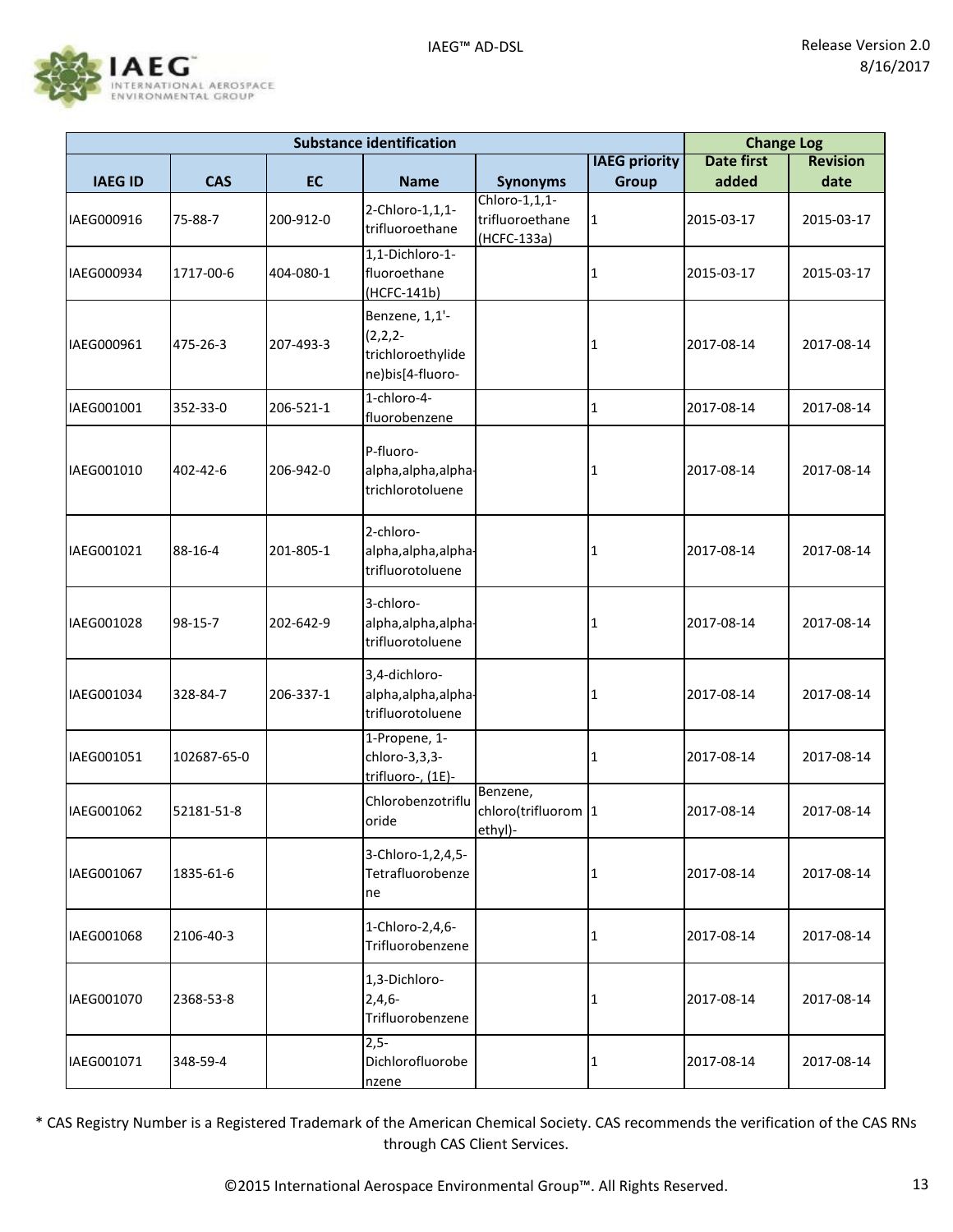![](_page_13_Picture_1.jpeg)

|                |             |           | <b>Change Log</b>                                                              |                                                   |                      |                   |                 |
|----------------|-------------|-----------|--------------------------------------------------------------------------------|---------------------------------------------------|----------------------|-------------------|-----------------|
|                |             |           |                                                                                |                                                   | <b>IAEG priority</b> | <b>Date first</b> | <b>Revision</b> |
| <b>IAEG ID</b> | <b>CAS</b>  | <b>EC</b> | <b>Name</b>                                                                    | <b>Synonyms</b>                                   | <b>Group</b>         | added             | date            |
| IAEG001073     | 6186-91-0   |           | 3-Chloro-2-<br>Fluoroprop-1-Ene                                                |                                                   | 1                    | 2017-08-14        | 2017-08-14      |
| IAEG001077     | 75-02-5     | 200-832-6 | Vinyl fluoride                                                                 | Fluoroethylene                                    | $\mathbf 1$          | 2015-03-17        | 2017-08-14      |
| IAEG001078     | 75-10-5     | 200-839-4 | Difluoromethane<br>(HFC-32)                                                    |                                                   | 1                    | 2015-03-17        | 2015-03-17      |
| IAEG001079     | 75-37-6     | 200-866-1 | $1,1-$<br>Difluoroethane<br>(HFC-152a)                                         |                                                   | 1                    | 2015-03-17        | 2015-03-17      |
| IAEG001080     | 75-38-7     | 200-867-7 | $1,1-$<br>Difluoroethylene                                                     |                                                   | 1                    | 2017-08-14        | 2017-08-14      |
| IAEG001081     | 354-33-6    | 206-557-8 | Pentafluoroethan<br>e (HFC-125)                                                |                                                   | 1                    | 2015-03-17        | 2015-03-17      |
| IAEG001082     | 420-46-2    | 206-996-5 | 1, 1, 1<br>Trifluoroethane<br>(HFC-143a)                                       |                                                   | 1                    | 2015-03-17        | 2015-03-17      |
| IAEG001083     | 431-89-0    | 207-079-2 | 1, 1, 1, 2, 3, 3, 3<br>Heptafluoroprop<br>ane (HFC-227ea)                      |                                                   | 1                    | 2015-03-17        | 2015-03-17      |
| IAEG001084     | 811-97-2    | 212-377-0 | Norflurane                                                                     | $1, 1, 1, 2-$<br>Tetrafluoroethan<br>e (HFC-134a) | 1                    | 2015-03-17        | 2015-03-17      |
| IAEG001085     | 75-46-7     | 200-872-4 | Trifluoromethane<br>(HFC-23)                                                   |                                                   | 1                    | 2015-03-17        | 2015-03-17      |
| IAEG001087     | 462-06-6    | 207-321-7 | Fluorobenzene                                                                  |                                                   | $\mathbf 1$          | 2017-08-14        | 2017-08-14      |
| IAEG001088     | 98-08-8     | 202-635-0 | Alpha, alpha, alph<br>la-<br>trifluorotoluene                                  | Benzotrifluoride                                  | 1                    | 2017-08-14        | 2017-08-14      |
| IAEG001089     | 406-58-6    | 430-250-1 | 1, 1, 1, 3, 3<br>Pentafluorobutan<br>e (HFC-365mfc)                            | <b>SOLKANE 365</b><br><b>MFC</b>                  | 1                    | 2015-03-17        | 2015-03-17      |
| IAEG001090     | 15290-77-4  | 430-710-1 | 1, 1, 2, 2, 3, 3, 4<br>Heptafluorocyclo<br>pentane                             |                                                   | 1                    | 2017-08-14        | 2017-08-14      |
| IAEG001097     | 25497-28-3  |           | Difluoroethane                                                                 |                                                   | $\mathbf{1}$         | 2017-08-14        | 2017-08-14      |
| IAEG001099     | 593-53-3    | 209-796-6 | Fluoromethane                                                                  | Methyl fluoride<br>$(HFC-41)$                     | $\mathbf{1}$         | 2015-03-17        | 2015-03-17      |
| IAEG001101     | 138495-42-8 |           | 1, 1, 1, 2, 2, 3, 4, 5, 5,<br>$5-$<br>Decafluoropenta<br>ne (HFC-43-<br>10mee) |                                                   | 1                    | 2015-03-17        | 2015-03-17      |
| IAEG001102     | 690-39-1    |           | 1, 1, 1, 3, 3, 3<br>Hexafluoropropa<br>ne (HFC-236fa)                          |                                                   | 1                    | 2015-03-17        | 2015-03-17      |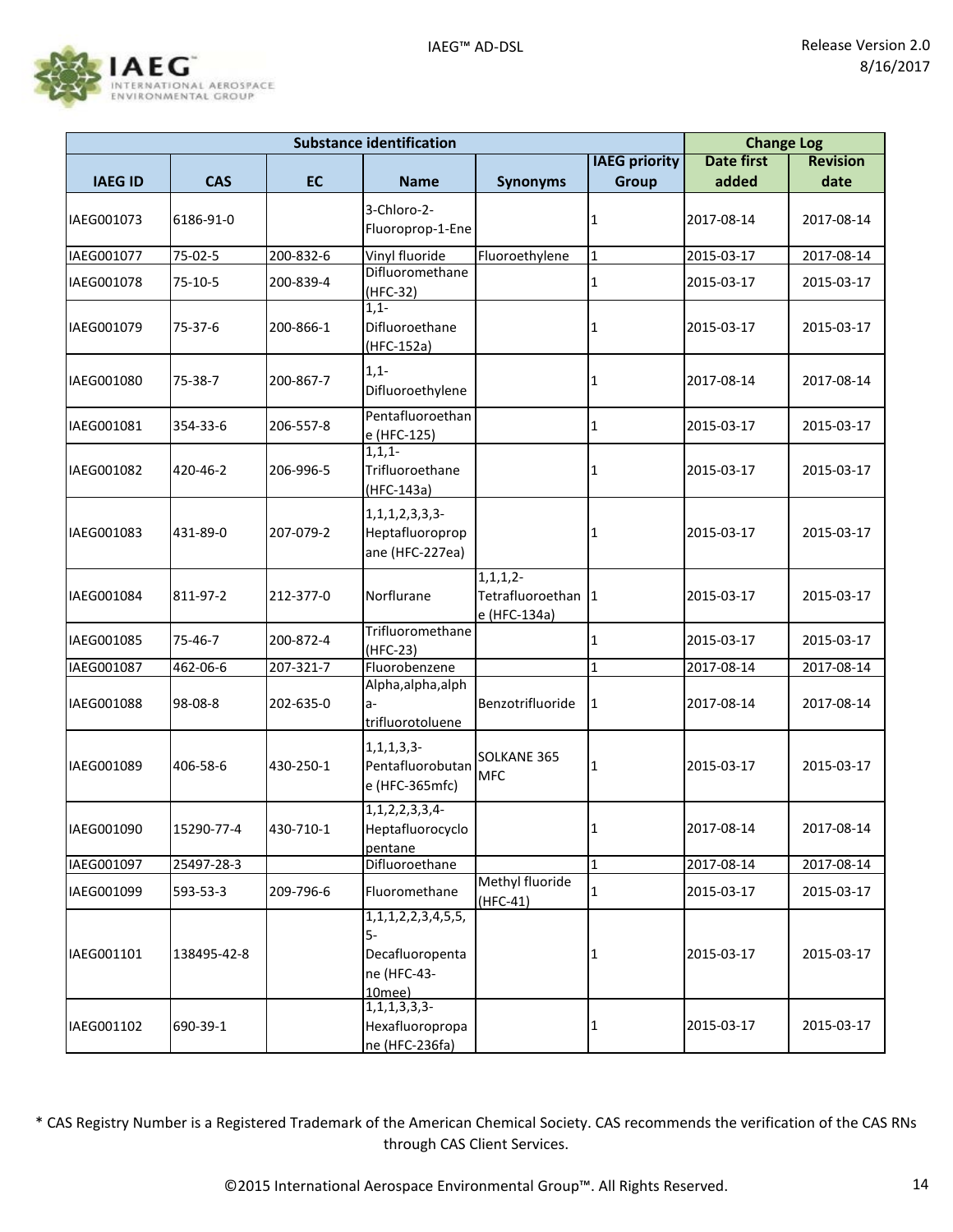![](_page_14_Picture_1.jpeg)

|                |             |           | <b>Substance identification</b>                                          |                                                                                                                                                                    |                      | <b>Change Log</b> |                 |
|----------------|-------------|-----------|--------------------------------------------------------------------------|--------------------------------------------------------------------------------------------------------------------------------------------------------------------|----------------------|-------------------|-----------------|
|                |             |           |                                                                          |                                                                                                                                                                    | <b>IAEG priority</b> | <b>Date first</b> | <b>Revision</b> |
| <b>IAEG ID</b> | <b>CAS</b>  | <b>EC</b> | <b>Name</b>                                                              | <b>Synonyms</b>                                                                                                                                                    | <b>Group</b>         | added             | date            |
| IAEG001108     | 460-73-1    | 419-170-6 | $1, 1, 1, 3, 3$ -<br>Pentafluoropropa<br>ne (HFC-245fa)                  |                                                                                                                                                                    | 1                    | 2015-03-17        | 2015-03-17      |
| IAEG001125     | 363-72-4    | 206-658-7 | Pentafluorobenze<br>ne                                                   |                                                                                                                                                                    | 1                    | 2017-08-14        | 2017-08-14      |
| IAEG001132     | 540-36-3    | 208-742-9 | $1,4-$<br>difluorobenzene                                                |                                                                                                                                                                    | 1                    | 2017-08-14        | 2017-08-14      |
| IAEG001144     | 321-38-0    | 206-287-0 | $\overline{1}$<br>fluoronaphthalen<br>e                                  |                                                                                                                                                                    | 1                    | 2017-08-14        | 2017-08-14      |
| IAEG001174     | 25291-17-2  | 246-791-8 | 3,3,4,4,5,5,6,6,7,<br>7,8,8,8-<br>tridecafluorooct-<br>1-ene             |                                                                                                                                                                    | 1                    | 2017-08-14        | 2017-08-14      |
| IAEG001180     | 402-31-3    | 206-939-4 | Alpha, alpha, alph<br>a, beta, beta, beta-<br>hexafluoro-m-<br>xylene    |                                                                                                                                                                    | 1                    | 2017-08-14        | 2017-08-14      |
| IAEG001204     | 29118-24-9  |           | 1-Propene,<br>$1, 3, 3, 3 -$<br>tetrafluoro-, (1E)-                      |                                                                                                                                                                    | 1                    | 2017-08-14        | 2017-08-14      |
| IAEG001234     | 1645-83-6   |           | $(E)-1,3,3,3-$<br>Tetrafluoroprop-<br>1-ene ((E)-HFC-<br>1234ze)         |                                                                                                                                                                    | 1                    | 2017-08-14        | 2017-08-14      |
| IAEG001284     | 142347-07-7 |           | Pentane,<br>1, 1, 1, 2, 2, 3, 4, 5, 5,<br>5-decafluoro-,<br>$(3R, 4R)$ - |                                                                                                                                                                    | 1                    | 2017-08-14        | 2017-08-14      |
| IAEG001327     | 729-81-7    |           | $1,3,5-$<br>hyl)Benzene                                                  | $1,3,5-$<br>Tris(Trifluoromet<br>hyl)Benzene;<br>$1,3,5-$<br>Tris(Trifluoromet Tris(Trifluoromet 1<br>hyl)Benzene;<br>$1,3,5-$<br>Tris(Trifluoromet<br>hyllBenzene |                      | 2017-08-14        | 2017-08-14      |
| IAEG001339     | 7439-97-6   | 231-106-7 | Mercury (Hg)                                                             |                                                                                                                                                                    | $\mathbf{1}$         | 2015-03-17        | 2017-08-14      |
| IAEG001340     | 10112-91-1  | 233-307-5 | Dimercury<br>dichloride                                                  |                                                                                                                                                                    | 1                    | 2017-08-14        | 2017-08-14      |
| IAEG001341     | 100-57-2    | 202-866-7 | Phenylmercuric<br>hydroxide                                              |                                                                                                                                                                    | 1                    | 2017-08-14        | 2017-08-14      |
| IAEG001346     | 21908-53-2  | 244-654-7 | Mercury<br>monoxide                                                      | Mercury oxide;<br>Mercuric oxide                                                                                                                                   | 1                    | 2017-08-14        | 2017-08-14      |
| IAEG001360     | 62-38-4     | 200-532-5 | Phenylmercury<br>acetate                                                 | Phenylmercuric<br>acetate                                                                                                                                          | 1                    | 2015-03-17        | 2017-08-14      |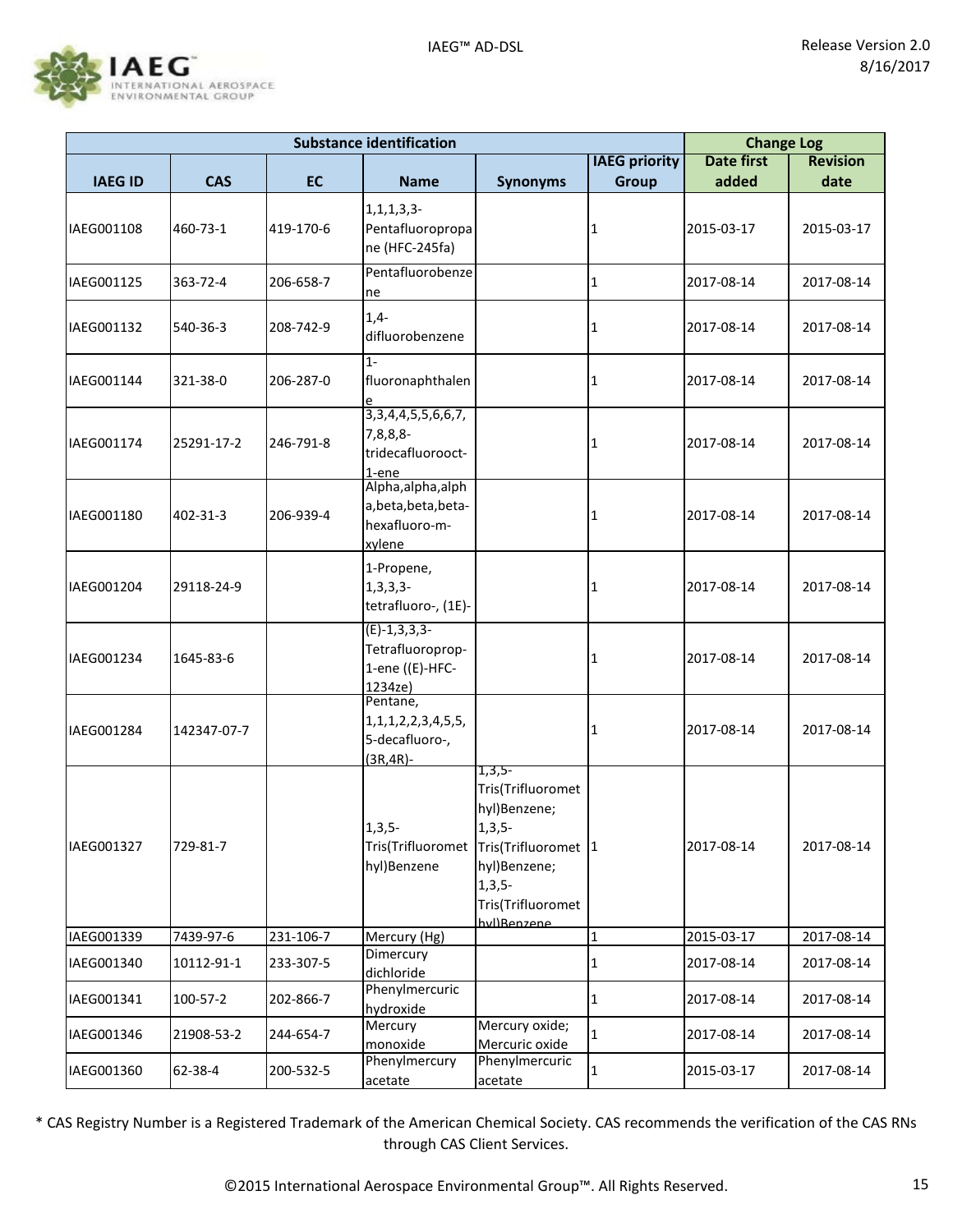![](_page_15_Picture_1.jpeg)

|                |            |           | <b>Substance identification</b>                                                                   |                                                                                                                                                  |                      | <b>Change Log</b> |                 |
|----------------|------------|-----------|---------------------------------------------------------------------------------------------------|--------------------------------------------------------------------------------------------------------------------------------------------------|----------------------|-------------------|-----------------|
|                |            |           |                                                                                                   |                                                                                                                                                  | <b>IAEG</b> priority | <b>Date first</b> | <b>Revision</b> |
| <b>IAEG ID</b> | <b>CAS</b> | <b>EC</b> | <b>Name</b>                                                                                       | <b>Synonyms</b>                                                                                                                                  | <b>Group</b>         | added             | date            |
| IAEG001361     | 7487-94-7  | 231-299-8 | Mercury<br>dichloride                                                                             | Mercuric chloride 1                                                                                                                              |                      | 2015-03-17        | 2017-08-14      |
| IAEG001362     | 7546-30-7  | 231-430-9 | Mercury chloride                                                                                  | Mercurous<br>chloride; Calomel                                                                                                                   |                      | 2017-08-14        | 2017-08-14      |
| IAEG001365     | 103-27-5   | 203-094-3 | Phenylmercury<br>propionate                                                                       | Phenylmercuric<br>propionate;<br>Phenyl(propanoa<br>to-O)mercury                                                                                 |                      | 2015-03-17        | 2017-08-14      |
| IAEG001367     | 104-60-9   | 203-218-6 | Mercury, (9-<br>octadecenoato-<br>O)phenyl-, (Z)-                                                 |                                                                                                                                                  | 1                    | 2017-08-14        | 2017-08-14      |
| IAEG001379     | 129-16-8   | 204-933-6 | Merbromin                                                                                         | Mercury, (2',7'-<br>dibromo-3',6'-<br>dihydroxy-3-<br>oxospiro[isobenz<br>ofuran-1(3H), 9'-<br>[9H]xanthen]-4'-<br>yl)hydroxy-,<br>disodium salt |                      | 2017-08-14        | 2017-08-14      |
| IAEG001385     | 13302-00-6 | 236-326-7 | Phenylmercury 2-<br>ethylhexanoate                                                                | $(2 -$<br>Ethylhexanoato)p 1<br>henylmercury                                                                                                     |                      | 2015-03-17        | 2017-08-14      |
| IAEG001399     | 1600-27-7  | 216-491-1 | Mercury<br>di(acetate)                                                                            | Mercuric acetate;<br>Acetic acid,<br>mercury(2+) salt                                                                                            | 1                    | 2017-08-14        | 2017-08-14      |
| IAEG001419     | 24806-32-4 |           | Mercury, [.mu.-<br>[dodecylbutanedi<br>$oato(2-)$ -<br>O:O']]diphenyldi-                          |                                                                                                                                                  |                      | 2017-08-14        | 2017-08-14      |
| IAEG001420     | 26545-49-3 | 247-783-7 | Phenylmercury<br>neodecanoate                                                                     | (Neodecanoato-<br>O)phenylmercury                                                                                                                |                      | 2015-03-17        | 2017-08-14      |
| IAEG001424     | 27236-65-3 | 248-355-2 | Mercury,<br>diphenyl[.mu.-<br>[(tetrapropenyl)b<br>utanedioato(2-)-<br>0:0'lldi-<br>2,5-          |                                                                                                                                                  |                      | 2017-08-14        | 2017-08-14      |
| IAEG001440     | 33770-60-4 | 251-672-9 | Cyclohexadiene-<br>1,4-dione, 2,5-<br>dichloro-3,6-<br>dihydroxy-,<br>$mercury(2+)$ salt<br>(1:1) |                                                                                                                                                  | 1                    | 2017-08-14        | 2017-08-14      |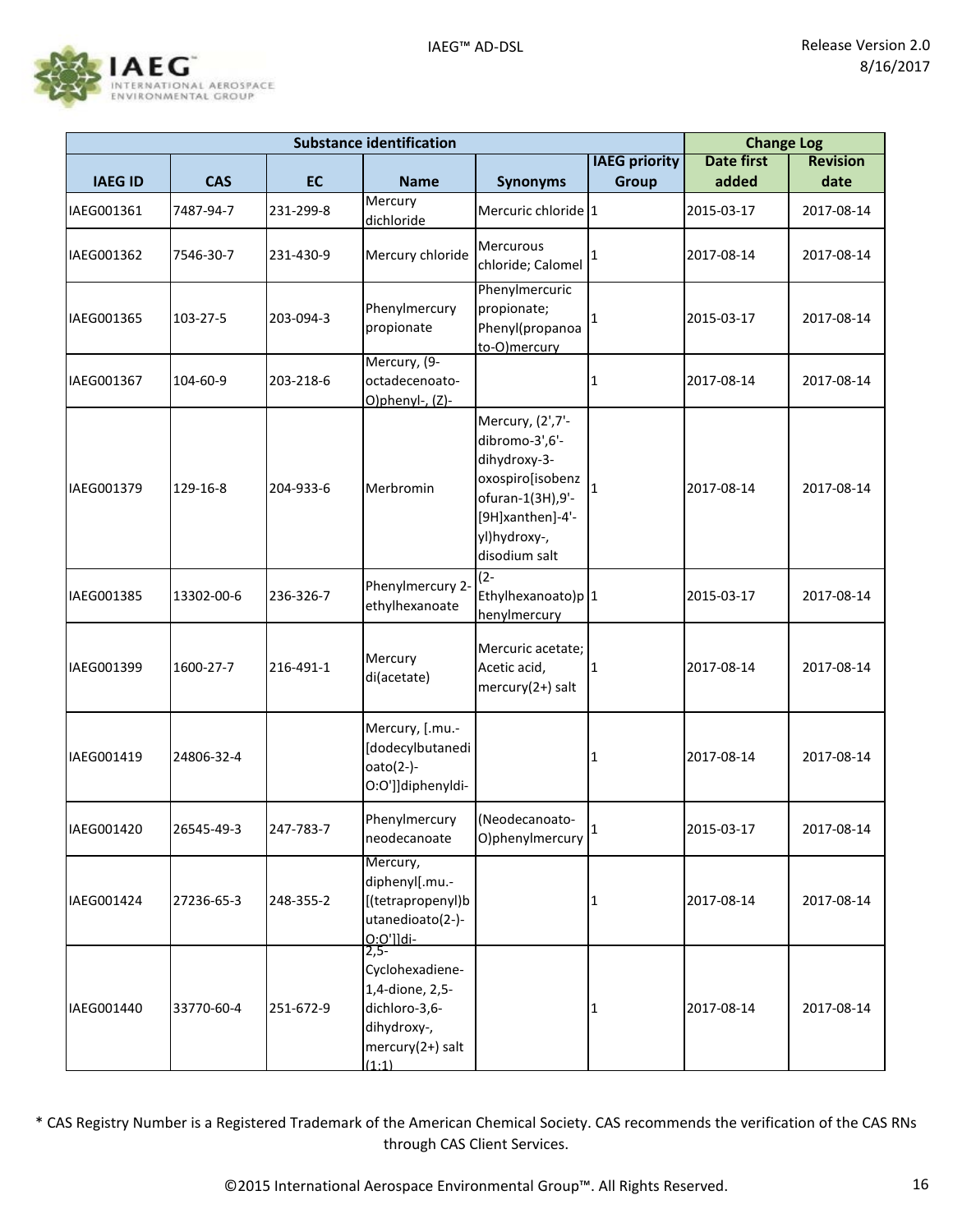![](_page_16_Picture_1.jpeg)

|                |               |           | <b>Substance identification</b>                                                                                                         |                                                                                                                       |                      | <b>Change Log</b> |                 |
|----------------|---------------|-----------|-----------------------------------------------------------------------------------------------------------------------------------------|-----------------------------------------------------------------------------------------------------------------------|----------------------|-------------------|-----------------|
|                |               |           |                                                                                                                                         |                                                                                                                       | <b>IAEG priority</b> | <b>Date first</b> | <b>Revision</b> |
| <b>IAEG ID</b> | <b>CAS</b>    | <b>EC</b> | <b>Name</b>                                                                                                                             | <b>Synonyms</b>                                                                                                       | <b>Group</b>         | added             | date            |
| IAEG001442     | 3570-80-7     | 222-673-1 | Bis(acetato-<br>O)[mu-(3',6'-<br>dihydroxy-3-<br>oxospiro[isobenz<br>ofuran-1(3H), 9'-<br>[9H]xanthene]-<br>$2',7'-$<br>diyl)]dimercury |                                                                                                                       | 1                    | 2017-08-14        | 2017-08-14      |
| IAEG001459     | $54 - 64 - 8$ | 200-210-4 | Thiomersal                                                                                                                              | Mercurate(1-),<br>ethyl(2-<br>mercaptobenzoat<br>$o(2-)$ -O,S $)$ -<br>,sodium;<br>Phenylethylmerc<br>uric salicvlate | 1                    | 2017-08-14        | 2017-08-14      |
| IAEG001480     | 62638-02-2    | 263-665-8 | Cyclohexanebuta<br>noic acid,<br>$mercury(2+)$ salt                                                                                     |                                                                                                                       | 1                    | 2017-08-14        | 2017-08-14      |
| IAEG001504     | 94070-93-6    | 301-792-3 | Mercury, [.mu.-<br>[(oxydi-2,1-<br>ethanediyl 1,2-<br>benzenedicarbox<br>ylato)(2-<br>)lldiphenyl-<br>Mercurate(2-),                    |                                                                                                                       | 1                    | 2017-08-14        | 2017-08-14      |
| IAEG001524     | 13876-85-2    | 237-634-4 | tetraiodo-,<br>dicopper(1+), (T-<br>$4$ )-                                                                                              |                                                                                                                       | 1                    | 2017-08-14        | 2017-08-14      |
| IAEG001525     | 7789-47-1     | 232-169-3 | Mercuric<br>bromide                                                                                                                     |                                                                                                                       | 1                    | 2017-08-14        | 2017-08-14      |
| IAEG001526     | 592-04-1      | 209-741-6 | Mercuric cyanide                                                                                                                        |                                                                                                                       | 1                    | 2017-08-14        | 2017-08-14      |
| IAEG001527     | 7774-29-0     | 231-873-8 | Mercuric iodide                                                                                                                         |                                                                                                                       | $\mathbf{1}$         | 2017-08-14        | 2017-08-14      |
| IAEG001528     | 10045-94-0    | 233-152-3 | Mercuric nitrate                                                                                                                        |                                                                                                                       | 1                    | 2017-08-14        | 2017-08-14      |
| IAEG001531     | 7783-35-9     | 231-992-5 | Mercuric<br>sulphate                                                                                                                    |                                                                                                                       | 1                    | 2015-03-17        | 2017-08-14      |
| IAEG001532     | 592-85-8      | 209-773-0 | Mercuric<br>thiocyanate                                                                                                                 |                                                                                                                       | 1                    | 2015-03-17        | 2017-08-14      |
| IAEG001538     | 14836-60-3    | 677-693-7 | Mercury (I)<br>nitrate                                                                                                                  |                                                                                                                       | 1                    | 2017-08-14        | 2017-08-14      |
| IAEG001539     | 7783-34-8     |           | Mercury (II)<br>nitrate,<br>monohydrate                                                                                                 |                                                                                                                       | 1                    | 2017-08-14        | 2017-08-14      |
| IAEG001540     | 68833-55-6    |           | Mercury<br>acetylide                                                                                                                    |                                                                                                                       | 1                    | 2017-08-14        | 2017-08-14      |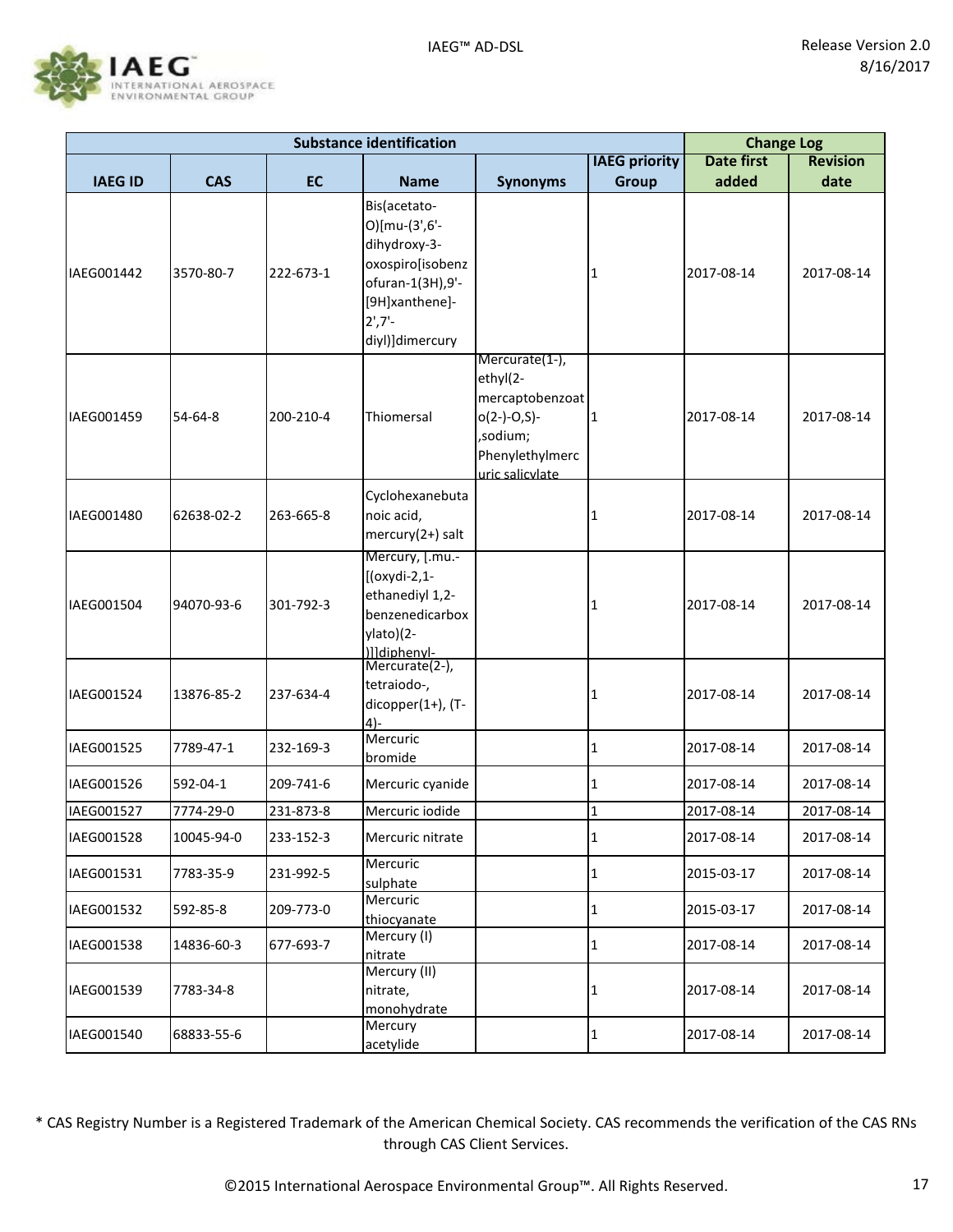![](_page_17_Picture_1.jpeg)

|                |             |           | <b>Substance identification</b>                  |                           |                         | <b>Change Log</b> |                 |
|----------------|-------------|-----------|--------------------------------------------------|---------------------------|-------------------------|-------------------|-----------------|
|                |             |           |                                                  |                           | <b>IAEG priority</b>    | <b>Date first</b> | <b>Revision</b> |
| <b>IAEG ID</b> | <b>CAS</b>  | <b>EC</b> | <b>Name</b>                                      | <b>Synonyms</b>           | <b>Group</b>            | added             | date            |
| IAEG001542     | 15385-58-7  |           | Mercury bromide<br>(Hg2Br2)                      |                           | 1                       | 2017-08-14        | 2017-08-14      |
| IAEG001552     | 1344-48-5   | 215-696-3 | Mercury sulfide<br>(HgS)                         |                           | 1                       | 2015-03-17        | 2017-08-14      |
| IAEG001553     | 12068-90-5  | 235-108-9 | Mercury telluride<br>(HgTe)                      |                           | 1                       | 2017-08-14        | 2017-08-14      |
| IAEG001585     | 7782-86-7   |           | Nitric acid,<br>mercury(1+) salt,<br>monohydrate |                           | 1                       | 2017-08-14        | 2017-08-14      |
| IAEG001636     | 6827-10-7   |           | Pyrazine,<br>Mercuric<br><b>Chloride Complex</b> |                           | 1                       | 2017-08-14        | 2017-08-14      |
| IAEG001637     | 762-55-0    |           | Vinylmercuric<br>Chloride                        |                           | 1                       | 2017-08-14        | 2017-08-14      |
| IAEG001645     | 7718-54-9   | 231-743-0 | Nickel dichloride                                |                           | 3                       | 2015-03-17        | 2015-03-17      |
| IAEG001646     | 13138-45-9  | 236-068-5 | Nickel dinitrate                                 |                           | 3                       | 2015-03-17        | 2015-03-17      |
| IAEG001647     | 7786-81-4   | 232-104-9 | Nickel sulphate                                  |                           | $\overline{\mathbf{3}}$ | 2015-03-17        | 2015-03-17      |
| IAEG001648     | 1313-99-1   | 215-215-7 | Nickel monoxide                                  |                           | 3                       | 2015-03-17        | 2015-03-17      |
| IAEG001649     | 12054-48-7  | 235-008-5 | Nickel<br>dihydroxide                            |                           | 3                       | 2015-03-17        | 2015-03-17      |
| IAEG001650     | 12607-70-4  | 235-715-9 | [Carbonato(2-<br>)]tetrahydroxytri<br>nickel     | Basic nickel<br>carbonate | 3                       | 2015-03-17        | 2015-03-17      |
| IAEG001653     | 12035-72-2  | 234-829-6 | Trinickel<br>disulphide                          | Nickel<br>subsulphide     | 3                       | 2015-03-17        | 2015-03-17      |
| IAEG001654     | 11099-02-8  | 234-323-5 | Nickel oxide                                     |                           | 3                       | 2015-03-17        | 2015-03-17      |
| IAEG001655     | 68130-19-8  |           | Silicic acid, lead<br>nickel salt                |                           | 1                       | 2017-08-14        | 2017-08-14      |
| IAEG001657     | 182442-95-1 |           | Cobalt lithium<br>manganese nickel<br>oxide      |                           | 1                       | 2017-08-14        | 2017-08-14      |
| IAEG001659     | 84852-15-3  | 284-325-5 | 4-Nonylphenol,<br>branched                       |                           | 2                       | 2015-03-17        | 2015-03-17      |
| IAEG001660     | 104-40-5    | 203-199-4 | Nonylphenol                                      | 4-Nonylphenol (4-<br>NP)  | $\overline{2}$          | 2015-03-17        | 2015-03-17      |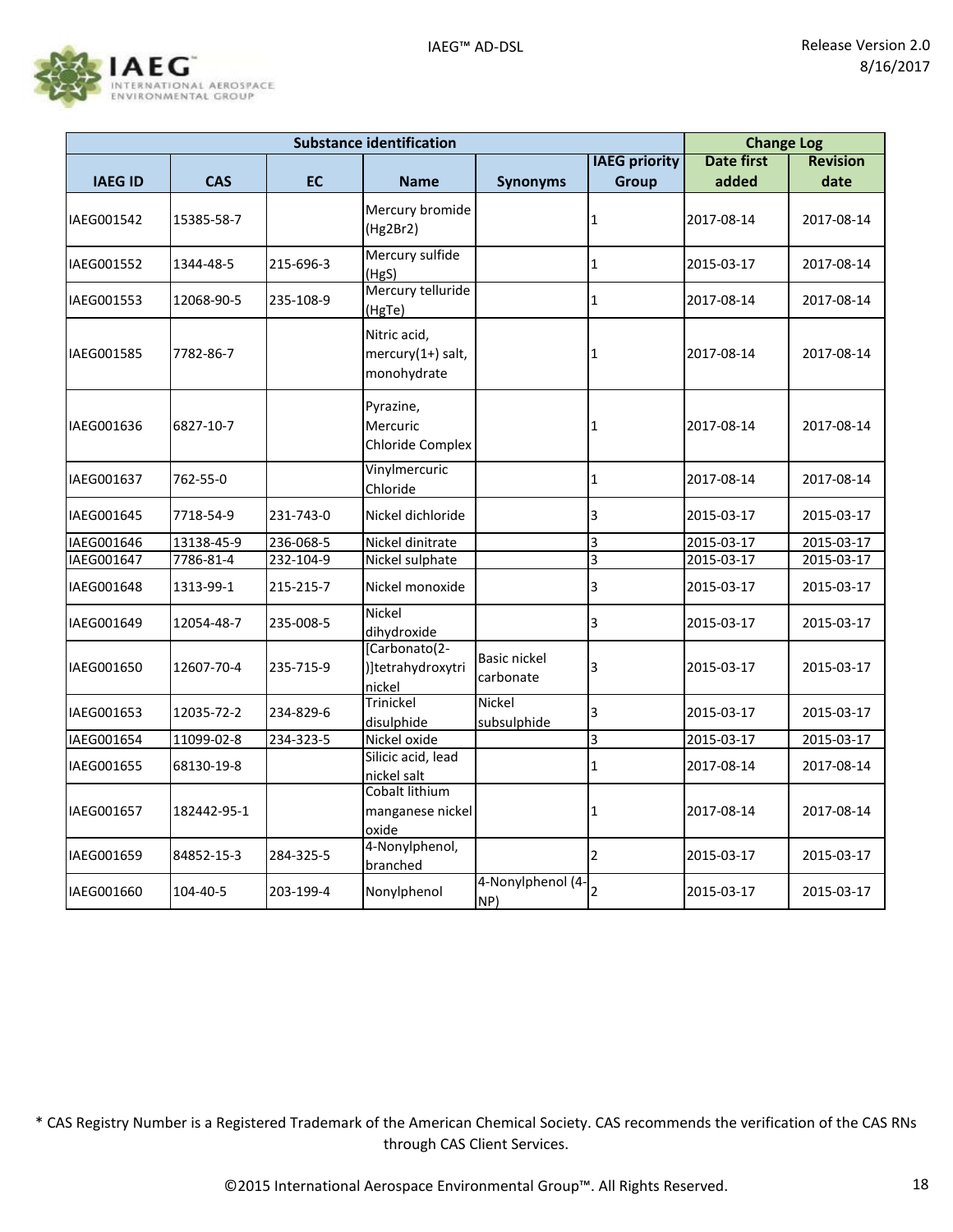![](_page_18_Picture_1.jpeg)

|                |             |           | <b>Substance identification</b>                                                                                                                                                                                                                                                                                                              |                 |                      |                   | <b>Change Log</b> |  |
|----------------|-------------|-----------|----------------------------------------------------------------------------------------------------------------------------------------------------------------------------------------------------------------------------------------------------------------------------------------------------------------------------------------------|-----------------|----------------------|-------------------|-------------------|--|
|                |             |           |                                                                                                                                                                                                                                                                                                                                              |                 | <b>IAEG priority</b> | <b>Date first</b> | <b>Revision</b>   |  |
| <b>IAEG ID</b> | <b>CAS</b>  | <b>EC</b> | <b>Name</b>                                                                                                                                                                                                                                                                                                                                  | <b>Synonyms</b> | <b>Group</b>         | added             | date              |  |
| IAEG001661     | N/A         | N/A       | 4-Nonylphenol,<br>branched and<br>linear<br>[substances with<br>a linear and/or<br>branched alkyl<br>chain with a<br>carbon number<br>of 9 covalently<br>bound in position<br>4 to phenol,<br>covering also<br>UVCB- and well-<br>defined<br>substances which<br>include any of the<br>individual<br>isomers or a<br>combination<br>thereof] |                 | 2                    | 2017-08-14        | 2017-08-14        |  |
| IAEG001662     | 26543-97-5  | 247-770-6 | P-isononylphenol                                                                                                                                                                                                                                                                                                                             |                 | 2                    | 2015-03-17        | 2015-03-17        |  |
| IAEG001663     | 17404-66-9  | 241-427-4 | $P-(1-$<br>methyloctyl)phen<br>ol                                                                                                                                                                                                                                                                                                            |                 | 2                    | 2015-03-17        | 2015-03-17        |  |
| IAEG001664     | 30784-30-6  | 250-339-5 | $P-(1,1-$<br>dimethylheptyl)p<br>henol                                                                                                                                                                                                                                                                                                       |                 | 2                    | 2015-03-17        | 2015-03-17        |  |
| IAEG001665     | 52427-13-1  | 257-907-1 | 4-(1-ethyl-1-<br>methylhexyl)phe<br>nol                                                                                                                                                                                                                                                                                                      |                 | 2                    | 2015-03-17        | 2015-03-17        |  |
| IAEG001666     | 186825-36-5 |           | 4-(1-ethyl-1,3-<br>dimethylpentyl)p<br>henol                                                                                                                                                                                                                                                                                                 |                 | 2                    | 2015-03-17        | 2015-03-17        |  |
| IAEG001667     | 142731-63-3 |           | 4-(1-ethyl-1,4-<br>dimethylpentyl)p<br>henol                                                                                                                                                                                                                                                                                                 |                 | 2                    | 2015-03-17        | 2015-03-17        |  |
| IAEG001668     | 24518-48-7  |           | 4-isononyl<br>phenol                                                                                                                                                                                                                                                                                                                         |                 | $\overline{2}$       | 2017-08-14        | 2017-08-14        |  |
| IAEG001669     | 63085-63-2  |           | $4-(2,6-$<br>dimethylheptyl)p<br>henol                                                                                                                                                                                                                                                                                                       |                 | 2                    | 2017-08-14        | 2017-08-14        |  |
| IAEG001670     | 17404-67-0  |           | $3-(4-$<br>hydroxyphenyl)n<br>onane                                                                                                                                                                                                                                                                                                          |                 | 2                    | 2017-08-14        | 2017-08-14        |  |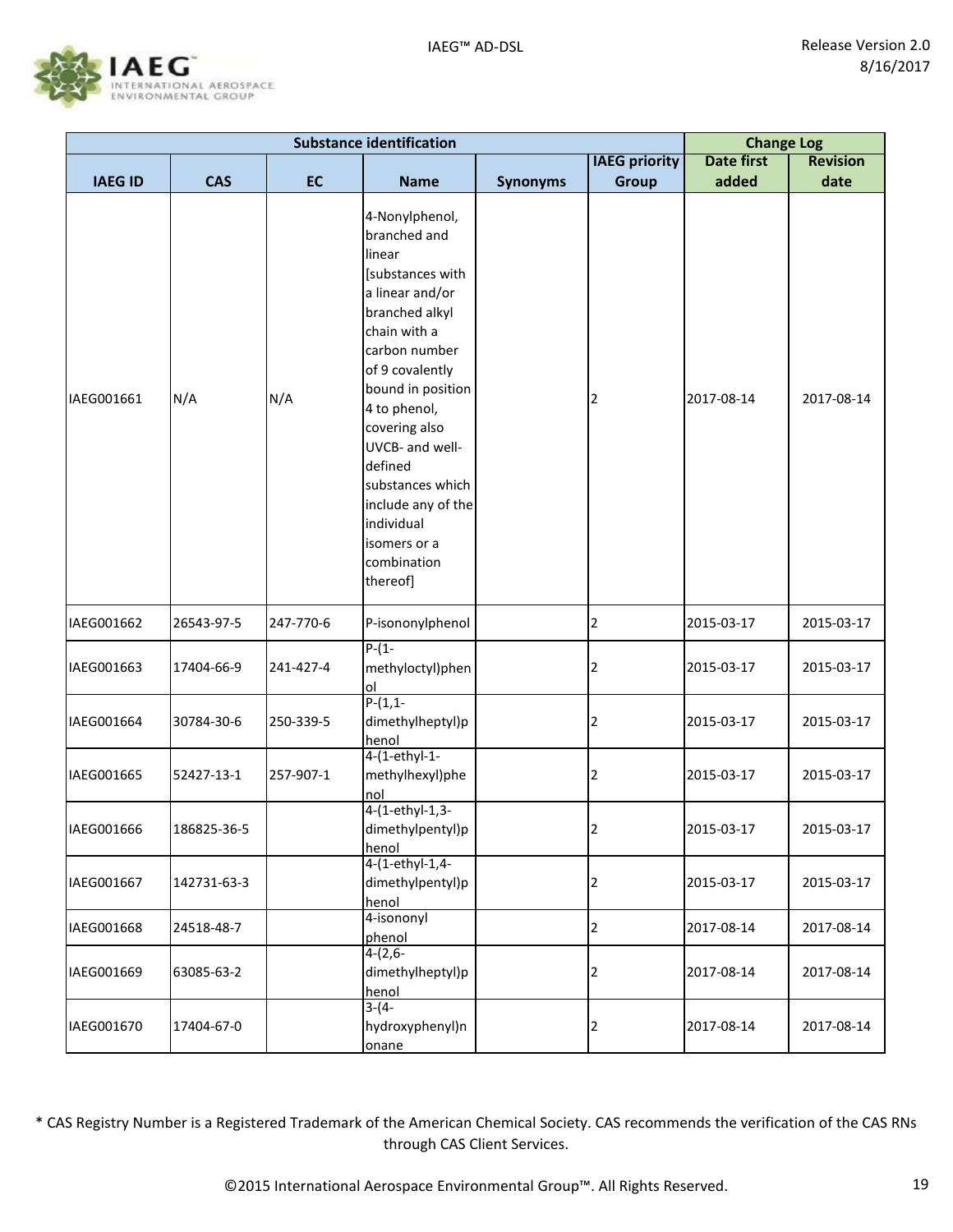![](_page_19_Picture_1.jpeg)

|                |              |           | <b>Substance identification</b>    |                 |                      | <b>Change Log</b> |                 |
|----------------|--------------|-----------|------------------------------------|-----------------|----------------------|-------------------|-----------------|
|                |              |           |                                    |                 | <b>IAEG priority</b> | <b>Date first</b> | <b>Revision</b> |
| <b>IAEG ID</b> | <b>CAS</b>   | <b>EC</b> | <b>Name</b>                        | <b>Synonyms</b> | <b>Group</b>         | added             | date            |
|                |              |           | $2-(1-$                            |                 |                      |                   |                 |
| IAEG001671     | 17404-46-5   |           | ethylheptyl)phen                   |                 | $\overline{2}$       | 2017-08-14        | 2017-08-14      |
|                |              |           | ol                                 |                 |                      |                   |                 |
|                |              |           | $4-(1,2-$                          |                 |                      |                   |                 |
| IAEG001672     | 142731-58-6  |           | dimethylheptyl)p                   |                 | 2                    | 2017-08-14        | 2017-08-14      |
|                |              |           | henol                              |                 |                      |                   |                 |
|                |              |           | 4-(1,2-dimethyl-1-                 |                 |                      |                   |                 |
| IAEG001673     | 866790-13-8  |           | propylbutyl)phen                   |                 | 2                    | 2017-08-14        | 2017-08-14      |
|                |              |           | οl                                 |                 |                      |                   |                 |
|                |              |           | 4-(1-ethyl-1,3,3-                  |                 |                      |                   |                 |
| IAEG001674     | 186825-35-4  |           | trimethylbutyl)ph                  |                 | 2                    | 2017-08-14        | 2017-08-14      |
|                |              |           | enol                               |                 |                      |                   |                 |
|                |              |           | $4-(1,1,3,4-$                      |                 |                      |                   |                 |
| IAEG001675     | 701920-86-7  |           | tetramethylpenty                   |                 | 2                    | 2017-08-14        | 2017-08-14      |
|                |              |           | l)phenol                           |                 |                      |                   |                 |
|                |              |           | $4-(1,1,2,4-$                      |                 |                      |                   |                 |
| IAEG001676     | 851401-44-0  |           | tetramethylpenty                   |                 | 2                    | 2017-08-14        | 2017-08-14      |
|                |              |           | l)phenol<br>Phenol, 4-(1-ethyl-    |                 |                      |                   |                 |
| IAEG001677     | 866790-14-9  |           | $1,2-$                             |                 | 2                    | 2017-08-14        | 2017-08-14      |
|                |              |           | dimethylpentyl)                    |                 |                      |                   |                 |
|                |              |           | 4-(2-ethyl-1,1-                    |                 |                      |                   |                 |
| IAEG001678     | 478243-86-6  |           | dimethylpentyl)p                   |                 | 2                    | 2017-08-14        | 2017-08-14      |
|                |              |           | henol                              |                 |                      |                   |                 |
|                |              |           | Phenol, 4-[1-(1-                   |                 |                      |                   |                 |
| IAEG001679     | 142731-59-7  |           | methylpropyl)pe                    |                 | 2                    | 2017-08-14        | 2017-08-14      |
|                |              |           | ntyl]                              |                 |                      |                   |                 |
|                | 1119215-28-9 |           | $(R)-4-(3,6-$<br>dimethylheptan-3- |                 |                      |                   |                 |
| IAEG001680     |              |           | yl)phenol                          |                 | 2                    | 2017-08-14        | 2017-08-14      |
|                |              |           | 4-(1-ethyl-2-                      |                 |                      |                   |                 |
| IAEG001681     | 1158978-80-3 |           | methylhexyl)phe                    |                 | 2                    | 2017-08-14        | 2017-08-14      |
|                |              |           | nol                                |                 |                      |                   |                 |
|                |              |           | $(S)-4-(2,3-$                      |                 |                      |                   |                 |
| IAEG001682     | 1119216-40-8 |           | dimethylheptan-2                   |                 | 2                    | 2017-08-14        | 2017-08-14      |
|                |              |           | yl)phenol                          |                 |                      |                   |                 |
|                |              |           | $(R)-4-(2,3-$                      |                 |                      |                   |                 |
| IAEG001683     | 1119215-26-7 |           | dimethylheptan-2                   |                 | 2                    | 2017-08-14        | 2017-08-14      |
|                |              |           | yl)phenol                          |                 |                      |                   |                 |
|                |              |           | $4-(2,5-$                          |                 |                      |                   |                 |
| IAEG001684     | 1988-28-9    |           | dimethylheptan-2<br>yl)phenol      |                 | 2                    | 2017-08-14        | 2017-08-14      |
|                |              |           | $4-(1,2,4-$                        |                 |                      |                   |                 |
| IAEG001685     | 186825-37-6  |           | trimethylhexyl)ph                  |                 | 2                    | 2017-08-14        | 2017-08-14      |
|                |              |           | enol                               |                 |                      |                   |                 |
|                |              |           | $4-(1-$                            |                 |                      |                   |                 |
| IAEG001686     | 6465-76-5    |           | butylpentyl)phen                   |                 | 2                    | 2017-08-14        | 2017-08-14      |
|                |              |           | $\overline{\mathsf{d}}$            |                 |                      |                   |                 |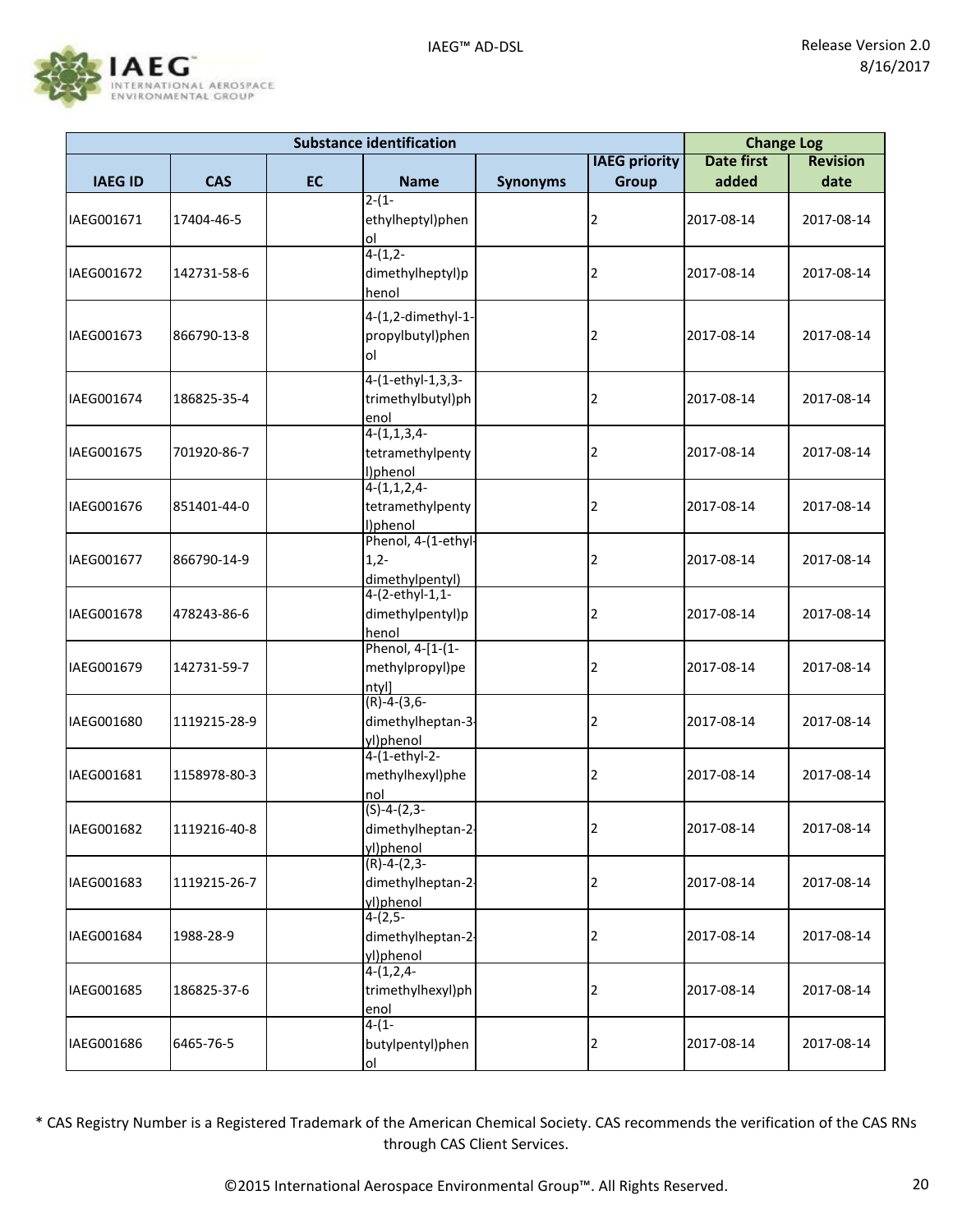![](_page_20_Picture_1.jpeg)

|                | <b>Substance identification</b> |           |                                     |                    |                      |                   |                 |
|----------------|---------------------------------|-----------|-------------------------------------|--------------------|----------------------|-------------------|-----------------|
|                |                                 |           |                                     |                    | <b>IAEG priority</b> | <b>Date first</b> | <b>Revision</b> |
| <b>IAEG ID</b> | <b>CAS</b>                      | <b>EC</b> | <b>Name</b>                         | <b>Synonyms</b>    | <b>Group</b>         | added             | date            |
|                |                                 |           | $4-(2,3-$                           |                    |                      |                   |                 |
| IAEG001687     | 497103-56-7                     |           | dimethylheptan-2-                   |                    | 2                    | 2017-08-14        | 2017-08-14      |
|                |                                 |           | yl)phenol                           |                    |                      |                   |                 |
|                |                                 |           | $4-(4-$                             |                    |                      |                   |                 |
| IAEG001688     | 6465-78-7                       |           | hydroxyphenyl)n                     |                    | 2                    | 2017-08-14        | 2017-08-14      |
|                |                                 |           | onane                               |                    |                      |                   |                 |
|                |                                 |           | $2-(p-$                             | Ethanol, 2-(4-     |                      |                   |                 |
| IAEG001689     | 104-35-8                        |           | Nonylphenoxy)                       | nonylphenoxy)-     | 1                    | 2015-03-17        | 2017-08-14      |
|                |                                 |           | ethanol                             | $26 - (4 -$        |                      |                   |                 |
|                |                                 |           |                                     | Nonylphenoxy)-     |                      |                   |                 |
|                |                                 |           | $4-$                                | 3,6,9,12,15,18,21  |                      |                   |                 |
| IAEG001690     | 14409-72-4                      | 604-395-6 | Nonylphenolnon                      | $, 24-$            | 1                    | 2015-03-17        | 2017-08-14      |
|                |                                 |           | aethoxylate                         | octaoxahexacosa    |                      |                   |                 |
|                |                                 |           |                                     | n-1-ol; Tergitol   |                      |                   |                 |
|                |                                 |           |                                     | NP <sub>9</sub>    |                      |                   |                 |
|                |                                 |           | $2-[2-(4-$                          | $2-(2-(p-$         |                      |                   |                 |
| IAEG001691     | 20427-84-3                      | 243-816-4 | Nonylphenoxy)et                     | Nonylphenoxy) et 1 |                      | 2015-03-17        | 2017-08-14      |
|                |                                 |           | hoxy]ethanol                        | hoxy) ethanol      |                      |                   |                 |
| IAEG001692     | 26027-38-3                      | 500-045-0 | 4-Nonylphenol,                      |                    | 1                    | 2015-03-17        | 2017-08-14      |
|                |                                 |           | ethoxylated                         |                    |                      |                   |                 |
|                |                                 |           | $2-[2-[2-(4-$                       |                    |                      |                   |                 |
| IAEG001693     | 7311-27-5                       | 230-770-5 | Nonylphenoxy)et<br>hoxy]ethoxy]etho |                    | 1                    | 2015-03-17        | 2017-08-14      |
|                |                                 |           |                                     |                    |                      |                   |                 |
|                |                                 |           | xy]ethanol<br>Nonylphenol           |                    |                      |                   |                 |
| IAEG001694     | 20636-48-0                      |           | polyethylene                        |                    | 1                    | 2015-03-17        | 2017-08-14      |
|                |                                 |           | glycol ether                        |                    |                      |                   |                 |
|                |                                 |           | Poly( $oxy-1,2-$                    |                    |                      |                   |                 |
|                |                                 |           | ethanediyl),                        |                    |                      |                   |                 |
| IAEG001695     | 27942-26-3                      |           | alpha-(4-                           |                    | 1                    | 2015-03-17        | 2017-08-14      |
|                |                                 |           | nonylphenyl)-                       |                    |                      |                   |                 |
|                |                                 |           | omega-hydroxy<br> 20-(4-            |                    |                      |                   |                 |
|                |                                 |           |                                     |                    |                      |                   |                 |
|                |                                 |           | octylphenoxy)-                      |                    |                      |                   |                 |
| IAEG001696     | 32742-88-4                      | 251-190-9 | 3,6,9,12,15,18-                     |                    | 1                    | 2017-08-14        | 2017-08-14      |
|                |                                 |           | hexaoxaicosan-1-                    |                    |                      |                   |                 |
|                |                                 |           | οl<br>$20-(4-$                      |                    |                      |                   |                 |
|                |                                 |           | Nonylphenoxy)-                      |                    |                      |                   |                 |
| IAEG001697     | 27942-27-4                      | 248-743-1 | 3,6,9,12,15,18-                     |                    | 1                    | 2015-03-17        | 2017-08-14      |
|                |                                 |           | hexaoxaicosan-1-                    |                    |                      |                   |                 |
|                |                                 |           | οl                                  |                    |                      |                   |                 |
|                |                                 |           |                                     |                    |                      |                   |                 |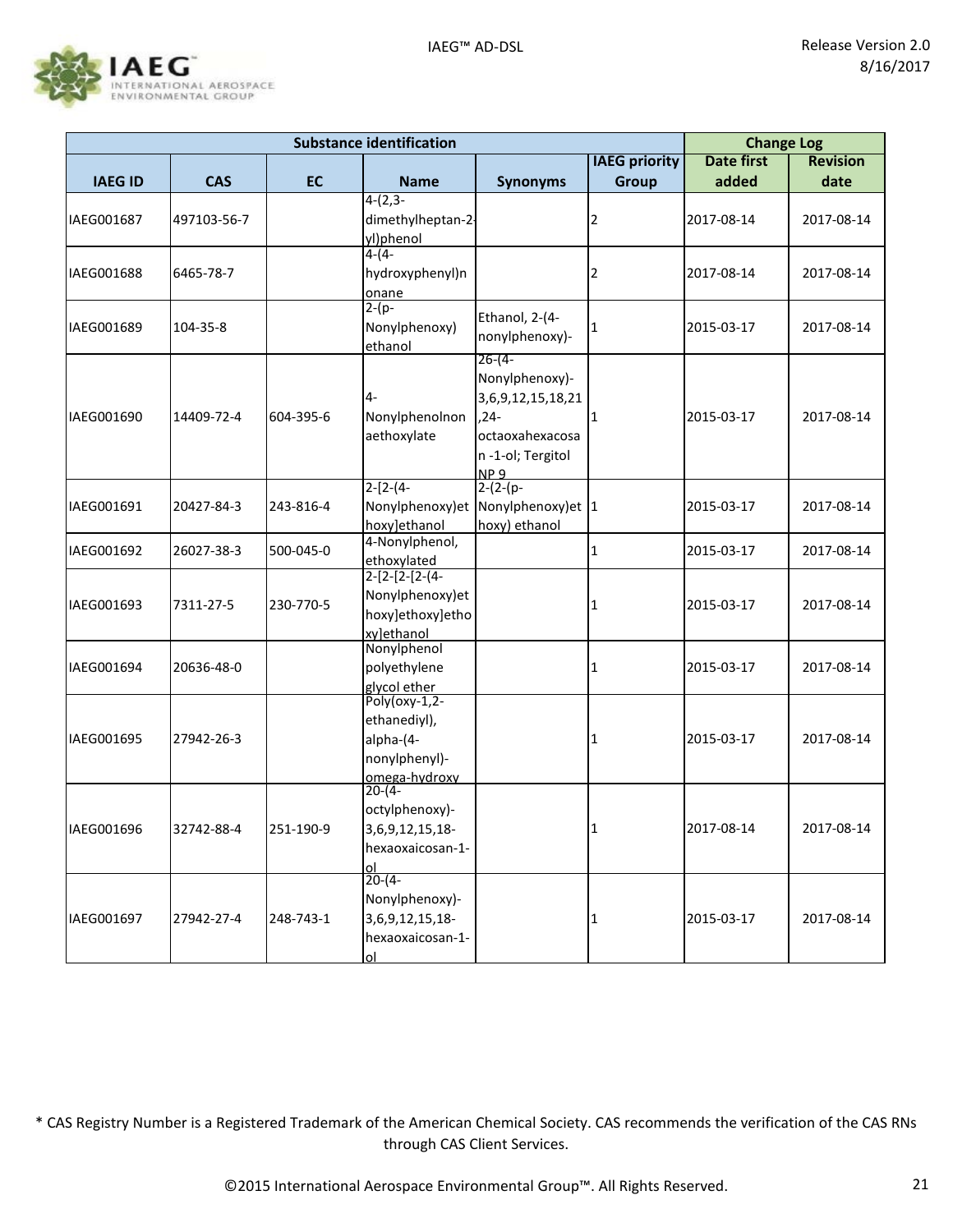![](_page_21_Picture_1.jpeg)

|                |            |           | <b>Substance identification</b>                                                                                                                                                                                                                                                                                                                                                                       |                 |                      |                   | <b>Change Log</b> |  |
|----------------|------------|-----------|-------------------------------------------------------------------------------------------------------------------------------------------------------------------------------------------------------------------------------------------------------------------------------------------------------------------------------------------------------------------------------------------------------|-----------------|----------------------|-------------------|-------------------|--|
|                |            |           |                                                                                                                                                                                                                                                                                                                                                                                                       |                 | <b>IAEG priority</b> | <b>Date first</b> | <b>Revision</b>   |  |
| <b>IAEG ID</b> | <b>CAS</b> | <b>EC</b> | <b>Name</b>                                                                                                                                                                                                                                                                                                                                                                                           | <b>Synonyms</b> | <b>Group</b>         | added             | date              |  |
| IAEG001698     | N/A        | N/A       | 4-Nonylphenol,<br>branched and<br>linear,<br>ethoxylated<br>[substances with<br>a linear and/or<br>branched alkyl<br>chain with a<br>carbon number<br>of 9 covalently<br>bound in position<br>4 to phenol,<br>ethoxylated<br>covering UVCB-<br>and well-defined<br>substances,<br>polymers and<br>homologues,<br>which include any<br>of the individual<br>isomers and/or<br>combinations<br>thereof] |                 | 1                    | 2017-08-14        | 2017-08-14        |  |
| IAEG001699     | 34166-38-6 |           | $17-(4-$<br>Nonylphenoxy)-<br>3,6,9,12,15-<br>pentaoxaheptade<br>can-1-ol                                                                                                                                                                                                                                                                                                                             |                 | 1                    | 2015-03-17        | 2017-08-14        |  |
| IAEG001700     | 41506-14-3 |           | 1(1-Hydroxy-<br>4,7,10,13,16,19,2<br>$2 -$<br>heptaoxa)tetraco<br>syl-4-nonylbenzol                                                                                                                                                                                                                                                                                                                   |                 | 1                    | 2017-08-14        | 2017-08-14        |  |
| IAEG001701     | 17692-59-0 |           | $44-(4-$<br>nonylphenoxy)-<br>3,6,9,12,15,18,21<br>,24,27,30,33,36,3<br>$9,42-$<br>tetradecaoxatetr<br>atetracontan-1-ol                                                                                                                                                                                                                                                                              |                 | 1                    | 2017-08-14        | 2017-08-14        |  |
| IAEG001702     | 2073-51-0  |           | Nonylphenol<br>polyoxyethylene<br>glycol (30)                                                                                                                                                                                                                                                                                                                                                         |                 | 1                    | 2017-08-14        | 2017-08-14        |  |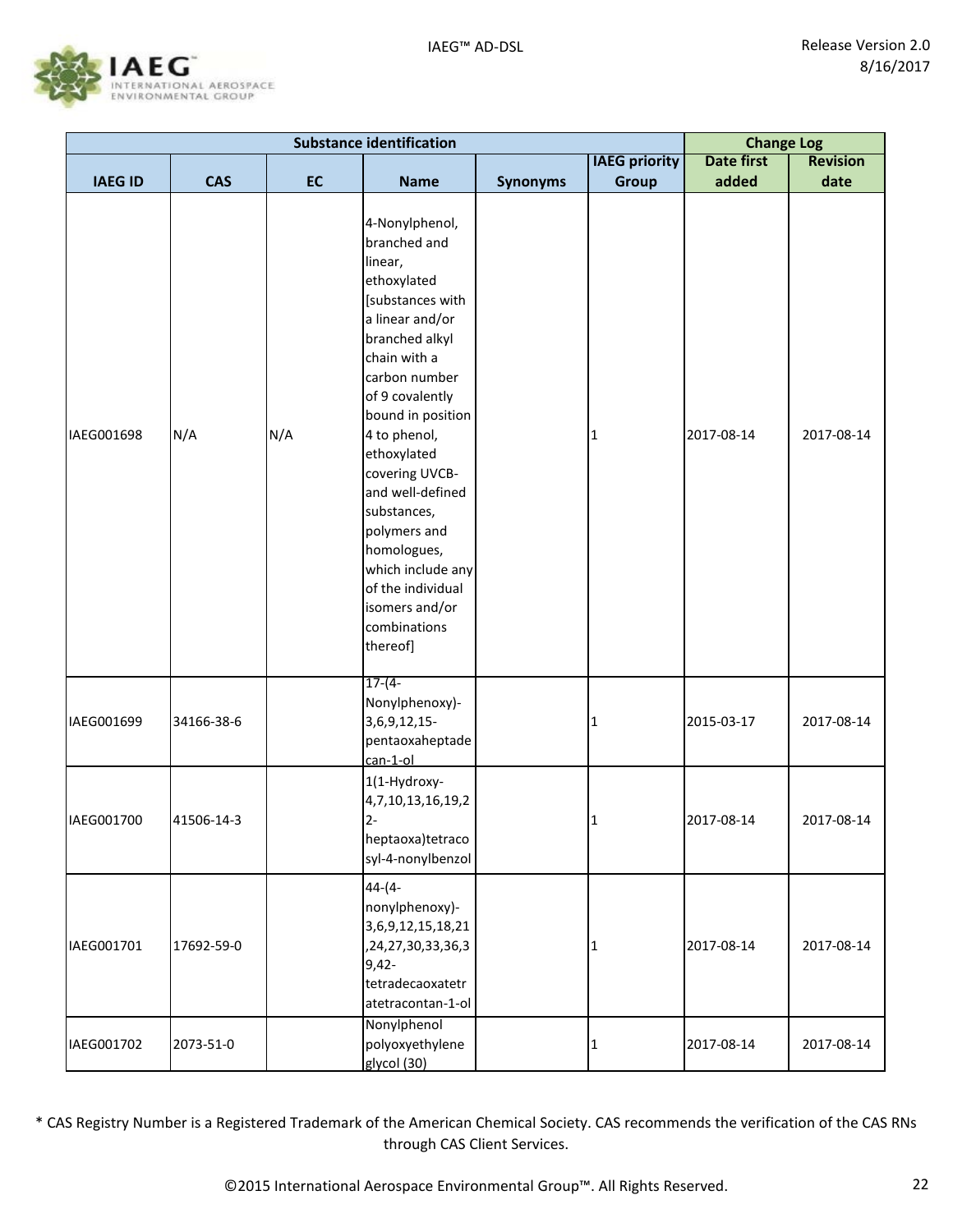![](_page_22_Picture_1.jpeg)

|                |               | <b>Substance identification</b> |                                                                                                                   | <b>Change Log</b>               |                      |                   |                 |
|----------------|---------------|---------------------------------|-------------------------------------------------------------------------------------------------------------------|---------------------------------|----------------------|-------------------|-----------------|
|                |               |                                 |                                                                                                                   |                                 | <b>IAEG priority</b> | <b>Date first</b> | <b>Revision</b> |
| <b>IAEG ID</b> | <b>CAS</b>    | <b>EC</b>                       | <b>Name</b>                                                                                                       | <b>Synonyms</b>                 | <b>Group</b>         | added             | date            |
| IAEG001703     | 51437-95-7    |                                 | 4-n-Nonylphenol<br>triethoxylate                                                                                  |                                 | 1                    | 2017-08-14        | 2017-08-14      |
| IAEG001704     | 20543-07-1    |                                 | $p-n-$<br>Nonylphenoxyde<br>caethoxyethanol                                                                       |                                 | $\vert$ 1            | 2017-08-14        | 2017-08-14      |
| IAEG001705     | 131890-13-6   |                                 | $41-(4-$<br>nonylphenoxy)-<br>3,6,9,12,15,18,21<br>,24,27,30,33,36,3<br>$9-$<br>tridecaoxahentet<br>racontan-1-ol |                                 | $\mathbf{1}$         | 2017-08-14        | 2017-08-14      |
| IAEG001706     | 131890-12-5   |                                 | $38-(4-$<br>nonylphenoxy)-<br>3,6,9,12,15,18,21<br>,24,27,30,33,36-<br>dodecaoxaoctatri<br>acontan-1-ol           |                                 | $\vert$ 1            | 2017-08-14        | 2017-08-14      |
| IAEG001707     | 261176-82-3   |                                 | $2-(2-(2-(4-$<br>(Nonan-5-<br>yl)phenoxy)ethox<br>y)ethoxy)ethoxy)<br>ethan-1-ol                                  |                                 | $\mathbf 1$          | 2017-08-14        | 2017-08-14      |
| IAEG001710     | 120-12-7      | 204-371-1                       | Anthracene, pure                                                                                                  |                                 | 2                    | 2015-03-17        | 2015-03-17      |
| IAEG001711     | 90640-80-5    | 292-602-7                       | Anthracene oil                                                                                                    |                                 | 1                    | 2015-03-17        | 2017-08-14      |
| IAEG001712     | 90640-81-6    | 292-603-2                       | Anthracene oil,<br>anthracene paste                                                                               |                                 | 2                    | 2015-03-17        | 2015-03-17      |
| IAEG001713     | 90640-82-7    | 292-604-8                       | Anthracene oil,<br>anthracene-low                                                                                 |                                 | 2                    | 2015-03-17        | 2015-03-17      |
| IAEG001714     | 91995-15-2    | 295-275-9                       | Anthracene oil,<br>anthracene<br>paste,<br>anthracene<br>fraction                                                 |                                 | $\overline{2}$       | 2015-03-17        | 2015-03-17      |
| IAEG001715     | 91995-17-4    | 295-278-5                       | Anthracene oil,<br>anthracene<br>paste, distn.<br>lights                                                          |                                 | $\overline{2}$       | 2015-03-17        | 2015-03-17      |
| IAEG001716     | $50 - 32 - 8$ | 200-028-5                       | Benzo[def]chryse Benzo[a]pyrene<br>ne                                                                             | (BaP)                           | $\mathbf{1}$         | 2015-03-17        | 2017-08-14      |
| IAEG001717     | 56-55-3       | 200-280-6                       | Benzo[a]anthrace<br>ne (BaA)                                                                                      |                                 | $\mathbf{1}$         | 2015-03-17        | 2017-08-14      |
| IAEG001718     | 205-99-2      | 205-911-9                       | Benz[e]acephena<br>nthrylene                                                                                      | Benzo[b]fluorant<br>hene (BbFA) | $\mathbf{1}$         | 2015-03-17        | 2017-08-14      |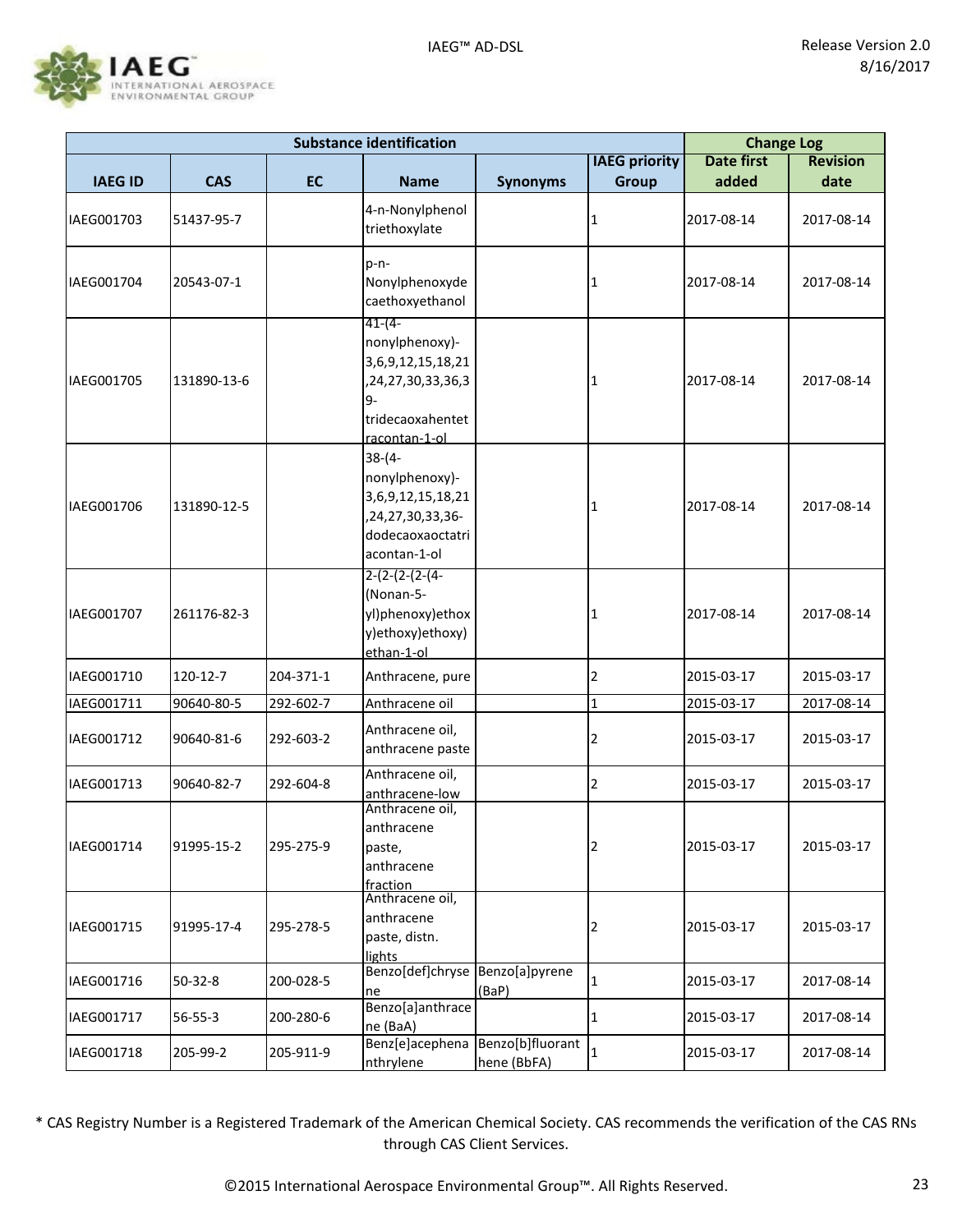![](_page_23_Picture_1.jpeg)

|                |             |           | <b>Substance identification</b>                  |                                                                                            |                      | <b>Change Log</b> |                 |
|----------------|-------------|-----------|--------------------------------------------------|--------------------------------------------------------------------------------------------|----------------------|-------------------|-----------------|
|                |             |           |                                                  |                                                                                            | <b>IAEG priority</b> | <b>Date first</b> | <b>Revision</b> |
| <b>IAEG ID</b> | <b>CAS</b>  | <b>EC</b> | <b>Name</b>                                      | <b>Synonyms</b>                                                                            | <b>Group</b>         | added             | date            |
| IAEG001719     | 192-97-2    | 205-892-7 | Benzo[e]pyrene<br>(BeP)                          |                                                                                            | 1                    | 2015-03-17        | 2017-08-14      |
| IAEG001720     | 205-82-3    | 205-910-3 | Benzo[j]fluoranth<br>ene (BjFA)                  |                                                                                            | 1                    | 2015-03-17        | 2017-08-14      |
| IAEG001721     | 207-08-9    | 205-916-6 | Benzo[k]fluorant<br>hene (BkFA)                  |                                                                                            | 1                    | 2015-03-17        | 2017-08-14      |
| IAEG001722     | 218-01-9    | 205-923-4 | Chrysene (CHR)                                   |                                                                                            | $\mathbf{1}$         | 2015-03-17        | 2017-08-14      |
| IAEG001723     | 53-70-3     | 200-181-8 | Dibenz[a,h]anthr<br>acene                        | Dibenzo[a,h]anth<br>racene (DBAhA)                                                         | 1                    | 2015-03-17        | 2017-08-14      |
| IAEG001724     | 83-32-9     | 201-469-6 | Acenaphthene                                     |                                                                                            | 3                    | 2017-08-14        | 2017-08-14      |
| IAEG001726     | 85-01-8     | 201-581-5 | Phenanthrene                                     |                                                                                            | 3                    | 2017-08-14        | 2017-08-14      |
| IAEG001729     | 36355-01-8  | 252-994-2 | Hexabromo-1,1'-<br>biphenyl                      | Hexabromobiphe<br>nyl; FireMaster<br>BP-6; FireMaster<br>$FF-1$                            | 1                    | 2015-03-17        | 2015-03-17      |
| IAEG001733     | 59536-65-1  |           | Polybrominated<br>biphenyl (PBB)                 | Biphenyl,<br>hexabromo-<br>(technical grade);<br>FireMaster BP-6                           |                      | 2015-03-17        | 2017-08-14      |
| IAEG001737     | 92-86-4     | 202-198-6 | Dibromobiphenyl                                  | $4,4'$ -<br>dibromobiphenyl                                                                | 1                    | 2017-08-14        | 2017-08-14      |
| IAEG001827     | 955955-54-1 |           | $2, 2', 3, 4', 5, 6'$ -<br>Hexabromobiphe<br>nyl |                                                                                            | 1                    | 2017-08-14        | 2017-08-14      |
| IAEG001837     | 32536-52-0  | 251-087-9 | Octabrominated<br>diphenyl ether                 | Octabromodiphe<br>nyl ether<br>(octaBDE)                                                   | 1                    | 2015-03-17        | 2015-03-17      |
| IAEG001838     | 1163-19-5   | 214-604-9 | Bis(pentabromop<br>henyl) ether                  | Decabrominated<br>diphenyl ether;<br>Decabromodiphe <sup>1</sup><br>nyl ether<br>(DecaBDE) |                      | 2015-03-17        | 2015-03-17      |
| IAEG001839     | 32534-81-9  | 251-084-2 | Pentabrominated<br>diphenyl ether                | Pentabromodiph<br>enyl ether<br>(pentaBDE)                                                 | 1                    | 2015-03-17        | 2015-03-17      |
| IAEG001841     | 36483-60-0  | 253-058-6 | Hexabrominated<br>diphenyl ether                 | Hexabromodiphe<br>nyl ether<br>(hexaBDE)                                                   | 1                    | 2015-03-17        | 2015-03-17      |
| IAEG001843     | 40088-47-9  | 254-787-2 | nylether                                         | $2,2',4,4'-$<br>Tetrabromodiphe tetrabromodiphe<br>nyl ether (BDE-<br>47)                  | 1                    | 2015-03-17        | 2015-03-17      |
| IAEG001855     | 101-55-3    | 202-952-4 | 4-Bromophenyl<br>phenyl ether                    |                                                                                            | 1                    | 2017-08-14        | 2017-08-14      |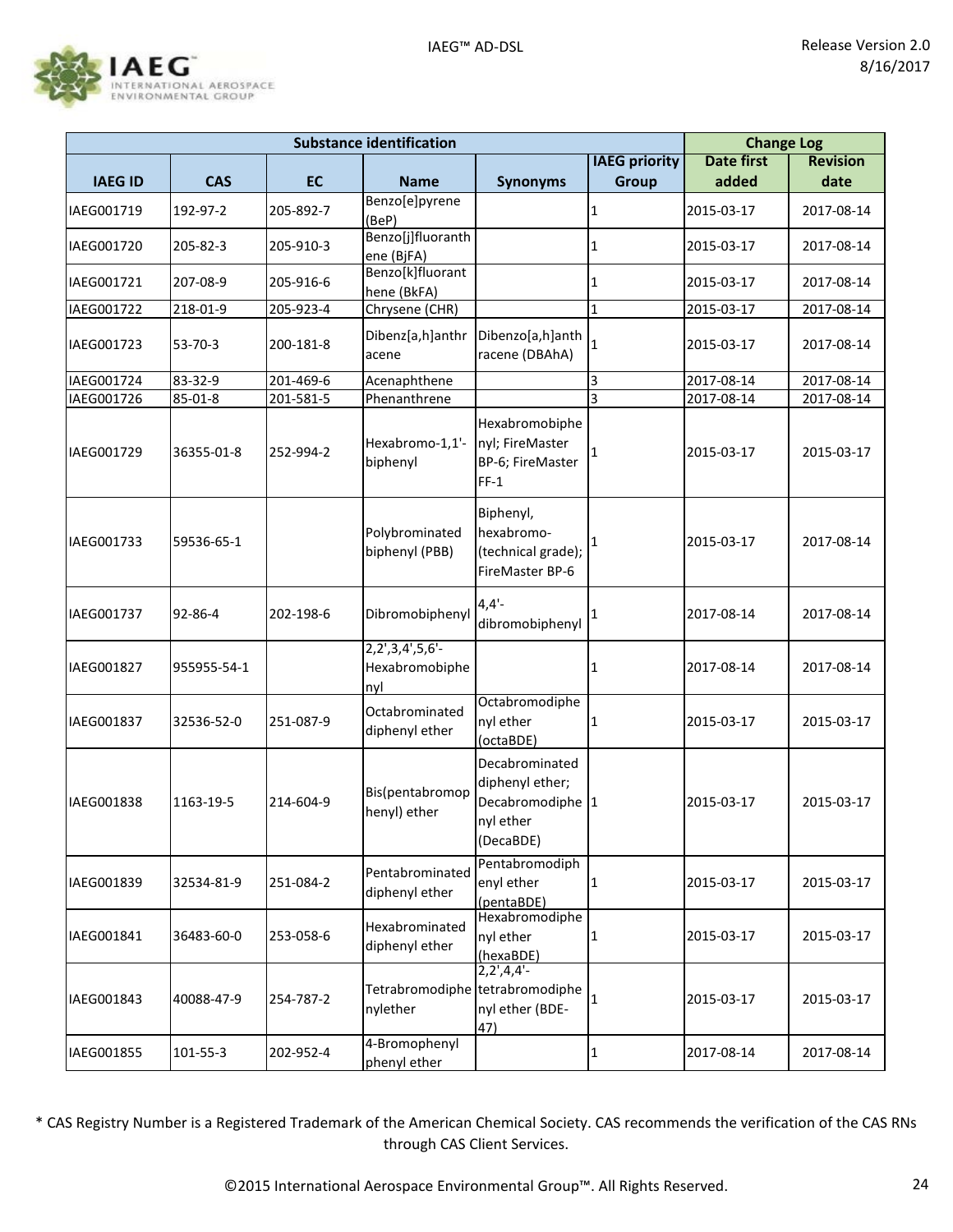![](_page_24_Picture_1.jpeg)

| <b>Substance identification</b> |               |           |                                                             |                                                                                                   |                      | <b>Change Log</b> |                 |
|---------------------------------|---------------|-----------|-------------------------------------------------------------|---------------------------------------------------------------------------------------------------|----------------------|-------------------|-----------------|
|                                 |               |           |                                                             |                                                                                                   | <b>IAEG priority</b> | <b>Date first</b> | <b>Revision</b> |
| <b>IAEG ID</b>                  | <b>CAS</b>    | <b>EC</b> | <b>Name</b>                                                 | <b>Synonyms</b>                                                                                   | <b>Group</b>         | added             | date            |
| IAEG001862                      | 63936-56-1    | 264-565-7 | Pentabromo(tetr<br>abromophenoxy)<br>benzene                | Nonabromodiphe $\big _1$<br>nyl ether                                                             |                      | 2017-08-14        | 2017-08-14      |
| IAEG001864                      | 49690-94-0    | 256-431-1 | Diphenyl ether,<br>tribromo<br>derivative                   |                                                                                                   | 1                    | 2015-03-17        | 2015-03-17      |
| IAEG001906                      | 63387-28-0    |           | 2,2',3,3',4,4',5,5',<br>$6-$<br>Nonabromodiphe<br>nyl ether |                                                                                                   | $\vert$ 1            | 2017-08-14        | 2017-08-14      |
| IAEG001908                      | $75 - 74 - 1$ | 200-897-0 | Tetramethyl lead                                            |                                                                                                   | 1                    | 2015-03-17        | 2017-08-14      |
| IAEG001909                      | 13424-46-9    | 236-542-1 | Lead diazide                                                | Lead azide                                                                                        | $\mathbf{1}$         | 2015-03-17        | 2017-08-14      |
| IAEG001910                      | 15245-44-0    | 239-290-0 | Lead styphnate                                              | Lead 2,4,6-<br>trinitro-m-<br>phenylene<br>dioxide; Lead<br>$2,4,6-$<br>trinitroresorcinox<br>ide | 1                    | 2015-03-17        | 2017-08-14      |
| IAEG001911                      | 301-04-2      | 206-104-4 | Lead di(acetate)                                            |                                                                                                   | $\mathbf{1}$         | 2015-03-17        | 2017-08-14      |
| IAEG001912                      | 1335-32-6     | 215-630-3 | Lead acetate,<br>basic                                      | Lead acetate;<br>Lead subacetate                                                                  |                      | 2015-03-17        | 2017-08-14      |
| IAEG001914                      | 17570-76-2    | 401-750-5 | Lead(II)<br>bis(methanesulfo<br>nate)                       |                                                                                                   | 1                    | 2015-03-17        | 2017-08-14      |
| IAEG001915                      | 78-00-2       | 201-075-4 | Tetraethyl lead                                             |                                                                                                   | $\mathbf{1}$         | 2015-03-17        | 2017-08-14      |
| IAEG001916                      | 7446-27-7     | 231-205-5 | <b>Trilead</b><br>bis(orthophospha Lead phosphate<br>te)    |                                                                                                   | 1                    | 2015-03-17        | 2017-08-14      |
| IAEG001917                      | 7439-92-1     | 231-100-4 | Lead (Pb)                                                   |                                                                                                   | $\mathbf{1}$         | 2015-03-17        | 2017-08-14      |
| IAEG001918                      | 1317-36-8     | 215-267-0 | Lead oxide                                                  | Lead monoxide                                                                                     | $\mathbf{1}$         | 2015-03-17        | 2017-08-14      |
| IAEG001919                      | 1314-41-6     | 215-235-6 | Lead tetroxide                                              | Orange lead                                                                                       | $\mathbf{1}$         | 2015-03-17        | 2017-08-14      |
| IAEG001920                      | 12065-90-6    | 235-067-7 | Pentalead<br>tetraoxide<br>sulphate                         |                                                                                                   | $\mathbf{1}$         | 2015-03-17        | 2017-08-14      |
| IAEG001921                      | 12202-17-4    | 235-380-9 | Tetralead trioxide<br>sulphate                              |                                                                                                   | 1                    | 2015-03-17        | 2017-08-14      |
| IAEG001922                      | 12141-20-7    | 235-252-2 | <b>Trilead dioxide</b><br>phosphonate                       |                                                                                                   | $\mathbf{1}$         | 2015-03-17        | 2017-08-14      |
| IAEG001923                      | 69011-06-9    | 273-688-5 | Dibasic lead<br>phthalate                                   | [Phthalato(2-<br>)]dioxotrilead                                                                   | 1                    | 2015-03-17        | 2017-08-14      |
| IAEG001924                      | 12578-12-0    | 235-702-8 | Dioxobis(stearato<br>)trilead                               |                                                                                                   | 1                    | 2015-03-17        | 2017-08-14      |
| IAEG001929                      | 10099-74-8    | 233-245-9 | Lead dinitrate                                              |                                                                                                   | 1                    | 2015-03-17        | 2017-08-14      |
| IAEG001930                      | 546-67-8      | 208-908-0 | Lead tetraacetate                                           |                                                                                                   | 1                    | 2017-08-14        | 2017-08-14      |
| IAEG001931                      | 598-63-0      | 209-943-4 | Lead carbonate                                              |                                                                                                   | 1                    | 2015-03-17        | 2017-08-14      |
| IAEG001932                      | 1309-60-0     | 215-174-5 | Lead dioxide                                                |                                                                                                   | 1                    | 2015-03-17        | 2017-08-14      |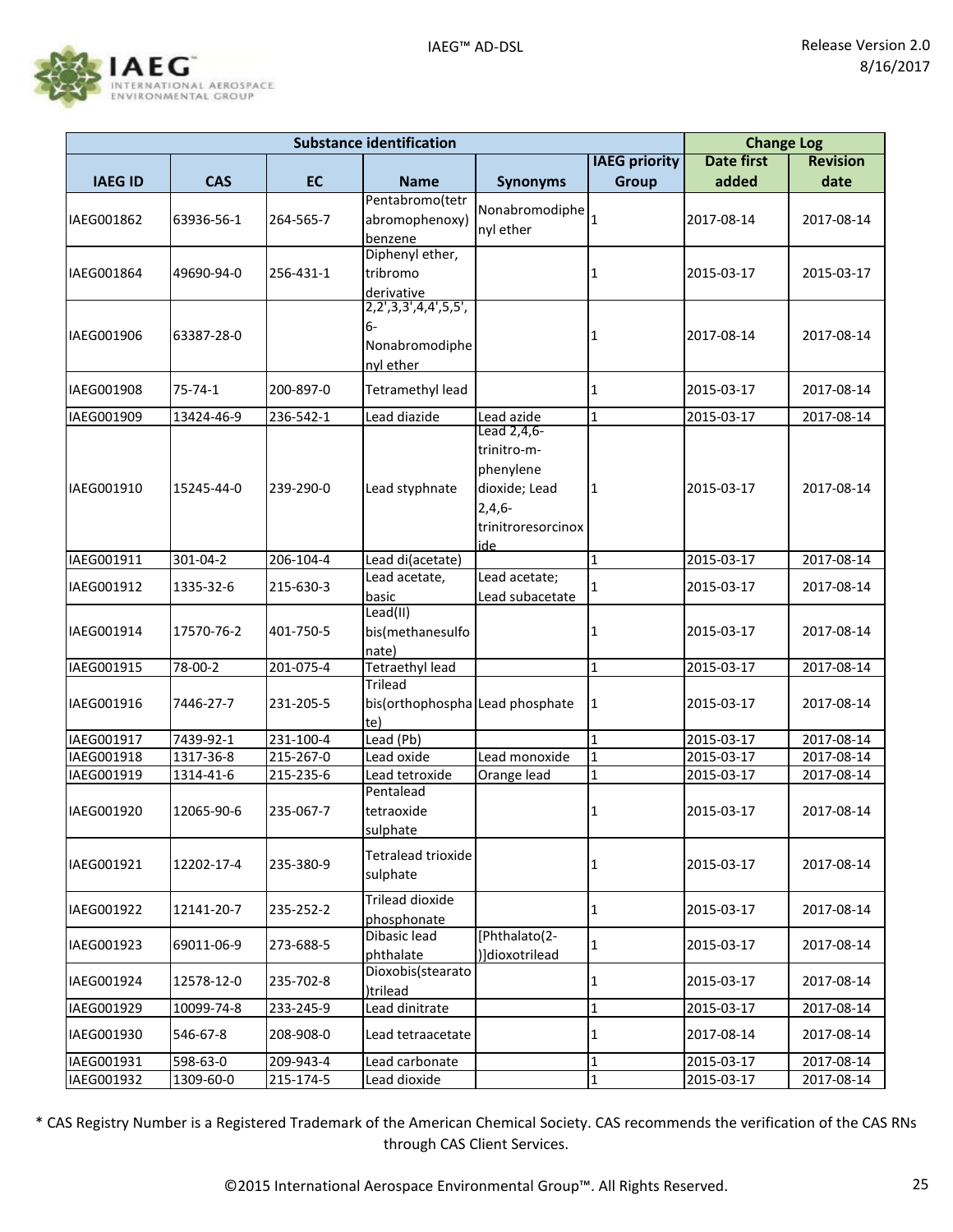![](_page_25_Picture_1.jpeg)

| <b>Substance identification</b> |             | <b>Change Log</b> |                                |                   |                      |                   |                 |
|---------------------------------|-------------|-------------------|--------------------------------|-------------------|----------------------|-------------------|-----------------|
|                                 |             |                   |                                |                   | <b>IAEG priority</b> | <b>Date first</b> | <b>Revision</b> |
| <b>IAEG ID</b>                  | <b>CAS</b>  | <b>EC</b>         | <b>Name</b>                    | <b>Synonyms</b>   | <b>Group</b>         | added             | date            |
| IAEG001933                      | 1314-91-6   | 215-247-1         | Lead telluride                 |                   | 1                    | 2017-08-14        | 2017-08-14      |
|                                 |             |                   |                                | Basic lead        |                      |                   |                 |
|                                 |             |                   | <b>Trilead</b>                 | carbonate; Lead   |                      |                   |                 |
| IAEG001934                      | 1319-46-6   | 215-290-6         | bis(carbonate)dih              | hydroxide         | 1                    | 2015-03-17        | 2017-08-14      |
|                                 |             |                   | ydroxide                       | carbonate; Lead   |                      |                   |                 |
|                                 |             |                   |                                | carbonate; White  |                      |                   |                 |
|                                 |             |                   |                                | lead              |                      |                   |                 |
| IAEG001935                      | 1335-25-7   | 215-626-1         | Lead oxide                     |                   | 1                    | 2017-08-14        | 2017-08-14      |
| IAEG001936                      | 7758-95-4   | 231-845-5         | Lead dichloride<br>Pyrochlore, |                   | $\mathbf 1$          | 2017-08-14        | 2017-08-14      |
| IAEG001937                      | 8012-00-8   | 232-382-1         | antimony lead                  |                   | 1                    | 2015-03-17        | 2017-08-14      |
|                                 |             |                   | yellow                         |                   |                      |                   |                 |
| IAEG001938                      | 10099-76-0  | 233-246-4         | Lead (II) silicate             |                   | 1                    | 2015-03-17        | 2017-08-14      |
|                                 |             |                   | Silicic acid, lead             |                   |                      |                   |                 |
| IAEG001939                      | 11120-22-2  | 234-363-3         | salt                           |                   | 1                    | 2015-03-17        | 2017-08-14      |
| IAEG001940                      | 12036-76-9  | 234-853-7         | Lead oxide                     | <b>Basic lead</b> |                      | 2015-03-17        | 2017-08-14      |
|                                 |             |                   | sulphate                       | sulphate          | 1                    |                   |                 |
| IAEG001941                      | 12060-00-3  | 235-038-9         | Lead titanium                  |                   | 1                    | 2015-03-17        | 2017-08-14      |
|                                 |             |                   | trioxide                       |                   |                      |                   |                 |
| IAEG001942                      | 12069-00-0  | 235-109-4         | Lead selenide                  |                   | $\mathbf 1$          | 2015-03-17        | 2017-08-14      |
| IAEG001943                      | 12626-81-2  | 235-727-4         | Lead titanium                  |                   | 1                    | 2015-03-17        | 2017-08-14      |
|                                 |             |                   | zirconium oxide<br>Lead        |                   |                      |                   |                 |
| IAEG001944                      | 13814-96-5  | 237-486-0         | bis(tetrafluorobo              |                   | 1                    | 2015-03-17        | 2017-08-14      |
|                                 |             |                   | rate)                          |                   |                      |                   |                 |
|                                 |             |                   | Acetic acid, lead              |                   |                      |                   |                 |
| IAEG001946                      | 51404-69-4  | 257-175-3         | salt, basic                    |                   | 1                    | 2015-03-17        | 2017-08-14      |
|                                 |             |                   | Sulphurous acid,               |                   |                      |                   |                 |
| IAEG001947                      | 62229-08-7  | 263-467-1         | lead salt, dibasic             |                   | 1                    | 2015-03-17        | 2017-08-14      |
|                                 |             |                   |                                |                   |                      |                   |                 |
|                                 |             |                   | Silicic acid                   |                   |                      |                   |                 |
|                                 |             |                   | (H2Si2O5),                     |                   |                      |                   |                 |
| IAEG001948                      | 68784-75-8  | 272-271-5         | barium salt (1:1),             |                   | 1                    | 2015-03-17        | 2017-08-14      |
|                                 |             |                   | lead-doped                     |                   |                      |                   |                 |
|                                 |             |                   | Fatty acids, C16-              |                   |                      |                   |                 |
| IAEG001949                      | 91031-62-8  | 292-966-7         | 18, lead salts                 |                   | 1                    | 2015-03-17        | 2017-08-14      |
|                                 |             |                   | Copper, beta-                  |                   |                      |                   |                 |
|                                 |             |                   | resorcylate                    |                   |                      |                   |                 |
| IAEG001952                      | 68411-07-4  | 614-455-3         | salicylate lead                |                   | 1                    | 2017-08-14        | 2017-08-14      |
|                                 |             |                   | complexes                      |                   |                      |                   |                 |
| IAEG001953                      | 1314-87-0   | 215-246-6         | Lead sulphide                  |                   | $\mathbf{1}$         | 2017-08-14        | 2017-08-14      |
| IAEG001954                      | 7446-14-2   | 231-198-9         | Lead sulphate                  |                   | $\mathbf 1$          | 2015-03-17        | 2017-08-14      |
| IAEG001956                      | 10031-22-8  | 233-084-4         | Lead bromide                   |                   | $\mathbf 1$          | 2017-08-14        | 2017-08-14      |
|                                 |             |                   | Lead,                          |                   |                      |                   |                 |
| IAEG001960                      | 101012-92-4 | 309-793-0         | isodecanoate                   |                   |                      |                   | 2017-08-14      |
|                                 |             |                   | naphthenate                    |                   | 1                    | 2017-08-14        |                 |
|                                 |             |                   | complexes, basic               |                   |                      |                   |                 |
| IAEG001962                      | 10101-63-0  | 233-256-9         | Lead iodide                    |                   | $\mathbf{1}$         | 2017-08-14        | 2017-08-14      |
|                                 |             |                   |                                |                   |                      |                   |                 |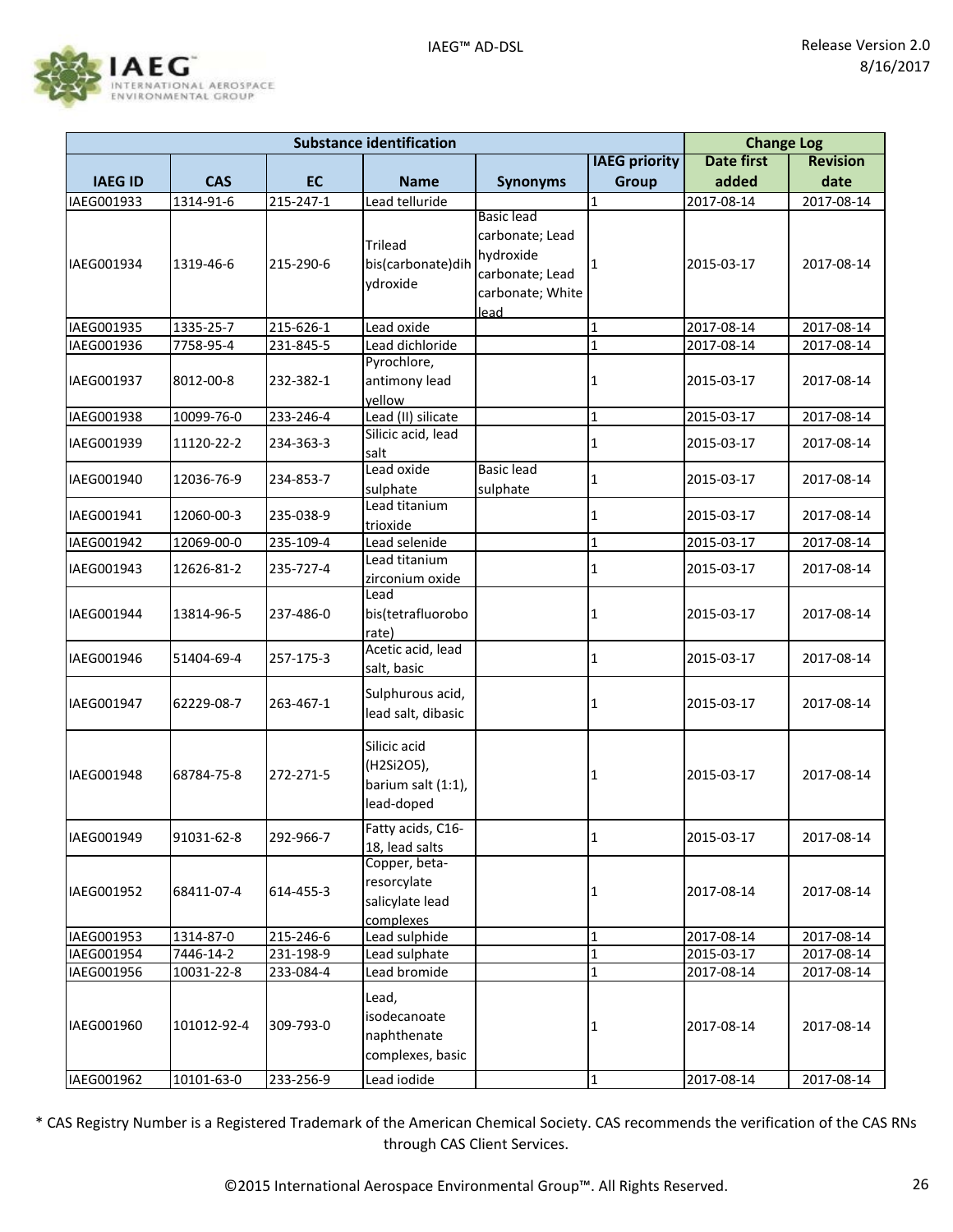![](_page_26_Picture_1.jpeg)

| <b>Substance identification</b> |             |           |                                                                                                                           |                                  | <b>Change Log</b>    |                   |                 |
|---------------------------------|-------------|-----------|---------------------------------------------------------------------------------------------------------------------------|----------------------------------|----------------------|-------------------|-----------------|
|                                 |             |           |                                                                                                                           |                                  | <b>IAEG priority</b> | <b>Date first</b> | <b>Revision</b> |
| <b>IAEG ID</b>                  | <b>CAS</b>  | <b>EC</b> | <b>Name</b>                                                                                                               | <b>Synonyms</b>                  | Group                | added             | date            |
| IAEG001963                      | 10190-55-3  | 233-459-2 | Molybdic acid,<br>$lead(2+)$ salt<br>(1:1)<br>Boric acid                                                                  |                                  | 1                    | 2017-08-14        | 2017-08-14      |
| IAEG001966                      | 102110-26-9 | 310-025-1 | (H3BO3), solid<br>soln. with barium<br>oxide, calcium<br>oxide and<br>strontium oxide,<br>lead and<br>manganese-<br>doned |                                  | 1                    | 2017-08-14        | 2017-08-14      |
| IAEG001969                      | 10294-58-3  | 233-664-7 | Phosphinic acid,<br>lead (2+) salt                                                                                        |                                  | 1                    | 2017-08-14        | 2017-08-14      |
| IAEG001973                      | 1120-46-3   | 214-310-0 | Lead dioleate                                                                                                             |                                  | $\mathbf{1}$         | 2017-08-14        | 2017-08-14      |
| IAEG001980                      | 12034-30-9  | 234-800-8 | Lead disodium<br>dioxide                                                                                                  |                                  | 1                    | 2017-08-14        | 2017-08-14      |
| IAEG001984                      | 12059-89-1  | 235-036-8 | Lead oxide                                                                                                                | Dilead oxide                     | $\mathbf{1}$         | 2017-08-14        | 2017-08-14      |
| IAEG001986                      | 12065-68-8  | 235-065-6 | Lead ditantalum<br>hexaoxide                                                                                              | Lead tantalum<br>oxide (PbTa2O6) | 1                    | 2017-08-14        | 2017-08-14      |
| IAEG001991                      | 12275-07-9  | 235-549-7 | Lead, $\overline{2}$ -<br>butenedioato(2-<br>)]trioxotetra-                                                               |                                  | 1                    | 2017-08-14        | 2017-08-14      |
| IAEG001995                      | 12403-82-6  | 235-642-2 | Lead,<br>dihydroxy[2,4,6-<br>trinitro-1,3-<br>benzenediolato(2-<br>)ldi-                                                  |                                  | 1                    | 2017-08-14        | 2017-08-14      |
| IAEG001998                      | 12740-44-2  |           | Sodium alloy,<br>nonbase, Na, Pb                                                                                          |                                  | 1                    | 2017-08-14        | 2017-08-14      |
| IAEG002003                      | 13406-89-8  | 236-498-3 | 1,3-Benzenediol,<br>2,4-dinitro-, lead<br>$(2+)$ salt $(1:1)$                                                             |                                  | 1                    | 2017-08-14        | 2017-08-14      |
| IAEG002004                      | 1344-40-7   |           | Lead oxide<br>phosphonate<br>(Pb3O2(HPO3)),<br>hemihydrate                                                                |                                  | 1                    | 2017-08-14        | 2017-08-14      |
| IAEG002008                      | 13637-76-8  | 237-125-7 | Lead<br>diperchlorate                                                                                                     |                                  | 1                    | 2017-08-14        | 2017-08-14      |
| IAEG002009                      | 13698-55-0  | 237-220-3 | Lead fumarate                                                                                                             |                                  | $\mathbf{1}$         | 2017-08-14        | 2017-08-14      |
| IAEG002023                      | 15696-43-2  | 239-790-9 | Octanoic acid,<br>lead salt                                                                                               |                                  | 1                    | 2017-08-14        | 2017-08-14      |
| IAEG002024                      | 15739-80-7  | 239-831-0 | Sulphuric acid,<br>lead salt                                                                                              |                                  | 1                    | 2015-03-17        | 2017-08-14      |
| IAEG002025                      | 15748-73-9  | 239-839-4 | Lead disalicylate                                                                                                         |                                  | 1                    | 2017-08-14        | 2017-08-14      |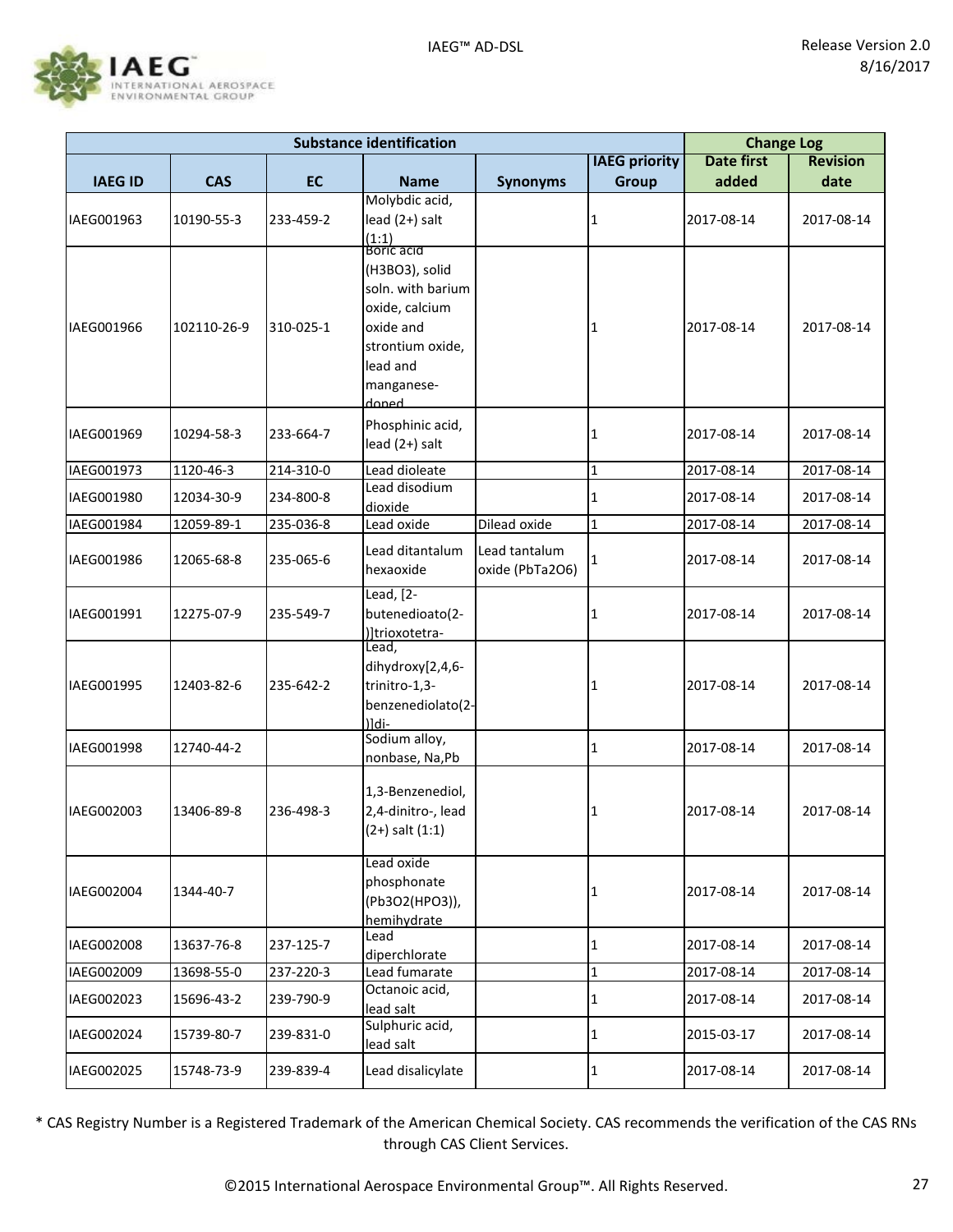![](_page_27_Picture_1.jpeg)

| <b>Substance identification</b> |            |           |                                       |                          |                      | <b>Change Log</b> |                 |
|---------------------------------|------------|-----------|---------------------------------------|--------------------------|----------------------|-------------------|-----------------|
|                                 |            |           |                                       |                          | <b>IAEG priority</b> | <b>Date first</b> | <b>Revision</b> |
| <b>IAEG ID</b>                  | <b>CAS</b> | <b>EC</b> | <b>Name</b>                           | <b>Synonyms</b>          | <b>Group</b>         | added             | date            |
|                                 |            |           | Lead                                  | Phosphoric acid,         |                      |                   |                 |
| IAEG002031                      | 15845-52-0 | 239-952-9 | hydrogenorthoph lead (2+) salt        |                          | $\mathbf{1}$         | 2017-08-14        | 2017-08-14      |
|                                 |            |           | osphate                               | (1:1)                    |                      |                   |                 |
| IAEG002035                      | 16038-76-9 | 240-176-8 | Lead phosphite                        | Phosphonic acid,         | $\mathbf{1}$         | 2017-08-14        | 2017-08-14      |
|                                 |            |           |                                       | lead salt                |                      |                   |                 |
| IAEG002038                      | 16996-40-0 | 241-076-7 | 2-ethylhexanoic                       |                          | 1                    | 2017-08-14        | 2017-08-14      |
|                                 |            |           | acid, lead salt                       |                          |                      |                   |                 |
| IAEG002051                      | 20837-86-9 | 244-073-9 | Lead                                  |                          | 1                    | 2015-03-17        | 2017-08-14      |
|                                 |            |           | cyanamidate<br>Neodecanoic            |                          |                      |                   |                 |
| IAEG002063                      | 27253-28-7 | 248-369-9 | acid, lead salt                       |                          | 1                    | 2017-08-14        | 2017-08-14      |
|                                 |            |           | Hexanoic acid, 2-                     |                          |                      |                   |                 |
| IAEG002067                      | 301-08-6   | 206-107-0 | ethyl-, lead (2+)                     |                          | 1                    | 2017-08-14        | 2017-08-14      |
|                                 |            |           | salt                                  |                          |                      |                   |                 |
|                                 |            |           | Lead,                                 |                          |                      |                   |                 |
| IAEG002077                      | 36501-84-5 | 253-068-0 | bis(dipentylcarba                     |                          | 1                    | 2017-08-14        | 2017-08-14      |
|                                 |            |           | modithioato-S,S')-                    |                          |                      |                   |                 |
|                                 |            |           | $(T-4)$ -                             |                          |                      |                   |                 |
|                                 |            |           | $1, 2, 3-$                            |                          |                      |                   |                 |
|                                 |            |           | Propanetricarbox                      |                          |                      |                   |                 |
| IAEG002089                      | 512-26-5   | 208-141-1 | ylic acid, 2-                         |                          | 1                    | 2017-08-14        | 2017-08-14      |
|                                 |            |           | hydroxy-, lead                        |                          |                      |                   |                 |
|                                 |            |           | $(2+)$ salt $(2:3)$                   |                          |                      |                   |                 |
| IAEG002090                      | 51317-24-9 | 257-133-4 | 1,3-Benzenediol,                      |                          | 1                    | 2017-08-14        | 2017-08-14      |
|                                 |            |           | nitro-, lead salt                     |                          |                      |                   |                 |
|                                 |            |           | Lead,                                 |                          |                      |                   |                 |
| IAEG002100                      | 56189-09-4 | 260-043-8 | bis(octadecanoat                      |                          | 1                    | 2017-08-14        | 2017-08-14      |
|                                 |            |           | o)dioxodi-                            |                          |                      |                   |                 |
| IAEG002106                      | 592-87-0   | 209-774-6 | Lead                                  |                          | 1                    | 2017-08-14        | 2017-08-14      |
|                                 |            |           | dithiocyanate                         |                          |                      |                   |                 |
|                                 |            |           | Acetic acid, lead                     |                          |                      |                   |                 |
| IAEG002109                      | 6080-56-4  |           | $(2+)$ salt,                          |                          | 1                    | 2015-03-17        | 2017-08-14      |
|                                 |            |           | trihydrate                            |                          |                      |                   |                 |
| IAEG002112                      | 61788-54-3 | 262-986-0 | Fatty acids, tall-<br>oil, lead salts |                          | $\mathbf{1}$         | 2017-08-14        | 2017-08-14      |
|                                 |            |           | Naphthenic acid,                      |                          |                      |                   |                 |
| IAEG002113                      | 61790-14-5 | 263-109-4 | lead salt                             |                          | $\mathbf{1}$         | 2017-08-14        | 2017-08-14      |
|                                 |            |           | Cyclohexanebuta                       |                          |                      |                   |                 |
| IAEG002115                      | 62637-99-4 | 263-663-7 | noic acid, lead                       |                          | 1                    | 2017-08-14        | 2017-08-14      |
|                                 |            |           | $(2+)$ salt                           |                          |                      |                   |                 |
|                                 |            |           | Naphthalenesulfo                      |                          |                      |                   |                 |
| IAEG002117                      | 63568-30-9 | 264-316-2 | nic acid,                             |                          | 1                    | 2017-08-14        | 2017-08-14      |
|                                 |            |           | diisononyl-, lead                     |                          |                      |                   |                 |
|                                 |            |           | $(2+)$ salt                           |                          |                      |                   |                 |
|                                 |            |           |                                       | Phenol, 2,4,6-           |                      |                   |                 |
| IAEG002119                      | 6477-64-1  | 229-335-2 | Lead dipicrate                        | trinitro-, lead $(2+)$ 1 |                      | 2015-03-17        | 2017-08-14      |
|                                 |            |           |                                       | salt                     |                      |                   |                 |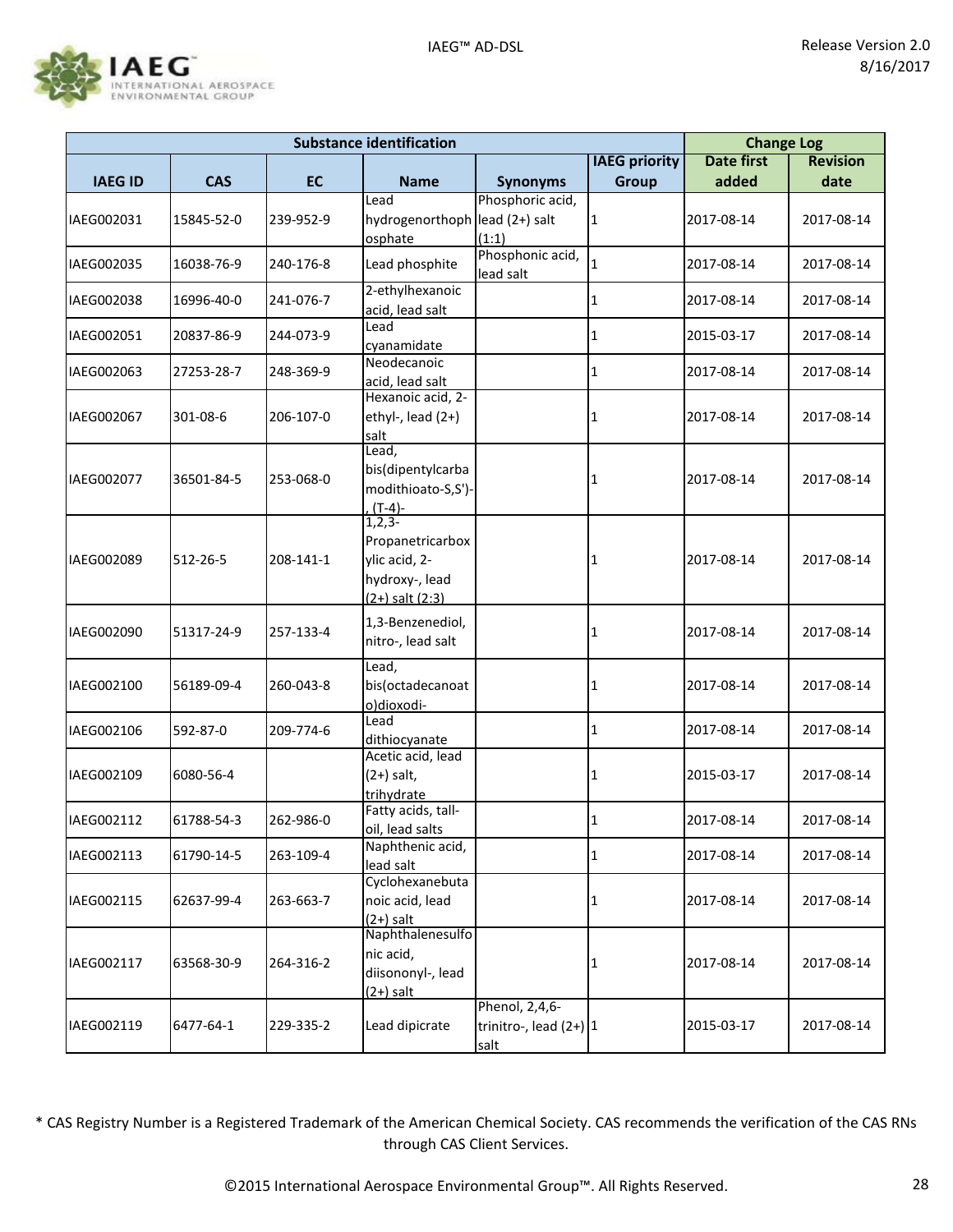![](_page_28_Picture_1.jpeg)

| <b>Substance identification</b> |            |           |                                                                                                   |                                                       |                      | <b>Change Log</b> |                 |
|---------------------------------|------------|-----------|---------------------------------------------------------------------------------------------------|-------------------------------------------------------|----------------------|-------------------|-----------------|
|                                 |            |           |                                                                                                   |                                                       | <b>IAEG priority</b> | <b>Date first</b> | <b>Revision</b> |
| <b>IAEG ID</b>                  | <b>CAS</b> | <b>EC</b> | <b>Name</b>                                                                                       | <b>Synonyms</b>                                       | <b>Group</b>         | added             | date            |
| IAEG002125                      | 67674-14-0 | 266-853-8 | Petrolatum<br>(petroleum),<br>oxidized, lead salt                                                 |                                                       | 1                    | 2017-08-14        | 2017-08-14      |
| IAEG002133                      | 68409-79-0 | 270-063-9 | Carboxylic acids,<br>C8-10-branched,<br>basic lead salt                                           |                                                       | 1                    | 2017-08-14        | 2017-08-14      |
| IAEG002134                      | 68411-33-6 | 685-313-6 | 1,3-Benzenediol,<br>2-nitro-, lead salt,<br>basic                                                 |                                                       | 1                    | 2017-08-14        | 2017-08-14      |
| IAEG002136                      | 68442-95-5 | 270-498-4 | Hexanoic acid,<br>dimethyl-, lead<br>(2+) salt, basic                                             |                                                       | 1                    | 2017-08-14        | 2017-08-14      |
| IAEG002146                      | 68603-83-8 | 271-675-9 | Fatty acids, C6-19-<br>branched, basic<br>lead and lead<br>salts                                  |                                                       | 1                    | 2017-08-14        | 2017-08-14      |
| IAEG002163                      | 69029-53-4 | 273-797-8 | Lead oxide, retort                                                                                |                                                       | 1                    | 2017-08-14        | 2017-08-14      |
| IAEG002167                      | 70084-67-2 | 274-302-8 | Lead, C6-19-<br>branched<br>carboxylate<br>naphthenate<br>complexes                               |                                                       | 1                    | 2017-08-14        | 2017-08-14      |
| IAEG002179                      | 7428-48-0  | 231-068-1 | Octadecanoic<br>acid, lead salt                                                                   |                                                       | 1                    | 2017-08-14        | 2017-08-14      |
| IAEG002186                      | 7759-01-5  | 231-849-7 | Lead tungsten<br>tetraoxide                                                                       | Tungstic acid<br>(H2WO4), lead<br>$(2+)$ salt $(1:1)$ | 1                    | 2017-08-14        | 2017-08-14      |
| IAEG002187                      | 7783-46-2  | 231-998-8 | Lead fluoride                                                                                     |                                                       | $\mathbf{1}$         | 2015-03-17        | 2017-08-14      |
| IAEG002189                      | 79357-62-3 |           | Lead, (2-methyl-<br>$4,6-$<br>dinitrophenolato-<br>O1)(nitrato-O)-<br>.mu.-oxodi-,<br>monohvdrate |                                                       | 1                    | 2017-08-14        | 2017-08-14      |
| IAEG002190                      | 79803-79-5 |           | Lead, C3-13-fatty<br>acid naphthenate<br>complexes                                                |                                                       | 1                    | 2017-08-14        | 2017-08-14      |
| IAEG002348                      | 63918-97-8 |           | Lead styphnate                                                                                    |                                                       | $\mathbf 1$          | 2017-08-14        | 2017-08-14      |
| IAEG002358                      | 39412-44-7 |           | Lead/Tin alloy                                                                                    |                                                       | $\mathbf{1}$         | 2017-08-14        | 2017-08-14      |
| IAEG002393                      | 1336-36-3  | 215-648-1 | Polychlorinated<br>biphenyls (PCBs)                                                               | Chlorobiphenyls;<br>Chlorinated<br>biphenyls          | 1                    | 2015-03-17        | 2015-03-17      |
| IAEG002401                      | 2051-24-3  | 218-115-1 | Decachlorobiphe<br>nyl (PCB 209)                                                                  |                                                       | 1                    | 2015-03-17        | 2015-03-17      |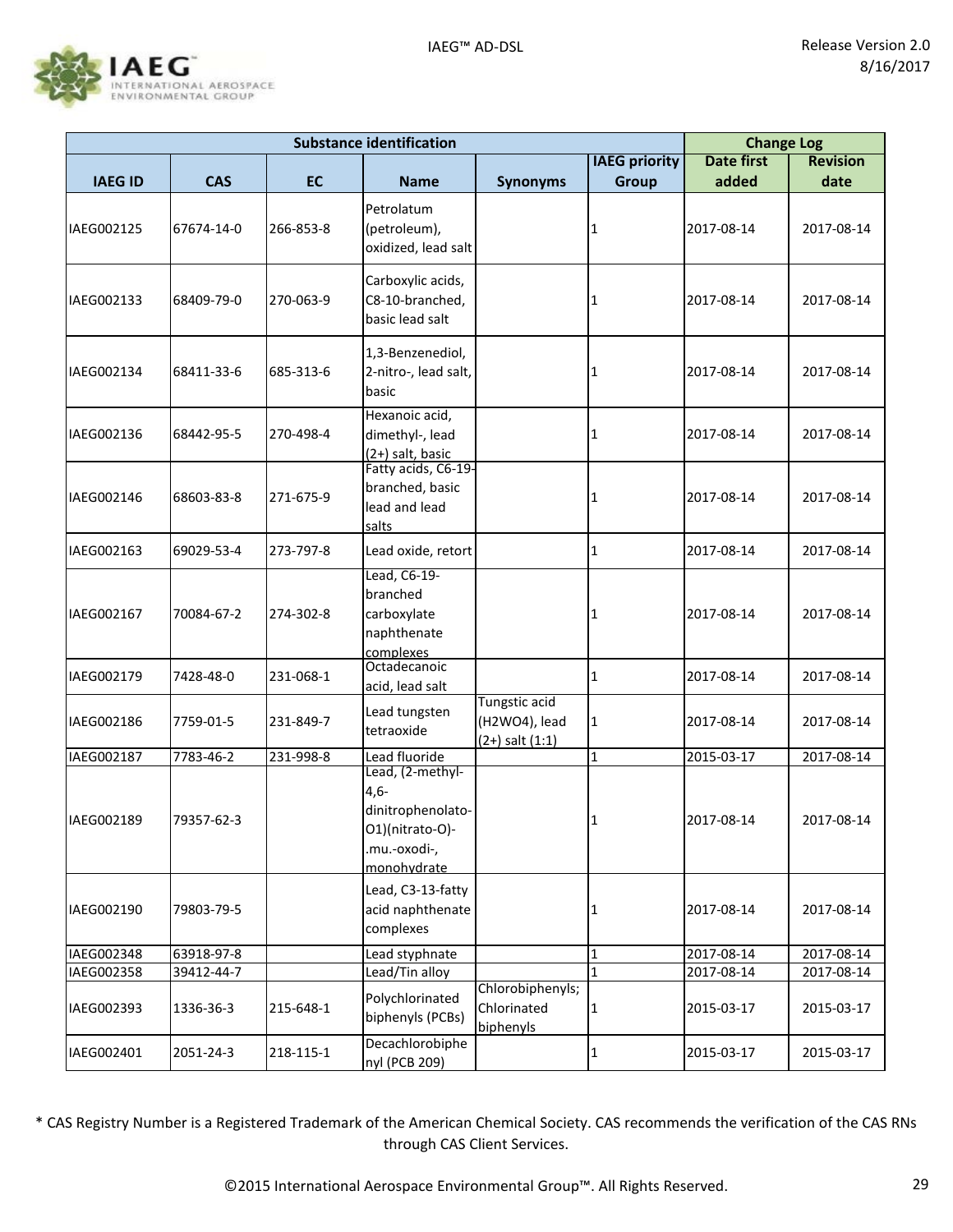![](_page_29_Picture_1.jpeg)

|                | <b>Substance identification</b> |           |                                                                                        |                                                 |                      |                   |                 |
|----------------|---------------------------------|-----------|----------------------------------------------------------------------------------------|-------------------------------------------------|----------------------|-------------------|-----------------|
|                |                                 |           |                                                                                        |                                                 | <b>IAEG</b> priority | <b>Date first</b> | <b>Revision</b> |
| <b>IAEG ID</b> | <b>CAS</b>                      | <b>EC</b> | <b>Name</b>                                                                            | <b>Synonyms</b>                                 | Group                | added             | date            |
| IAEG002402     | 2051-60-7                       | 218-125-6 | 2-Chlorobiphenyl<br>(PCB 1)                                                            |                                                 | 1                    | 2015-03-17        | 2015-03-17      |
| IAEG002403     | 2051-61-8                       | 218-126-1 | 3-Chlorobiphenyl<br>(PCB 2)                                                            |                                                 | 1                    | 2015-03-17        | 2015-03-17      |
| IAEG002609     | 76842-07-4                      |           | $2,3,3',4',5'-$<br>Pentachlorobiphe<br>nyl (PCB 122)                                   |                                                 | 1                    | 2017-08-14        | 2017-08-14      |
| IAEG002682     | 116-14-3                        | 204-126-9 | Tetrafluoroethyle<br>ne                                                                |                                                 | 1                    | 2017-08-14        | 2017-08-14      |
| IAEG002683     | 116-15-4                        | 204-127-4 | Hexafluoroprope<br>ne                                                                  |                                                 | 1                    | 2017-08-14        | 2017-08-14      |
| IAEG002684     | 75-73-0                         | 200-896-5 | Carbon<br>tetrafluoride                                                                | Tetrafluorometha<br>ne;<br>Perfluoromethan<br>e | 1                    | 2015-03-17        | 2015-03-17      |
| IAEG002685     | 335-57-9                        | 206-392-1 | Heptane,<br>hexadecafluoro-                                                            |                                                 | $\mathbf{1}$         | 2017-08-14        | 2017-08-14      |
| IAEG002686     | 355-42-0                        | 206-585-0 | Tetradecafluoroh<br>exane                                                              | Perfluorohexane;<br>Perflexane                  | $\mathbf{1}$         | 2015-03-17        | 2015-03-17      |
| IAEG002688     | 115-25-3                        | 204-075-2 | Octafluorocyclob<br>utane                                                              | Perfluorocyclobut<br>ane                        |                      | 2015-03-17        | 2015-03-17      |
| IAEG002689     | 76-16-4                         | 200-939-8 | Hexafluoroethan<br>e                                                                   | Perfluoroethane                                 | 1                    | 2015-03-17        | 2015-03-17      |
| IAEG002690     | 76-19-7                         | 200-941-9 | Octafluoropropa<br>ne                                                                  | Perfluoropropane <sup>1</sup>                   |                      | 2015-03-17        | 2015-03-17      |
| IAEG002691     | 355-25-9                        | 206-580-3 | Decafluorobutan<br>е                                                                   | Perfluorobutane                                 | 11                   | 2015-03-17        | 2015-03-17      |
| IAEG002692     | 678-26-2                        | 211-647-5 | Dodecafluoropen<br>tane                                                                | Perfluoropentane <sup>1</sup>                   |                      | 2015-03-17        | 2015-03-17      |
| IAEG002697     | 392-56-3                        | 206-876-2 | Hexafluorobenze<br>ne                                                                  |                                                 | 1                    | 2017-08-14        | 2017-08-14      |
| IAEG002706     | 335-27-3                        | 206-386-9 | 1, 1, 2, 2, 3, 3, 4, 5, 5,<br>6-decafluoro-4,6-<br>bis(trifluorometh<br>yl)cyclohexane |                                                 | 1                    | 2017-08-14        | 2017-08-14      |
| IAEG002710     | 2994-71-0                       | 221-065-3 | 1, 1, 2, 2, 3, 4<br>hexafluoro-3,4-<br>bis(trifluorometh<br>yl)cyclobutane             |                                                 | 1                    | 2017-08-14        | 2017-08-14      |
| IAEG002713     | 37589-57-4                      | 253-557-9 | Dotetracontafluo<br>roicosane                                                          |                                                 | 1                    | 2017-08-14        | 2017-08-14      |
| IAEG002715     | 355-02-2                        | 206-573-5 | Perfluoro(methyl<br>cyclohexane)                                                       |                                                 | 1                    | 2017-08-14        | 2017-08-14      |
| IAEG002720     | 307-34-6                        | 206-199-2 | Perfluorooctane                                                                        |                                                 | 1                    | 2017-08-14        | 2017-08-14      |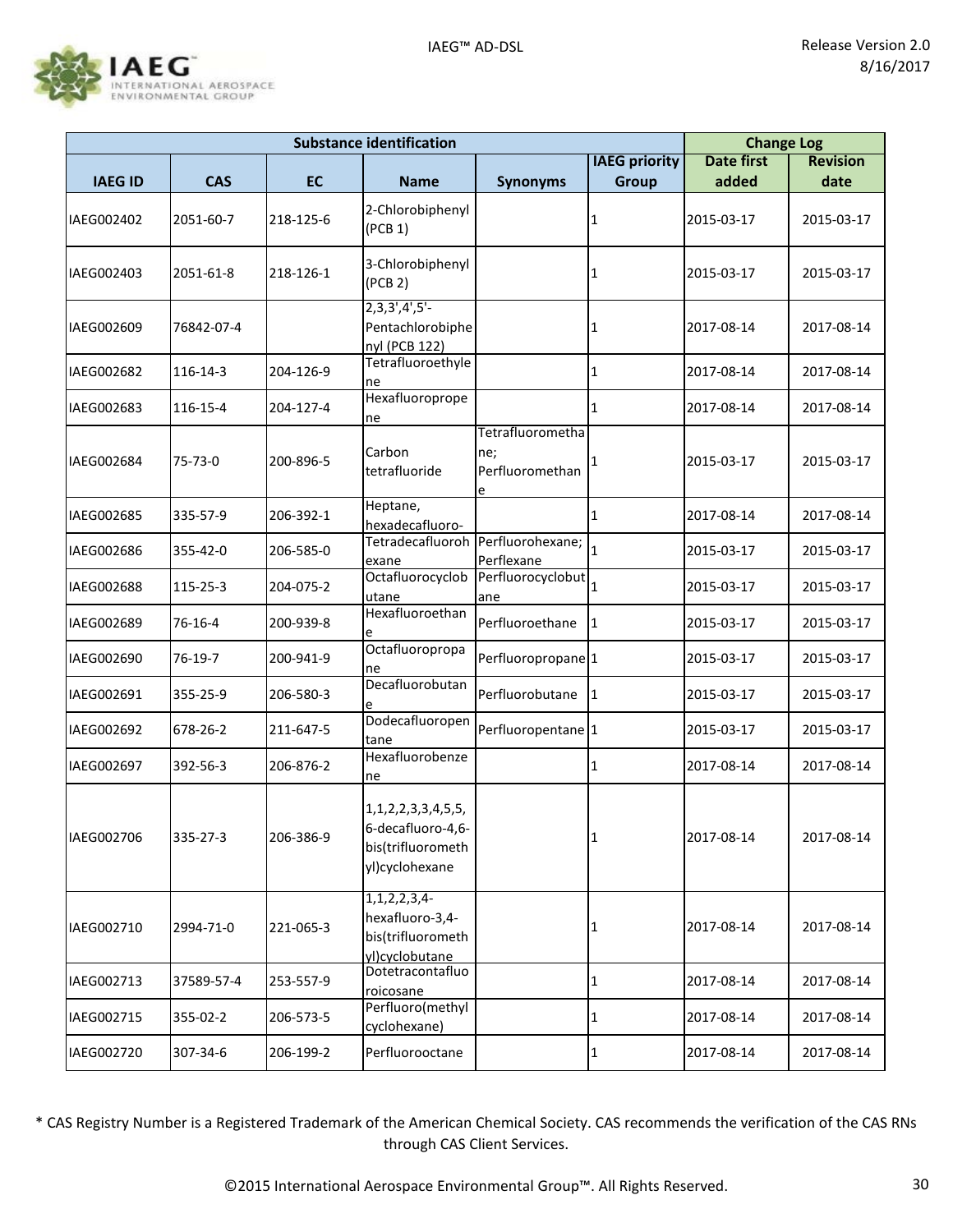![](_page_30_Picture_1.jpeg)

|                |               |           | <b>Substance identification</b>                                                                                                      |                                                                           |                      | <b>Change Log</b> |                 |
|----------------|---------------|-----------|--------------------------------------------------------------------------------------------------------------------------------------|---------------------------------------------------------------------------|----------------------|-------------------|-----------------|
|                |               |           |                                                                                                                                      |                                                                           | <b>IAEG priority</b> | <b>Date first</b> | <b>Revision</b> |
| <b>IAEG ID</b> | <b>CAS</b>    | <b>EC</b> | <b>Name</b>                                                                                                                          | <b>Synonyms</b>                                                           | <b>Group</b>         | added             | date            |
| IAEG002721     | 355-04-4      | 206-575-6 | 1, 1, 1, 2, 2, 3, 3, 4, 5,<br>5,5-undecafluoro-<br>$4-$<br>(trifluoromethyl)<br>pentane                                              |                                                                           | 1                    | 2017-08-14        | 2017-08-14      |
| IAEG002728     | 313-72-4      | 206-239-9 | Octafluoronaphth<br>alene                                                                                                            |                                                                           | 1                    | 2017-08-14        | 2017-08-14      |
| IAEG002737     | 306-91-2      |           | Phenanthrene,<br>1, 1, 2, 2, 3, 3, 4, 4, 4a<br>,4b,5,5,6,6,7,7,8,<br>8,8a,9,9,10,10,10<br>$a-$<br>tetracosafluorote<br>tradecahvdro- |                                                                           | $\vert$ 1            | 2017-08-14        | 2017-08-14      |
| IAEG002738     | 13221-71-1    |           | Cyclobutane,<br>1, 1, 2, 3, 3, 4<br>hexafluoro-2,4-<br>bis(trifluorometh<br>$vI$ -                                                   |                                                                           | 1                    | 2017-08-14        | 2017-08-14      |
| IAEG002742     | 382-21-8      |           | 1, 1, 3, 3, 3<br>Pentafluoro-2-<br>(trifluoromethyl)<br>prop-1-ene                                                                   | 1, 1, 3, 3, 3<br>Pentafluoro-2-<br>(trifluoromethyl)-<br>1-propene (PFIB) | $\vert$ 1            | 2017-08-14        | 2017-08-14      |
| IAEG002761     | 1321-65-9     | 215-321-3 | Trichloronaphtha<br>lene                                                                                                             |                                                                           | $\mathbf{1}$         | 2017-08-14        | 2017-08-14      |
| IAEG002763     | 1335-88-2     | 215-642-9 | Tetrachloronapht<br>halene                                                                                                           |                                                                           | $\mathbf{1}$         | 2017-08-14        | 2017-08-14      |
| IAEG002785     | 2050-69-3     | 218-097-5 | $1,2-$<br>dichloronaphthal<br>ene                                                                                                    |                                                                           | 1                    | 2017-08-14        | 2017-08-14      |
| IAEG002796     | 25586-43-0    | 247-120-1 | Chloronaphthale<br>ne                                                                                                                |                                                                           | 1                    | 2017-08-14        | 2017-08-14      |
| IAEG002835     | $90 - 13 - 1$ | 201-967-3 | $1 -$<br>Chloronaphthale<br>ne                                                                                                       |                                                                           | $\mathbf{1}$         | 2017-08-14        | 2017-08-14      |
| IAEG002837     | 91-58-7       | 202-079-9 | $2 -$<br>Chloronaphthale<br>ne                                                                                                       |                                                                           | 1                    | 2017-08-14        | 2017-08-14      |
| IAEG002886     | 56773-42-3    | 260-375-3 | Tetraethylammo<br>nium<br>heptadecafluoroo<br>ctanesulphonate                                                                        |                                                                           | $\mathbf{1}$         | 2015-03-17        | 2015-03-17      |
| IAEG002888     | 2795-39-3     | 220-527-1 | Potassium<br>heptadecafluoroo PFOS potassium<br>ctane-1-<br>sulphonate                                                               | salt                                                                      | $\mathbf{1}$         | 2015-03-17        | 2015-03-17      |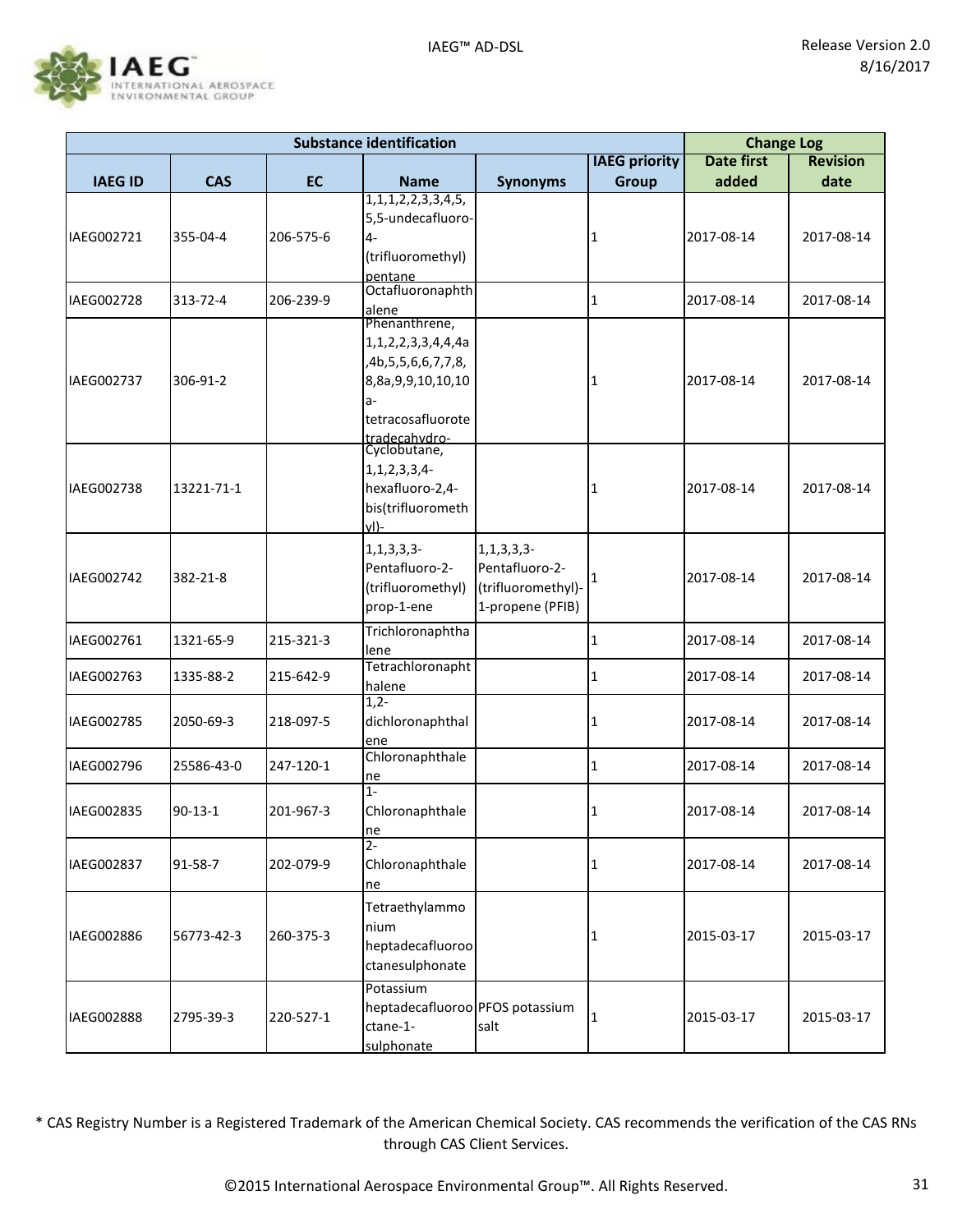![](_page_31_Picture_1.jpeg)

| <b>Substance identification</b> |            |           |                                                                                               |                                                                                |                      | <b>Change Log</b> |                 |
|---------------------------------|------------|-----------|-----------------------------------------------------------------------------------------------|--------------------------------------------------------------------------------|----------------------|-------------------|-----------------|
|                                 |            |           |                                                                                               |                                                                                | <b>IAEG</b> priority | <b>Date first</b> | <b>Revision</b> |
| <b>IAEG ID</b>                  | <b>CAS</b> | <b>EC</b> | <b>Name</b>                                                                                   | <b>Synonyms</b>                                                                | <b>Group</b>         | added             | date            |
| IAEG002889                      | 29081-56-9 | 249-415-0 | Ammonium<br>heptadecafluoroo<br>ctanesulphonate                                               | PFOS ammonium<br>salt                                                          | 1                    | 2015-03-17        | 2015-03-17      |
| IAEG002891                      | 70225-14-8 | 274-460-8 | Heptadecafluoro<br>octanesulphonic<br>acid, compound<br>with 2,2'-<br>iminodiethanol<br>(1:1) | Diethanolamine<br>perfluorooctane<br>sulfonate; PFOS<br>diethanolamine<br>salt | 1                    | 2015-03-17        | 2015-03-17      |
| IAEG002904                      | 1763-23-1  | 217-179-8 | Heptadecafluoro<br>octane-1-<br>sulphonic acid<br>(PFOS)                                      | Perfluorooctanes<br>ulphonic acid                                              | 1                    | 2015-03-17        | 2015-03-17      |
| IAEG002905                      | 4151-50-2  | 223-980-3 | Perfluorooctane<br>sulfonamide<br>(PFOSA)                                                     | Sulfluramid                                                                    | 1                    | 2017-08-14        | 2017-08-14      |
| IAEG002910                      | 1652-63-7  | 216-716-3 | N,N,N-<br>Trimethyl[3-<br>(perfluorooctane<br>sulfonylamino)pr<br>opyl]ammonium<br>iodide     |                                                                                | 1                    | 2017-08-14        | 2017-08-14      |
| IAEG002920                      | 2991-51-7  | 221-062-7 | Glycine, N-ethyl-<br>$N-$<br>[(heptadecafluor<br>ooctyl)sulfonyl]-,<br>potassium salt         |                                                                                | 1                    | 2015-03-17        | 2015-03-17      |
| IAEG002926                      | 376-14-7   | 206-805-5 | $N-$<br>Ethylperfluorooct<br>ylsulfonamidoeth<br>yl methacrylate                              |                                                                                | 1                    | 2017-08-14        | 2017-08-14      |
| IAEG002929                      | 383-07-3   | 206-846-9 | $N -$<br><b>Butylperfluorooct</b><br>anesulphonamid<br>o ethyl acrylate                       |                                                                                | 1                    | 2017-08-14        | 2017-08-14      |
| IAEG002931                      | 423-82-5   | 207-031-0 | 2-[N-Ethyl-N-<br>(perfluorooctylsul<br>fonyl)amino]ethyl<br>acrylate                          |                                                                                | $\mathbf 1$          | 2017-08-14        | 2017-08-14      |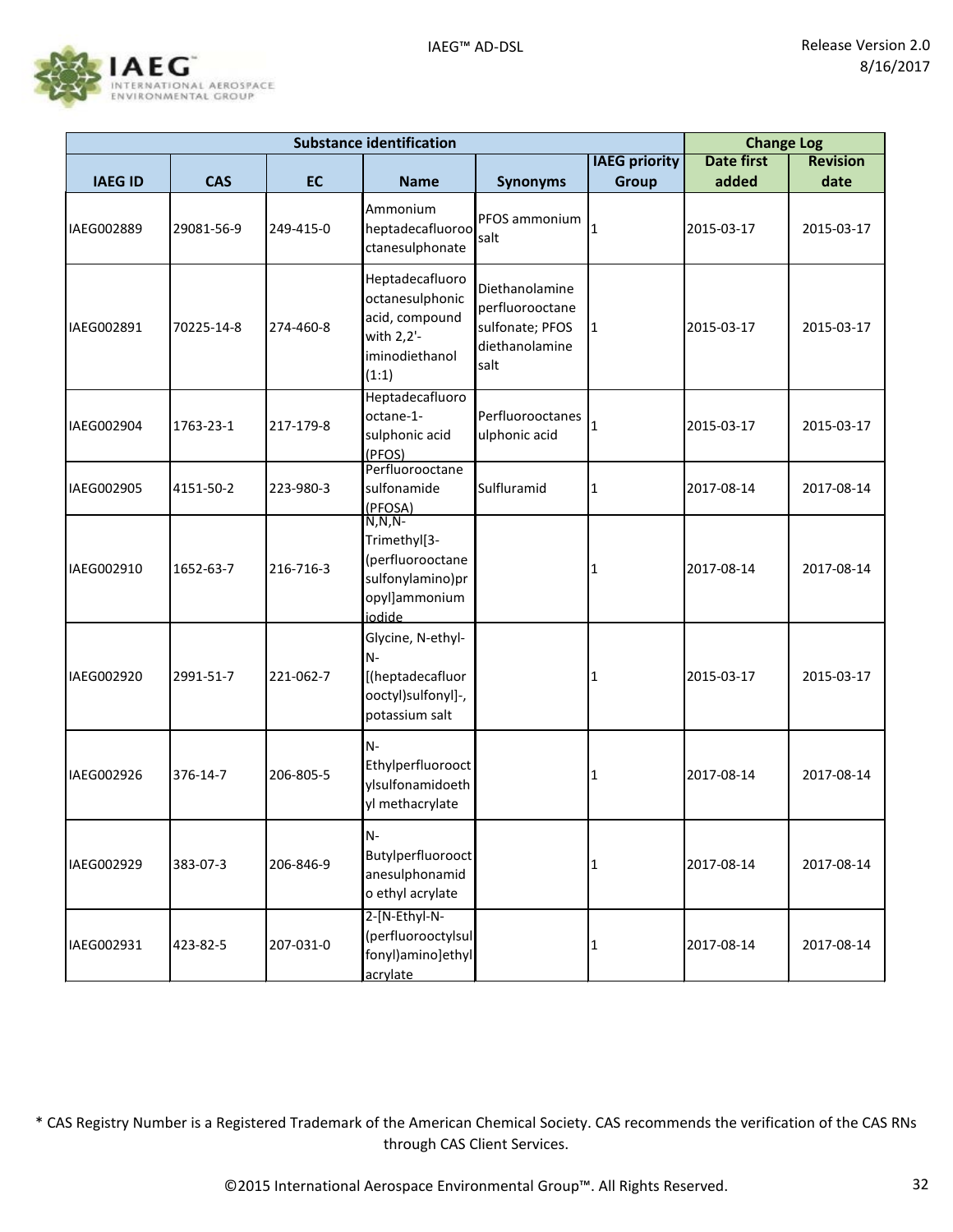![](_page_32_Picture_1.jpeg)

| <b>Substance identification</b> |             |           |                                                                                                                                                                                                                     |                                                                                | <b>Change Log</b>    |                   |                 |
|---------------------------------|-------------|-----------|---------------------------------------------------------------------------------------------------------------------------------------------------------------------------------------------------------------------|--------------------------------------------------------------------------------|----------------------|-------------------|-----------------|
|                                 |             |           |                                                                                                                                                                                                                     |                                                                                | <b>IAEG priority</b> | <b>Date first</b> | <b>Revision</b> |
| <b>IAEG ID</b>                  | <b>CAS</b>  | <b>EC</b> | <b>Name</b>                                                                                                                                                                                                         | <b>Synonyms</b>                                                                | <b>Group</b>         | added             | date            |
| IAEG002993                      | 109669-84-3 |           | F<br>Propanaminium,<br>$N -$<br>(carboxymethyl)-<br>$N-[3-$<br>[[(heptadecafluor<br>ooctyl)sulfonyl]a<br>mino]propyl]-2-<br>hydroxy-N-(2-<br>hydroxy-3-<br>culfonron                                                |                                                                                | 1                    | 2017-08-14        | 2017-08-14      |
| IAEG002994                      | 438237-77-5 |           | $1 -$<br>Propanaminium,<br>$3-$<br>[[(3,3,4,4,5,5,6,6,<br>7,7,8,8,9,9,10,10,<br>$10-$<br>heptadecafluorod<br>ecyl)sulfonyl]ami<br>no]-N,N,N-<br>trimethyl-, salt<br>with 4-<br>methylbenzenesu<br>Ifonic acid (1:1) |                                                                                | 1                    | 2017-08-14        | 2017-08-14      |
| IAEG002996                      | 110494-69-4 |           | Heptadecafluoro-<br>N-poly(oxy-1,2-<br>ethanediyl)-N-<br>propyl-1-<br>octanesulfonami<br>de                                                                                                                         |                                                                                | 1                    | 2017-08-14        | 2017-08-14      |
| IAFG003005                      | 56-35-9     | 200-268-0 | Bis(tributyltin)<br>oxide                                                                                                                                                                                           | $1, 1, 1, 3, 3, 3$ -<br>Hexabutyldistann<br>oxane; Tributyltin<br>oxide (TBTO) | $\mathbf{1}$         | 2015-03-17        | 2017-08-14      |
| IAEG003006                      | 1461-22-9   | 215-958-7 | Tributyltin<br>chloride (TBTCL)                                                                                                                                                                                     | Tributan-1-<br>yl(chloro)stannan<br>e;<br>Tributylchlorosta<br>nnane           |                      | 2015-03-17        | 2017-08-14      |
| IAEG003007                      | 639-58-7    | 211-358-4 | Fentin chloride                                                                                                                                                                                                     | Triphenyltin<br>chloride;<br>Chloro(triphenyl)<br>stannane                     | 1                    | 2017-08-14        | 2017-08-14      |
| IAEG003008                      | 76-87-9     | 200-990-6 | Fentin hydroxide                                                                                                                                                                                                    | Triphenyltin<br>hydroxide;<br>Triphenylstannan<br>$\overline{0}$               |                      | 2015-03-17        | 2017-08-14      |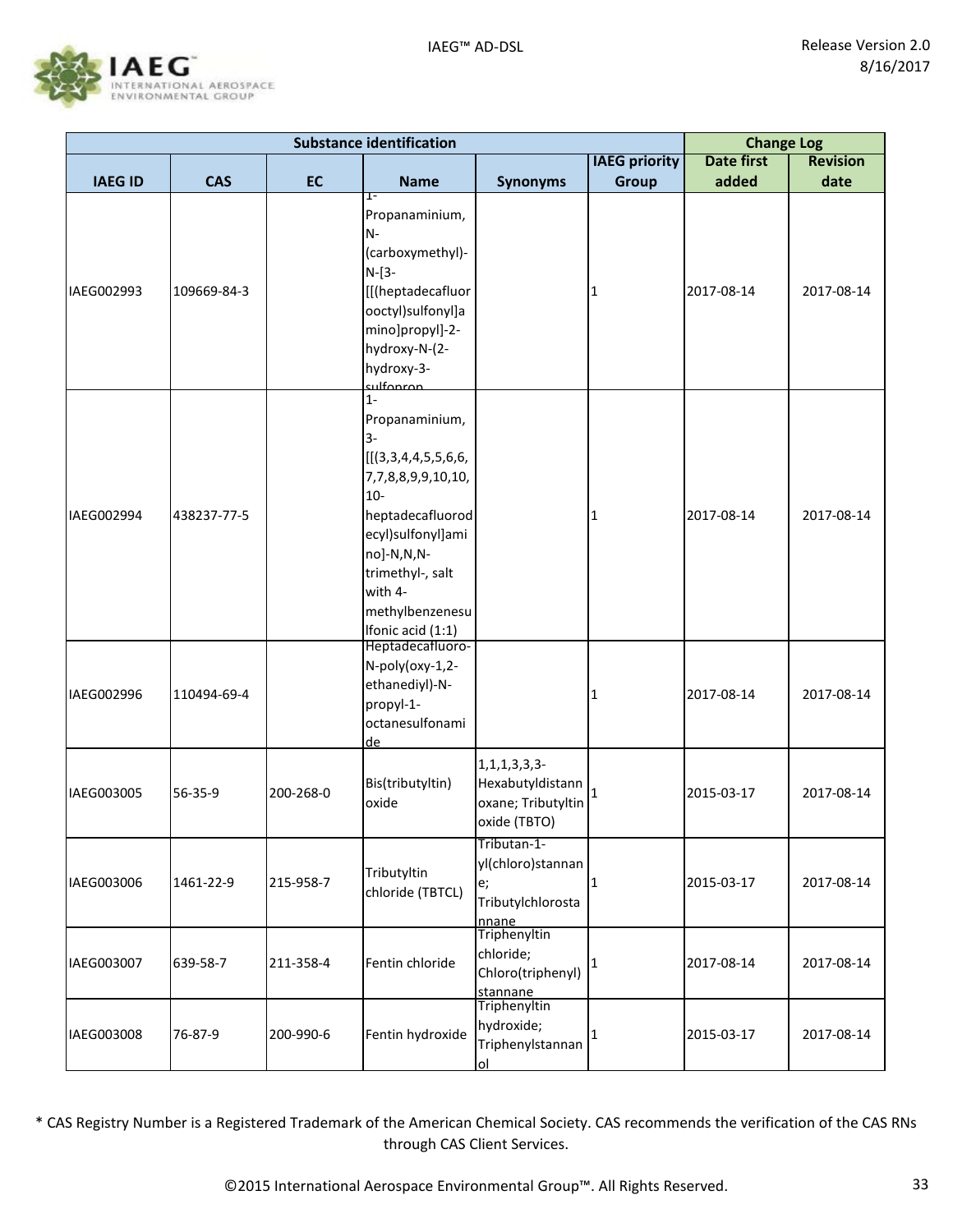![](_page_33_Picture_1.jpeg)

|                | <b>Substance identification</b> |           |                                                                                                            |                                                                                                                                                                                                                                                                                     |                      |                   |                 |
|----------------|---------------------------------|-----------|------------------------------------------------------------------------------------------------------------|-------------------------------------------------------------------------------------------------------------------------------------------------------------------------------------------------------------------------------------------------------------------------------------|----------------------|-------------------|-----------------|
|                |                                 |           |                                                                                                            |                                                                                                                                                                                                                                                                                     | <b>IAEG priority</b> | <b>Date first</b> | <b>Revision</b> |
| <b>IAEG ID</b> | <b>CAS</b>                      | <b>EC</b> | <b>Name</b>                                                                                                | <b>Synonyms</b>                                                                                                                                                                                                                                                                     | <b>Group</b>         | added             | date            |
| IAEG003010     | 683-18-1                        | 211-670-0 | Dibutyltin<br>dichloride (DBTC)                                                                            |                                                                                                                                                                                                                                                                                     | 1                    | 2015-03-17        | 2017-08-14      |
| IAEG003011     | 15571-58-1                      | 239-622-4 | 2-Ethylhexyl 10-<br>ethyl-4,4-dioctyl-<br>7-oxo-8-oxa-3,5-<br>dithia-4-<br>stannatetradecan (DOTE)<br>oate | Dioctyltin bis(2-<br>ethylhexyl<br>mercaptoacetate)                                                                                                                                                                                                                                 |                      | 2015-03-17        | 2017-08-14      |
| IAEG003022     | 1983-10-4                       | 217-847-9 | Tributyltin                                                                                                | Tributylfluorosta<br>nane                                                                                                                                                                                                                                                           | 1                    | 2015-03-17        | 2017-08-14      |
| IAEG003027     | 4342-36-3                       | 224-399-8 | fluoride (TBTF)<br>Tributylstannyl<br>benzoate                                                             | Tributyltin<br>benzoate;<br>(Benzoyloxy)tribu<br>tylstannane                                                                                                                                                                                                                        |                      | 2015-03-17        | 2017-08-14      |
| IAEG003036     | 13356-08-6                      | 236-407-7 | Fenbutatin oxide                                                                                           | Bis(tris(2-methyl-<br>$2 -$<br>phenylpropyl)tin)<br>oxide                                                                                                                                                                                                                           |                      | 2017-08-14        | 2017-08-14      |
| IAEG003053     |                                 |           | Reaction mass of<br>DOTE and MOTE                                                                          | Reaction mass of<br>2-Ethylhexyl 10-<br>ethyl-4,4-dioctyl-<br>7-oxo-8-oxa-3,5-<br>dithia-4-<br>stannatetradecan<br>oate and 2-<br>Ethylhexyl 10-<br>ethyl-4-[[2-[(2-<br>ethylhexyl) oxy]-2-<br>oxoethyl]thio]-4-<br>octyl-7-oxo-8-oxa-<br>3,5-dithia-4-<br>stannatetradecan<br>oate | 1                    | 2015-03-17        | 2017-08-14      |
| IAEG003057     | 109-86-4                        | 203-713-7 | $2 -$<br>Methoxyethanol                                                                                    | Ethylene glycol<br>monomethyl<br>ether (EGME)                                                                                                                                                                                                                                       | 1                    | 2015-03-17        | 2017-08-14      |
| IAEG003058     | 110-80-5                        | 203-804-1 | 2-Ethoxyethanol                                                                                            | Ethylene glycol<br>monoethyl ether<br>(EGEE)                                                                                                                                                                                                                                        | $ 2\rangle$          | 2015-03-17        | 2015-03-17      |
| IAEG003059     | 111-96-6                        | 203-924-4 | $Bis(2-)$<br>methoxyethyl)<br>ether                                                                        | Diglyme                                                                                                                                                                                                                                                                             | 1                    | 2015-03-17        | 2015-03-17      |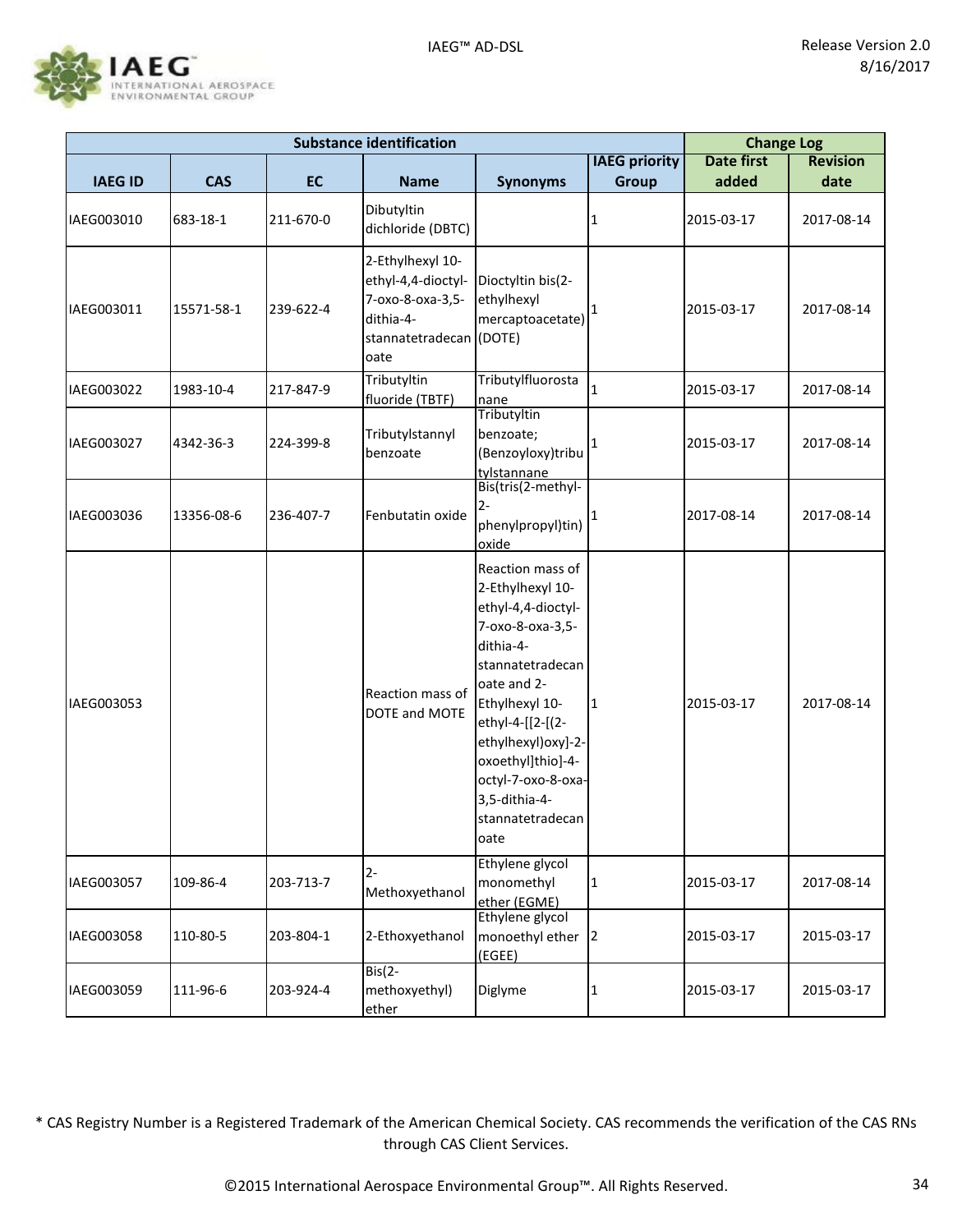![](_page_34_Picture_1.jpeg)

| <b>Substance identification</b> |            |           |                                                                                                                                                                                 |                                                                                                             |                      | <b>Change Log</b> |                 |
|---------------------------------|------------|-----------|---------------------------------------------------------------------------------------------------------------------------------------------------------------------------------|-------------------------------------------------------------------------------------------------------------|----------------------|-------------------|-----------------|
|                                 |            |           |                                                                                                                                                                                 |                                                                                                             | <b>IAEG priority</b> | <b>Date first</b> | <b>Revision</b> |
| <b>IAEG ID</b>                  | <b>CAS</b> | <b>EC</b> | <b>Name</b>                                                                                                                                                                     | <b>Synonyms</b>                                                                                             | <b>Group</b>         | added             | date            |
| IAEG003060                      | 111-15-9   | 203-839-2 | 2-Ethoxyethyl<br>acetate                                                                                                                                                        | Ethylglycol<br>acetate; Ethylene<br>glycol monoethyl<br>ether acetate                                       | 1                    | 2015-03-17        | 2017-08-14      |
| IAEG003061                      | 112-49-2   | 203-977-3 | $1, 2 - Bis(2 - )$<br>methoxyethoxy)e<br>thane                                                                                                                                  | Triethylene glycol<br>dimethyl ether<br>(TEGDME);<br>Triglyme                                               | 1                    | 2015-03-17        | 2017-08-14      |
| IAEG003062                      | 110-71-4   | 203-794-9 | $1,2-$<br>Dimethoxyethane                                                                                                                                                       | Ethylene glycol<br>dimethyl ether<br>(EGDME)                                                                | 1                    | 2015-03-17        | 2017-08-14      |
| IAEG003063                      | 629-14-1   | 211-076-1 | $1,2-$<br>Diethoxyethane                                                                                                                                                        | Ethylene glycol<br>diethyl ether                                                                            | $\mathbf 1$          | 2015-03-17        | 2017-08-14      |
| IAEG003064                      | $51-79-6$  | 200-123-1 | Urethane                                                                                                                                                                        | Ethyl carbamate                                                                                             | 1                    | 2015-03-17        | 2017-08-14      |
| IAEG003065                      | 110-49-6   | 203-772-9 | 2-Methoxyethyl<br>acetate                                                                                                                                                       | Methylglycol<br>acetate; Ethylene<br>glycol<br>monomethyl<br>ether acetate;<br>Methyl cellosolve<br>acetate | 1                    | 2015-03-17        | 2017-08-14      |
| IAEG003067                      | 92-87-5    | 202-199-1 | Benzidine                                                                                                                                                                       | 1,1'-Biphenyl-4,4'-<br>diamine; 4,4'-<br>diaminobiphenyl; 1<br>Biphenyl-4,4'-<br>ylenediamine               |                      | 2015-03-17        | 2017-08-14      |
| IAEG003068                      | 16071-86-6 | 240-221-1 | Disodium {5-[(4'-<br>((2,6-hydroxy-3-<br>((2-hydroxy-5-<br>sulphophenyl)azo C.I. Direct Brown<br>)phenyl)azo)(1,1'- 95<br>biphenyl)-4-<br>yl)azo]salicylato(4-<br>)}cuprate(2-) |                                                                                                             |                      | 2015-03-17        | 2017-08-14      |
| IAEG003069                      | 573-58-0   | 209-358-4 | Disodium 3,3'-<br>[[1,1'-biphenyl]-<br>$4,4'$ -<br>diylbis(azo)]bis(4-<br>aminonaphthalen<br>e-1-sulphonate)                                                                    | C.I. Direct Red 28;<br>Congo Red                                                                            | $\mathbf{1}$         | 2015-03-17        | 2017-08-14      |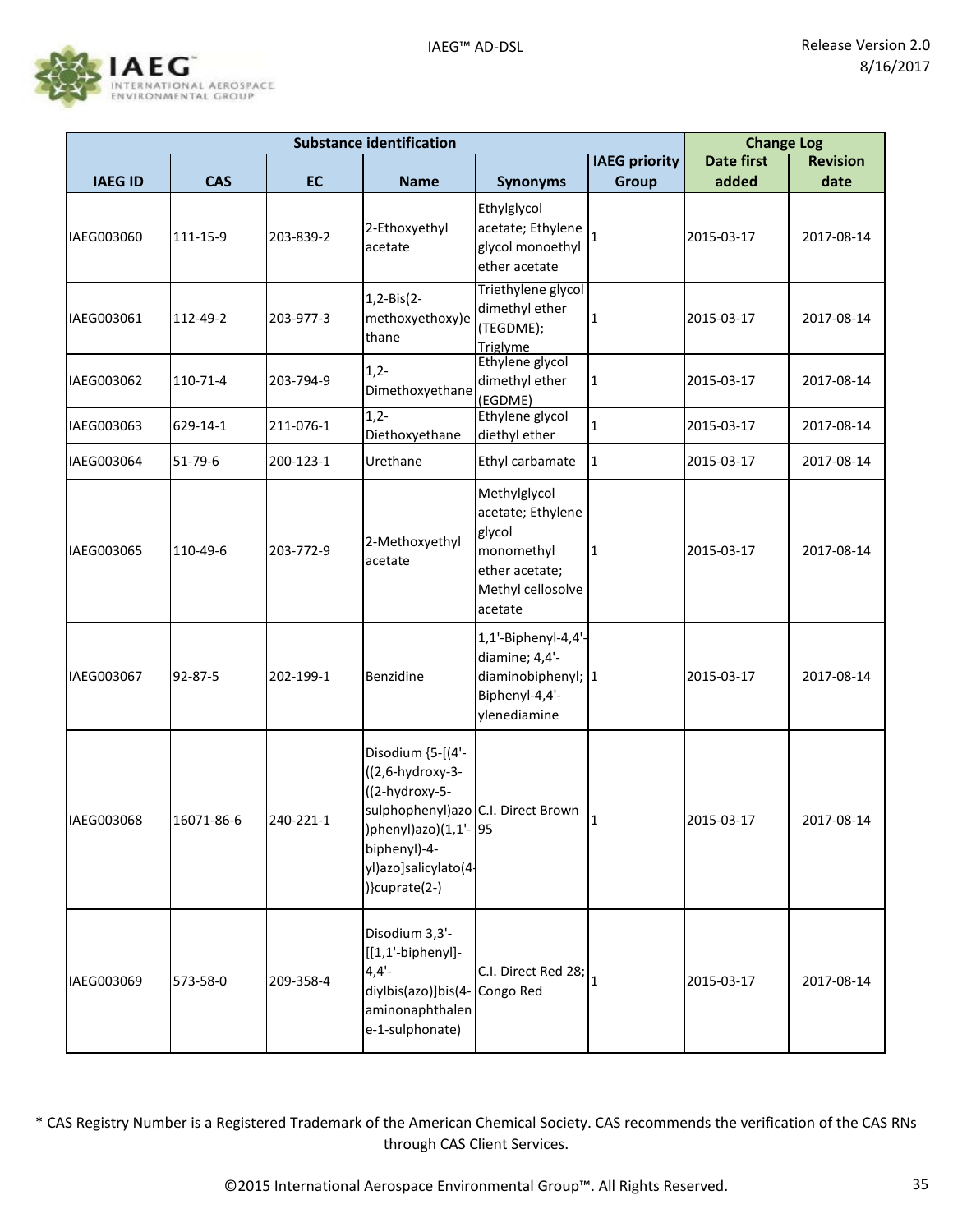![](_page_35_Picture_1.jpeg)

| <b>Substance identification</b> |            |           |                                                                                                                                                              | <b>Change Log</b>                                              |                      |                   |                 |
|---------------------------------|------------|-----------|--------------------------------------------------------------------------------------------------------------------------------------------------------------|----------------------------------------------------------------|----------------------|-------------------|-----------------|
|                                 |            |           |                                                                                                                                                              |                                                                | <b>IAEG priority</b> | <b>Date first</b> | <b>Revision</b> |
| <b>IAEG ID</b>                  | <b>CAS</b> | <b>EC</b> | <b>Name</b>                                                                                                                                                  | <b>Synonyms</b>                                                | <b>Group</b>         | added             | date            |
| IAEG003070                      | 1937-37-7  | 217-710-3 | Disodium 4-<br>amino-3-[[4'-[(2,4-<br>diaminophenyl)az<br>o][1,1'-biphenyl]-<br>4-yl]azo]-5-<br>hydroxy-6-<br>(phenylazo)napht<br>alene-2,7-<br>disulphonate | C.I. Direct Black<br>38                                        | 1                    | 2015-03-17        | 2017-08-14      |
| IAEG003071                      | 680-31-9   | 211-653-8 | Hexamethylphos<br>phoric triamide                                                                                                                            | Hexamethylphos<br>phoramide                                    | 1                    | 2015-03-17        | 2017-08-14      |
| IAEG003072                      | 531-85-1   | 208-519-6 | Benzidine<br>dihydrochloride                                                                                                                                 |                                                                | 1                    | 2015-03-17        | 2017-08-14      |
| IAEG003073                      | 2602-46-2  | 220-012-1 | Tetrasodium 3,3'-<br>$[[1,1'-biphenyl]$ -<br>$4,4'$ -<br>diylbis(azo)]bis[5-<br>amino-4-<br>hydroxynaphthal<br>ene-2,7-<br>disulphonatel                     | C.I. Direct Blue 6                                             | 1                    | 2015-03-17        | 2017-08-14      |
| IAEG003074                      | 25154-52-3 | 246-672-0 | Nonylphenol                                                                                                                                                  |                                                                | $\mathbf 1$          | 2015-03-17        | 2017-08-14      |
| IAEG003075                      | 9016-45-9  | 500-024-6 | Nonylphenol<br>ethoxylated                                                                                                                                   |                                                                | 1                    | 2015-03-17        | 2017-08-14      |
| IAEG003077                      | 335-67-1   | 206-397-9 | Pentadecafluoroo Perfluorooctanoi<br>ctanoic acid                                                                                                            | c acid (PFOA)                                                  | $\mathbf 1$          | 2015-03-17        | 2015-03-17      |
| IAEG003078                      | 8007-45-2  | 232-361-7 | Tar, coal                                                                                                                                                    |                                                                | 3                    | 2017-08-14        | 2017-08-14      |
| IAEG003080                      | 98-16-8    | 202-643-4 | Alpha, alpha, alph<br>a-trifluoro-m-<br>toluidine                                                                                                            |                                                                | 3                    | 2017-08-14        | 2017-08-14      |
| IAEG003081                      | 123-54-6   | 204-634-0 | Pentane-2,4-<br>dione                                                                                                                                        |                                                                | 3                    | 2017-08-14        | 2017-08-14      |
| IAEG003082                      | 124-63-0   | 204-706-1 | Methanesulphon<br>yl chloride                                                                                                                                |                                                                | 3                    | 2015-03-17        | 2015-03-17      |
| IAEG003095                      | 126-72-7   | 204-799-9 | Tris (2,3-<br>dibromopropyl)<br>phosphate (TRIS)<br>(TBPP)                                                                                                   |                                                                | 1                    | 2015-03-17        | 2017-08-14      |
| IAEG003096                      | 76-01-7    | 200-925-1 | Pentachloroetha<br>ne                                                                                                                                        |                                                                | 1                    | 2017-08-14        | 2017-08-14      |
| IAEG003097                      | 65996-91-0 | 266-026-1 | Distillates (coal<br>tar), upper                                                                                                                             |                                                                | 1                    | 2017-08-14        | 2017-08-14      |
| IAEG003098                      | 27176-93-8 | 248-291-5 | Ethanol, 2-[2-<br>hoxy]-                                                                                                                                     | $2-[2-$<br>(nonylphenoxy)et (nonylphenoxy)et 1<br>hoxy]ethanol |                      | 2017-08-14        | 2017-08-14      |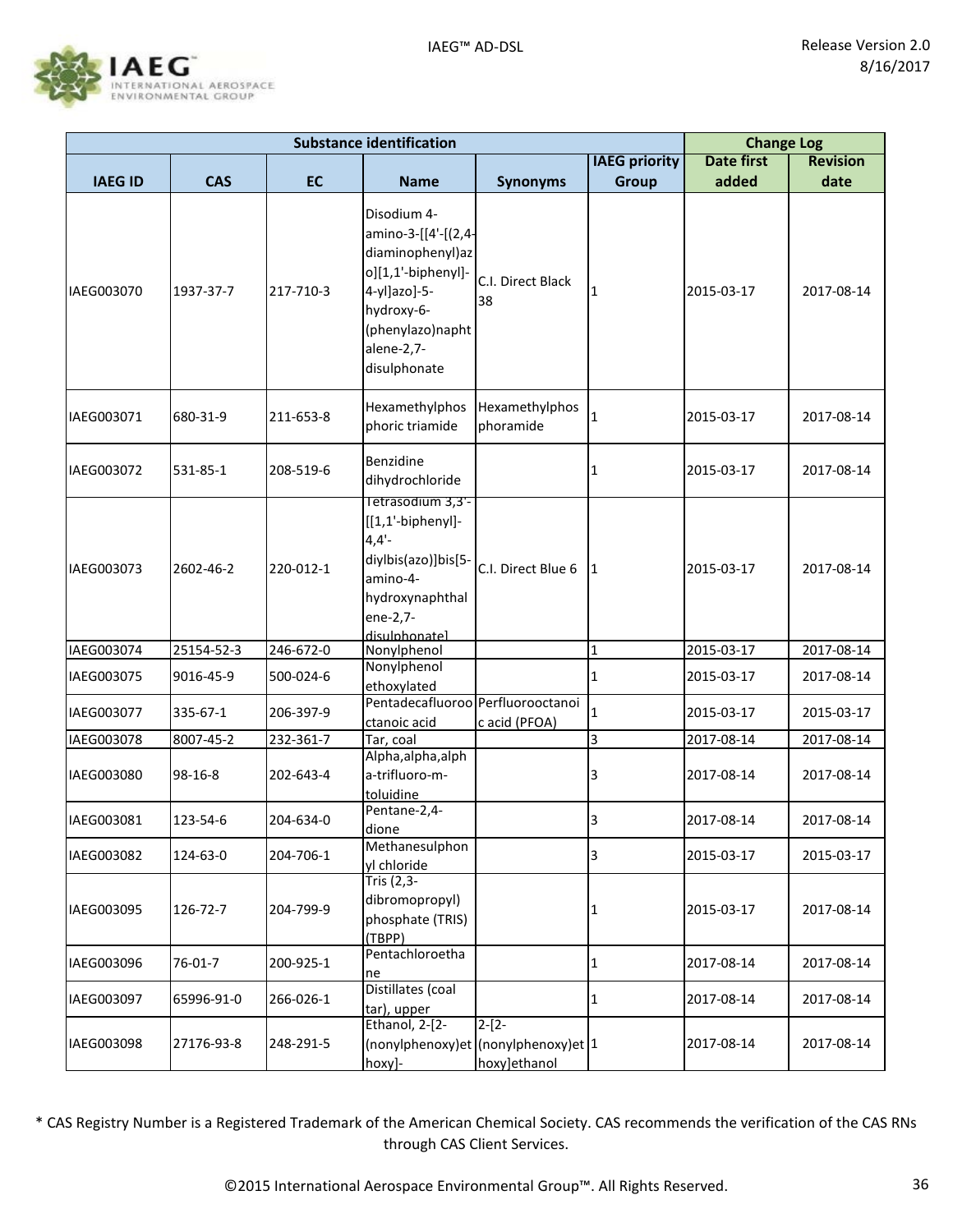

| <b>Substance identification</b> |             |           |                                                                                                                                                                    |                               |                      | <b>Change Log</b> |                 |
|---------------------------------|-------------|-----------|--------------------------------------------------------------------------------------------------------------------------------------------------------------------|-------------------------------|----------------------|-------------------|-----------------|
|                                 |             |           |                                                                                                                                                                    |                               | <b>IAEG priority</b> | <b>Date first</b> | <b>Revision</b> |
| <b>IAEG ID</b>                  | <b>CAS</b>  | <b>EC</b> | <b>Name</b>                                                                                                                                                        | <b>Synonyms</b>               | <b>Group</b>         | added             | date            |
| IAEG003099                      | 27177-05-5  | 248-293-6 | $23 -$<br>(nonylphenoxy)-<br>3,6,9,12,15,18,21-<br>heptaoxatricosan-<br>$1$ -ol                                                                                    |                               | 1                    | 2015-03-17        | 2017-08-14      |
| IAEG003102                      | 37205-87-1  | 609-346-2 | Poly(oxy-1,2-<br>ethanediyl),<br>alpha-<br>(isononylphenyl)-<br>omega-hydroxy-                                                                                     | Isononylphenol-<br>ethoxylate | 1                    | 2015-03-17        | 2017-08-14      |
| IAEG003111                      | 17202-41-4  | 241-247-6 | 1-Nonanesulfonic<br>acid,<br>1, 1, 2, 2, 3, 3, 4, 4, 5,<br>5,6,6,7,7,8,8,9,9,<br>9-nonadecafluoro-<br>ammonium salt                                                |                               | 1                    | 2017-08-14        | 2017-08-14      |
| IAEG003115                      | 29117-08-6  |           | Glycols,<br>polyethylene,<br>mono[2-(N-ethyl-<br>1, 1, 2, 2, 3, 3, 4, 4, 5,<br>5,6,6,7,7,8,8,8-<br>heptadecafluoro-<br>$1 -$<br>octanesulfonami<br>do)ethyl] ether |                               | 1                    | 2017-08-14        | 2017-08-14      |
| IAEG003130                      | 306978-65-4 |           | Hexane, 1,6-<br>diisocyanato-,<br>homopolymer, N-<br>(hydroxyethyl)-N-<br>methylperfluoro-<br>$C4 - 8 -$<br>alkanesulfonamid<br>es- and stearyl<br>alc.-blocked    |                               | 1                    | 2017-08-14        | 2017-08-14      |
| IAEG003137                      | 55120-77-9  |           | Lithium<br>perfluorohexanes<br>ulfonate                                                                                                                            |                               | 1                    | 2017-08-14        | 2017-08-14      |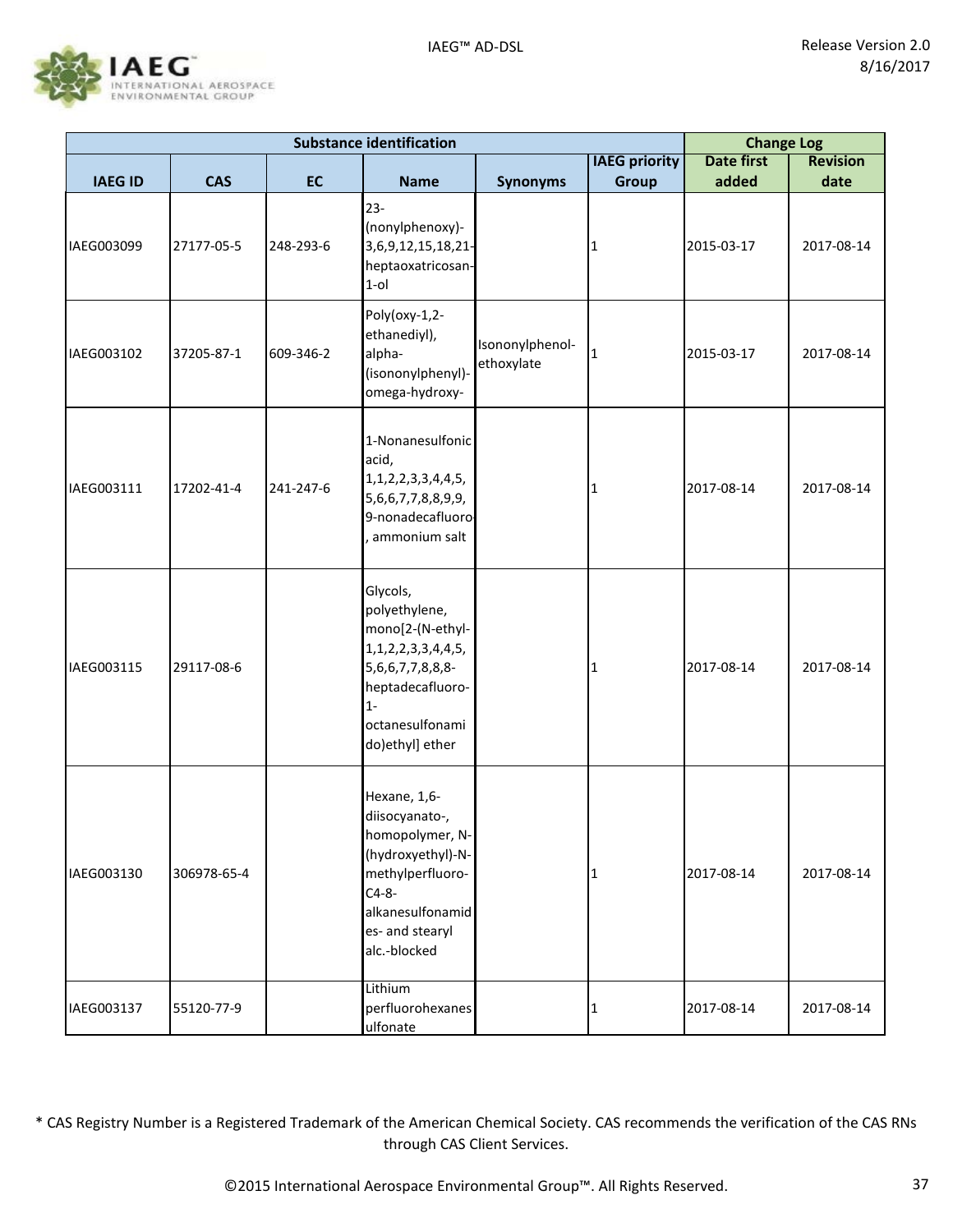

| <b>Substance identification</b> |             |           |                                                                                                                                 |                                                                                                             |                      |                   | <b>Change Log</b> |  |
|---------------------------------|-------------|-----------|---------------------------------------------------------------------------------------------------------------------------------|-------------------------------------------------------------------------------------------------------------|----------------------|-------------------|-------------------|--|
|                                 |             |           |                                                                                                                                 |                                                                                                             | <b>IAEG priority</b> | <b>Date first</b> | <b>Revision</b>   |  |
| <b>IAEG ID</b>                  | <b>CAS</b>  | <b>EC</b> | <b>Name</b>                                                                                                                     | <b>Synonyms</b>                                                                                             | <b>Group</b>         | added             | date              |  |
| IAEG003138                      | 67584-42-3  | 266-724-6 | Potassium<br>decafluoro(penta<br>fluoroethyl)cyclo<br>hexanesulphonat                                                           |                                                                                                             | 1                    | 2017-08-14        | 2017-08-14        |  |
| IAEG003139                      | 67906-42-7  | 267-709-7 | Ammonium<br>henicosafluorode<br>canesulphonate                                                                                  |                                                                                                             | 1                    | 2017-08-14        | 2017-08-14        |  |
| IAEG003141                      | 68156-01-4  | 268-998-2 | Potassium<br>nonafluorobis(trif<br>luoromethyl)cycl<br>ohexanesulphona<br>te                                                    |                                                                                                             | 1                    | 2017-08-14        | 2017-08-14        |  |
| IAEG003154                      | 68958-61-2  |           | Poly(oxy-1,2-<br>ethanediyl),<br>.alpha.-[2-<br>[ethyl[(heptadeca<br>fluorooctyl)sulfon<br>yl]amino]ethyl]-<br>.omega.-methoxy- |                                                                                                             | 1                    | 2017-08-14        | 2017-08-14        |  |
| IAEG003161                      | 5248-39-5   | 401-360-5 | 4-methoxy-N,6-<br>dimethyl-1,3,5-<br>triazin-2-ylamine                                                                          |                                                                                                             | 1                    | 2017-08-14        | 2017-08-14        |  |
| IAEG003162                      | 608-93-5    | 210-172-0 | Pentachlorobenz<br>ene (PeCB) (QCB)                                                                                             |                                                                                                             | 1                    | 2015-03-17        | 2015-03-17        |  |
| IAEG003163                      | 26172-55-4  | 247-500-7 | Methylchloroisot<br>hiazolinone                                                                                                 | Chloro-<br>isothiazolinone; 5-<br>Chloro-2-methyl-<br>2H-isothiazol-3-<br>one; CIT; CMI;<br>CMIT; MCI; MCIT | 3                    | 2017-08-14        | 2017-08-14        |  |
| IAEG003168                      | 2437-29-8   | 219-441-7 | Malachite green<br>oxalate                                                                                                      |                                                                                                             | $\mathbf 1$          | 2017-08-14        | 2017-08-14        |  |
| IAEG003169                      | 27610-48-6  | 429-960-2 | EPICLON HP-4032                                                                                                                 | <b>EPICLON HP-</b><br>4032D                                                                                 | 1                    | 2017-08-14        | 2017-08-14        |  |
| IAEG003170                      | 70-30-4     | 200-733-8 | 2,2'-methylenebis-<br>$(3, 4, 6 -$<br>trichlorophenol)                                                                          | Hexachlorophene <sup>3</sup>                                                                                |                      | 2017-08-14        | 2017-08-14        |  |
| IAEG003172                      | 110726-28-8 | 425-600-3 | TPH-PA                                                                                                                          | <b>TRISTER</b>                                                                                              | $\mathbf 1$          | 2017-08-14        | 2017-08-14        |  |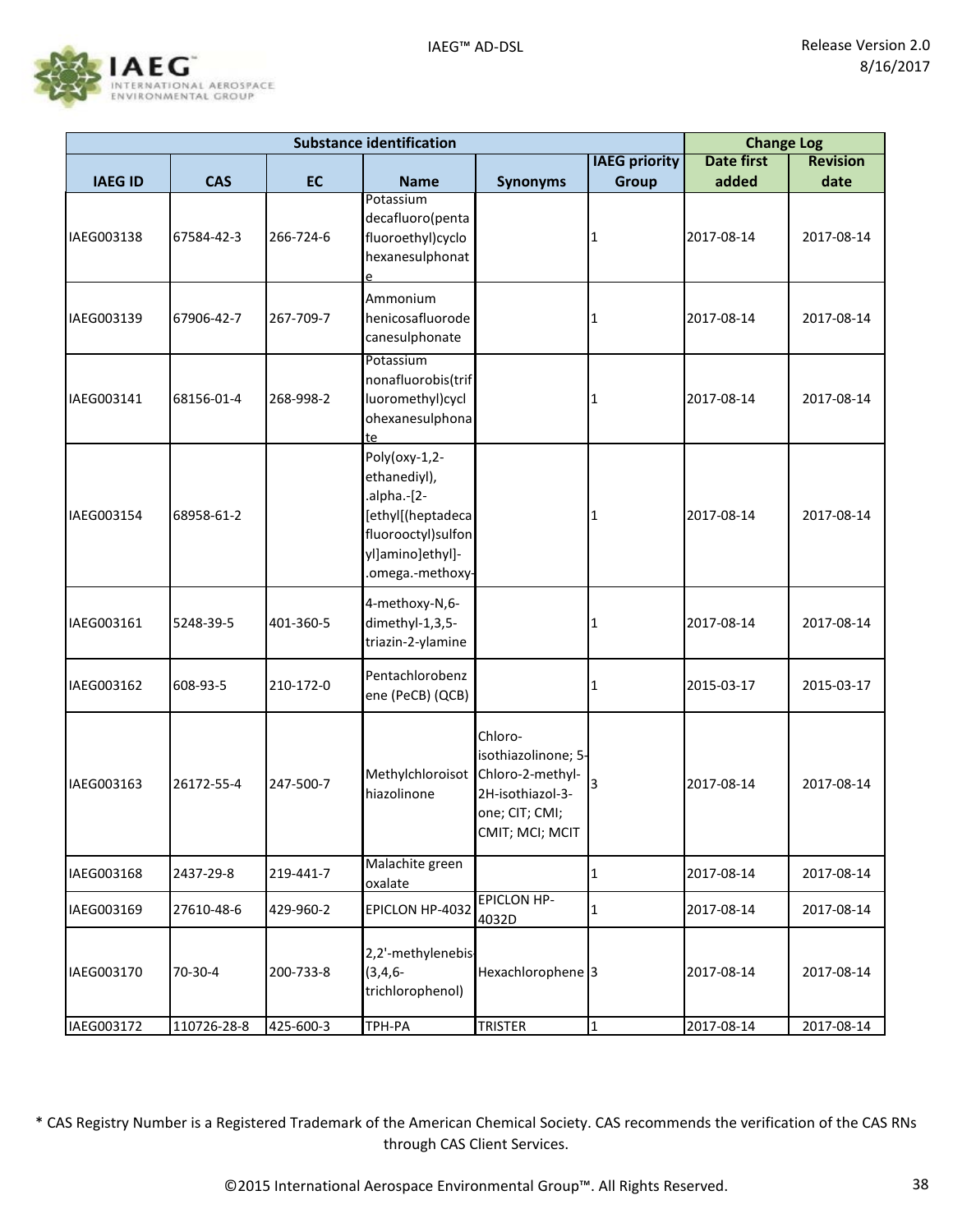

| <b>Substance identification</b> |             |           |                                                                                        |                                                                                                                                                            |                      | <b>Change Log</b> |                 |
|---------------------------------|-------------|-----------|----------------------------------------------------------------------------------------|------------------------------------------------------------------------------------------------------------------------------------------------------------|----------------------|-------------------|-----------------|
|                                 |             |           |                                                                                        |                                                                                                                                                            | <b>IAEG priority</b> | <b>Date first</b> | <b>Revision</b> |
| <b>IAEG ID</b>                  | <b>CAS</b>  | <b>EC</b> | <b>Name</b>                                                                            | <b>Synonyms</b>                                                                                                                                            | <b>Group</b>         | added             | date            |
| IAEG003174                      | 591-78-6    | 209-731-1 | Hexan-2-one                                                                            | Methyl butyl<br>ketone; Butyl<br>methyl ketone;<br>Methyl-n-butyl<br>ketone                                                                                | 1                    | 2017-08-14        | 2017-08-14      |
| IAEG003180                      | 130728-76-6 | 410-060-3 | $N, N, N', N'$ -<br>tetraglycidyl-4,4'-<br>diamino-3,3'-<br>diethyldiphenylm<br>ethane |                                                                                                                                                            | 1                    | 2017-08-14        | 2017-08-14      |
| IAEG003181                      | 107934-68-9 | 407-560-9 | 4,4'-(9H-fluoren-9-<br>ylidene)bis(2-<br>chloroaniline)                                |                                                                                                                                                            | 1                    | 2017-08-14        | 2017-08-14      |
| IAEG003183                      | 5117-12-4   | 418-140-1 | $4-(1-0x0-2-$<br>propenyl)-<br>morpholine                                              |                                                                                                                                                            | 1                    | 2017-08-14        | 2017-08-14      |
| IAEG003186                      | 119462-56-5 | 412-570-1 | 1,3-bis(3-methyl-<br>2,5-dioxo-1H-<br>pyrrolinylmethyl)<br>benzene                     |                                                                                                                                                            | 1                    | 2017-08-14        | 2017-08-14      |
| IAEG003202                      | 2682-20-4   | 220-239-6 | $2 -$<br>Methylisothiazol-<br>$3(2H)$ -one                                             | 2-Methyl-4-<br>thiazoline-3-<br>ketone;<br>Methylisothiazoli<br>none (MIT)                                                                                 | 3                    | 2017-08-14        | 2017-08-14      |
| IAEG003209                      | 26571-11-9  | 247-816-5 | 3,6,9,12,15,18,21<br>$, 24 -$<br>Octaoxahexacosa<br>n-1-ol, 26-<br>(nonvlphenoxy)-     |                                                                                                                                                            | 1                    | 2015-03-17        | 2017-08-14      |
| IAEG003210                      | 335-95-5    | 206-404-5 | Sodium<br>pentadecafluoroo Sodium salt of<br>ctanoate (Na-<br>PFOA)                    | <b>PFOA</b>                                                                                                                                                | 1                    | 2015-03-17        | 2015-03-17      |
| IAEG003212                      | 95-94-3     | 202-466-2 | 1, 2, 4, 5<br>Tetrachlorobenze<br>ne                                                   |                                                                                                                                                            | 1                    | 2015-03-17        | 2015-03-17      |
| IAEG003216                      | 375-95-1    | 206-801-3 | Heptadecafluoro<br>nonanoic acid                                                       | 2, 2, 3, 3, 4, 4, 5, 5, 6,<br>6,7,7,8,8,9,9,9-<br>Heptadecafluoro<br>nonanoic acid;<br>Perfluorononan-1-<br>oic acid;<br>Perfluorononanoi<br>c acid (PFNA) | 1                    | 2017-08-14        | 2017-08-14      |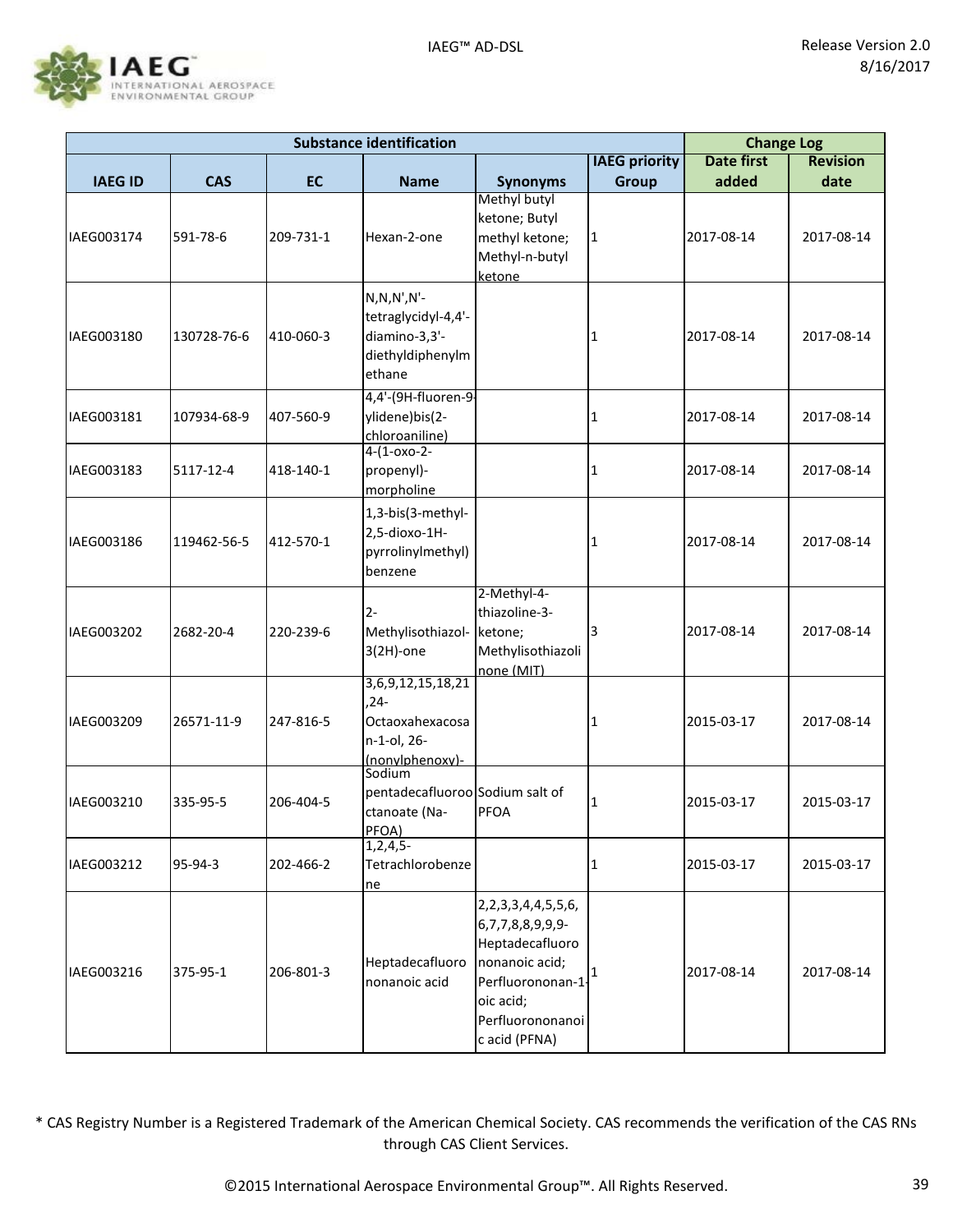

|                |            |           | <b>Substance identification</b>                                                                                                                         |                          |                      | <b>Change Log</b> |                 |
|----------------|------------|-----------|---------------------------------------------------------------------------------------------------------------------------------------------------------|--------------------------|----------------------|-------------------|-----------------|
|                |            |           |                                                                                                                                                         |                          | <b>IAEG priority</b> | <b>Date first</b> | <b>Revision</b> |
| <b>IAEG ID</b> | <b>CAS</b> | <b>EC</b> | <b>Name</b>                                                                                                                                             | <b>Synonyms</b>          | <b>Group</b>         | added             | date            |
| IAEG003221     | 68259-07-4 | 269-510-0 | $1 -$<br>Heptanesulphoni<br>c acid,<br>1, 1, 2, 2, 3, 3, 4, 4, 5,<br>5,6,6,7,7,7-<br>pentadecafluoro-<br>ammonium salt                                  |                          | 1                    | 2017-08-14        | 2017-08-14      |
| IAEG003231     | 68957-62-0 | 273-354-9 | $1 -$<br>Heptanesulphona<br>mide, N-ethyl-<br>1, 1, 2, 2, 3, 3, 4, 4, 5,<br>5,6,6,7,7,7-<br>pentadecafluoro-                                            |                          | 1                    | 2017-08-14        | 2017-08-14      |
| IAEG003232     | 70225-15-9 | 274-461-3 | $1 -$<br>Heptanesulphoni<br>c acid,<br>1, 1, 2, 2, 3, 3, 4, 4, 5,<br>5,6,6,7,7,7-<br>pentadecafluoro-<br>compd. with 2,2'<br>iminobis[ethanol]<br>(1:1) |                          | 1                    | 2017-08-14        | 2017-08-14      |
| IAEG003234     | 3825-26-1  | 223-320-4 | Ammonium<br>pentadecafluoroo<br>ctanoate (APFO)                                                                                                         | Ammonium salt<br>of PFOA | $\mathbf{1}$         | 2015-03-17        | 2015-03-17      |
| IAEG003235     | 66204-44-2 | 266-235-8 | $3,3'$ -<br>methylenebis[5-<br>methyloxazolidin<br>$e$ ]                                                                                                | Oxazolidin               | 1                    | 2017-08-14        | 2017-08-14      |
| IAEG003237     | 376-06-7   | 206-803-4 | Heptacosafluorot<br>etradecanoic acid                                                                                                                   |                          | 1                    | 2015-03-17        | 2017-08-14      |
| IAEG003238     | 307-55-1   | 206-203-2 | Tricosafluorodod<br>ecanoic acid                                                                                                                        |                          | $\mathbf 1$          | 2015-03-17        | 2017-08-14      |
| IAEG003240     | 553-26-4   | 209-036-3 | 4,4'-bipyridyl                                                                                                                                          |                          | 3                    | 2017-08-14        | 2017-08-14      |
| IAEG003241     | 91672-41-2 | 294-048-1 | Phenol, 2-nonyl-,<br>branched                                                                                                                           |                          | 3                    | 2017-08-14        | 2017-08-14      |
| IAEG003242     | 1996-88-9  | 217-877-2 | 3, 3, 4, 4, 5, 5, 6, 6, 7,<br>7,8,8,9,9,10,10,1<br>$0 -$<br>heptadecafluorod<br>ecyl methacrylate                                                       |                          | 1                    | 2017-08-14        | 2017-08-14      |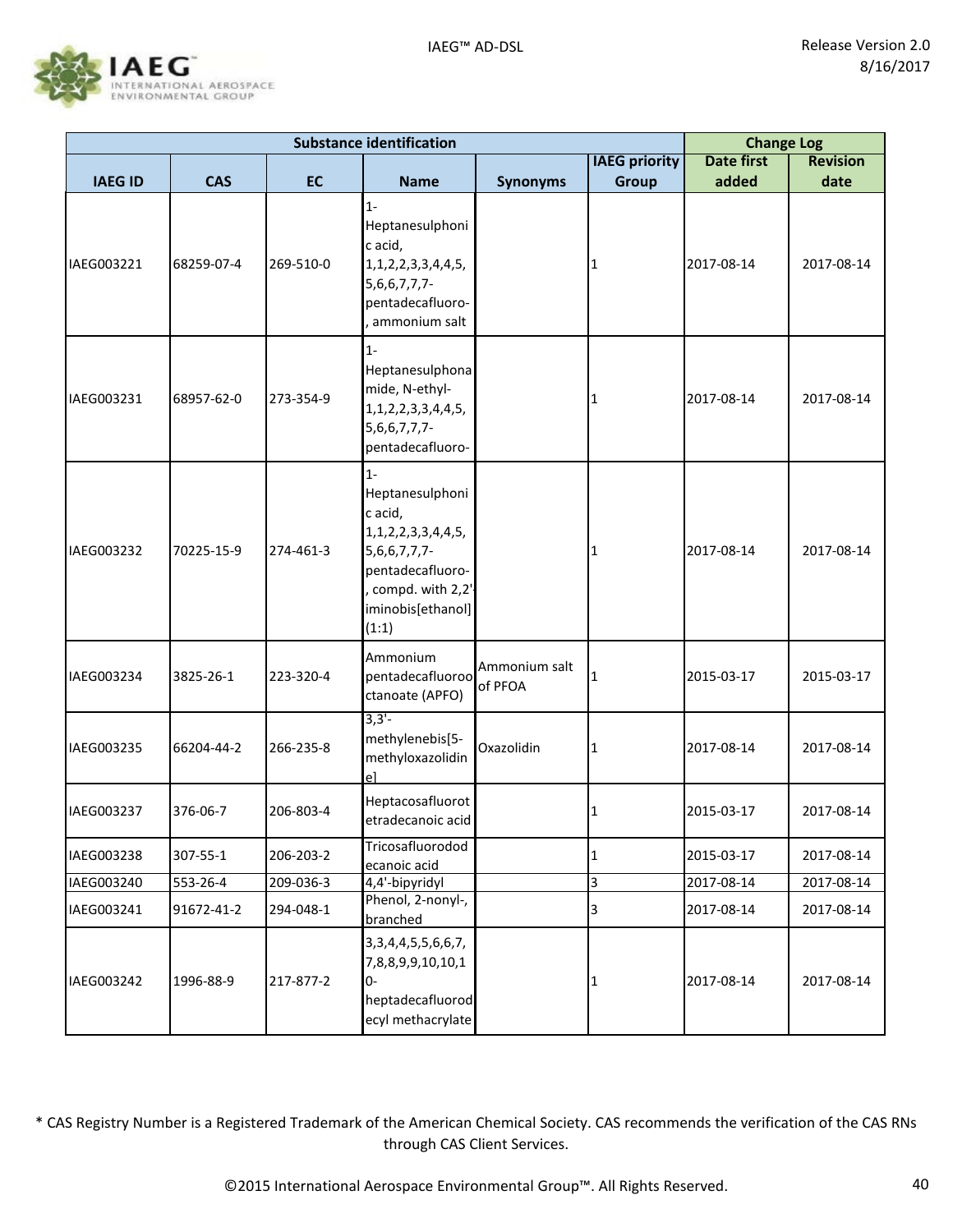

| <b>Substance identification</b> |            |           |                                                                                                                            |                                              |                      | <b>Change Log</b> |                 |
|---------------------------------|------------|-----------|----------------------------------------------------------------------------------------------------------------------------|----------------------------------------------|----------------------|-------------------|-----------------|
|                                 |            |           |                                                                                                                            |                                              | <b>IAEG</b> priority | <b>Date first</b> | <b>Revision</b> |
| <b>IAEG ID</b>                  | <b>CAS</b> | <b>EC</b> | <b>Name</b>                                                                                                                | <b>Synonyms</b>                              | <b>Group</b>         | added             | date            |
| IAEG003245                      | 26694-69-9 | 247-906-4 | $9 - 2 -$<br>(ethoxycarbonyl)<br>phenyl]-3,6-<br>bis(ethylamino)-<br>$2,7-$<br>dimethylxanthyli<br>um ethyl<br>sulphate    |                                              | 1                    | 2017-08-14        | 2017-08-14      |
| IAEG003246                      | 28106-30-1 | 248-846-1 | Ethylstyrene                                                                                                               |                                              | 3                    | 2017-08-14        | 2017-08-14      |
| IAEG003248                      | 43048-08-4 | 256-062-6 | (octahydro-4,7-<br>methano-1H-<br>indenediyl)bis(me<br>thylene)<br>bismethacrylate                                         |                                              | 1                    | 2017-08-14        | 2017-08-14      |
| IAEG003249                      | 67584-52-5 | 266-729-3 | Potassium N-<br>ethyl-N-<br>[(undecafluorope<br>ntyl)sulphonyl]gly<br>cinate                                               |                                              | 1                    | 2017-08-14        | 2017-08-14      |
| IAEG003266                      | 110-03-2   | 203-731-5 | $2,5-$<br>dimethylhexane-<br>2,5-diol                                                                                      |                                              | 3                    | 2017-08-14        | 2017-08-14      |
| IAEG003269                      | 355-46-4   | 206-587-1 | Perfluorohexane-<br>1-sulphonic acid                                                                                       | Perfluorohexanes<br>ulphonic acid<br>(PFHxS) | 1                    | 2017-08-14        | 2017-08-14      |
| IAEG003277                      | 67584-53-6 | 266-730-9 | Potassium N-<br>ethyl-N-<br>[(tridecafluorohe<br>xyl)sulphonyl]glyc<br>inate                                               |                                              | 1                    | 2017-08-14        | 2017-08-14      |
| IAEG003284                      | 68156-07-0 | 269-002-9 | Potassium<br>decafluoro(trifluo<br>romethyl)cyclohe<br>xanesulphonate                                                      |                                              | 1                    | 2017-08-14        | 2017-08-14      |
| IAEG003292                      | 70225-17-1 | 274-463-4 | $Bis(2-)$<br>hydroxyethyl)am<br>monium<br>1, 1, 2, 2, 3, 3, 4, 4, 5,<br>$5,5-$<br>undecafluoropen<br>tane-1-<br>sulphonate |                                              | 1                    | 2017-08-14        | 2017-08-14      |
| IAEG003296                      | 112-36-7   | 203-963-7 | $Bis(2-$<br>ethoxyethyl)<br>ether                                                                                          |                                              | 1                    | 2017-08-14        | 2017-08-14      |
| IAEG003297                      | 112-73-2   | 204-001-9 | $Bis(2-)$<br>butoxyethyl)<br>ether                                                                                         |                                              | 1                    | 2017-08-14        | 2017-08-14      |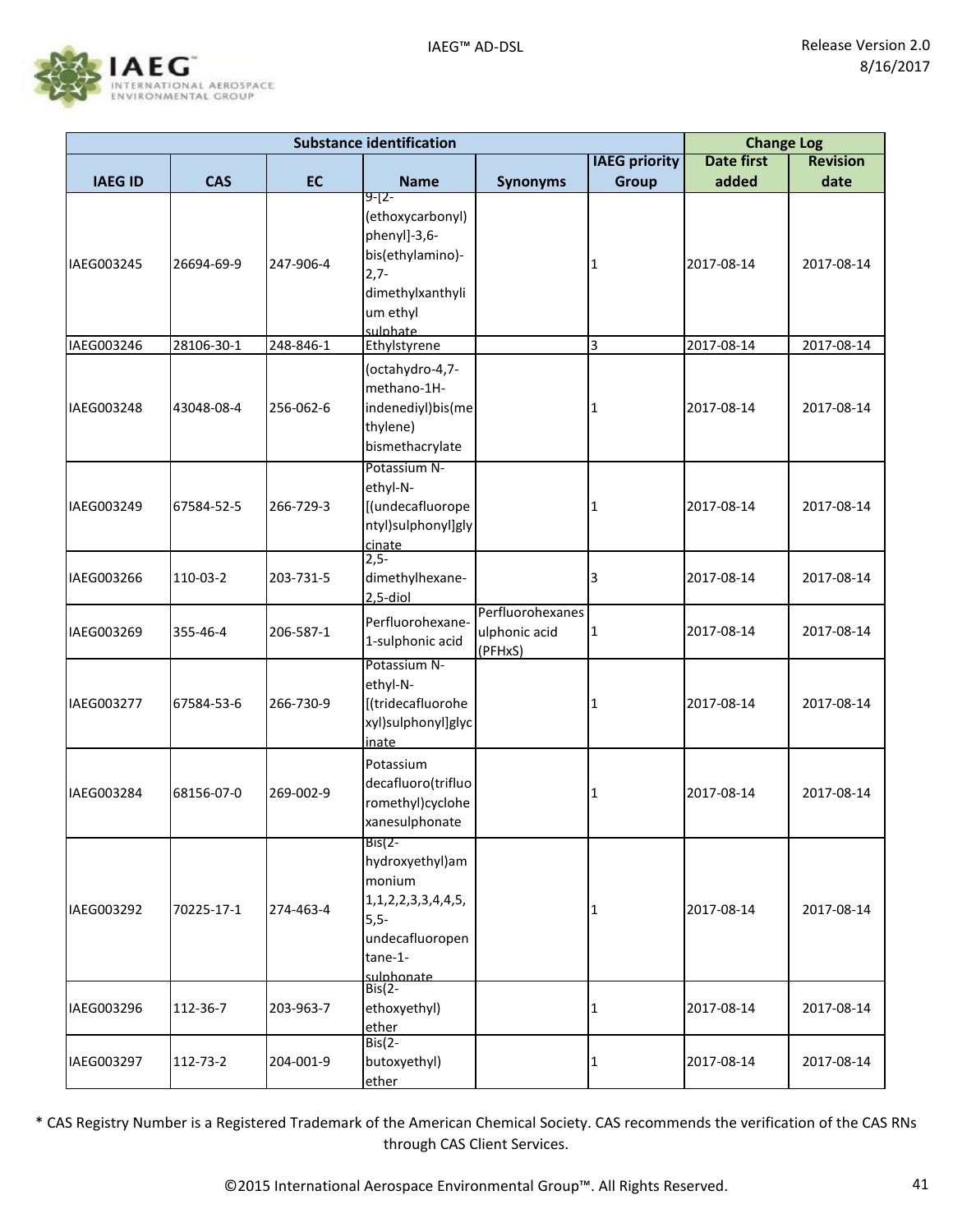

|                |            |           | <b>Substance identification</b>                                                                                                          |                 |                      | <b>Change Log</b> |                 |
|----------------|------------|-----------|------------------------------------------------------------------------------------------------------------------------------------------|-----------------|----------------------|-------------------|-----------------|
|                |            |           |                                                                                                                                          |                 | <b>IAEG priority</b> | <b>Date first</b> | <b>Revision</b> |
| <b>IAEG ID</b> | <b>CAS</b> | <b>EC</b> | <b>Name</b>                                                                                                                              | <b>Synonyms</b> | <b>Group</b>         | added             | date            |
| IAEG003302     | 376-27-2   | 206-808-1 | Methyl<br>perfluorooctanoa<br><u>te</u>                                                                                                  |                 | 1                    | 2017-08-14        | 2017-08-14      |
| IAEG003306     | 16068-37-4 | 240-212-2 | $4,4,7,7$ -<br>tetraethoxy-3,8-<br>dioxa-4,7-<br>disiladecane                                                                            |                 | 1                    | 2017-08-14        | 2017-08-14      |
| IAEG003318     | 67584-58-1 | 266-736-1 | Trimethyl-3-<br>[[(pentadecafluor<br>oheptyl)sulphony<br>I]amino]propyla<br>mmonium iodide                                               |                 | 1                    | 2017-08-14        | 2017-08-14      |
| IAEG003325     | 68957-57-3 | 273-349-1 | Trimethyl-3-<br>[[(undecafluorop<br>entyl)sulphonyl]a<br>mino]propylamm<br>onium iodide                                                  |                 | 1                    | 2017-08-14        | 2017-08-14      |
| IAEG003327     | 70983-60-7 | 275-091-5 | $1 -$<br>Propanaminium,<br>2-hydroxy-N,N,N-<br>trimethyl-, 3-<br>[(gamma-omega-<br>perfluoro-C6-20-<br>alkyl)thio] derivs.,<br>chlorides |                 | 1                    | 2017-08-14        | 2017-08-14      |
| IAEG003334     | 542-92-7   | 208-835-4 | Cyclopentadiene                                                                                                                          |                 | 3                    | 2017-08-14        | 2017-08-14      |
| IAEG003337     | 3107-18-4  | 221-465-8 | Potassium<br>undecafluorocycl<br>ohexanesulphona<br>te                                                                                   |                 | 1                    | 2017-08-14        | 2017-08-14      |
| IAEG003345     | 67906-70-1 | 267-730-1 | $2 -$<br>[ethyl[(tridecaflu<br>orohexyl)sulphon<br>yl]amino]ethyl<br>methacrylate                                                        |                 | 1                    | 2017-08-14        | 2017-08-14      |
| IAEG003346     | 68259-09-6 | 269-512-1 | Ammonium<br>1, 1, 2, 2, 3, 3, 4, 4, 5,<br>$5,5-$<br>undecafluoropen<br>tane-1-<br>sulphonate                                             |                 | 1                    | 2017-08-14        | 2017-08-14      |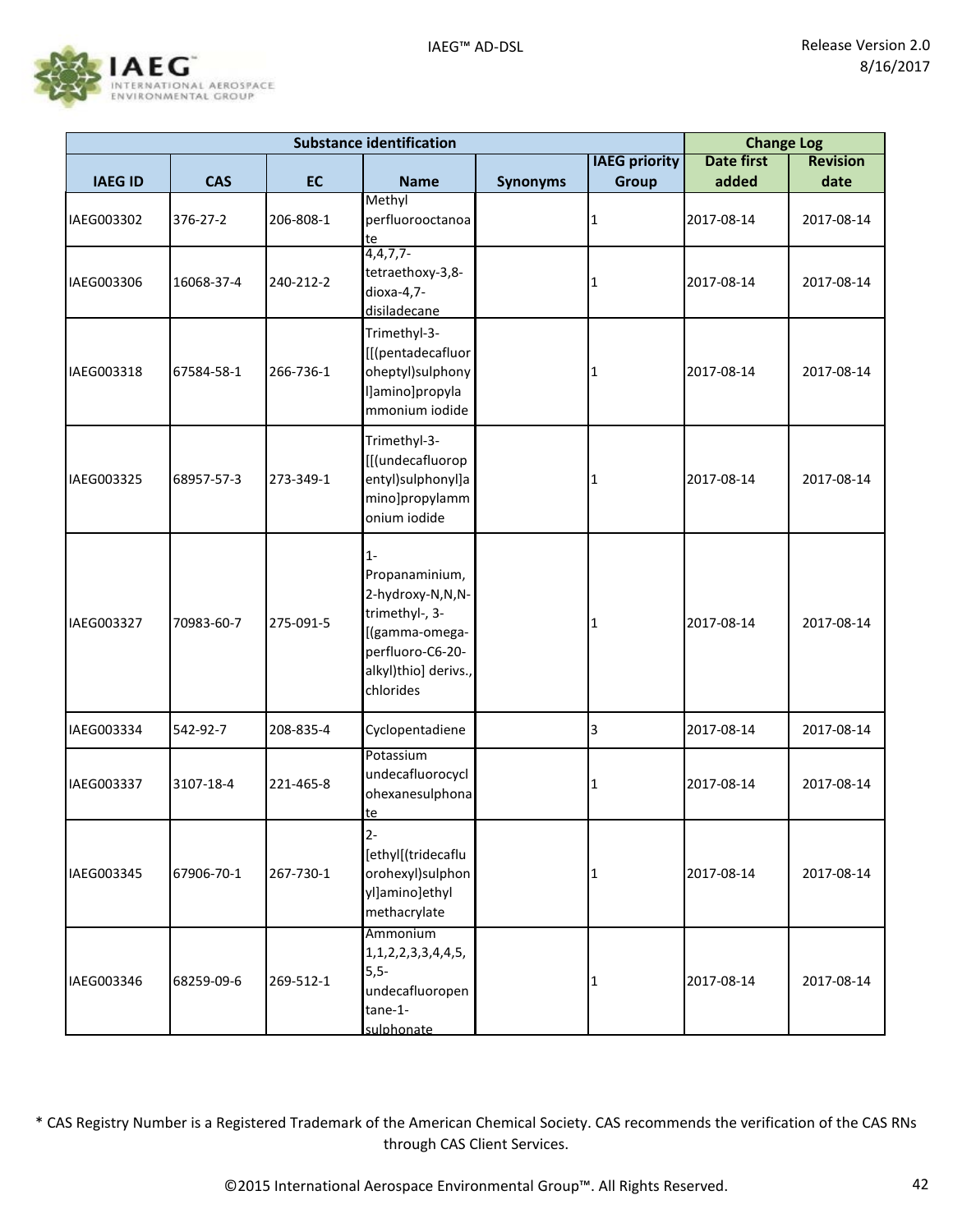

|                |            |           | <b>Substance identification</b>                                                                                    |                                                   |                      | <b>Change Log</b> |                 |
|----------------|------------|-----------|--------------------------------------------------------------------------------------------------------------------|---------------------------------------------------|----------------------|-------------------|-----------------|
|                |            |           |                                                                                                                    |                                                   | <b>IAEG priority</b> | <b>Date first</b> | <b>Revision</b> |
| <b>IAEG ID</b> | <b>CAS</b> | <b>EC</b> | <b>Name</b>                                                                                                        | <b>Synonyms</b>                                   | <b>Group</b>         | added             | date            |
| IAEG003355     | 71604-74-5 | 275-662-9 | $M-(2,3-$<br>epoxypropoxy)-<br>N, N-bis(2, 3-<br>epoxypropyl)anili<br><u>ne</u>                                    |                                                   | 1                    | 2017-08-14        | 2017-08-14      |
| IAEG003366     | 2602-34-8  | 220-011-6 | $\overline{[3-(2,3-1)]}$<br>epoxypropoxy)pr<br>opyl]triethoxysila<br>ne                                            |                                                   | 1                    | 2017-08-14        | 2017-08-14      |
| IAEG003381     | 68239-72-5 | 269-465-7 | 1, 1, 2, 2, 3, 3, 4, 4, 5,<br>5,5-undecafluoro-<br>$N-(4-$<br>hydroxybutyl)-N-<br>methylpentane-1-<br>sulphonamide |                                                   | 1                    | 2017-08-14        | 2017-08-14      |
| IAEG003391     | 335-76-2   | 206-400-3 | ecanoic acid                                                                                                       | Nonadecafluorod Perfluorodecanoi<br>c acid (PFDA) | $\mathbf 1$          | 2017-08-14        | 2017-08-14      |
| IAEG003394     | 3872-25-1  | 223-394-8 | Potassium<br>perfluoropentane-<br>1-sulphonate                                                                     |                                                   | 1                    | 2017-08-14        | 2017-08-14      |
| IAEG003398     | 51851-37-7 | 257-473-3 | Triethoxy(3,3,4,4,<br>5,5,6,6,7,7,8,8,8-<br>tridecafluorooctyl<br>)silane                                          |                                                   | 1                    | 2017-08-14        | 2017-08-14      |
| IAEG003400     | 61790-13-4 | 263-108-9 | Naphthenic acids,<br>sodium salts                                                                                  |                                                   | 3                    | 2017-08-14        | 2017-08-14      |
| IAEG003419     | 60270-55-5 | 262-135-3 | Potassium<br>1, 1, 2, 2, 3, 3, 4, 4, 5,<br>5,6,6,7,7,7-<br>pentadecafluoroh<br>eptane-1-<br>sulphonate             |                                                   | 1                    | 2017-08-14        | 2017-08-14      |
| IAEG003422     | 67584-62-7 | 266-740-3 | Potassium N-<br>ethyl-N-<br>[(pentadecafluor<br>oheptyl)sulphony<br>llglycinate                                    |                                                   | 1                    | 2017-08-14        | 2017-08-14      |
| IAEG003426     | 68259-08-5 | 269-511-6 | Ammonium<br>perfluorohexane-<br>1-sulphonate                                                                       |                                                   | 1                    | 2017-08-14        | 2017-08-14      |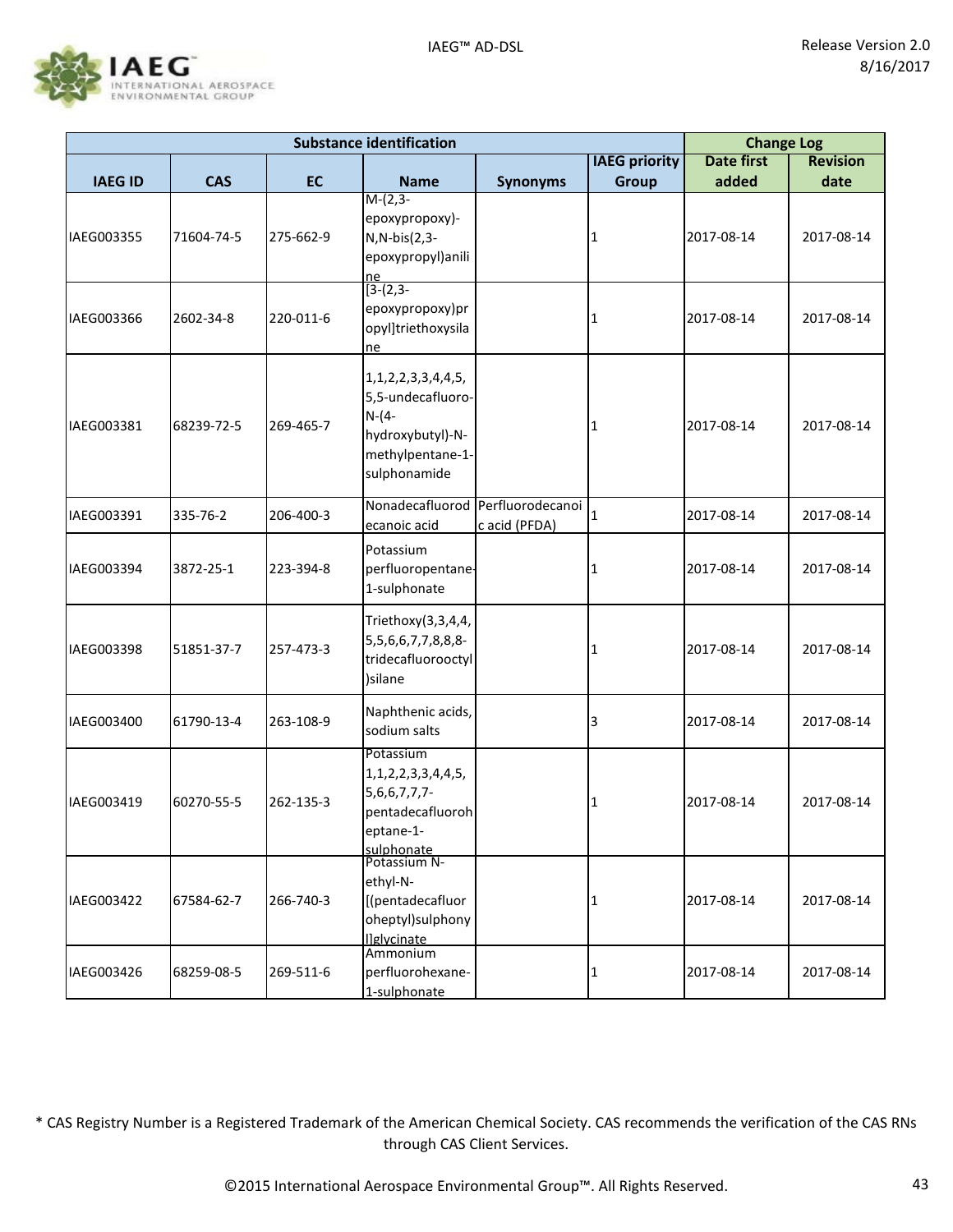

| <b>Substance identification</b> |            |           |                                           |                 |                      |                   | <b>Change Log</b> |  |
|---------------------------------|------------|-----------|-------------------------------------------|-----------------|----------------------|-------------------|-------------------|--|
|                                 |            |           |                                           |                 | <b>IAEG priority</b> | <b>Date first</b> | <b>Revision</b>   |  |
| <b>IAEG ID</b>                  | <b>CAS</b> | <b>EC</b> | <b>Name</b>                               | <b>Synonyms</b> | <b>Group</b>         | added             | date              |  |
|                                 |            |           | Tridecafluorohex                          |                 |                      |                   |                   |  |
|                                 |            |           | anesulphonic                              |                 |                      |                   |                   |  |
| IAEG003432                      | 70225-16-0 | 274-462-9 | acid, compound                            |                 | 1                    | 2017-08-14        | 2017-08-14        |  |
|                                 |            |           | with 2,2'-                                |                 |                      |                   |                   |  |
|                                 |            |           | iminodiethanol                            |                 |                      |                   |                   |  |
|                                 |            |           | (1:1)                                     |                 |                      |                   |                   |  |
|                                 |            |           | Potassium                                 |                 |                      |                   |                   |  |
| IAEG003436                      | 3871-99-6  | 223-393-2 | perfluorohexane-                          |                 | 1                    | 2017-08-14        | 2017-08-14        |  |
|                                 |            |           | 1-sulphonate<br>3,3,4,4,5,5,6,6,7,        |                 |                      |                   |                   |  |
|                                 |            |           |                                           |                 |                      |                   |                   |  |
|                                 |            |           | 7,8,8,9,9,10,10,1                         |                 |                      |                   |                   |  |
| IAEG003440                      | 27905-45-9 | 248-722-7 | $0 -$                                     |                 | 1                    | 2017-08-14        | 2017-08-14        |  |
|                                 |            |           | Heptadecafluoro                           |                 |                      |                   |                   |  |
|                                 |            |           | decyl acrylate                            |                 |                      |                   |                   |  |
|                                 |            |           | $(8:2$ FTAC)<br>$2 -$                     |                 |                      |                   |                   |  |
|                                 |            |           | [ethyl[(pentadeca                         |                 |                      |                   |                   |  |
| IAEG003443                      | 59071-10-2 | 261-590-5 | fluoroheptyl)sulp                         |                 | 1                    | 2017-08-14        | 2017-08-14        |  |
|                                 |            |           | honyllaminolethy                          |                 |                      |                   |                   |  |
|                                 |            |           | l acrylate                                |                 |                      |                   |                   |  |
|                                 |            |           | $3$ -methyl-1,5-                          |                 |                      |                   |                   |  |
| IAEG003444                      | 64194-22-5 | 264-727-7 | pentanediyl                               |                 | 1                    | 2017-08-14        | 2017-08-14        |  |
|                                 |            |           | diacrylate                                |                 |                      |                   |                   |  |
|                                 |            |           | Trimethyl-3-                              |                 |                      |                   |                   |  |
|                                 |            |           | [[(tridecafluorohe                        |                 |                      |                   |                   |  |
| IAEG003457                      | 68957-58-4 | 273-350-7 | xyl)sulphonyl]ami                         |                 | 1                    | 2017-08-14        | 2017-08-14        |  |
|                                 |            |           | no]propylammon                            |                 |                      |                   |                   |  |
|                                 |            |           | ium iodide                                |                 |                      |                   |                   |  |
|                                 |            |           | Propane,                                  |                 |                      |                   |                   |  |
|                                 |            |           |                                           |                 |                      |                   |                   |  |
| IAEG003463                      | 375-03-1   |           | $1, 1, 1, 2, 2, 3, 3$ -<br>heptafluoro-3- |                 | 1                    | 2017-08-14        | 2017-08-14        |  |
|                                 |            |           |                                           |                 |                      |                   |                   |  |
|                                 |            |           | methoxy-<br>Benzenamine,                  |                 |                      |                   |                   |  |
|                                 |            |           | $4,4'$ -[1,3-                             |                 |                      |                   |                   |  |
| IAEG003471                      | 2479-46-1  |           | phenylenebis(oxy                          |                 | 1                    | 2017-08-14        | 2017-08-14        |  |
|                                 |            |           | )lbis-                                    |                 |                      |                   |                   |  |
|                                 |            |           | Manganese                                 |                 |                      |                   |                   |  |
| IAEG003481                      | 12032-75-6 |           | yttrium oxide                             |                 | 1                    | 2017-08-14        | 2017-08-14        |  |
|                                 |            |           | (MnYO3)                                   |                 |                      |                   |                   |  |
|                                 |            |           | Manganese                                 |                 |                      |                   |                   |  |
| IAEG003482                      | 12163-45-0 |           | strontium oxide                           |                 | 1                    | 2017-08-14        | 2017-08-14        |  |
|                                 |            |           | (MnSrO3)                                  |                 |                      |                   |                   |  |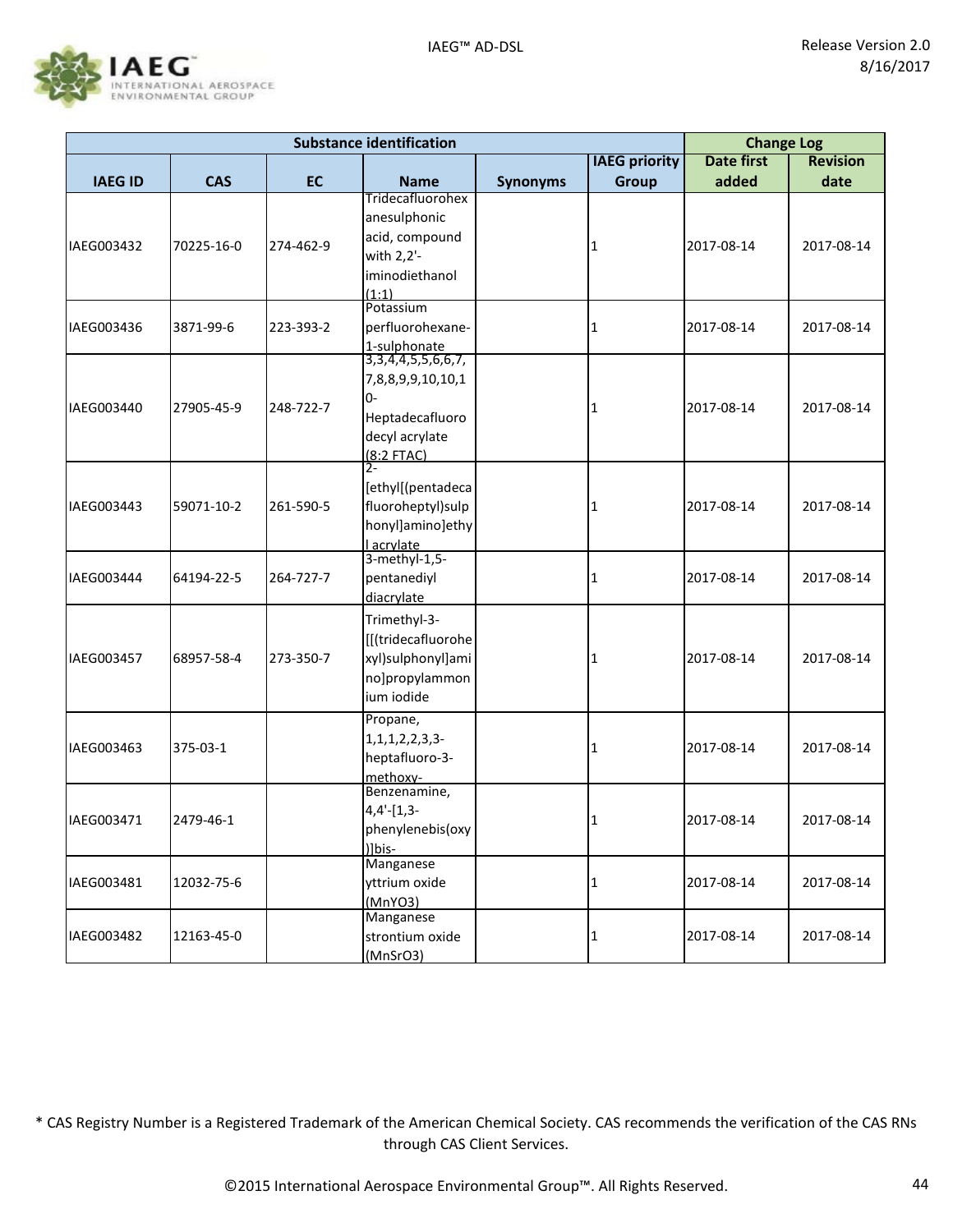

|                |            |    | <b>Substance identification</b>                                                                                                                                                          | <b>Change Log</b> |                      |                   |                 |
|----------------|------------|----|------------------------------------------------------------------------------------------------------------------------------------------------------------------------------------------|-------------------|----------------------|-------------------|-----------------|
|                |            |    |                                                                                                                                                                                          |                   | <b>IAEG priority</b> | <b>Date first</b> | <b>Revision</b> |
| <b>IAEG ID</b> | <b>CAS</b> | EC | <b>Name</b><br>$3,6,9,12-$                                                                                                                                                               | <b>Synonyms</b>   | <b>Group</b>         | added             | date            |
| IAEG003484     | 26738-51-2 |    | Tetraoxapentade<br>cane,<br>1, 1, 1, 2, 4, 4, 5, 7, 7,<br>8, 10, 10, 11, 13, 13,<br>14, 14, 15, 15, 15-<br>eicosafluoro-<br>$5,8,11-$<br>tris(trifluorometh<br>uΠ-                       |                   | 1                    | 2017-08-14        | 2017-08-14      |
| IAEG003485     | 19019-43-3 |    | Glycine, N-<br>(carboxymethyl)-<br>$N - 2 -$<br>[(carboxymethyl)<br>amino]ethyl]-,<br>sodium salt (1:3)                                                                                  |                   | 1                    | 2017-08-14        | 2017-08-14      |
| IAEG003488     | 19721-22-3 |    | 1-Propanol, 3-<br>mercapto-                                                                                                                                                              |                   | 1                    | 2017-08-14        | 2017-08-14      |
| IAEG003490     | 25249-16-5 |    | 2-Propenoic acid,<br>2-methyl-, 2-<br>hydroxyethyl<br>ester,<br>homopolymer                                                                                                              |                   | 1                    | 2017-08-14        | 2017-08-14      |
| IAEG003504     | 37338-48-0 |    | Poly[oxy(methyl-<br>1,2-ethanediyl)],<br>.alpha.-[2-<br>[ethyl[(1,1,2,2,3,3]<br>,4,4,5,5,6,6,7,7,8,<br>$8,8-$<br>heptadecafluoroo<br>ctyl)sulfonyl]amin<br>o]ethyl]-.omega.-<br>hydroxy- |                   | 1                    | 2017-08-14        | 2017-08-14      |
| IAEG003514     | 56372-23-7 |    | Poly(oxy-1,2-<br>ethanediyl),<br>-alpha.-[2-<br>[ethyl[(1,1,2,2,3,3]<br>,4,4,5,5,6,6,6-<br>tridecafluorohexy<br>I)sulfonyl]amino]<br>ethyl]-.omega.-<br>hydroxy-                         |                   | 1                    | 2017-08-14        | 2017-08-14      |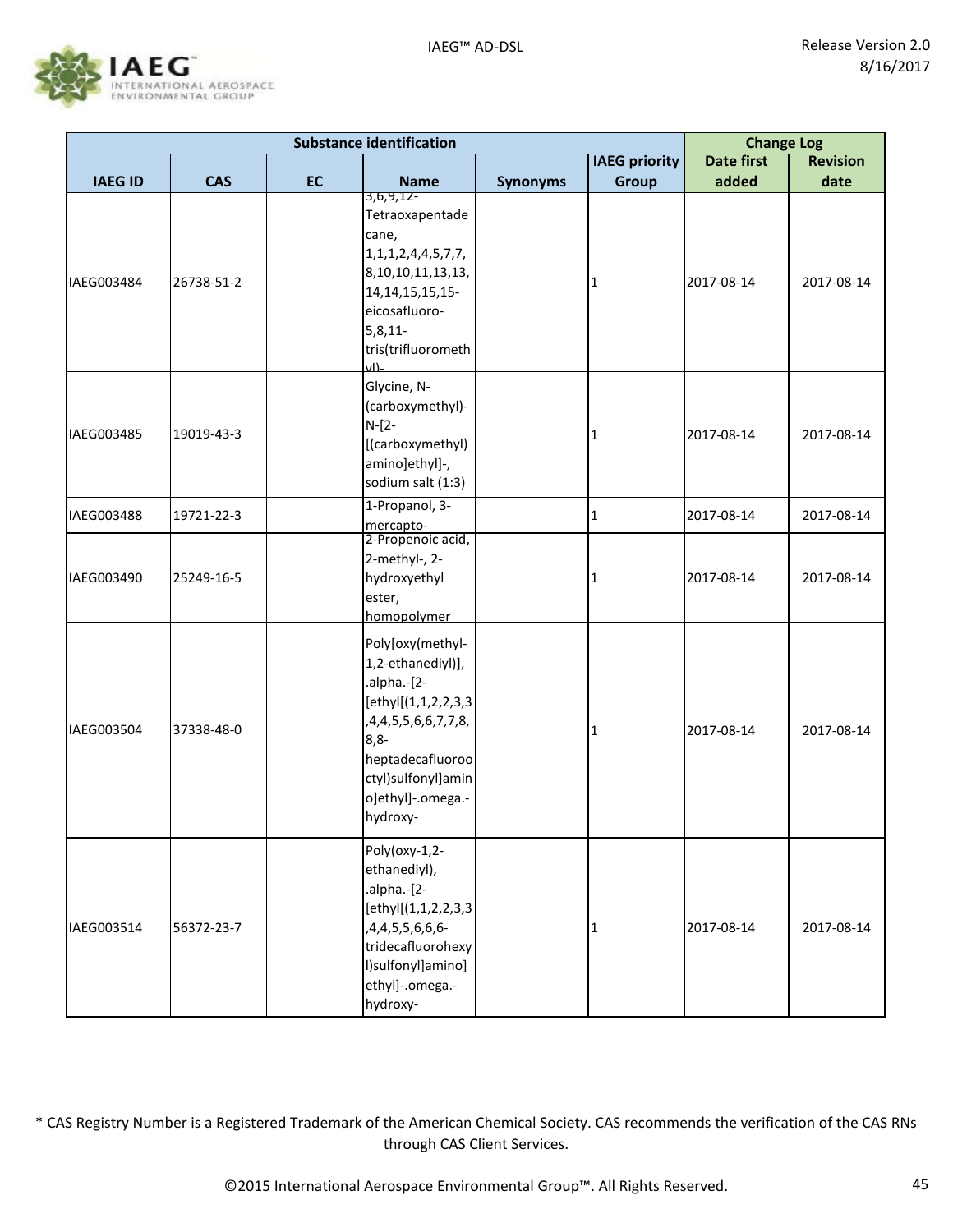

| <b>Substance identification</b> |            |    |                                                                                                                                                        |                 |                      | <b>Change Log</b> |                 |
|---------------------------------|------------|----|--------------------------------------------------------------------------------------------------------------------------------------------------------|-----------------|----------------------|-------------------|-----------------|
|                                 |            |    |                                                                                                                                                        |                 | <b>IAEG priority</b> | <b>Date first</b> | <b>Revision</b> |
| <b>IAEG ID</b>                  | <b>CAS</b> | EC | <b>Name</b>                                                                                                                                            | <b>Synonyms</b> | <b>Group</b>         | added             | date            |
| IAEG003530                      | 65530-65-6 |    | Poly(difluoromet<br>hylene), .alpha.-<br>fluoro-.omega.-[2-<br>$[(1 -$<br>oxooctadecyl) oxy<br>lethvll-                                                |                 | 1                    | 2017-08-14        | 2017-08-14      |
| IAEG003534                      | 65530-69-0 |    | Poly(difluoromet<br>hylene), .alpha.-<br>$[2-[2-]$<br>carboxyethyl)thio<br>]ethyl]-.omega.-<br>fluoro-, lithium<br>salt (1:1)                          |                 | 1                    | 2017-08-14        | 2017-08-14      |
| IAEG003535                      | 65530-70-3 |    | Poly(difluoromet<br>hylene),<br>.alpha.,.alpha.'-<br>[phosphinicobis(o]<br>$xy-2,1-$<br>ethanediyl)]bis[.o<br>mega.-fluoro-,<br>ammonium salt<br>(1.1) |                 | 1                    | 2017-08-14        | 2017-08-14      |
| IAEG003536                      | 65530-71-4 |    | Poly(difluoromet<br>hylene), .alpha.-<br>fluoro-.omega.-[2-<br>(phosphonooxy)e<br>thyl]-,<br>ammonium salt<br>(1:1)                                    |                 | 1                    | 2017-08-14        | 2017-08-14      |
| IAEG003537                      | 65530-72-5 |    | Poly(difluoromet<br>hylene), .alpha.-<br>fluoro-.omega.-[2-<br>(phosphonooxy)e<br>thyl]-,<br>ammonium salt<br>(1:2)                                    |                 | 1                    | 2017-08-14        | 2017-08-14      |
| IAEG003548                      | 65530-85-0 |    | Poly(difluoromet<br>hylene), .alpha.-<br>(cyclohexylmethy<br>I)-.omega.-hydro-                                                                         |                 | 1                    | 2017-08-14        | 2017-08-14      |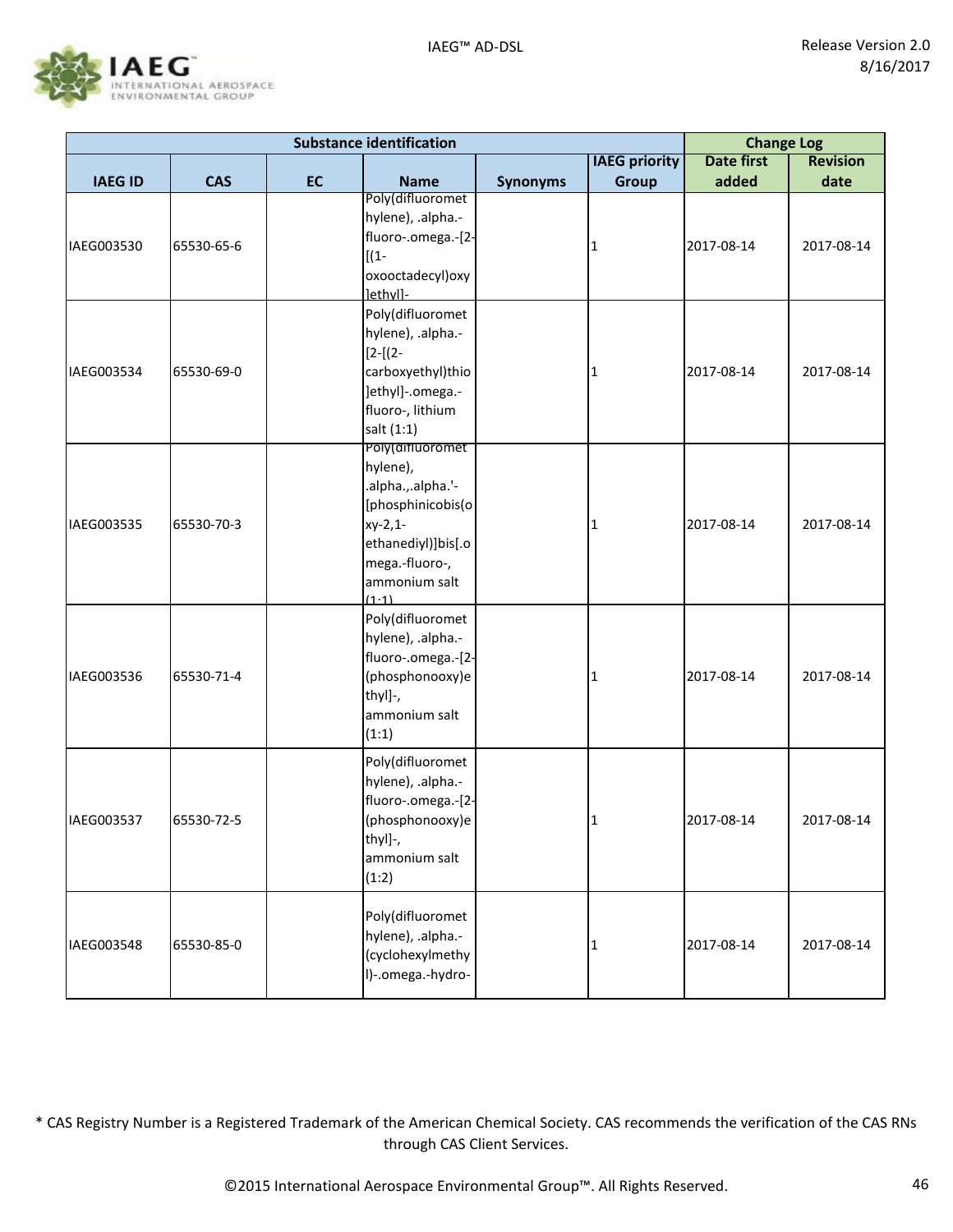

| <b>Substance identification</b> |            |           |                                                                                                                                                                                 |                 |                      |                   | <b>Change Log</b> |  |
|---------------------------------|------------|-----------|---------------------------------------------------------------------------------------------------------------------------------------------------------------------------------|-----------------|----------------------|-------------------|-------------------|--|
|                                 |            |           |                                                                                                                                                                                 |                 | <b>IAEG priority</b> | <b>Date first</b> | <b>Revision</b>   |  |
| <b>IAEG ID</b>                  | <b>CAS</b> | <b>EC</b> | <b>Name</b>                                                                                                                                                                     | <b>Synonyms</b> | <b>Group</b>         | added             | date              |  |
| IAEG003549                      | 65545-80-4 |           | Poly(oxy-1,2-<br>ethanediyl),<br>.alpha.-hydro-<br>.omega.-hydroxy-<br>ether with<br>.alpha.-fluoro-<br>.omega.-(2-<br>hydroxyethyl)pol<br>y(difluoromethyl<br>ene) (1:1)       |                 | 1                    | 2017-08-14        | 2017-08-14        |  |
| IAEG003552                      | 66034-17-1 |           | Diphosphoric<br>acid, compd. with<br>piperazine (1:1)                                                                                                                           |                 | 1                    | 2017-08-14        | 2017-08-14        |  |
| IAEG003563                      | 68259-38-1 |           | Poly[oxy(methyl-<br>1,2-ethanediyl)],<br>$a$ lpha.- $[2-$<br>[ethyl[(1,1,2,2,3,3]<br>,4,4,5,5,6,6,6-<br>tridecafluorohexy<br>l)sulfonyl]amino]<br>ethyl]-.omega.-<br>hydroxy-   |                 | 1                    | 2017-08-14        | 2017-08-14        |  |
| IAEG003564                      | 68259-39-2 |           | Poly[oxy(methyl-<br>1,2-ethanediyl)],<br>.alpha.-[2-<br>[ethyl[(1,1,2,2,3,3]<br>,4,4,5,5,6,6,7,7,7-<br>pentadecafluoroh<br>eptyl)sulfonyl]am<br>ino]ethyl]-<br>.omega.-hydroxy- |                 | 1                    | 2017-08-14        | 2017-08-14        |  |
| IAEG003568                      | 68298-80-6 |           | Poly(oxy-1,2-<br>ethanediyl),<br>.alpha.-[2-<br>[ethyl[(1,1,2,2,3,3]<br>,4,4,5,5,5-<br>undecafluoropen<br>tyl)sulfonyl]amin<br>o]ethyl]-.omega.-<br>hydroxy-                    |                 | 1                    | 2017-08-14        | 2017-08-14        |  |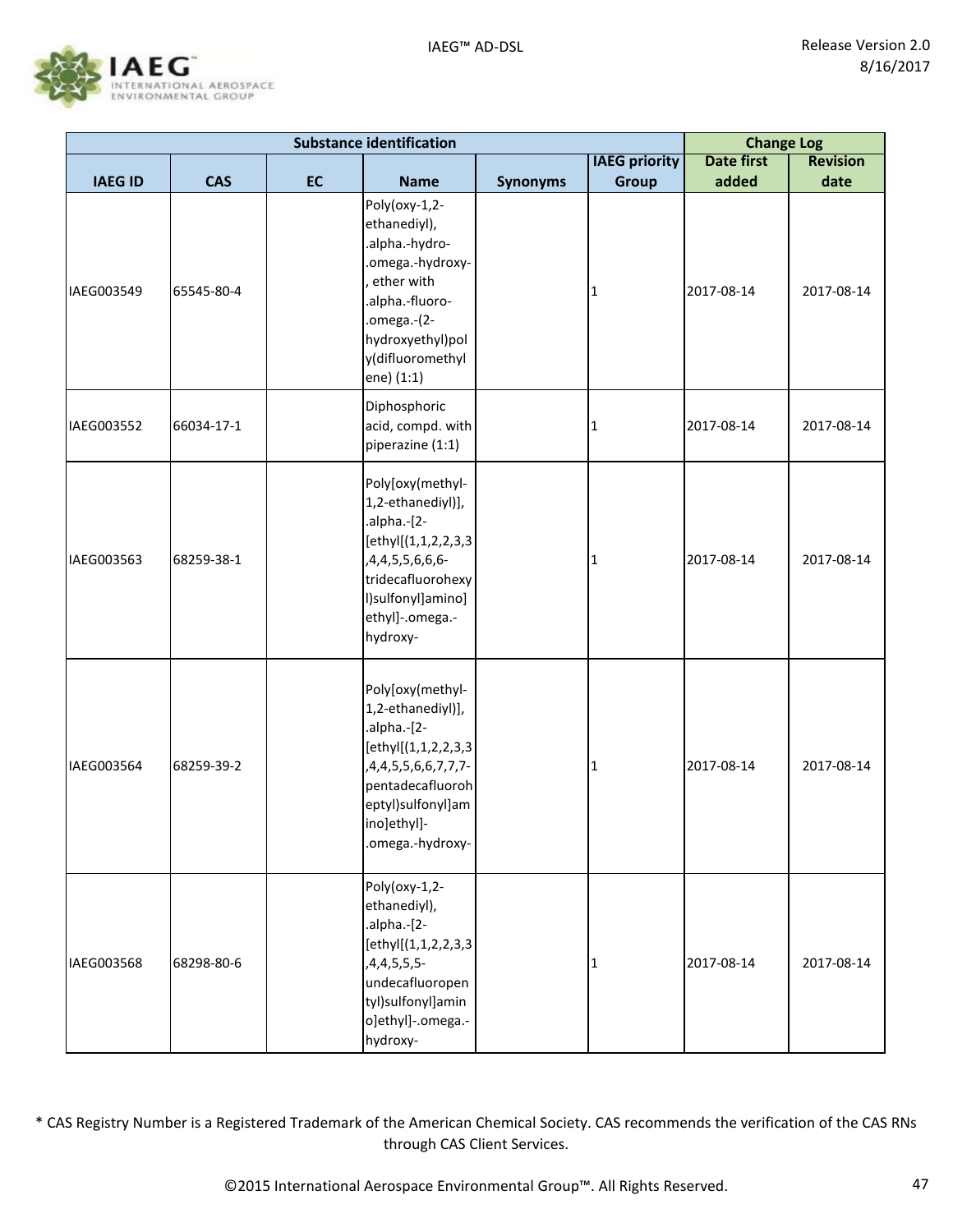

|                |            |           | <b>Substance identification</b>                                                                                                                                           | <b>Change Log</b> |                      |                   |                 |
|----------------|------------|-----------|---------------------------------------------------------------------------------------------------------------------------------------------------------------------------|-------------------|----------------------|-------------------|-----------------|
|                |            |           |                                                                                                                                                                           |                   | <b>IAEG priority</b> | <b>Date first</b> | <b>Revision</b> |
| <b>IAEG ID</b> | <b>CAS</b> | <b>EC</b> | <b>Name</b>                                                                                                                                                               | <b>Synonyms</b>   | <b>Group</b>         | added             | date            |
| IAEG003569     | 68298-81-7 |           | Poly(oxy-1,2-<br>ethanediyl),<br>.alpha.-[2-<br>[ethyl[(1,1,2,2,3,3)<br>,4,4,5,5,6,6,7,7,7-<br>pentadecafluoroh<br>eptyl)sulfonyl]am<br>ino]ethyl]-<br>.omega.-hydroxy-   |                   | 1                    | 2017-08-14        | 2017-08-14      |
| IAEG003571     | 68310-17-8 |           | Poly[oxy(methyl-<br>1,2-ethanediyl)],<br>$a$ lpha.- $[2-$<br>[ethyl[(1,1,2,2,3,3]<br>,4,4,5,5,5-<br>undecafluoropen<br>tyl)sulfonyl]amin<br>o]ethyl]-.omega.-<br>hydroxy- |                   | 1                    | 2017-08-14        | 2017-08-14      |
| IAEG003595     | 68958-60-1 |           | Poly(oxy-1,2-<br>ethanediyl),<br>.alpha.-[2-<br>[ethyl[(1,1,2,2,3,3]<br>,4,4,5,5,6,6,7,7,7-<br>pentadecafluoroh<br>eptyl)sulfonyl]am<br>ino]ethyl]-<br>.omega.-methoxy-   |                   | 1                    | 2017-08-14        | 2017-08-14      |
| IAEG003613     | 94148-67-1 |           | Benzenamine,<br>$4,4'$ -[[1,1'-<br>biphenyl]-2,5-<br>diylbis(oxy)]bis-<br>Silane,                                                                                         |                   | 1                    | 2017-08-14        | 2017-08-14      |
| IAEG003633     | 78560-44-8 |           | trichloro(3,3,4,4,<br>5, 5, 6, 6, 7, 7, 8, 8, 9,<br>9,10,10,10-<br>heptadecafluorod<br>lecyl)-<br> Poly(difluoromet                                                       |                   | 1                    | 2017-08-14        | 2017-08-14      |
| IAEG003634     | 79070-11-4 |           | hylene), .alpha.-<br>chloro-.omega.-<br>(2,2-dichloro-<br>$1, 1, 2-$<br>trifluoroethyl)-                                                                                  |                   | 1                    | 2017-08-14        | 2017-08-14      |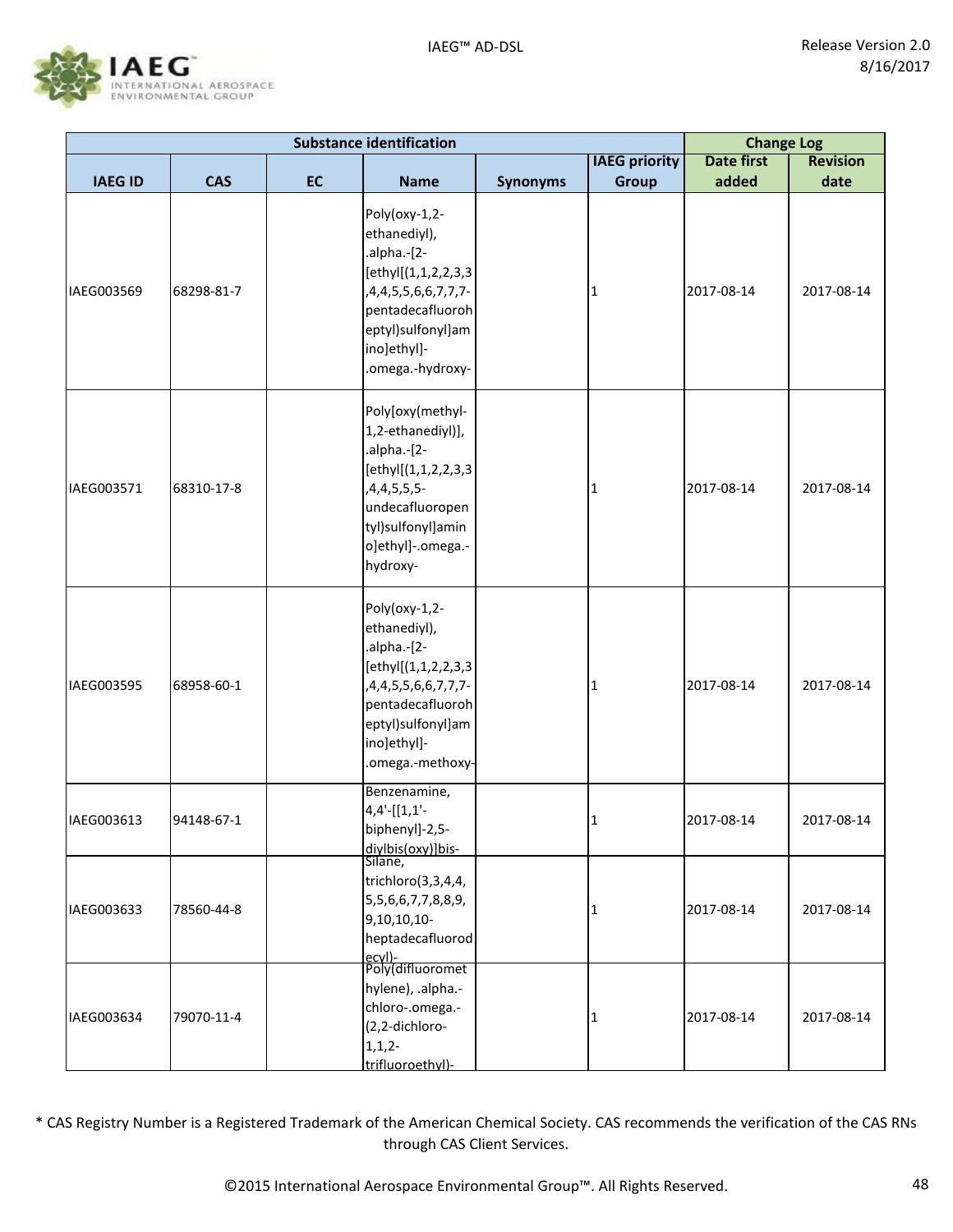

| <b>Substance identification</b> |             |           |                                                                                                                                           |                 |                      | <b>Change Log</b> |                 |
|---------------------------------|-------------|-----------|-------------------------------------------------------------------------------------------------------------------------------------------|-----------------|----------------------|-------------------|-----------------|
|                                 |             |           |                                                                                                                                           |                 | <b>IAEG priority</b> | <b>Date first</b> | <b>Revision</b> |
| <b>IAEG ID</b>                  | <b>CAS</b>  | <b>EC</b> | <b>Name</b>                                                                                                                               | <b>Synonyms</b> | <b>Group</b>         | added             | date            |
| IAEG003638                      | 83048-65-1  |           | Silane,<br>(3,3,4,4,5,5,6,6,7,<br>7,8,8,9,9,10,10,1<br>-0<br>heptadecafluorod<br>ecyl)trimethoxy-                                         |                 | 1                    | 2017-08-14        | 2017-08-14      |
| IAEG003643                      | 87093-13-8  |           | Oxirane, 2,2',2"-<br>[ethylidynetris(4,<br>$1 -$<br>phenyleneoxyme<br>thylene) ltris-                                                     |                 | 1                    | 2017-08-14        | 2017-08-14      |
| IAEG003646                      | 93705-66-9  | 439-910-1 | Oxirane, 2,2'-<br>[methylenebis[(2,<br>6-dimethyl-4,1-<br>phenylene) oxyme<br>thylene]]bis-                                               |                 | 1                    | 2017-08-14        | 2017-08-14      |
| IAEG003666                      | 126213-50-1 |           | Thieno[3,4-b]-1,4-<br>dioxin, 2,3-<br>dihydro-                                                                                            |                 | 1                    | 2017-08-14        | 2017-08-14      |
| IAEG003694                      | 160848-22-6 |           | $3'H -$<br>Cyclopropa[1,9][5]<br>,6]fullerene-C60-<br>Ih-3'-butanoic<br>acid, 3'-phenyl-,<br>methyl ester                                 |                 | 1                    | 2017-08-14        | 2017-08-14      |
| IAEG003695                      | 163702-05-4 |           | Butane, 1-ethoxy-<br>1, 1, 2, 2, 3, 3, 4, 4, 4-<br>nonafluoro-                                                                            |                 | 2                    | 2017-08-14        | 2017-08-14      |
| IAEG003698                      | 164383-18-0 |           | Cyclohexanamine<br>N, N-dimethyl-,<br>compd. with<br>.alpha.-isotridecyl-<br>.omega.-<br>hydroxypoly(oxy-<br>1,2-ethanediyl)<br>phosphate |                 | 1                    | 2017-08-14        | 2017-08-14      |
| IAEG003741                      | 364059-77-8 |           | 2-Propenoic acid,<br>$3-(C8-10-$<br>alkyloxy)-2-<br>hydroxypropyl<br>esters                                                               |                 | 1                    | 2017-08-14        | 2017-08-14      |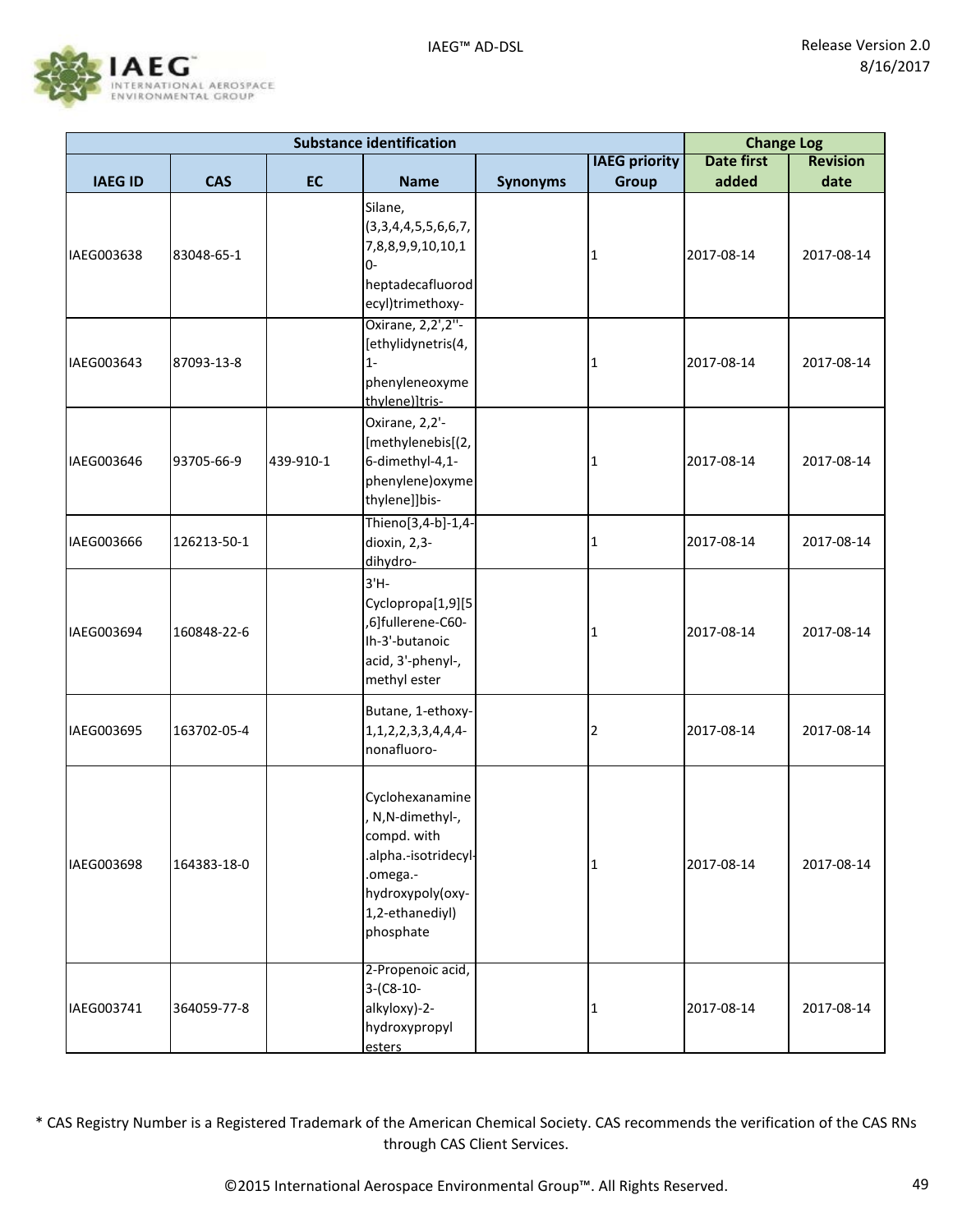

| <b>Substance identification</b> |               |           |                                                                                                                                 |                                         | <b>Change Log</b>    |                   |                 |
|---------------------------------|---------------|-----------|---------------------------------------------------------------------------------------------------------------------------------|-----------------------------------------|----------------------|-------------------|-----------------|
|                                 |               |           |                                                                                                                                 |                                         | <b>IAEG</b> priority | <b>Date first</b> | <b>Revision</b> |
| <b>IAEG ID</b>                  | <b>CAS</b>    | <b>EC</b> | <b>Name</b>                                                                                                                     | <b>Synonyms</b>                         | <b>Group</b>         | added             | date            |
| IAEG003746                      | 609771-63-3   |           | $3H -$<br>Cyclopropa[8,25][<br>5,6]fullerene-C70-<br>$D5h(6)-3'$ -<br>butanoic acid, 3'-<br>phenyl-, methyl<br>ester<br>Silica, |                                         | 1                    | 2017-08-14        | 2017-08-14      |
| IAEG003755                      | 649574-37-8   |           | [(ethenylsilylidyn<br>e)tris(oxy)]-<br>modified<br>3'H-                                                                         |                                         | 1                    | 2017-08-14        | 2017-08-14      |
| IAEG003765                      | 1051371-21-1  |           | Cyclopropa[7,22][<br>5,6]fullerene-C70-<br>$D5h(6)-3'$ -<br>butanoic acid, 3'-<br>phenyl-, methyl<br>ester                      |                                         | 1                    | 2017-08-14        | 2017-08-14      |
| IAEG003780                      | 406-78-0      |           | Ethane, 1,1,2,2-<br>tetrafluoro-1-<br>$(2, 2, 2-$<br>trifluoroethoxy)-                                                          |                                         | 1                    | 2015-03-17        | 2017-08-14      |
| IAEG003801                      | 1332-21-4     | 603-721-4 | <b>Asbestos Fibres</b>                                                                                                          | <b>Asbestos</b><br>(amphibole<br>forms) | 1                    | 2017-08-14        | 2017-08-14      |
| IAEG003802                      | 85204-21-3    | 286-316-1 | 4-[(2-<br>ethylhexyl)amino<br>$1 - 4 -$<br>oxoisocrotonic<br>acid, compound<br>with 2,2',2"-<br>nitrilotris[ethanol<br>1(1:1)   |                                         | 2                    | 2015-03-17        | 2015-03-17      |
| IAEG003803                      | 56-23-5       | 200-262-8 | Carbon                                                                                                                          | Tetrachlorometh                         | $\mathbf{1}$         | 2015-03-17        | 2015-03-17      |
| IAEG003804                      | $71 - 55 - 6$ | 200-756-3 | tetrachloride<br>1, 1, 1<br>Trichloroethane                                                                                     | ane<br>Methyl<br>chloroform             | 1                    | 2015-03-17        | 2015-03-17      |
| IAEG003805                      | 74-83-9       | 200-813-2 | Bromomethane                                                                                                                    | Methyl bromide                          | $\mathbf{1}$         | 2015-03-17        | 2015-03-17      |
| IAEG003806                      | 124-73-2      | 204-711-9 | $1,2-$<br>Dibromotetrafluo roethane (Halon<br>roethane                                                                          | Dibromotetrafluo<br>2402)               | 1                    | 2015-03-17        | 2015-03-17      |
| IAEG003807                      | 353-59-3      | 206-537-9 | Bromochlorodiflu<br>oromethane<br>(Halon 1211)                                                                                  |                                         | 1                    | 2015-03-17        | 2015-03-17      |
| IAEG003808                      | 74-97-5       | 200-826-3 | Bromochloromet<br>hane (Halon<br>1011)                                                                                          |                                         | 1                    | 2015-03-17        | 2015-03-17      |
| IAEG003809                      | 75-63-8       | 200-887-6 | Bromotrifluorom<br>ethane (Halon<br>1301)                                                                                       |                                         | 1                    | 2015-03-17        | 2015-03-17      |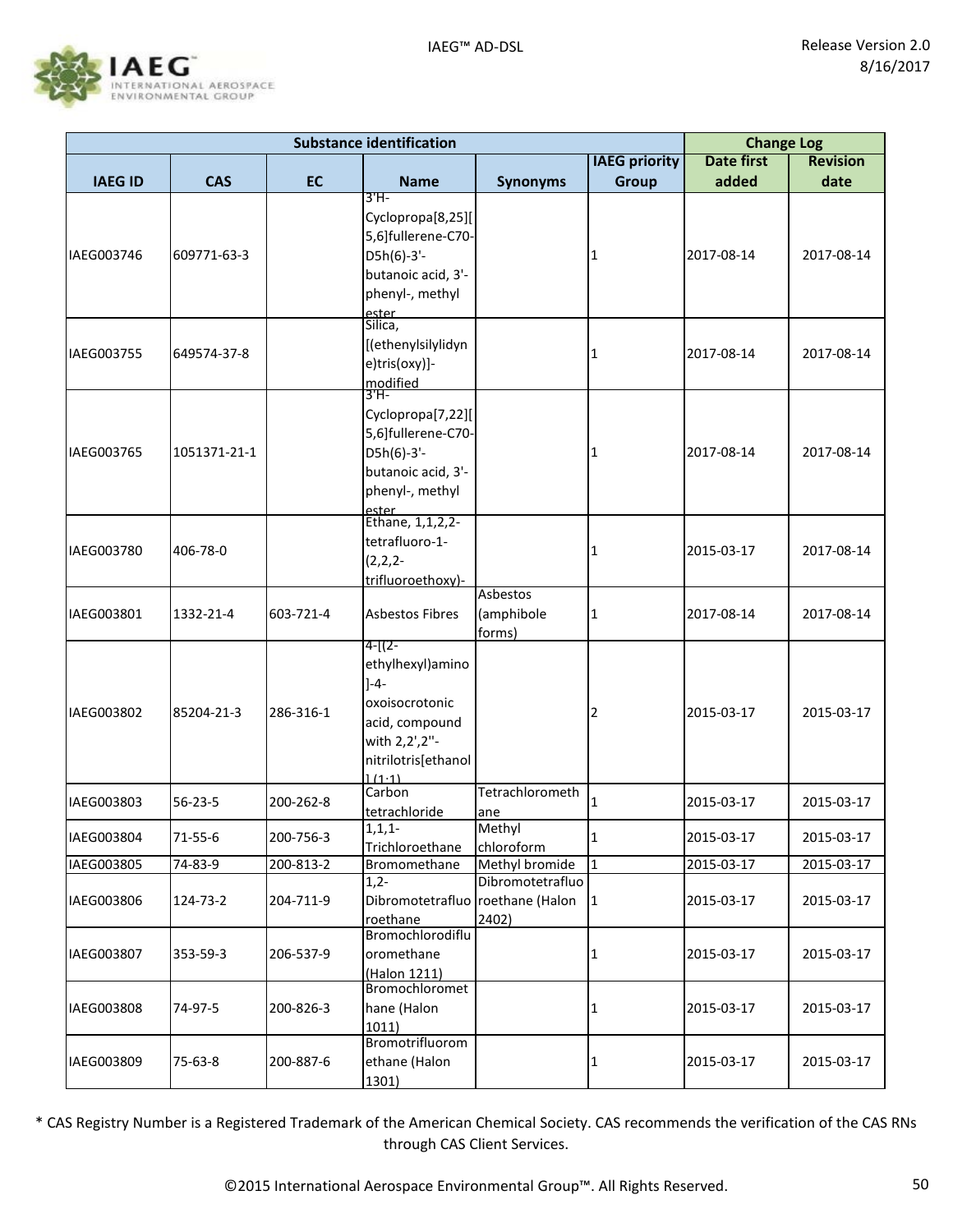

|                |            |           | <b>Substance identification</b>                 |                                                  |                      | <b>Change Log</b> |                 |
|----------------|------------|-----------|-------------------------------------------------|--------------------------------------------------|----------------------|-------------------|-----------------|
|                |            |           |                                                 |                                                  | <b>IAEG priority</b> | <b>Date first</b> | <b>Revision</b> |
| <b>IAEG ID</b> | <b>CAS</b> | <b>EC</b> | <b>Name</b>                                     | <b>Synonyms</b>                                  | Group                | added             | date            |
| IAEG003810     | 115-96-8   | 204-118-5 | $Tris(2-$<br>chloroethyl)<br>phosphate (TCEP)   |                                                  | 1                    | 2015-03-17        | 2017-08-14      |
| IAEG003811     | 106-89-8   | 203-439-8 | 1-Chloro-2,3-<br>epoxypropane                   | Epichlorohydrin                                  | 1                    | 2015-03-17        | 2017-08-14      |
| IAEG003812     | 79-46-9    | 201-209-1 | 2-Nitropropane                                  |                                                  | $\mathbf{1}$         | 2015-03-17        | 2017-08-14      |
| IAEG003813     | 75-56-9    | 200-879-2 | Propylene oxide                                 | $1,2-$<br>Epoxypropane;<br>Methyloxirane         | 1                    | 2017-08-14        | 2017-08-14      |
| IAEG003814     | 100-44-7   | 202-853-6 | Alpha-<br>chlorotoluene                         | Benzyl chloride                                  | 1                    | 2015-03-17        | 2017-08-14      |
| IAEG003815     | 88-72-2    | 201-853-3 | 2-Nitrotoluene                                  | O-Nitrotoluene                                   | $\mathbf{1}$         | 2015-03-17        | 2015-03-17      |
| IAEG003816     | 64-67-5    | 200-589-6 | Diethyl sulphate                                |                                                  | 2                    | 2015-03-17        | 2015-03-17      |
| IAEG003817     | 77-78-1    | 201-058-1 | Dimethyl<br>sulphate (DMS)                      |                                                  | 2                    | 2015-03-17        | 2015-03-17      |
| IAEG003818     | 133-49-3   | 205-107-8 | Pentachlorobenz<br>enethiol                     | Pentachlorothiop<br>henol                        | $\mathbf{1}$         | 2015-03-17        | 2017-08-14      |
| IAEG003819     | 7758-01-2  | 231-829-8 | Potassium<br>bromate                            | Bromic acid,<br>potassium salt                   | 1                    | 2015-03-17        | 2017-08-14      |
| IAEG003820     | 90-94-8    | 202-027-5 | Michler's Ketone                                | $4,4'$ -<br>Bis(dimethylamin 1<br>o)benzophenone |                      | 2015-03-17        | 2017-08-14      |
| IAEG003821     | 117-82-8   | 204-212-6 | $Bis(2-$<br>methoxyethyl)<br>phthalate          | Di(methoxyethyl)<br>phthalate (DMEP)             | 1                    | 2017-08-14        | 2017-08-14      |
| IAEG003822     | 106-88-7   | 203-438-2 | 1,2-Epoxybutane                                 | Ethyloxirane; 1-<br><b>Butene oxide</b>          | 1                    | 2015-03-17        | 2017-08-14      |
| IAEG003823     | 111-77-3   | 203-906-6 | $2-(2-$<br>methoxyethoxy)e monomethyl<br>thanol | Diethylene glycol<br>ether (DEGME)               | 1                    | 2017-08-14        | 2017-08-14      |
| IAEG003824     | 107-05-1   | 203-457-6 | 3-Chloropropene                                 | Allyl chloride                                   | $\mathbf 1$          | 2015-03-17        | 2017-08-14      |
| IAEG003825     | 1314-62-1  | 215-239-8 | Divanadium<br>pentaoxide                        | Vanadium<br>pentoxide                            | 1                    | 2015-03-17        | 2017-08-14      |
| IAEG003826     | 123-31-9   | 204-617-8 | Hydroquinone                                    | 1,4-Benzenediol                                  | $\mathbf{1}$         | 2015-03-17        | 2017-08-14      |
| IAEG003827     | 120-80-9   | 204-427-5 | $1,2-$<br>Dihydroxybenzen<br>e                  | Pyrocatechol;<br>Catechol; 1,2-<br>Benzenediol   | 1                    | 2017-08-14        | 2017-08-14      |
| IAEG003829     | 62-56-6    | 200-543-5 | Thiourea                                        |                                                  | $\mathbf{1}$         | 2017-08-14        | 2017-08-14      |
| IAEG003832     | 53306-54-0 | 258-469-4 | $Bis(2-$<br>propylheptyl)<br>phthalate          | Di(2-propyl<br>heptyl) phthalate 1<br>(DPHP)     |                      | 2017-08-14        | 2017-08-14      |
| IAEG003834     | 1912-24-9  | 217-617-8 | Atrazine                                        |                                                  | $\mathbf{1}$         | 2015-03-17        | 2017-08-14      |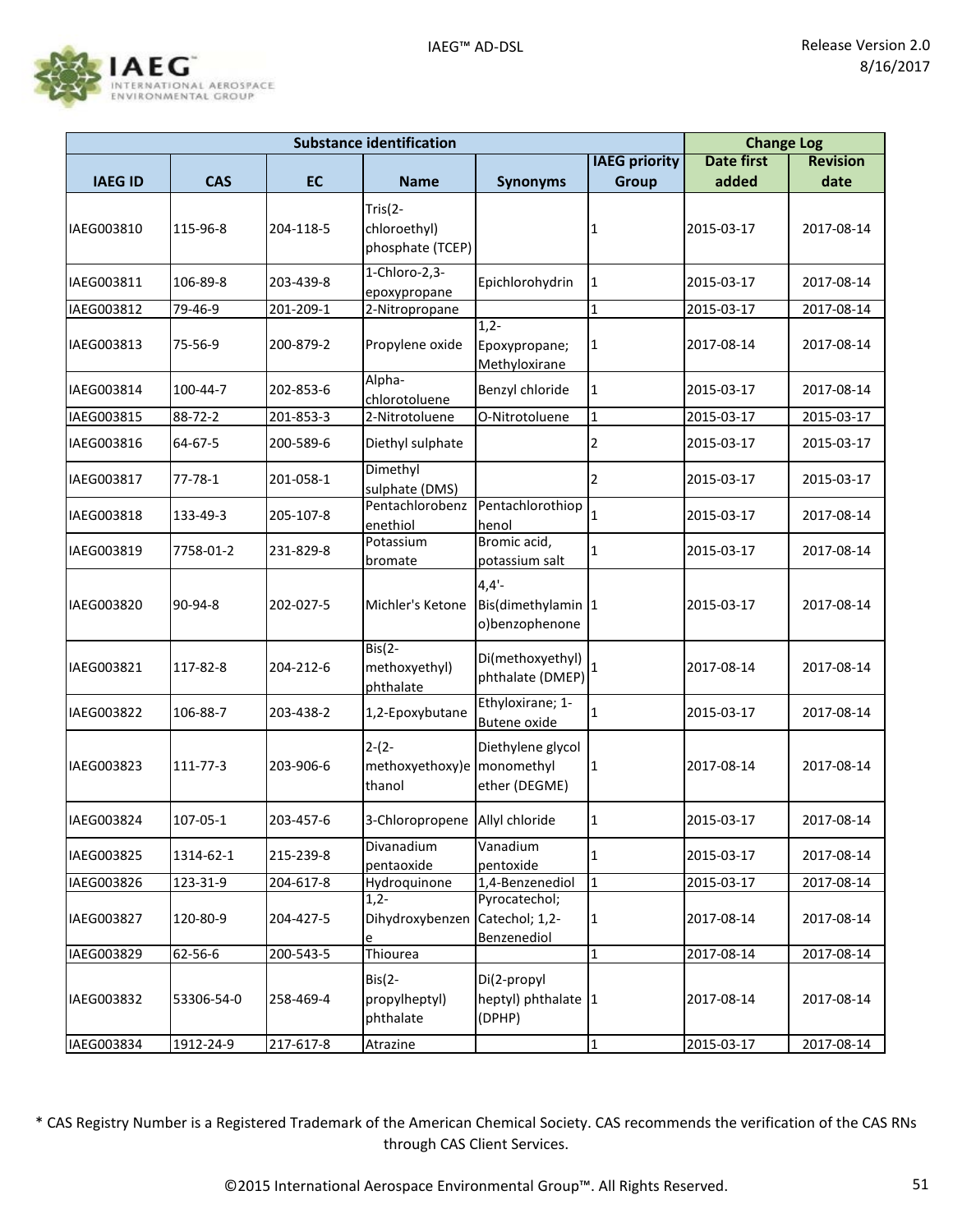

| <b>Substance identification</b> |            |           |                                                                                                                                   |                                             | <b>Change Log</b>    |                   |                 |
|---------------------------------|------------|-----------|-----------------------------------------------------------------------------------------------------------------------------------|---------------------------------------------|----------------------|-------------------|-----------------|
|                                 |            |           |                                                                                                                                   |                                             | <b>IAEG priority</b> | <b>Date first</b> | <b>Revision</b> |
| <b>IAEG ID</b>                  | <b>CAS</b> | <b>EC</b> | <b>Name</b>                                                                                                                       | <b>Synonyms</b>                             | <b>Group</b>         | added             | date            |
| IAEG003835                      | 6786-83-0  | 229-851-8 | Alpha, alpha-bis[4-<br>(dimethylamino)p<br>henyl]-4<br>(phenylamino)na<br>phthalene-1-<br>methanol                                | C.I. Solvent Blue 41                        |                      | 2017-08-14        | 2017-08-14      |
| IAEG003836                      | 68512-30-1 | 270-966-8 | Phenol,<br>methylstyrenated                                                                                                       |                                             | 1                    | 2017-08-14        | 2017-08-14      |
| IAEG003837                      | 68515-51-5 | 271-094-0 | $1,2-$<br>Benzenedicarbox Di(C6-C10)alkyl<br>ylic acid, di-C6-10-phthalate<br>alkyl esters                                        |                                             | $\mathbf{1}$         | 2015-03-17        | 2015-03-17      |
| IAEG003838                      | 87-86-5    | 201-778-6 | Pentachlorophen<br>ol (PCP)                                                                                                       |                                             | 1                    | 2015-03-17        | 2017-08-14      |
| IAEG003839                      | 732-26-3   | 211-989-5 | 2,4,6-Tri-tert-<br>butylphenol                                                                                                    | Tri-tert-<br>butylphenol;<br>Dodecyl phenol | $\vert$ 1            | 2017-08-14        | 2017-08-14      |
| IAEG003840                      | 1582-09-8  | 216-428-8 | Trifluralin                                                                                                                       |                                             | $\mathbf{1}$         | 2017-08-14        | 2017-08-14      |
| IAEG003841                      | 1897-45-6  | 217-588-1 | Chlorothalonil                                                                                                                    | Tetrachloroisopht<br>halonitrile            | 1                    | 2017-08-14        | 2017-08-14      |
| IAEG003846                      | 90076-65-6 | 415-300-0 | Lithium<br>bis(trifluorometh<br>ylsulfonyl)imide                                                                                  |                                             | 1                    | 2017-08-14        | 2017-08-14      |
| IAEG003847                      | 74336-60-0 | 277-824-4 | $9,10-$<br>Anthracenedione<br>1-[(5,7-dichloro-<br>1,9-dihydro-2-<br>methyl-9-<br>oxopyrazolo[5,1-<br>b]quinazolin-3-<br>yl)azo]- |                                             | 1                    | 2017-08-14        | 2017-08-14      |
| IAEG003848                      | 10448-09-6 | 233-931-8 | Cyclotetrasiloxan<br>e,<br>heptamethylphen<br>vl-                                                                                 |                                             | 1                    | 2017-08-14        | 2017-08-14      |
| IAEG003849                      | 68551-44-0 | 271-378-4 | Fatty acids, C6-19-<br>branched, Zinc<br>salts                                                                                    |                                             | 1                    | 2015-03-17        | 2017-08-14      |
| IAEG003850                      | 2425-85-6  | 219-372-2 | 1-(4-methyl-2-<br>nitrophenylazo)-2<br>naphthol                                                                                   | C.I. Pigment Red<br>3; C.I. 12120           |                      | 2017-08-14        | 2017-08-14      |
| IAEG003852                      | 87-10-5    | 201-723-6 | Tribromsalan                                                                                                                      | $3,4',5-$<br>Tribromosalicylan 1<br>ilide   |                      | 2017-08-14        | 2017-08-14      |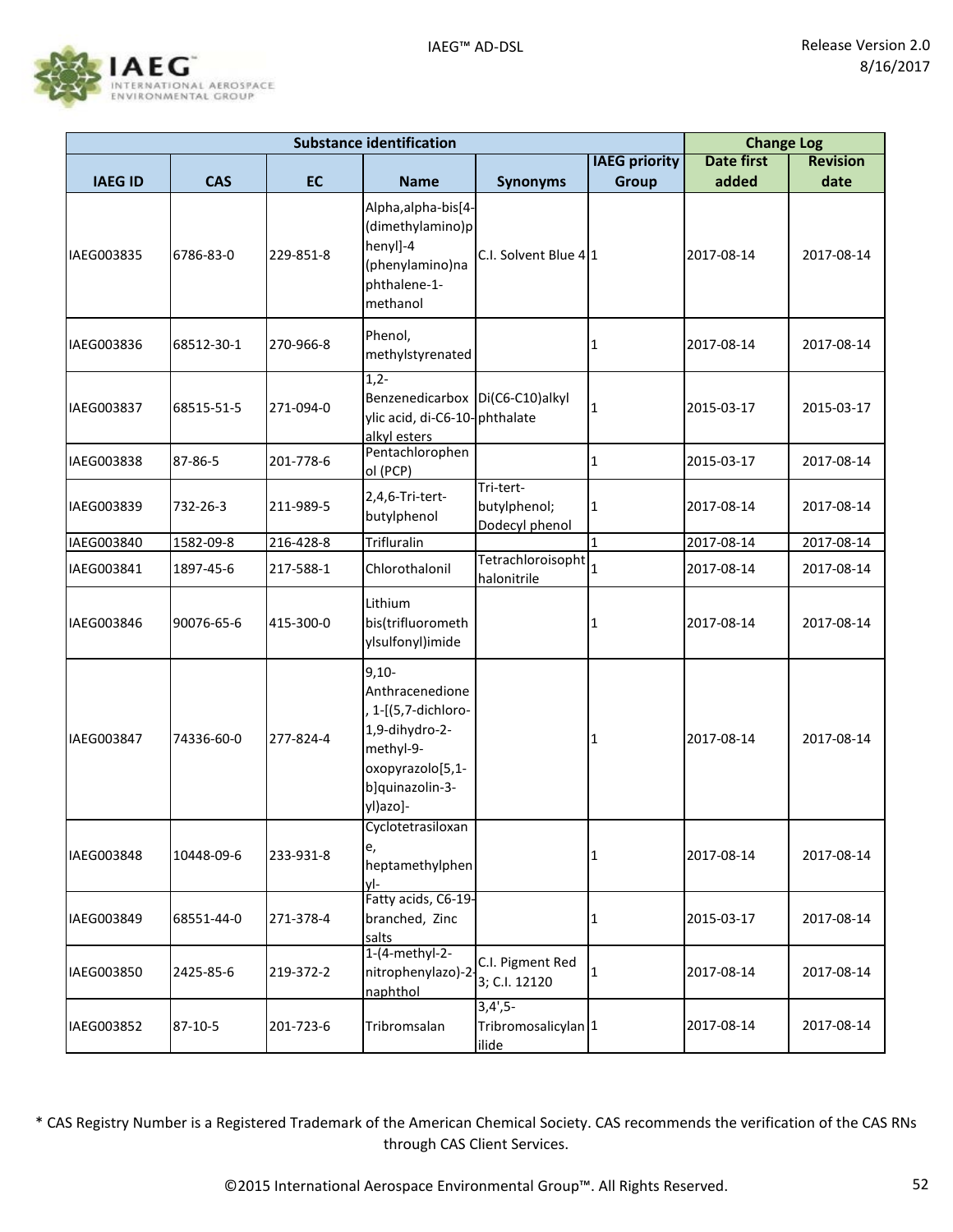

| <b>Substance identification</b> |               |           |                                                                                                           |                 | <b>Change Log</b>    |                   |                 |
|---------------------------------|---------------|-----------|-----------------------------------------------------------------------------------------------------------|-----------------|----------------------|-------------------|-----------------|
|                                 |               |           |                                                                                                           |                 | <b>IAEG priority</b> | <b>Date first</b> | <b>Revision</b> |
| <b>IAEG ID</b>                  | <b>CAS</b>    | <b>EC</b> | <b>Name</b>                                                                                               | <b>Synonyms</b> | <b>Group</b>         | added             | date            |
| IAEG003853                      | 3118-97-6     | 221-490-4 | $1-(2,4-$<br>dimethylphenylaz<br>$o$ )-2-naphthol                                                         |                 | 1                    | 2017-08-14        | 2017-08-14      |
| IAEG003854                      | 509-34-2      | 208-096-8 | bis(diethylamino)<br>spiro[isobenzofur<br>an-1(3H), 9'-<br>[9H]xanthene]-3-<br>one                        |                 | 1                    | 2017-08-14        | 2017-08-14      |
| IAEG003856                      | 1229-55-6     | 214-968-9 | $1 - [(2 -$<br>methoxyphenyl)a<br>zo]-2-naphthol                                                          |                 | 1                    | 2015-03-17        | 2017-08-14      |
| IAEG003858                      | $55 - 18 - 5$ | 200-226-1 | $N-$<br>Nitrosodiethylam<br>ine (NDEA)                                                                    |                 | 1                    | 2017-08-14        | 2017-08-14      |
| IAEG003859                      | 76-60-8       | 200-972-8 | Phenol, 4,4'-(3H-<br>2,1-benzoxathiol-<br>3-ylidene)bis[2,6-<br>dibromo-3-<br>methyl-, S,S-<br>dioxide    |                 | 1                    | 2017-08-14        | 2017-08-14      |
| IAEG003861                      | 93-46-9       | 202-249-2 | $1,4-$<br>benzenediamine,<br>$N, N'-di-2-$<br>naphthalenyl-<br>(Diafen NN)                                |                 | 1                    | 2017-08-14        | 2017-08-14      |
| IAEG003862                      | $96 - 66 - 2$ | 202-522-6 | Phenol, 4,4 <sup>1</sup> -<br>thiobis[2-(1,1-<br>dimethylethyl)-6-<br>methyl-                             |                 | 1                    | 2017-08-14        | 2017-08-14      |
| IAEG003864                      | 598-55-0      | 209-939-2 | Methyl<br>carbamate                                                                                       |                 | 1                    | 2017-08-14        | 2017-08-14      |
| IAEG003865                      | 603-33-8      | 210-033-4 | Bismuthine,<br>triphenyl-                                                                                 |                 | 1                    | 2017-08-14        | 2017-08-14      |
| IAEG003866                      | 603-48-5      | 210-043-9 | Benzenamine,<br>$4,4',4"$ -<br>methylidynetris[<br>N, N-dimethyl-                                         |                 | 1                    | 2017-08-14        | 2017-08-14      |
| IAEG003868                      | 626-39-1      | 210-947-3 | $1,3,5-$<br>Tribromobenzene                                                                               |                 | 1                    | 2017-08-14        | 2017-08-14      |
| IAEG003874                      | 1325-86-6     | 215-409-1 | $1 -$<br>Naphthalenemet<br>hanol,<br>alpha, alpha-bis[4-<br>(diethylamino)<br>phenyl]-4-<br>(ethylamino)- |                 | 1                    | 2017-08-14        | 2017-08-14      |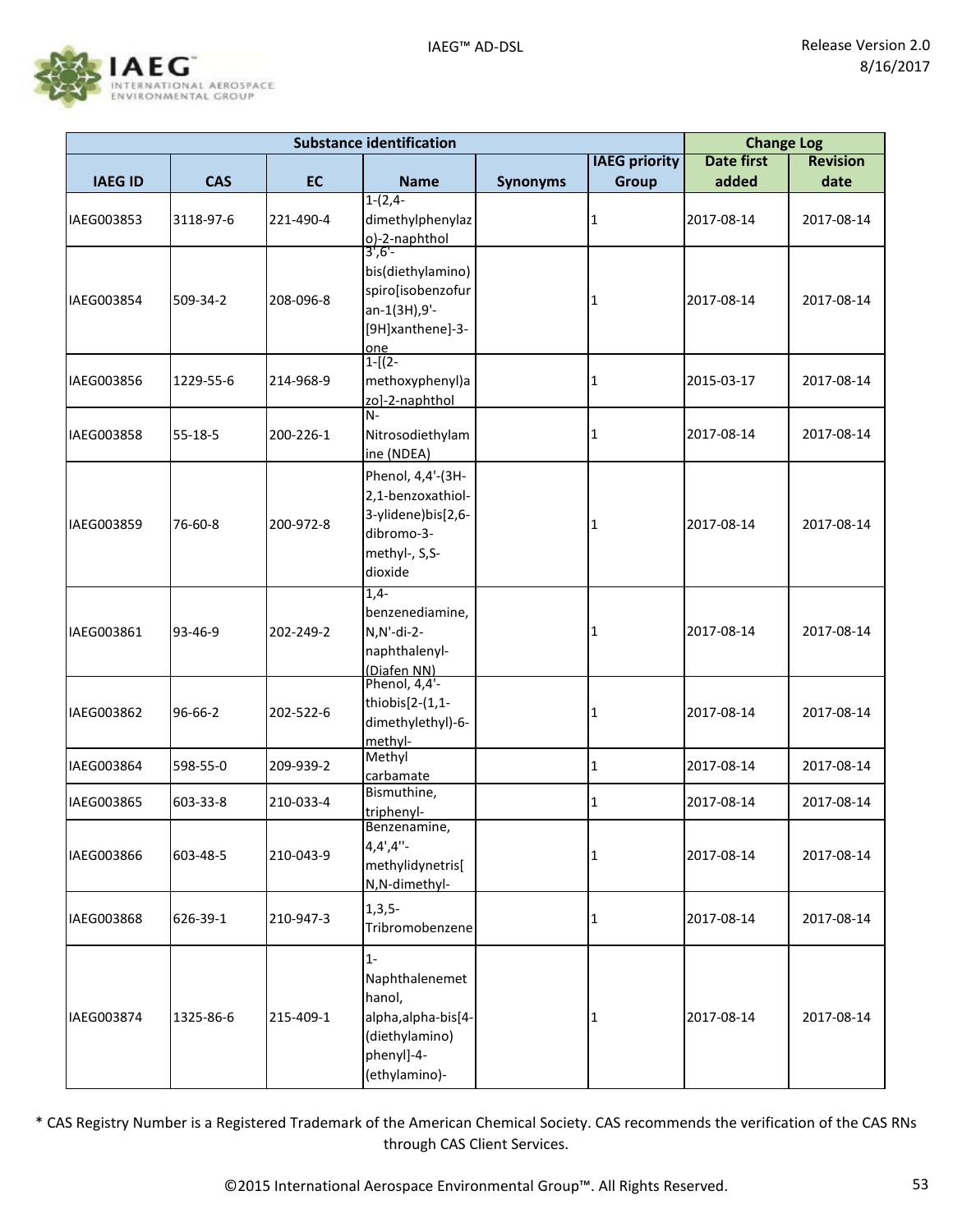

|                |            |           | <b>Substance identification</b>                                                                                                                                                                              |                                                                              |                      | <b>Change Log</b> |                 |
|----------------|------------|-----------|--------------------------------------------------------------------------------------------------------------------------------------------------------------------------------------------------------------|------------------------------------------------------------------------------|----------------------|-------------------|-----------------|
|                |            |           |                                                                                                                                                                                                              |                                                                              | <b>IAEG priority</b> | <b>Date first</b> | <b>Revision</b> |
| <b>IAEG ID</b> | <b>CAS</b> | <b>EC</b> | <b>Name</b>                                                                                                                                                                                                  | <b>Synonyms</b>                                                              | <b>Group</b>         | added             | date            |
| IAEG003883     | 4395-65-7  | 224-520-4 | 1-amino-4-<br>(phenylamino) ant Disperse Blue 19<br>hraquinone                                                                                                                                               |                                                                              | 1                    | 2017-08-14        | 2017-08-14      |
| IAEG003888     | 6300-37-4  | 228-587-0 | C.I. Disperse<br>Yellow 7                                                                                                                                                                                    | 4-[[p-<br>(phenylazo)phen<br>yl]azo]-o-cresol;<br>Disperse Fast<br>Yellow 4K | $\mathbf{1}$         | 2017-08-14        | 2017-08-14      |
| IAEG003899     | 14295-43-3 | 238-222-7 | Benzo[b]thiophe<br>n-3(2H)-one, 4,7-<br>dichloro-2-(4,7-<br>dichloro-3-<br>oxobenzo[b]thien-<br>2(3H)-ylidene)-                                                                                              |                                                                              | 1                    | 2017-08-14        | 2017-08-14      |
| IAEG003961     | 70776-86-2 | 274-880-1 | 2-Butanone, 4-<br>[[[1,2,3,4,4a,9,10,<br>10a- octahydro-<br>1,4a-dimethyl-7-<br>(1-methylethyl)-1-<br>phenanthrenyl<br>]methyl](3-oxo-3-<br>phenylpropyl)ami<br>no]-, [1R-<br>(1alpha,4abeta,1<br>Oaalpha)]- |                                                                              | 1                    | 2017-08-14        | 2017-08-14      |
| IAEG004019     | 440-17-5   | 207-123-0 | Trifluoperazine<br>dihydrochloride                                                                                                                                                                           |                                                                              | 1                    | 2017-08-14        | 2017-08-14      |
| IAEG004022     | 3115-49-9  | 221-486-2 | $(4-$<br>nonylphenoxy)ac<br>etic acid                                                                                                                                                                        |                                                                              | 1                    | 2017-08-14        | 2017-08-14      |
| IAEG004025     | 68412-63-5 | 270-201-8 | Phosphoric acid,<br>C12-15-alkyl<br>esters                                                                                                                                                                   |                                                                              | 1                    | 2017-08-14        | 2017-08-14      |
| IAEG004029     | 71033-08-4 | 275-143-7 | $2,2'$ -[(1-<br>methylethylidene<br>)bis[4,1-<br>phenyleneoxy[1-<br>(butoxymethyl)et<br>hylene]oxymethyl<br>ene]]bisoxirane                                                                                  |                                                                              | 1                    | 2017-08-14        | 2017-08-14      |
| IAEG004030     | 2128-93-0  | 218-345-2 | $4-$<br>phenylbenzophe<br>none                                                                                                                                                                               |                                                                              | 1                    | 2017-08-14        | 2017-08-14      |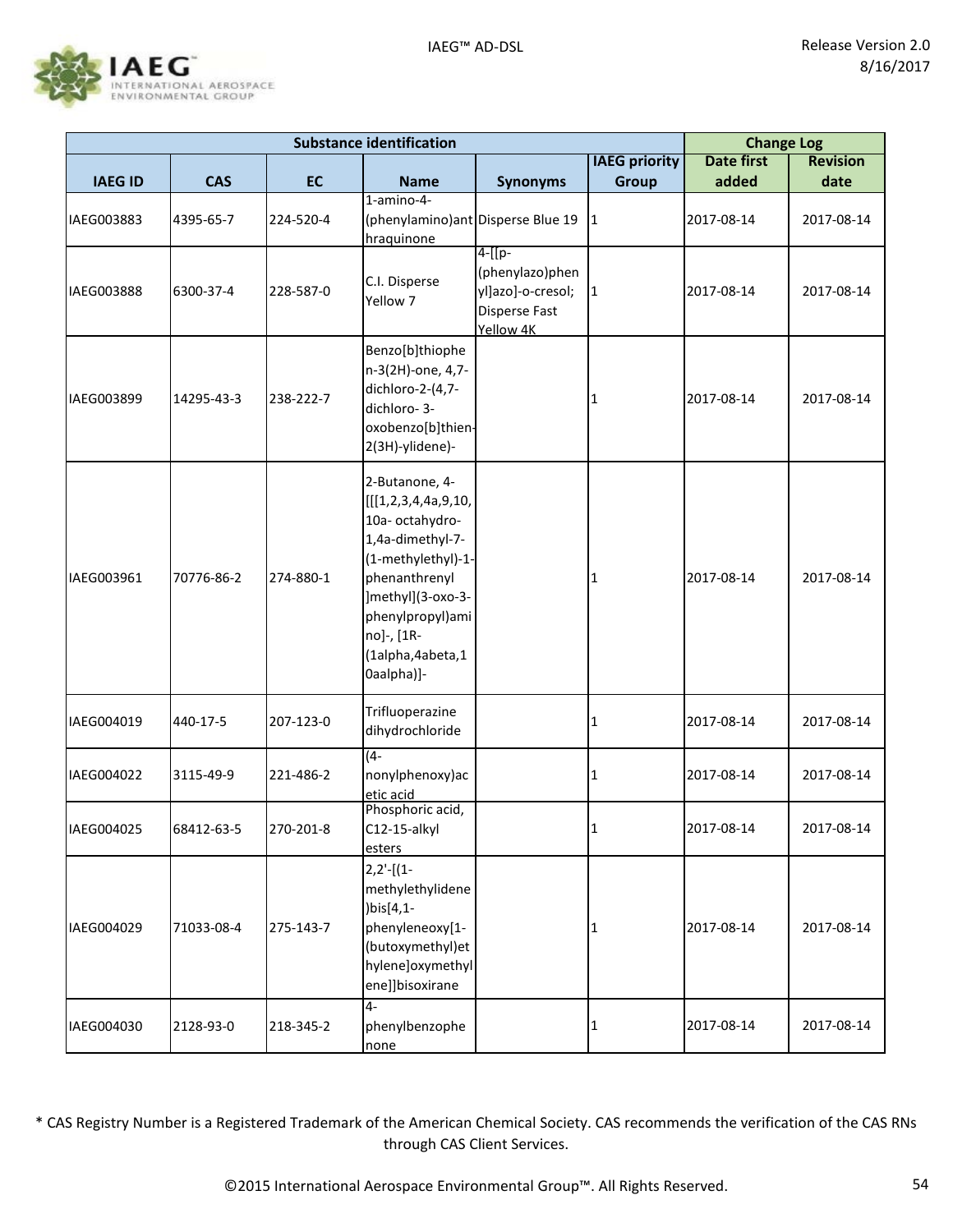

|                |              |           | <b>Substance identification</b>                                                                                                                                                                                              |                                        | <b>Change Log</b>    |                   |                 |
|----------------|--------------|-----------|------------------------------------------------------------------------------------------------------------------------------------------------------------------------------------------------------------------------------|----------------------------------------|----------------------|-------------------|-----------------|
|                |              |           |                                                                                                                                                                                                                              |                                        | <b>IAEG priority</b> | <b>Date first</b> | <b>Revision</b> |
| <b>IAEG ID</b> | <b>CAS</b>   | <b>EC</b> | <b>Name</b>                                                                                                                                                                                                                  | <b>Synonyms</b>                        | <b>Group</b>         | added             | date            |
| IAEG004033     | 68187-39-3   |           | Fatty acids, C12-<br>14-tertiary,<br>glycidyl esters,<br>reaction products<br>with<br>triethylenetetram                                                                                                                      |                                        | 1                    | 2017-08-14        | 2017-08-14      |
| IAEG004039     | 164462-16-2  |           | ine<br>Alanine, N,N-<br>bis(carboxymethy<br>I)-, sodium salt<br>(1:3)                                                                                                                                                        |                                        | 1                    | 2017-08-14        | 2017-08-14      |
| IAEG004051     | 882878-48-0  |           | Siloxanes and<br>Silicones,<br>dimethyl, methyl-<br>3, 3, 4, 4, 5, 5, 6, 6, 6-<br>nonafluorohexyl                                                                                                                            |                                        | 1                    | 2017-08-14        | 2017-08-14      |
| IAEG004052     | 921936-12-1  |           | Siloxanes and<br>Silicones, 3-[(2-<br>aminoethyl) amin<br>o]propyl Me, di-<br>Me, hydroxyand<br>methoxy-<br>terminated,<br>polymers with<br>polyethylenepoly<br>propylene glycol<br>bis(2-methyl-2-<br>propen-1-yl)<br>ether |                                        | 1                    | 2017-08-14        | 2017-08-14      |
| IAEG004053     | 1001320-38-2 | 691-061-8 | Carbamic acid, N-<br>[(butylthio)thioxo<br>methyl]-, butyl<br>ester                                                                                                                                                          |                                        | 1                    | 2015-03-17        | 2017-08-14      |
| IAEG004054     | 120-82-1     | 204-428-0 | $1,2,4-$<br>Trichlorobenzene                                                                                                                                                                                                 |                                        | 1                    | 2015-03-17        | 2015-03-17      |
| IAEG004055     | 85-68-7      | 201-622-7 | Benzyl butyl<br>phthalate                                                                                                                                                                                                    | <b>Butyl benzyl</b><br>phthalate (BBP) | $\mathbf{1}$         | 2015-03-17        | 2015-03-17      |
| IAEG004056     | 117-81-7     | 204-211-0 | Bis(2-ethylhexyl)<br>phthalate                                                                                                                                                                                               | Di-(2-ethylhexyl)<br>phthalate (DEHP)  |                      | 2015-03-17        | 2015-03-17      |
| IAEG004057     | 84-74-2      | 201-557-4 | Dibutyl phthalate                                                                                                                                                                                                            | Di-n-butyl<br>phthalate (DBP)          | 1                    | 2015-03-17        | 2015-03-17      |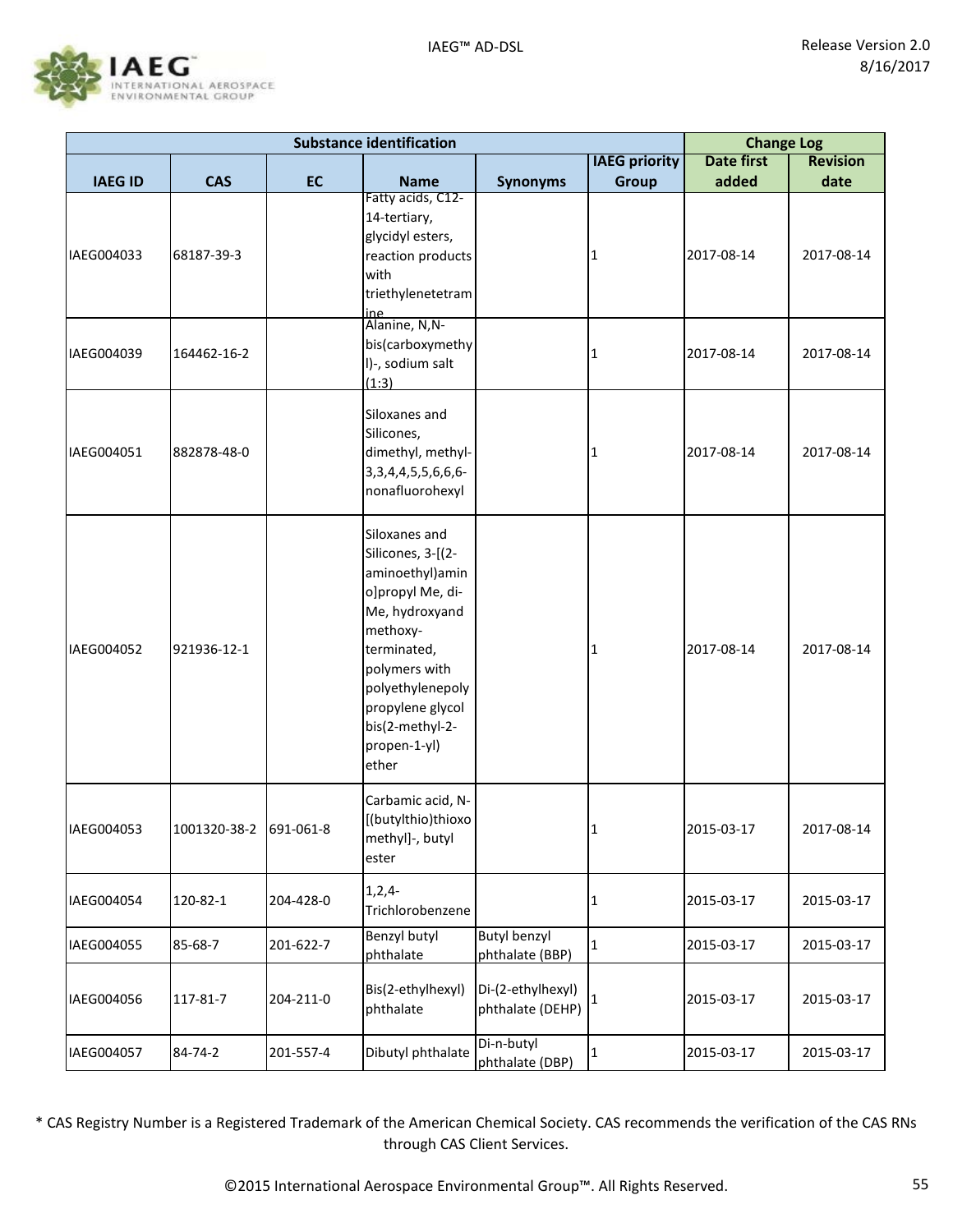

|                |            | <b>Substance identification</b> |                                                                | <b>Change Log</b>                                                                       |                      |                   |                 |
|----------------|------------|---------------------------------|----------------------------------------------------------------|-----------------------------------------------------------------------------------------|----------------------|-------------------|-----------------|
|                |            |                                 |                                                                |                                                                                         | <b>IAEG priority</b> | <b>Date first</b> | <b>Revision</b> |
| <b>IAEG ID</b> | <b>CAS</b> | <b>EC</b>                       | <b>Name</b>                                                    | <b>Synonyms</b>                                                                         | <b>Group</b>         | added             | date            |
| IAEG004058     | 79-01-6    | 201-167-4                       | Trichloroethylene                                              | Trichloroethene<br>(TCE)                                                                | $\mathbf{1}$         | 2015-03-17        | 2015-03-17      |
| IAEG004059     | 107-06-2   | 203-458-1                       | Ethylene<br>dichloride                                         | $1,2-$<br>Dichloroethane<br>(EDC)                                                       | 1                    | 2015-03-17        | 2015-03-17      |
| IAEG004060     | 68-12-2    | 200-679-5                       | $N, N-$<br>Dimethylformami<br>de                               | Dimethyl<br>formamide $(DMF)2$                                                          |                      | 2015-03-17        | 2015-03-17      |
| IAEG004061     | 118-74-1   | 204-273-9                       | Hexachlorobenze<br>ne (HCB)                                    |                                                                                         | 1                    | 2015-03-17        | 2017-08-14      |
| IAEG004062     | 542-88-1   | 208-832-8                       | Bis(chloromethyl)<br>ether                                     | Oxybis(chloromet<br>hane)                                                               | 1                    | 2015-03-17        | 2017-08-14      |
| IAEG004063     | 107-30-2   | 203-480-1                       | Chlorodimethyl<br>ether                                        | Chloromethyl<br>methyl ether<br>(CMME)                                                  | 1                    | 2015-03-17        | 2017-08-14      |
| IAEG004064     | 62-75-9    | 200-549-8                       | $\overline{N}$<br>Nitrosodimethyla<br>mine                     | Dimethylnitrosoa<br>mine (NDMA)                                                         | 1                    | 2015-03-17        | 2015-03-17      |
| IAEG004065     | 87-68-3    | 201-765-5                       | Hexachlorobuta-<br>1,3-diene                                   | Hexachlorobutadi<br>ene (HCBD)                                                          | $\mathbf{1}$         | 2015-03-17        | 2017-08-14      |
| IAEG004067     | $71-43-2$  | 200-753-7                       | Benzene                                                        |                                                                                         | 1                    | 2015-03-17        | 2015-03-17      |
| IAEG004068     | 50-00-0    | 200-001-8                       | Formaldehyde                                                   |                                                                                         | 3                    | 2015-03-17        | 2015-03-17      |
| IAEG004069     | 100-42-5   | 202-851-5                       | Styrene                                                        | Ethenyl-benzene;<br>Vinylbenzene;<br>Phenylethylene;<br>Styrol; Styrolene;<br>Cinnamene | 13                   | 2015-03-17        | 2017-08-14      |
| IAEG004070     | 67-66-3    | 200-663-8                       | Chloroform                                                     | Trichloromethan<br>e                                                                    | 1                    | 2015-03-17        | 2015-03-17      |
| IAEG004071     | 75-09-2    | 200-838-9                       | Dichloromethane Methylene<br>(DCM)                             | chloride                                                                                | 1                    | 2017-08-14        | 2017-08-14      |
| IAEG004072     | 108-95-2   | 203-632-7                       | Phenol                                                         |                                                                                         | 3                    | 2015-03-17        | 2017-08-14      |
| IAEG004073     | 127-18-4   | 204-825-9                       | Tetrachloroethyle Perchloroethylen<br>ne                       | e (PERC)                                                                                |                      | 2015-03-17        | 2017-08-14      |
| IAEG004074     | 79-34-5    | 201-197-8                       | 1, 1, 2, 2<br>Tetrachloroethan<br>е                            |                                                                                         | 1                    | 2017-08-14        | 2017-08-14      |
| IAEG004076     | 111-44-4   | 203-870-1                       | Bis(2-chloroethyl)<br>ether (BCEE)                             |                                                                                         |                      | 2017-08-14        | 2017-08-14      |
| IAEG004080     | 2385-85-5  | 219-196-6                       | Mirex                                                          | Dodecachloropen<br>tacyclo[5.2.1.02,6 <sup>1</sup> 1<br>.03,9.05,8]decane               |                      | 2017-08-14        | 2017-08-14      |
| IAEG004081     | 789-02-6   | 212-332-5                       | $2,2,2,0,p'$ -<br>Pentachloroethyli O,p'-DDT<br>denebisbenzene |                                                                                         | 1                    | 2017-08-14        | 2017-08-14      |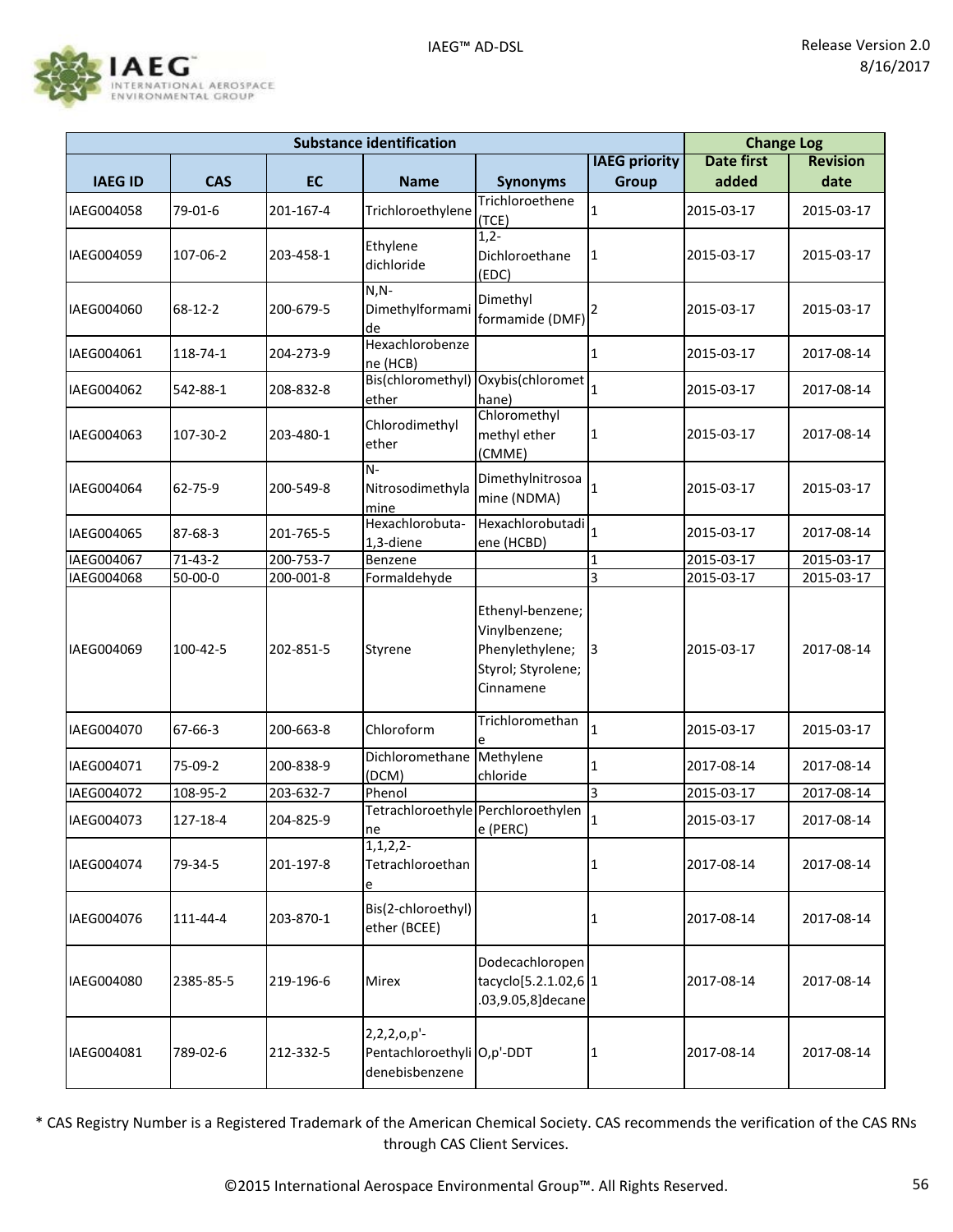

| <b>Substance identification</b> |               |           |                                                                                                                                                          |                                                                                                                                                          |                      | <b>Change Log</b> |                 |
|---------------------------------|---------------|-----------|----------------------------------------------------------------------------------------------------------------------------------------------------------|----------------------------------------------------------------------------------------------------------------------------------------------------------|----------------------|-------------------|-----------------|
|                                 |               |           |                                                                                                                                                          |                                                                                                                                                          | <b>IAEG priority</b> | <b>Date first</b> | <b>Revision</b> |
| <b>IAEG ID</b>                  | <b>CAS</b>    | <b>EC</b> | <b>Name</b>                                                                                                                                              | <b>Synonyms</b>                                                                                                                                          | <b>Group</b>         | added             | date            |
| IAEG004085                      |               |           | <del>z-Propen-1-or</del><br>reaction products<br>with<br>pentafluoroiodoe<br>thane<br>tetrafluoroethyle<br>ne telomer,<br>dehydroiodinate<br>d, reaction |                                                                                                                                                          | 1                    | 2015-03-17        | 2015-03-17      |
|                                 |               |           | products with<br>epichlorohydrin<br>and<br>triethylenetetram                                                                                             |                                                                                                                                                          |                      |                   |                 |
| IAEG004089                      | 101-77-9      | 202-974-4 | $4,4'-$<br>Diaminodiphenyl<br>methane                                                                                                                    | $4,4'-$<br>Methylenedianili<br>ne (MDA)                                                                                                                  | $ 1\rangle$          | 2015-03-17        | 2015-03-17      |
| IAEG004090                      | 25637-99-4    | 247-148-4 | Hexabromocyclo<br>dodecane                                                                                                                               |                                                                                                                                                          | 1                    | 2015-03-17        | 2015-03-17      |
| IAEG004091                      | 3194-55-6     | 221-695-9 | 1, 2, 5, 6, 9, 10<br>hexabromocyclod<br>ecane                                                                                                            |                                                                                                                                                          | 1                    | 2015-03-17        | 2015-03-17      |
| IAEG004092                      | 134237-50-6   | 603-801-9 | alpha-<br>hexabromocyclod<br>odecane                                                                                                                     |                                                                                                                                                          | 1                    | 2015-03-17        | 2015-03-17      |
| IAEG004093                      | 134237-51-7   | 603-802-4 | beta-<br>hexabromocyclod<br>odecane                                                                                                                      |                                                                                                                                                          | 1                    | 2015-03-17        | 2015-03-17      |
| IAEG004094                      | 134237-52-8   | 603-804-5 | gamma-<br>hexabromocyclod<br>odecane                                                                                                                     |                                                                                                                                                          | 1                    | 2015-03-17        | 2015-03-17      |
| IAEG004095                      | $81 - 15 - 2$ | 201-329-4 | Musk Xylene                                                                                                                                              | 5-Tert-butyl-2,4,6-<br>trinitro-m-xylene                                                                                                                 | 1                    | 2015-03-17        | 2015-03-17      |
| IAEG004096                      | 84-69-5       | 201-553-2 | Diisobutyl<br>phthalate (DIBP)                                                                                                                           |                                                                                                                                                          | 1                    | 2015-03-17        | 2015-03-17      |
| IAEG004097                      | 121-14-2      | 204-450-0 | 1-Methyl-2,4-<br>dinitrobenzene                                                                                                                          | $2,4-$<br>Dinitrotoluene<br>(DNT)                                                                                                                        | 1                    | 2015-03-17        | 2015-03-17      |
| IAEG004098                      | 101-14-4      | 202-918-9 | <b>MOCA</b>                                                                                                                                              | $4,4'$ -<br>Methylenebis(2-<br>chloroaniline);<br>2,2'-Dichloro-4,4'-<br>methylenedianili<br>ne; 4,4'-Diamino-<br>$3,3'-$<br>dichlorodiphenyl<br>methane | $\vert$ 1            | 2015-03-17        | 2015-03-17      |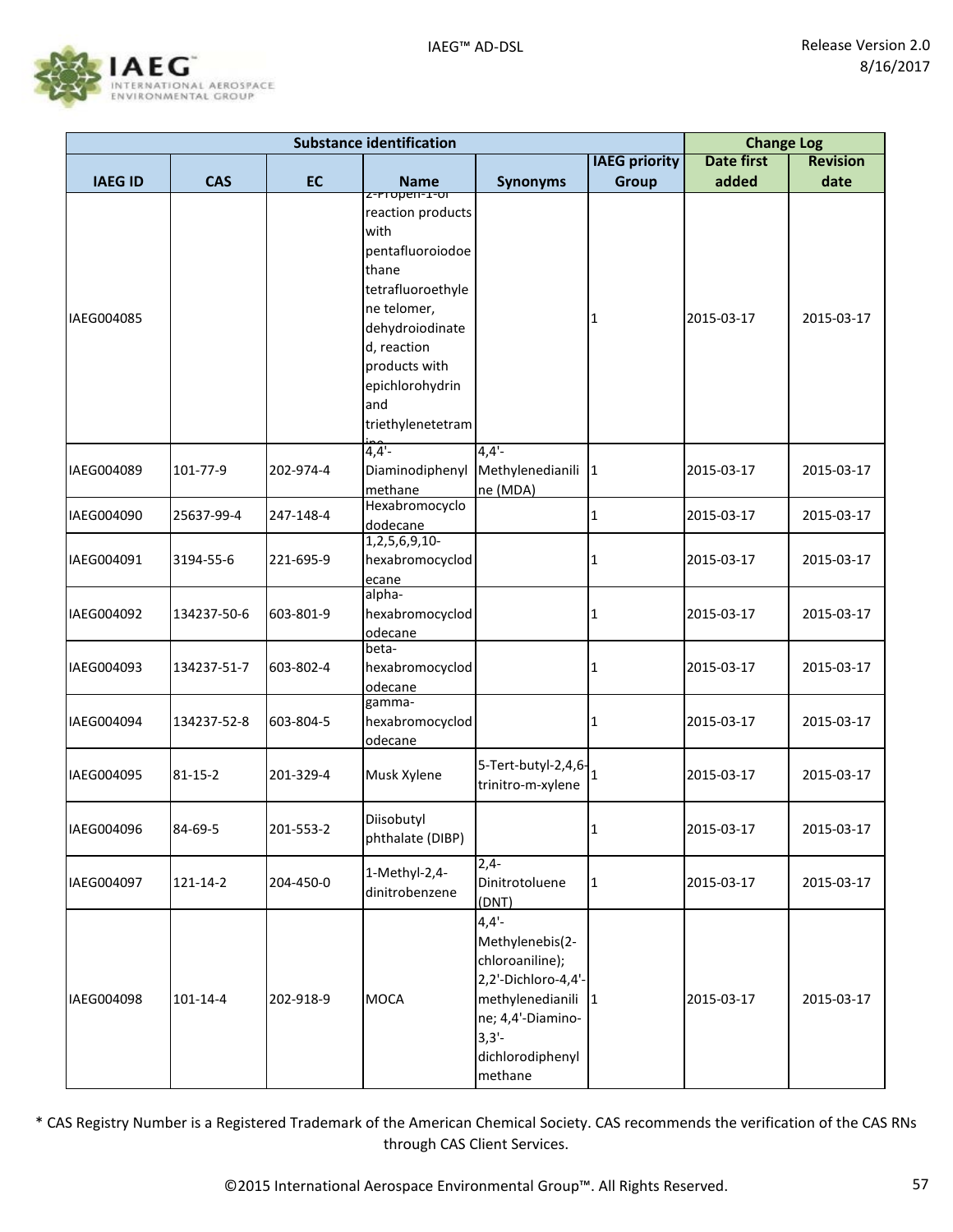

| <b>Substance identification</b> |            |           |                                                                                     |                                                                                                                                                                                         | <b>Change Log</b>    |                   |                 |
|---------------------------------|------------|-----------|-------------------------------------------------------------------------------------|-----------------------------------------------------------------------------------------------------------------------------------------------------------------------------------------|----------------------|-------------------|-----------------|
|                                 |            |           |                                                                                     |                                                                                                                                                                                         | <b>IAEG priority</b> | <b>Date first</b> | <b>Revision</b> |
| <b>IAEG ID</b>                  | <b>CAS</b> | <b>EC</b> | <b>Name</b>                                                                         | <b>Synonyms</b>                                                                                                                                                                         | <b>Group</b>         | added             | date            |
| IAEG004099                      | 25214-70-4 | 500-036-1 | Formaldehyde,<br>oligomeric<br>reaction products<br>with aniline<br>(technical MDA) |                                                                                                                                                                                         | 1                    | 2015-03-17        | 2015-03-17      |
| IAEG004100                      | 71-48-7    | 200-755-8 | Cobalt di(acetate)                                                                  |                                                                                                                                                                                         | 2                    | 2015-03-17        | 2015-03-17      |
| IAEG004101                      | 513-79-1   | 208-169-4 | Cobalt (II)<br>carbonate                                                            |                                                                                                                                                                                         | 2                    | 2015-03-17        | 2015-03-17      |
| IAEG004102                      | 10141-05-6 | 233-402-1 | Cobalt dinitrate                                                                    |                                                                                                                                                                                         | $\overline{c}$       | 2015-03-17        | 2015-03-17      |
| IAEG004103                      | 10124-43-3 | 233-334-2 | Cobalt sulphate                                                                     |                                                                                                                                                                                         | $\overline{c}$       | 2015-03-17        | 2015-03-17      |
| IAEG004104                      | 79-06-1    | 201-173-7 | Acrylamide                                                                          | Prop-2-enamide;<br>2-Propenamide                                                                                                                                                        | 2                    | 2015-03-17        | 2015-03-17      |
| IAEG004105                      | 85535-84-8 | 287-476-5 | Alkanes, C10-13,<br>chloro                                                          | Short-chain<br>chlorinated<br>paraffins (SCCP)                                                                                                                                          | 1                    | 2015-03-17        | 2015-03-17      |
| IAEG004106                      | 7646-79-9  | 231-589-4 | Cobalt dichloride                                                                   |                                                                                                                                                                                         | 2                    | 2015-03-17        | 2015-03-17      |
| IAEG004107                      | 1303-96-4  | 215-540-4 | Disodium<br>tetraborate,<br>anhydrous                                               | Borax; Boric acid,<br>disodium salt;<br>Disodium<br>tetraborate<br>decahydrate;<br><b>Borax</b><br>decahydrate;<br>Disodium<br>tetraborate<br>Pentahydrate;<br><b>Borax</b>             | 2                    | 2015-03-17        | 2015-03-17      |
| IAEG004108                      | 1330-43-4  | 215-540-4 | Disodium<br>tetraborate,<br>anhydrous                                               | Bortz, Bortano,<br>disodium salt;<br>Disodium<br>tetraborate<br>decahydrate;<br><b>Borax</b><br>decahydrate;<br>Disodium<br>tetraborate<br>Pentahydrate;<br><b>Borax</b><br>atcabydrato | 2                    | 2015-03-17        | 2015-03-17      |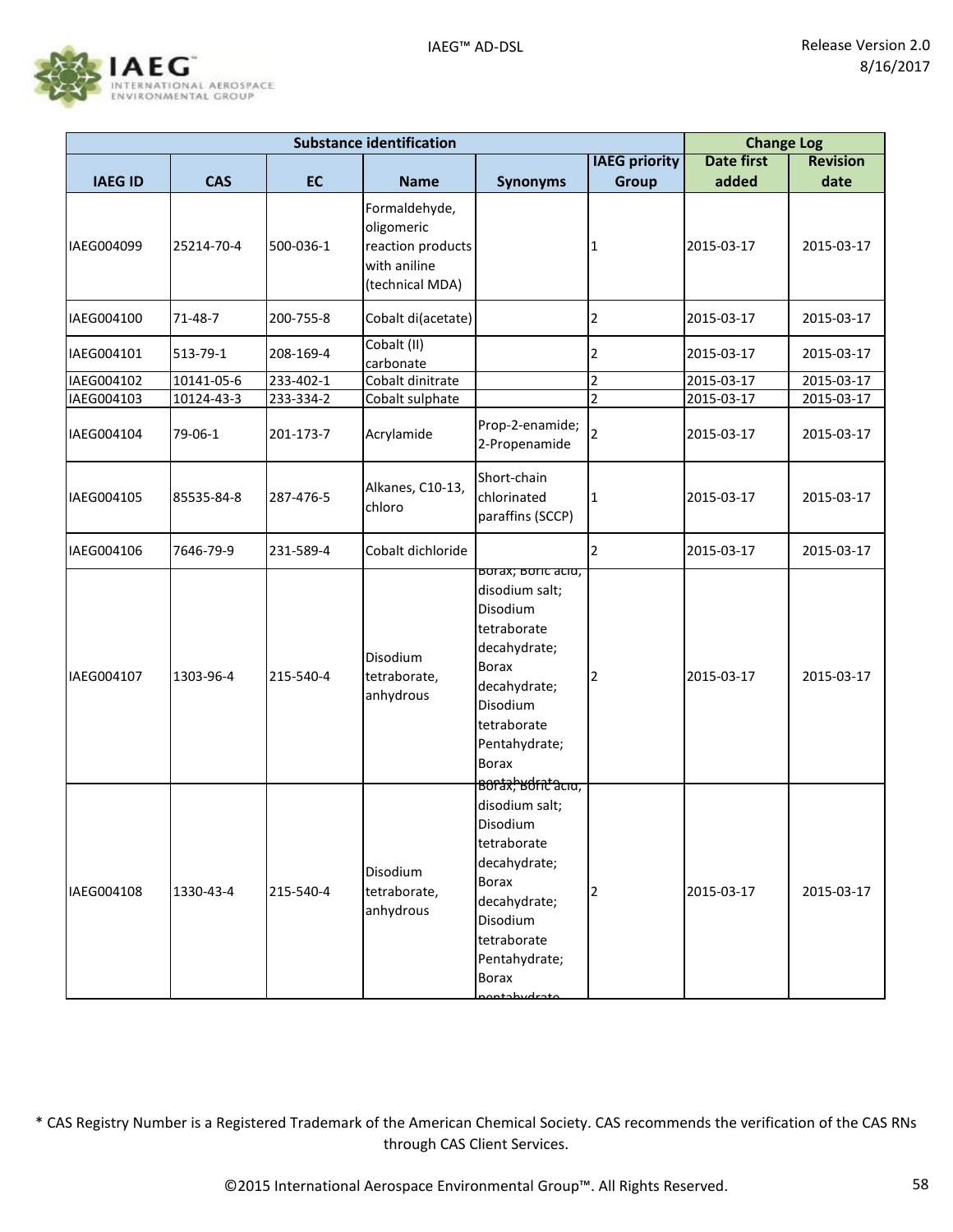

| <b>Substance identification</b> |               |           |                                                                                                     |                                                                                                                                                               |                      | <b>Change Log</b> |                 |
|---------------------------------|---------------|-----------|-----------------------------------------------------------------------------------------------------|---------------------------------------------------------------------------------------------------------------------------------------------------------------|----------------------|-------------------|-----------------|
|                                 |               |           |                                                                                                     |                                                                                                                                                               | <b>IAEG priority</b> | <b>Date first</b> | <b>Revision</b> |
| <b>IAEG ID</b>                  | <b>CAS</b>    | <b>EC</b> | <b>Name</b>                                                                                         | Synonyms<br><u>Borax; Boric acid,</u>                                                                                                                         | <b>Group</b>         | added             | date            |
| IAEG004109                      | 12179-04-3    | 215-540-4 | Disodium<br>tetraborate,<br>anhydrous                                                               | disodium salt;<br>Disodium<br>tetraborate<br>decahydrate;<br>Borax<br>decahydrate;<br>Disodium<br>tetraborate<br>Pentahydrate;<br><b>Borax</b><br>ontabudrato | 2                    | 2015-03-17        | 2015-03-17      |
| IAEG004110                      | 10043-35-3    | 233-139-2 | Boric acid                                                                                          |                                                                                                                                                               | 2                    | 2015-03-17        | 2015-03-17      |
| IAEG004111                      | 11113-50-1    | 234-343-4 | Boric acid                                                                                          |                                                                                                                                                               | $\overline{c}$       | 2015-03-17        | 2015-03-17      |
| IAEG004112                      | 12267-73-1    | 235-541-3 | Tetraboron<br>disodium<br>heptaoxide,<br>hydrate                                                    |                                                                                                                                                               | 2                    | 2015-03-17        | 2017-08-14      |
| IAEG004113                      | 65996-93-2    | 266-028-2 | Pitch, coal tar,<br>high-temp.                                                                      |                                                                                                                                                               | 1                    | 2015-03-17        | 2017-08-14      |
| IAEG004114                      | $96 - 18 - 4$ | 202-486-1 | $1, 2, 3-$<br>Trichloropropane<br>$(1,2,3-TCP)$                                                     |                                                                                                                                                               | 1                    | 2015-03-17        | 2015-03-17      |
| IAEG004115                      | 1303-86-2     | 215-125-8 | Diboron trioxide                                                                                    |                                                                                                                                                               | 2                    | 2015-03-17        | 2015-03-17      |
| IAEG004116                      | 127-19-5      | 204-826-4 | $N, N-$<br>Dimethylacetami<br>de (DMAC)                                                             |                                                                                                                                                               | 2                    | 2015-03-17        | 2017-08-14      |
| IAEG004117                      | 68515-42-4    | 271-084-6 | $1,2-$<br>Benzenedicarbox<br>ylic acid, di-C7-11-<br>branched and<br>linear alkyl esters<br>(DHNUP) |                                                                                                                                                               | 1                    | 2015-03-17        | 2017-08-14      |
| IAEG004118                      | 90-04-0       | 201-963-1 | 2-Methoxyaniline O-Anisidine                                                                        |                                                                                                                                                               | 1                    | 2015-03-17        | 2017-08-14      |
| IAEG004119                      | 838-88-0      | 212-658-8 | 4,4'-Methylenedi-<br>o-toluidine                                                                    | 4,4'-Methylene<br>$bis(2 -$<br>methylaniline)                                                                                                                 | 1                    | 2015-03-17        | 2017-08-14      |
| IAEG004120                      | 71888-89-6    | 276-158-1 | $1,2-$<br>Benzenedicarbox<br>ylic acid, di-C6-8-<br>branched alkyl<br>esters, C7-rich<br>(DIHP)     |                                                                                                                                                               | 1                    | 2017-08-14        | 2017-08-14      |
| IAEG004121                      | 110-00-9      | 203-727-3 | Furan                                                                                               |                                                                                                                                                               | $\overline{2}$       | 2015-03-17        | 2015-03-17      |
| IAEG004122                      | 77-09-8       | 201-004-7 | Phenolphthalein                                                                                     |                                                                                                                                                               | 2                    | 2015-03-17        | 2015-03-17      |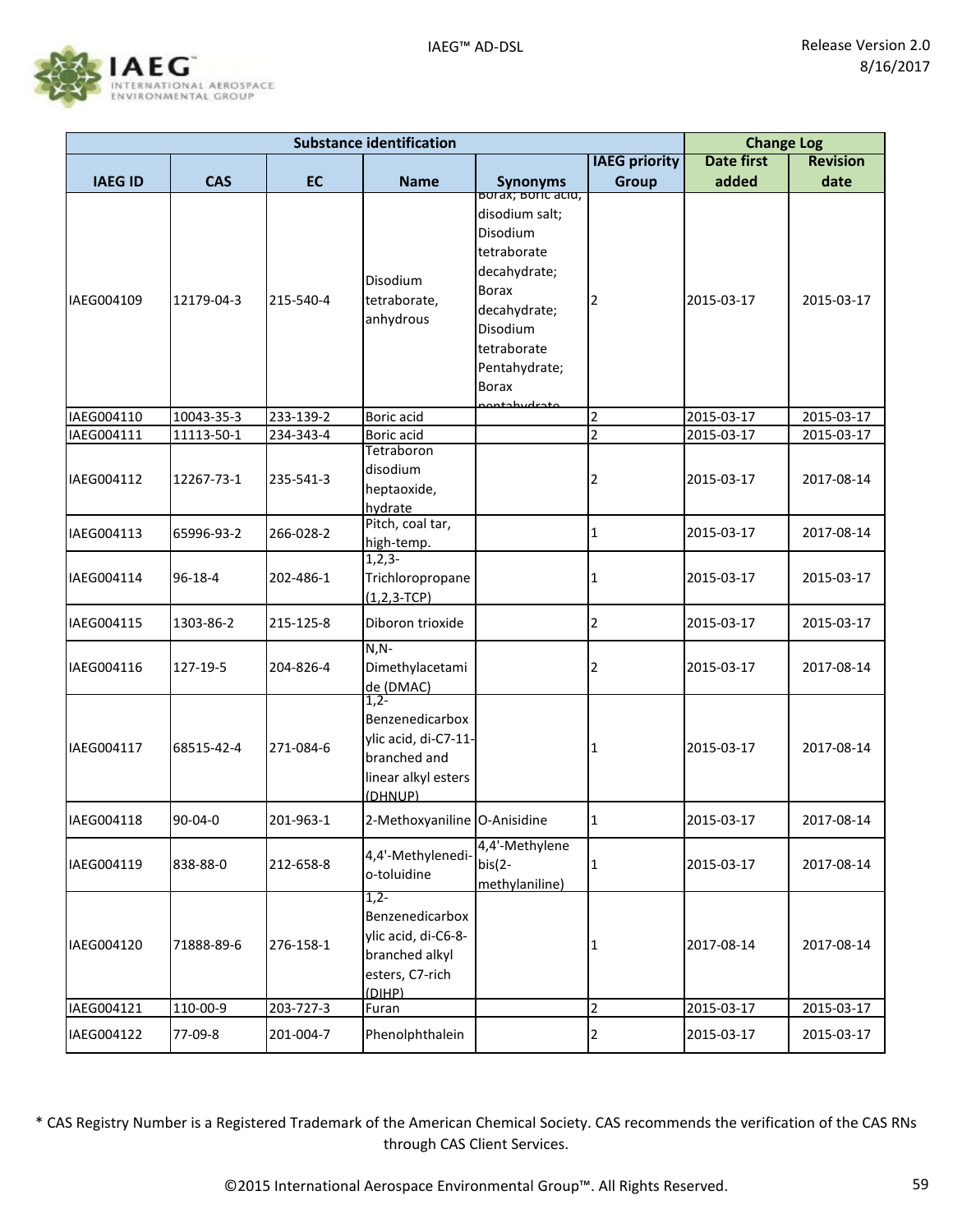

| <b>Substance identification</b> |               |           |                                     |                                                                                      |                      |                   | <b>Change Log</b> |  |
|---------------------------------|---------------|-----------|-------------------------------------|--------------------------------------------------------------------------------------|----------------------|-------------------|-------------------|--|
|                                 |               |           |                                     |                                                                                      | <b>IAEG priority</b> | <b>Date first</b> | <b>Revision</b>   |  |
| <b>IAEG ID</b>                  | <b>CAS</b>    | <b>EC</b> | <b>Name</b>                         | <b>Synonyms</b>                                                                      | <b>Group</b>         | added             | date              |  |
| IAEG004123                      | 872-50-4      | 212-828-1 | 1-Methyl-2-<br>pyrrolidone          | N-Methyl-2-<br>pyrrolidone; N-<br>methylpyrrolidon<br>e (NMP)                        | $\mathbf{1}$         | 2015-03-17        | 2015-03-17        |  |
| IAEG004124                      | 2451-62-9     | 219-514-3 | Triglycidylisocyan<br>urate (TGIC)  | $1,3,5-$<br>Tris(oxiranylmeth<br>yl)-1,3,5-triazine- 2<br>2,4,6(1H,3H,5H)-<br>trione |                      | 2015-03-17        | 2017-08-14        |  |
| IAEG004125                      | 101-80-4      | 202-977-0 | $4,4'-$<br>Diaminodiphenyl<br>ether | 4,4'-Oxydianiline;<br>$Bis(4-$<br>aminophenyl)<br>ether                              | 1                    | 2015-03-17        | 2017-08-14        |  |
| IAEG004126                      | 605-50-5      | 210-088-4 | Diisopentyl<br>phthalate            | Diisopentylphthal<br>ate                                                             | $\mathbf{1}$         | 2015-03-17        | 2017-08-14        |  |
| IAEG004127                      | 11138-47-9    | 234-390-0 | Perboric acid,<br>sodium salt       |                                                                                      | 2                    | 2015-03-17        | 2017-08-14        |  |
| IAEG004128                      | 106-94-5      | 203-445-0 | 1-Bromopropane<br>$(1-BP)$          | N-propyl bromide 1                                                                   |                      | 2015-03-17        | 2017-08-14        |  |
| IAEG004129                      | 1120-71-4     | 214-317-9 | $1,3-$<br>Propanesultone            | 1,2-Oxathiolane<br>2,2-dioxide                                                       | 2                    | 2015-03-17        | 2017-08-14        |  |
| IAEG004130                      | $60 - 09 - 3$ | 200-453-6 | $4-$<br>Aminoazobenzen<br>е         | $4-$<br>Phenylazoaniline; 1<br>Aniline Yellow                                        |                      | 2015-03-17        | 2015-03-17        |  |
| IAEG004131                      | 88-85-7       | 201-861-7 | Dinoseb                             | 6-Sec-butyl-2,4-<br>dinitrophenol                                                    | $\overline{2}$       | 2015-03-17        | 2015-03-17        |  |
| IAEG004132                      | 96-45-7       | 202-506-9 | Ethylene thiourea                   | Imidazolidine-2-<br>thione; 2-<br>Imidazoline-2-<br>thiol                            | 2                    | 2015-03-17        | 2015-03-17        |  |
| IAEG004133                      | 625-45-6      | 210-894-6 | Methoxyacetic<br>acid (MAA)         |                                                                                      | 2                    | 2015-03-17        | 2015-03-17        |  |
| IAEG004134                      | 79-16-3       | 201-182-6 | $N-$<br>methylacetamide             |                                                                                      | 2                    | 2015-03-17        | 2015-03-17        |  |
| IAEG004135                      | 15120-21-5    | 239-172-9 | Sodium<br>perborate                 | Perboric acid<br>(H3BO2(O2)),<br>monosodium salt<br>trihydrate                       | 2                    | 2015-03-17        | 2015-03-17        |  |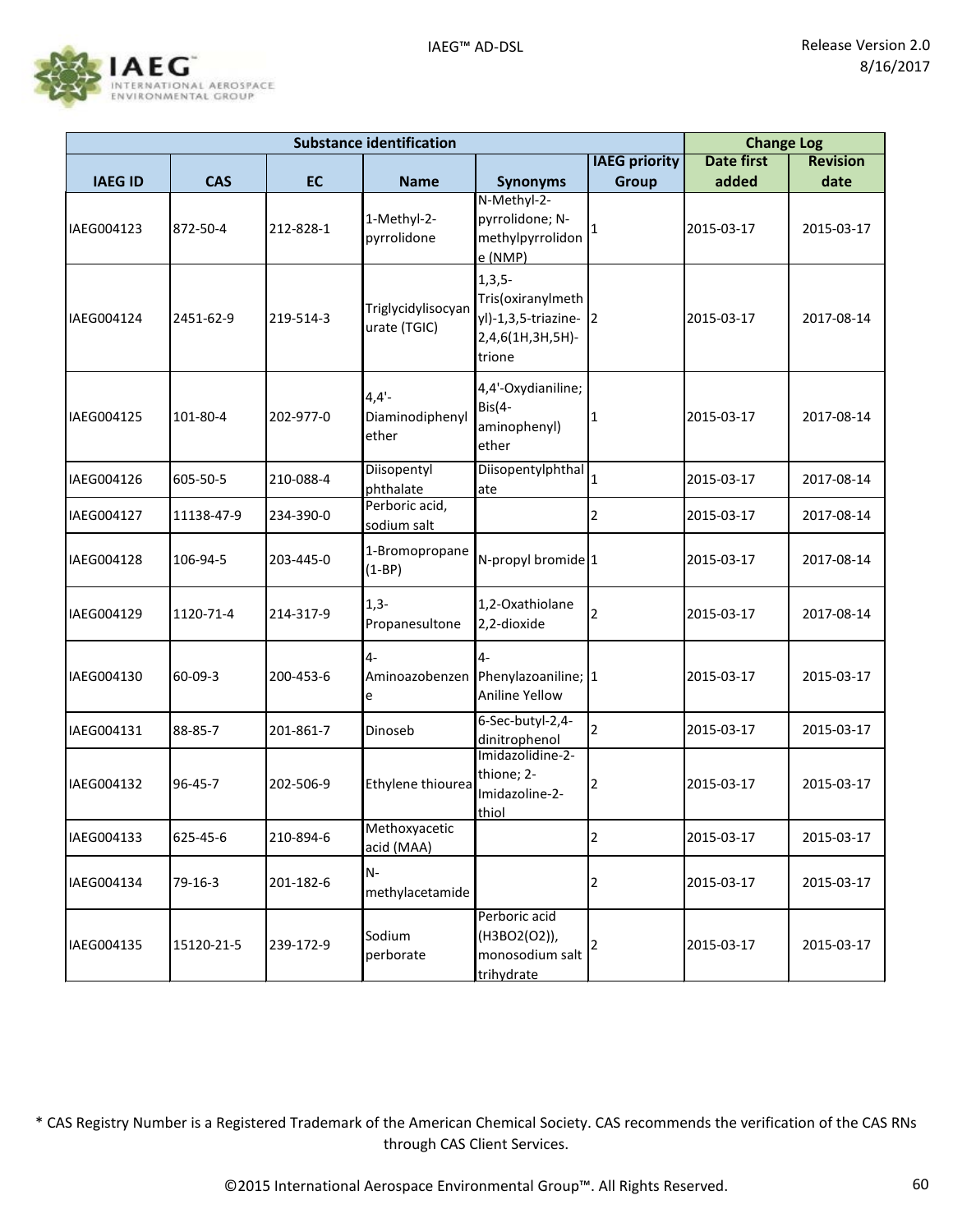

| <b>Substance identification</b> |                |           |                                                                                   |                                                                                                                                          |                      | <b>Change Log</b> |                 |
|---------------------------------|----------------|-----------|-----------------------------------------------------------------------------------|------------------------------------------------------------------------------------------------------------------------------------------|----------------------|-------------------|-----------------|
|                                 |                |           |                                                                                   |                                                                                                                                          | <b>IAEG priority</b> | <b>Date first</b> | <b>Revision</b> |
| <b>IAEG ID</b>                  | <b>CAS</b>     | <b>EC</b> | <b>Name</b>                                                                       | <b>Synonyms</b>                                                                                                                          | <b>Group</b>         | added             | date            |
| IAEG004136                      | 7632-04-4      | 231-556-4 | Sodium<br>peroxometaborat<br>e                                                    | Perboric acid<br>(HBO(O2)),<br>sodium salt,<br>tetrahydrate;<br>Perboric acid<br>(HBO(O2)),<br>sodium salt,<br>monohydrate               | 2                    | 2015-03-17        | 2017-08-14      |
| IAEG004137                      | 84777-06-0     | 284-032-2 | $1,2-$<br>Benzenedicarbox<br>ylic acid, dipentyl<br>ester, branched<br>and linear |                                                                                                                                          |                      | 2015-03-17        | 2015-03-17      |
| IAEG004138                      | 59653-74-6     | 423-400-0 | Beta-TGIC                                                                         | 1,3,5-tris[(2S and<br>$2R$ -2,3-<br>epoxypropyl]-<br>1,3,5-triazine-<br>2,4,6-(1H,3H,5H)-<br>trione                                      | $\overline{2}$       | 2015-03-17        | 2015-03-17      |
| IAEG004139                      | 143860-04-2    | 421-150-7 | 3-Ethyl-2-methyl-<br>1,3-oxazolidine                                              | 2-(3-methylbutyl)-Zoldine MS-PLUS 2                                                                                                      |                      | 2015-03-17        | 2017-08-14      |
| IAEG004140                      | 97-56-3        | 202-591-2 | О-<br>Aminoazotoluene                                                             | 4-o-Tolylazo-o-<br>toluidine; 4-<br>Amino-2', 3-<br>dimethylazobenz<br>ene; 2-Amino-5-<br>azotoluene;<br>Solvent Yellow 3;<br><b>AAT</b> | 1                    | 2015-03-17        | 2017-08-14      |
| IAEG004141                      | 92-67-1        | 202-177-1 | Biphenyl-4-<br>ylamine                                                            | Xenylamine; 4-<br>Aminobiphenyl; 4-1<br>Biphenylamine                                                                                    |                      | 2015-03-17        | 2017-08-14      |
| IAEG004142                      | 131-18-0       | 205-017-9 | Dipentyl<br>phthalate (DPP)                                                       | Di-n-pentyl<br>phthalate (DnPP)                                                                                                          | 1                    | 2015-03-17        | 2015-03-17      |
| IAEG004143                      | $101 - 61 - 1$ | 202-959-2 | Michler's Base                                                                    | $N, N, N', N'$ -<br>tetramethyl-4,4'-<br>methylenedianili<br><sub>ne</sub>                                                               | 2                    | 2015-03-17        | 2015-03-17      |
| IAEG004144                      | 302-01-2       | 206-114-9 | Hydrazine                                                                         |                                                                                                                                          | $\overline{2}$       | 2015-03-17        | 2015-03-17      |
| IAEG004145                      | 7803-57-8      | 206-114-9 | Hydrazine                                                                         | Hydrazine<br>hydrate;<br>Hydrazine<br>monohydrate                                                                                        | 2                    | 2015-03-17        | 2015-03-17      |
| IAEG004146                      | $75-12-7$      | 200-842-0 | Formamide                                                                         |                                                                                                                                          | $\overline{2}$       | 2015-03-17        | 2017-08-14      |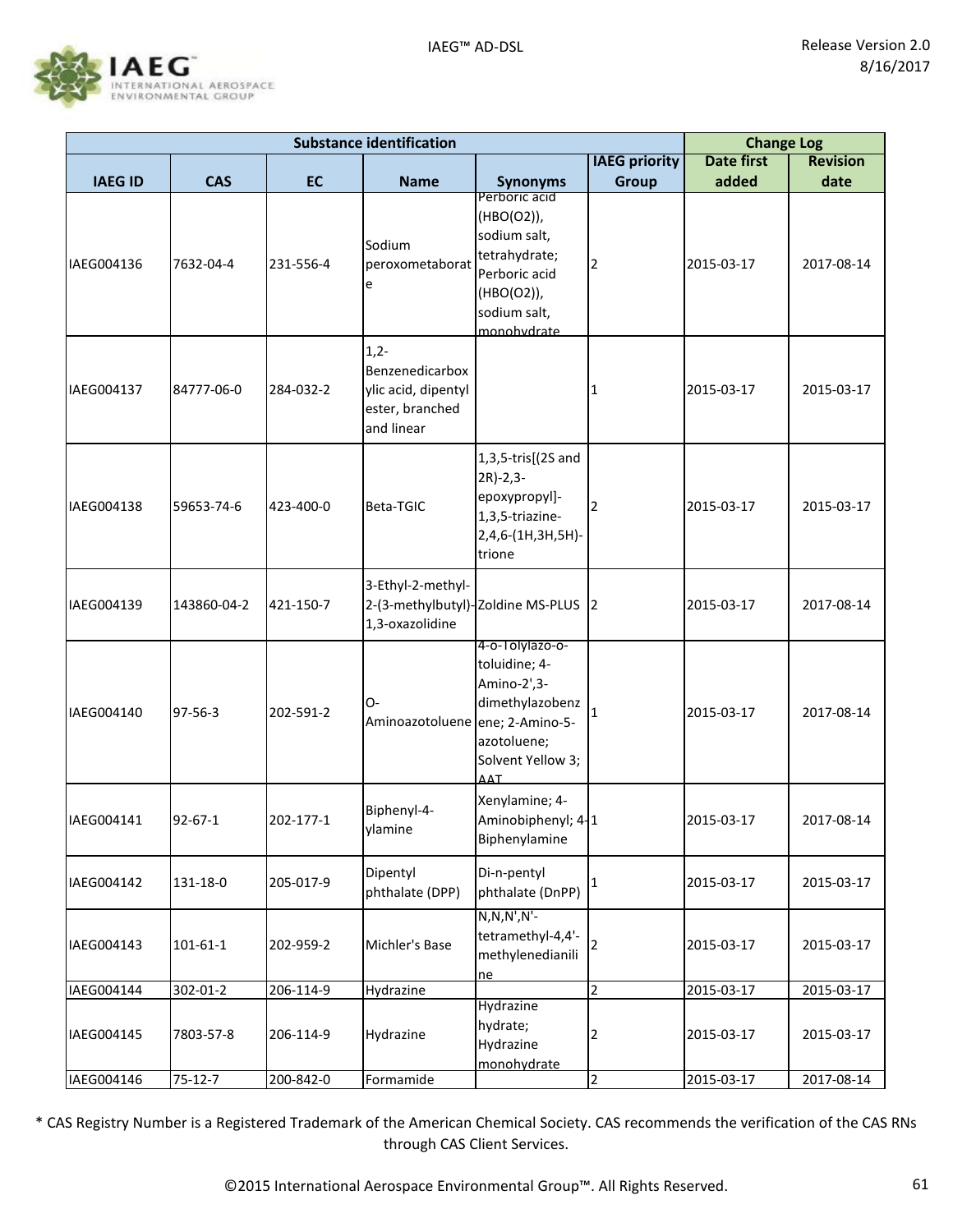

| <b>Substance identification</b> |             |           |                                                                                                                                      |                                                                                                 |                      | <b>Change Log</b> |                 |
|---------------------------------|-------------|-----------|--------------------------------------------------------------------------------------------------------------------------------------|-------------------------------------------------------------------------------------------------|----------------------|-------------------|-----------------|
|                                 |             |           |                                                                                                                                      |                                                                                                 | <b>IAEG priority</b> | <b>Date first</b> | <b>Revision</b> |
| <b>IAEG ID</b>                  | <b>CAS</b>  | <b>EC</b> | <b>Name</b>                                                                                                                          | <b>Synonyms</b>                                                                                 | <b>Group</b>         | added             | date            |
| IAEG004147                      | 95-53-4     | 202-429-0 | o-Toluidine                                                                                                                          | Ortho-Toluidine;<br>2-Aminotoluene                                                              | 1                    | 2015-03-17        | 2017-08-14      |
| IAEG004148                      | 95-80-7     | 202-453-1 | 4-Methyl-m-<br>phenylenediamin<br>e                                                                                                  | $2,4-$<br>Toluenediamine;<br>$2,4-$<br>Diaminotoluene                                           | 1                    | 2015-03-17        | 2017-08-14      |
| IAEG004149                      | 120-71-8    | 204-419-1 | 6-Methoxy-m-<br>toluidine                                                                                                            | P-Cresidine                                                                                     | $\mathbf{1}$         | 2015-03-17        | 2015-03-17      |
| IAEG004150                      | 140-66-9    | 205-426-2 | $4-(1,1,3,3-$<br>tetramethylbutyl)<br>phenol                                                                                         | 4-tert-<br>octylphenol;<br><b>Octylphenol</b>                                                   | 2                    | 2015-03-17        | 2015-03-17      |
| IAEG004151                      | 123-77-3    | 204-650-8 | Diazene-1,2-<br>dicarboxamide                                                                                                        | $C, C'$ -<br>azodi(formamide)<br>$; 1, 1'$ -<br>azobis(formamid<br>e); ADCA<br>Hexahydrophthali | $\overline{2}$       | 2015-03-17        | 2015-03-17      |
| IAEG004152                      | 85-42-7     | 201-604-9 | Cyclohexane-1,2-<br>dicarboxylic<br>anhydride                                                                                        | c anhydride;<br>Hexahydro-2-<br>benzofuran-1,3-<br>dione (HHPA)                                 | 2                    | 2017-08-14        | 2017-08-14      |
| IAEG004153                      | 98-95-3     | 202-716-0 | Nitrobenzene                                                                                                                         |                                                                                                 | $\overline{2}$       | 2015-03-17        | 2015-03-17      |
| IAEG004154                      | 19438-60-9  | 243-072-0 | Hexahydro-4-<br>methylphthalic<br>anhydride                                                                                          |                                                                                                 | 2                    | 2015-03-17        | 2015-03-17      |
| IAEG004155                      | 548-62-9    | 208-953-6 | <u> 14-14,4'-</u><br>bis(dimethylamin<br>o)benzhydryliden<br>e]cyclohexa-2,5-<br>dien-1-<br>ylidene]dimethyl<br>ammonium<br>chloride | C.I. Basic Violet 3                                                                             | $\overline{2}$       | 2015-03-17        | 2015-03-17      |
| IAEG004156                      | 25155-23-1  | 246-677-8 | Trixylyl<br>phosphate                                                                                                                |                                                                                                 | 2                    | 2015-03-17        | 2015-03-17      |
| IAEG004157                      | 84-75-3     | 201-559-5 | Dihexyl phthalate Di-n-hexyl<br>(DHP)                                                                                                | phthalate (DnHP)                                                                                |                      | 2015-03-17        | 2015-03-17      |
| IAEG004158                      | 25550-51-0  | 247-094-1 | Hexahydromethyl<br>phthalic<br>anhydride                                                                                             |                                                                                                 | 2                    | 2015-03-17        | 2017-08-14      |
| IAEG004159                      | 776297-69-9 |           | N-pentyl-<br>isopentylphthalat<br>е                                                                                                  |                                                                                                 | 1                    | 2015-03-17        | 2015-03-17      |
| IAEG004160                      | 57110-29-9  | 260-566-1 | Hexahydro-3-<br>methylphthalic<br>anhydride                                                                                          |                                                                                                 | 2                    | 2015-03-17        | 2015-03-17      |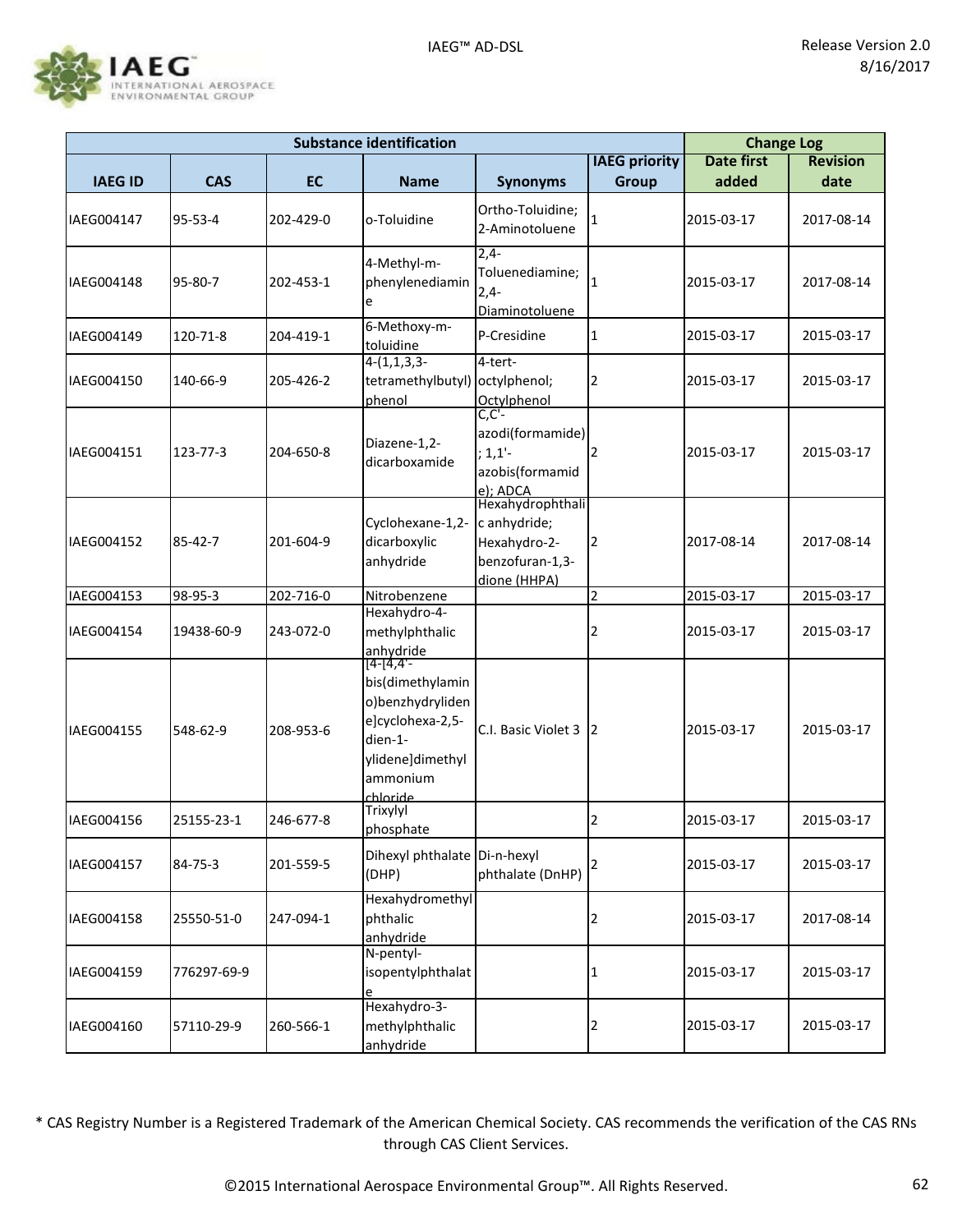

|                | <b>Substance identification</b> |           |                                                                                                                   |                                   |                      |                   |                 |
|----------------|---------------------------------|-----------|-------------------------------------------------------------------------------------------------------------------|-----------------------------------|----------------------|-------------------|-----------------|
|                |                                 |           |                                                                                                                   |                                   | <b>IAEG priority</b> | <b>Date first</b> | <b>Revision</b> |
| <b>IAEG ID</b> | <b>CAS</b>                      | <b>EC</b> | <b>Name</b>                                                                                                       | <b>Synonyms</b>                   | <b>Group</b>         | added             | date            |
| IAEG004161     | 14166-21-3                      | 238-009-9 | Trans-<br>cyclohexane-1,2-<br>dicarboxylic<br>anhydride                                                           |                                   | 2                    | 2015-03-17        | 2017-08-14      |
| IAEG004162     | 3846-71-7                       | 223-346-6 | 2-Benzotriazol-2-<br>yl-4,6-di-tert-<br>butylphenol (UV-<br>320)                                                  |                                   | 1                    | 2017-08-14        | 2017-08-14      |
| IAEG004163     | 3864-99-1                       | 223-383-8 | 2,4-Di-tert-butyl-<br>$6 - (5 -$<br>chlorobenzotriaz<br>ol-2-yl)phenol<br>(UV-327)<br>[4-[[4-anilino-1-           |                                   | 2                    | 2015-03-17        | 2015-03-17      |
| IAEG004164     | 2580-56-5                       | 219-943-6 | naphthyl][4-<br>(dimethylamino)p<br>henyl]methylene]<br>cyclohexa-2,5-<br>dien-1-<br>ylidene]dimethyl<br>ammonium | C.I. Basic Blue 26;<br>C.I. 44045 | $\overline{2}$       | 2015-03-17        | 2015-03-17      |
| IAEG004165     | 25973-55-1                      | 247-384-8 | chloride<br>2-(2H-<br>benzotriazol-2-yl)-<br>$4,6-$<br>ditertpentylphen<br>ol (UV-328)                            | Tinuvin 328                       | 2                    | 2017-08-14        | 2017-08-14      |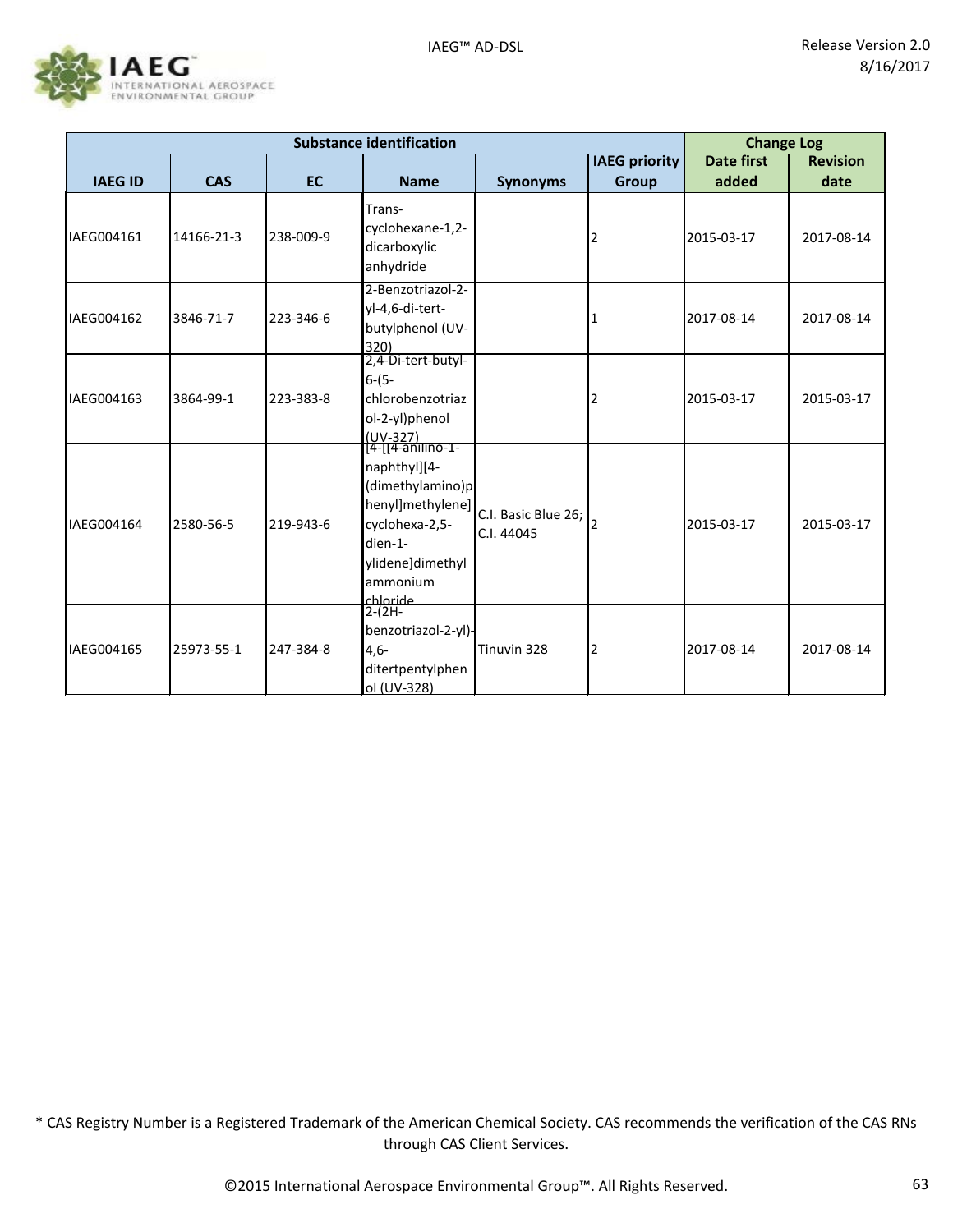

| <b>Substance identification</b> |           |             |                                                                                                                                                                                                                                                                                                                                                                                                                                                                                                               |                    |                      |                                                      |
|---------------------------------|-----------|-------------|---------------------------------------------------------------------------------------------------------------------------------------------------------------------------------------------------------------------------------------------------------------------------------------------------------------------------------------------------------------------------------------------------------------------------------------------------------------------------------------------------------------|--------------------|----------------------|------------------------------------------------------|
|                                 |           |             |                                                                                                                                                                                                                                                                                                                                                                                                                                                                                                               |                    |                      | <b>Revision</b>                                      |
| <b>CAS</b>                      | <b>EC</b> | <b>Name</b> | <b>Synonyms</b>                                                                                                                                                                                                                                                                                                                                                                                                                                                                                               | <b>Group</b>       | added                | date                                                 |
| N/A                             |           |             |                                                                                                                                                                                                                                                                                                                                                                                                                                                                                                               | $\overline{c}$     |                      | 2017-08-14                                           |
|                                 |           | N/A         | Aluminosilicate<br>Refractory<br>Ceramic Fibres<br>(Al-RCF) (fibres<br>covered by index<br>number 650-017-<br>00-8 in Annex VI<br>No 1272/2008,<br>and fulfilling the<br>three following<br>conditions: a)<br>oxides of<br>aluminium and<br>silicon are the<br>main<br>components<br>present (in the<br>fibres) within<br>variable<br>concentration<br>ranges b) fibres<br>have a length<br>weighted<br>geometric mean<br>diameter less two<br>standard<br>geometric errors<br>of 6 or less<br>micrometres c) | of Regulation (EC) | <b>IAEG priority</b> | <b>Change Log</b><br><b>Date first</b><br>2017-08-14 |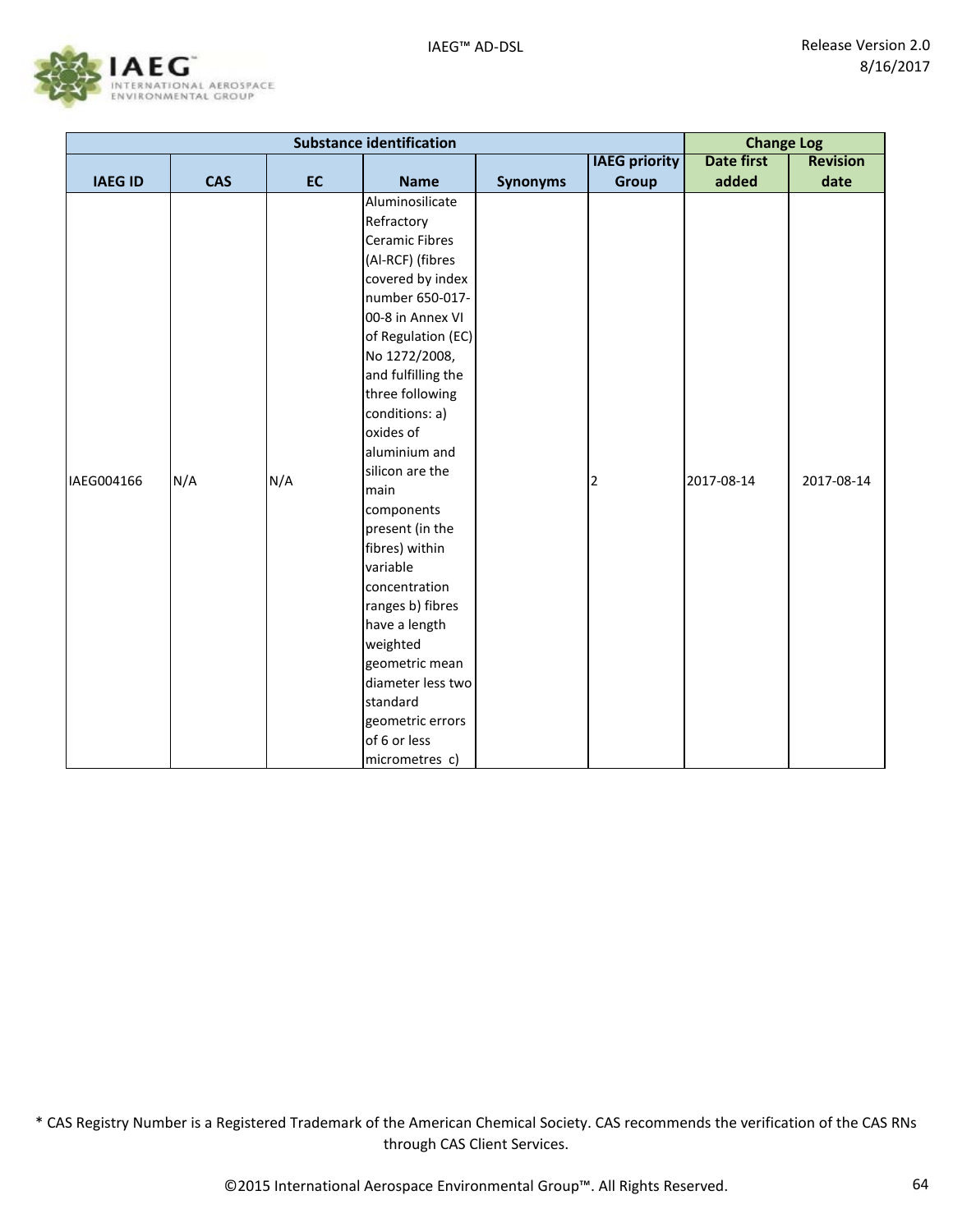

| <b>Substance identification</b> |                |           |                                                                                                                                                                                                                                                                                                                                                                                                                                                                                                                                      |                            |                      |                   | <b>Change Log</b> |  |
|---------------------------------|----------------|-----------|--------------------------------------------------------------------------------------------------------------------------------------------------------------------------------------------------------------------------------------------------------------------------------------------------------------------------------------------------------------------------------------------------------------------------------------------------------------------------------------------------------------------------------------|----------------------------|----------------------|-------------------|-------------------|--|
|                                 |                |           |                                                                                                                                                                                                                                                                                                                                                                                                                                                                                                                                      |                            | <b>IAEG priority</b> | <b>Date first</b> | <b>Revision</b>   |  |
| <b>IAEG ID</b>                  | <b>CAS</b>     | <b>EC</b> | <b>Name</b>                                                                                                                                                                                                                                                                                                                                                                                                                                                                                                                          | <b>Synonyms</b>            | <b>Group</b>         | added             | date              |  |
| IAEG004167                      | N/A            | N/A       | Zirconia<br>Aluminosilicate<br>Refractory<br><b>Ceramic Fibres</b><br>(ZrAI-RCF) (fibres<br>covered by index<br>number 650-017-<br>00-8 in Annex VI<br>of Regulation (EC)<br>No 1272/2008,<br>and fulfilling the<br>three following<br>conditions: a)<br>oxides of<br>aluminium,<br>silicon and<br>zirconium are the<br>main<br>components<br>present (in the<br>fibres) within<br>variable<br>concentration<br>ranges b) fibres<br>have a length<br>weighted<br>geometric mean<br>diameter less two<br>standard<br>geometric errors |                            | 2                    | 2015-03-17        | 2015-03-17        |  |
| IAEG004168                      | $561 - 41 - 1$ | 209-218-2 | $4,4'$ -<br>Bis(dimethylamin<br>$o$ )-4"-<br>(methylamino)trit<br>vl alcohol                                                                                                                                                                                                                                                                                                                                                                                                                                                         | C.I. Solvent Violet 2<br>8 |                      | 2015-03-17        | 2015-03-17        |  |
| IAEG004169                      | 72629-94-8     | 276-745-2 | Pentacosafluorot<br>ridecanoic acid                                                                                                                                                                                                                                                                                                                                                                                                                                                                                                  |                            | 2                    | 2015-03-17        | 2015-03-17        |  |
| IAEG004170                      | 2058-94-8      | 218-165-4 | Henicosafluoroun<br>decanoic acid                                                                                                                                                                                                                                                                                                                                                                                                                                                                                                    |                            | 2                    | 2015-03-17        | 2015-03-17        |  |
| IAEG004171                      | 13149-00-3     | 236-086-3 | Cis-cyclohexane-<br>1,2-dicarboxylic<br>anhydride                                                                                                                                                                                                                                                                                                                                                                                                                                                                                    |                            | 2                    | 2015-03-17        | 2015-03-17        |  |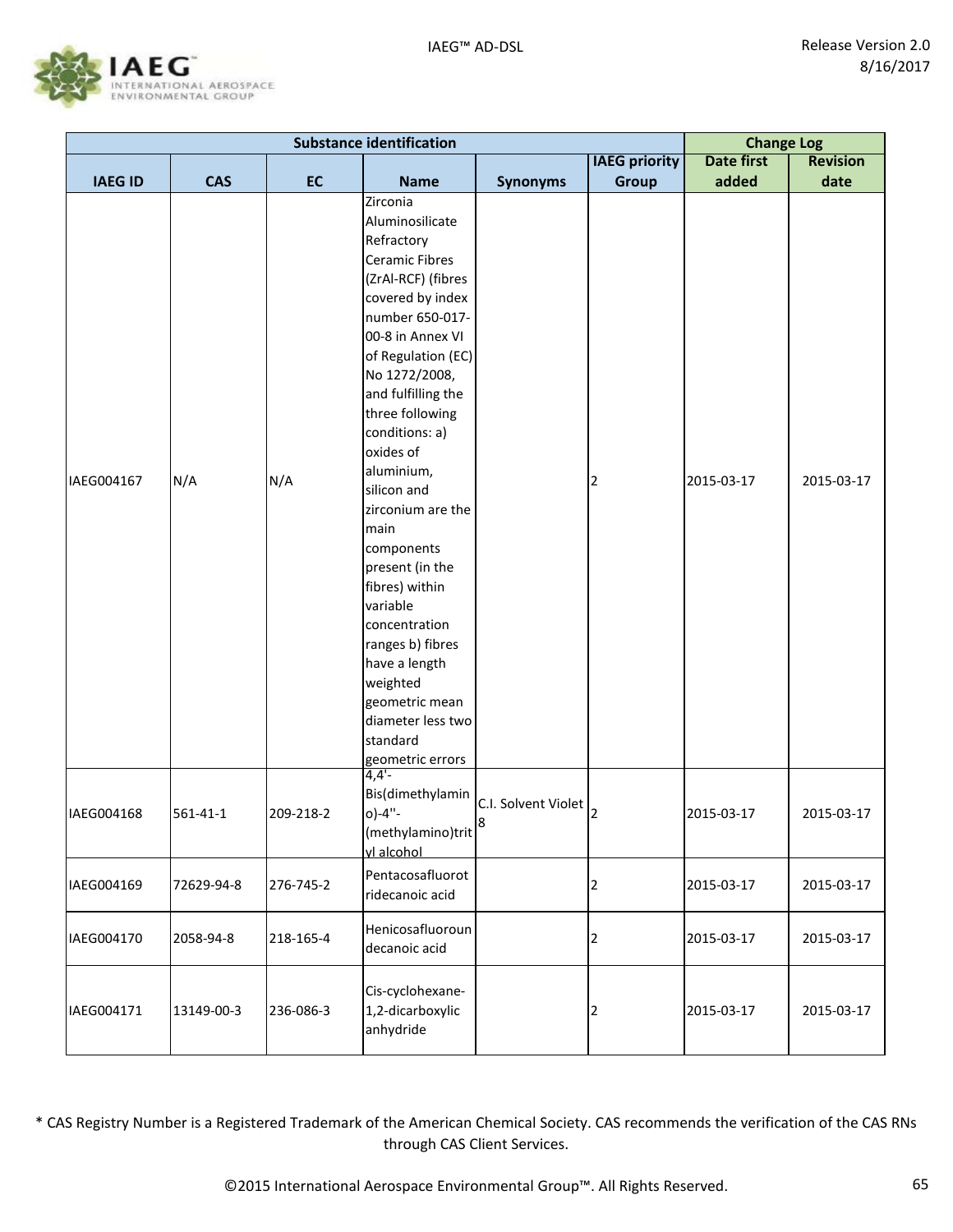

|                |            |           | <b>Substance identification</b>                                                                                                                                 |                                                          |                      | <b>Change Log</b> |                 |
|----------------|------------|-----------|-----------------------------------------------------------------------------------------------------------------------------------------------------------------|----------------------------------------------------------|----------------------|-------------------|-----------------|
|                |            |           |                                                                                                                                                                 |                                                          | <b>IAEG priority</b> | <b>Date first</b> | <b>Revision</b> |
| <b>IAEG ID</b> | <b>CAS</b> | <b>EC</b> | <b>Name</b>                                                                                                                                                     | <b>Synonyms</b>                                          | <b>Group</b>         | added             | date            |
| IAEG004172     | 48122-14-1 | 256-356-4 | Hexahydro-1-<br>methylphthalic<br>anhydride                                                                                                                     |                                                          | 2                    | 2017-08-14        | 2017-08-14      |
| IAEG004173     | N/A        | N/A       | $4-(1,1,3,3-$<br>tetramethylbutyl)<br>phenol,<br>ethoxylated<br>[covering well-<br>defined<br>substances and<br>UVCB substances,<br>polymers and<br>homologues] | 4-tert-<br>Octylphenol<br>ethoxylates (4-<br>tert-OPnEO) | 1                    | 2017-08-14        | 2017-08-14      |
| IAEG004174     | 68648-93-1 | 272-013-1 | $1,2-$<br>Benzenedicarbox<br>ylic acid, mixed<br>decyl and hexyl<br>and octyl diesters                                                                          |                                                          | 2                    | 2015-03-17        | 2015-03-17      |
| IAEG004175     | 68515-50-4 | 271-093-5 | $1,2-$<br>Benzenedicarbox<br>ylic acid, dihexyl<br>ester, branched<br>and linear (DIHP)                                                                         |                                                          | 2                    | 2017-08-14        | 2017-08-14      |
| IAEG004176     | 36437-37-3 | 253-037-1 | $2-(2H -$<br>Benzotriazol-2-yl)-<br>4-(tert-butyl)-6-<br>(sec-butyl)phenol<br>$(UV-350)$                                                                        |                                                          | $\overline{2}$       | 2017-08-14        | 2017-08-14      |
| IAEG004177     | 21049-39-8 |           | Perfluorononan-1<br>oic acid, sodium<br>salt                                                                                                                    |                                                          | 1                    | 2017-08-14        | 2017-08-14      |
| IAEG004178     | 4149-60-4  |           | Perfluorononan-1-<br>oic acid,<br>ammonium salt                                                                                                                 |                                                          | 1                    | 2017-08-14        | 2017-08-14      |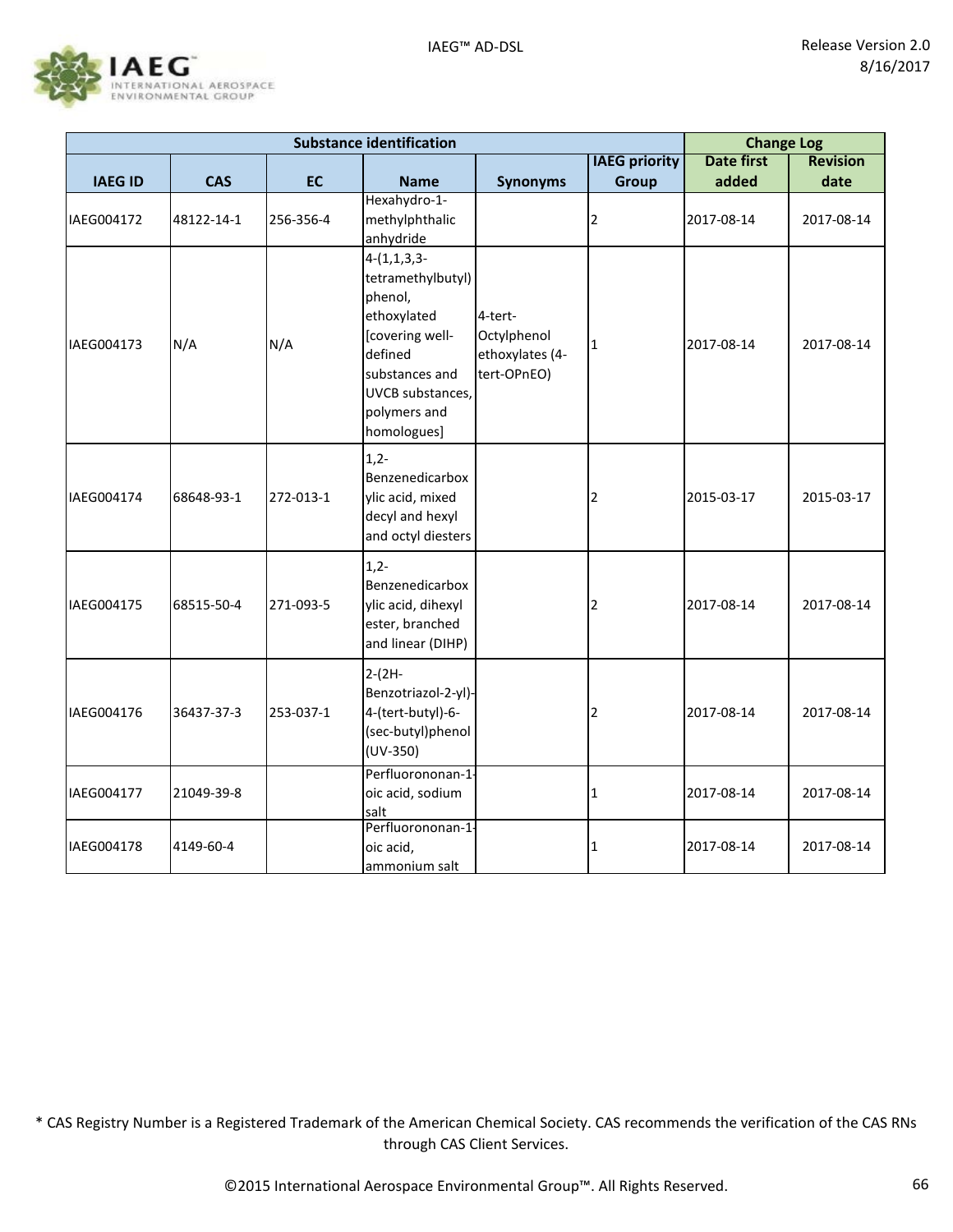

| <b>Substance identification</b> |               |           |                                                                                                                                                                                                                                                                                           |                                                         |                      |                   | <b>Change Log</b> |  |
|---------------------------------|---------------|-----------|-------------------------------------------------------------------------------------------------------------------------------------------------------------------------------------------------------------------------------------------------------------------------------------------|---------------------------------------------------------|----------------------|-------------------|-------------------|--|
|                                 |               |           |                                                                                                                                                                                                                                                                                           |                                                         | <b>IAEG priority</b> | <b>Date first</b> | <b>Revision</b>   |  |
| <b>IAEG ID</b>                  | <b>CAS</b>    | <b>EC</b> | <b>Name</b>                                                                                                                                                                                                                                                                               | <b>Synonyms</b>                                         | <b>Group</b>         | added             | date              |  |
| IAEG004179                      |               |           | 5-Sec-butyl-2-(2,4-<br>dimethylcyclohex-<br>3-en-1-yl)-5-<br>methyl-1,3-<br>dioxane [1], 5-sec-<br>butyl-2-(4,6-<br>dimethylcyclohex-<br>3-en-1-yl)-5-<br>methyl-1,3-<br>dioxane [2]<br>[covering any of<br>the individual<br>isomers of [1]<br>and [2] or any<br>combination<br>thereof] |                                                         | 2                    | 2017-08-14        | 2017-08-14        |  |
| IAEG004180                      | 13048-33-4    | 235-921-9 | Hexamethylene<br>diacrylate (HDDA) diacrylate                                                                                                                                                                                                                                             | Hexane-1,6-diol                                         | 3                    | 2017-08-14        | 2017-08-14        |  |
| IAEG004181                      | 84-61-7       | 201-545-9 | Dicyclohexyl<br>phthalate (DCHP)                                                                                                                                                                                                                                                          |                                                         | 3                    | 2017-08-14        | 2017-08-14        |  |
| IAEG004182                      | 36861-47-9    | 253-242-6 | $(+/-)-1,7,7-$<br>Trimethyl-3-[(4-<br>methylphenyl)me<br>thylene]bicyclo[2.<br>2.1]heptan-2-one                                                                                                                                                                                           | 4-<br>Methylbenzylide<br>necamphor (4-<br>MBC)          | 3                    | 2015-03-17        | 2017-08-14        |  |
| IAEG004184                      | 75-01-4       | 200-831-0 | Vinyl chloride                                                                                                                                                                                                                                                                            | Chloroethylene                                          | $\mathbf 1$          | 2015-03-17        | 2017-08-14        |  |
| IAEG004186                      | 91-59-8       | 202-080-4 | 2-Naphthylamine                                                                                                                                                                                                                                                                           |                                                         | 1                    | 2015-03-17        | 2015-03-17        |  |
| IAEG004187                      | 75-35-4       | 200-864-0 | $1,1-$<br>Dichloroethene                                                                                                                                                                                                                                                                  | $1,1-$<br>Dichloroethylene;<br>Vinylydene<br>dichloride | 1                    | 2015-03-17        | 2017-08-14        |  |
| IAEG004188                      | 79-00-5       | 201-166-9 | $1, 1, 2-$<br>Trichloroethane                                                                                                                                                                                                                                                             | Vinyl trichloride                                       | 1                    | 2015-03-17        | 2015-03-17        |  |
| IAEG004189                      | 101-68-8      | 202-966-0 | $4,4'-$<br>Methylenediphen<br>yl diisocyanate                                                                                                                                                                                                                                             |                                                         | 3                    | 2017-08-14        | 2017-08-14        |  |
| IAEG004190                      | 2536-05-2     | 219-799-4 | $2,2'$ -<br>Methylenediphen<br>yl diisocyanate                                                                                                                                                                                                                                            |                                                         | 3                    | 2015-03-17        | 2017-08-14        |  |
| IAEG004191                      | $67 - 72 - 1$ | 200-666-4 | Hexachloroethan<br>e                                                                                                                                                                                                                                                                      |                                                         | 1                    | 2017-08-14        | 2017-08-14        |  |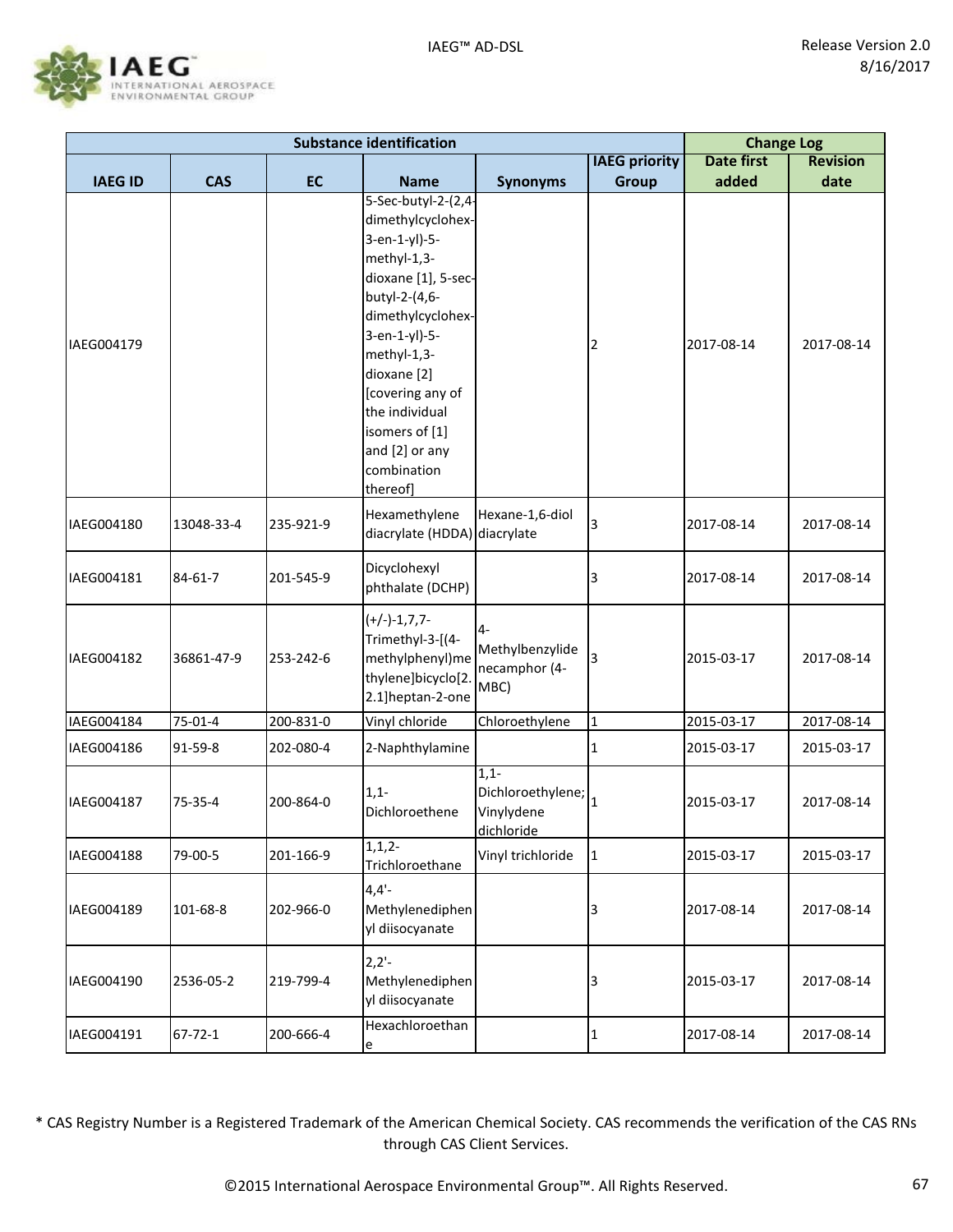

| <b>Substance identification</b> |            |           |                                                                                                  |                                                             |                      | <b>Change Log</b> |                 |
|---------------------------------|------------|-----------|--------------------------------------------------------------------------------------------------|-------------------------------------------------------------|----------------------|-------------------|-----------------|
|                                 |            |           |                                                                                                  |                                                             | <b>IAEG priority</b> | <b>Date first</b> | <b>Revision</b> |
| <b>IAEG ID</b>                  | <b>CAS</b> | <b>EC</b> | <b>Name</b>                                                                                      | <b>Synonyms</b>                                             | <b>Group</b>         | added             | date            |
| IAEG004192                      | 630-20-6   | 211-135-1 | $1, 1, 1, 2-$<br>Tetrachloroethan<br>e                                                           |                                                             | 1                    | 2015-03-17        | 2017-08-14      |
| IAEG004194                      | 624-49-7   | 210-849-0 | Dimethyl<br>fumarate (DMF)                                                                       |                                                             | 1                    | 2015-03-17        | 2017-08-14      |
| IAEG004198                      | 12001-28-4 | 601-649-8 | Crocidolite<br>(asbestos fibre)                                                                  |                                                             | 1                    | 2015-03-17        | 2017-08-14      |
| #REF!                           | #REF!      | #REF!     | #REF!                                                                                            | #REF!                                                       | #REF!                | #REF!             | #REF!           |
| IAEG004201                      | 77536-66-4 | 616-471-6 | Actinolite<br>(asbestos fibre)                                                                   |                                                             | 1                    | 2015-03-17        | 2017-08-14      |
| IAEG004202                      | 14567-73-8 |           | Tremolite<br>(asbestos fibre)                                                                    |                                                             | 1                    | 2015-03-17        | 2017-08-14      |
| IAEG004203                      | 77536-68-6 | 616-473-7 | Tremolite<br>(asbestos fibre)                                                                    |                                                             | 1                    | 2015-03-17        | 2017-08-14      |
| IAEG004204                      | 17068-78-9 |           | Anthophyllite<br>(asbestos fibre)                                                                |                                                             | 1                    | 2015-03-17        | 2017-08-14      |
| IAEG004205                      | 77536-67-5 | 616-472-1 | Anthophyllite<br>(asbestos fibre)                                                                |                                                             | 1                    | 2015-03-17        | 2017-08-14      |
| IAEG004209                      | 2315-67-5  |           | $2-[4-(1,1,3,3-$<br>tetramethylbutyl)<br>phenoxy]ethanol                                         |                                                             | 1                    | 2015-03-17        | 2017-08-14      |
| IAEG004210                      | 2315-61-9  |           | $2-[2-[4-(1,1,3,3-$<br>tetramethylbutyl)<br>phenoxy]ethoxy]<br>ethanol                           |                                                             | 1                    | 2015-03-17        | 2017-08-14      |
| IAEG004211                      | 9002-93-1  |           | Alpha-[4-(1,1,3,3-<br>tetramethylbutyl)<br>phenyl]-w-<br>hydroxypoly(oxy-<br>1,2-ethanediyl)     |                                                             | 1                    | 2015-03-17        | 2017-08-14      |
| IAEG004212                      | 2497-59-8  | 219-682-8 | $20-[4-(1,1,3,3-$<br>tetramethylbutyl)<br>phenoxy]-<br>3,6,9,12,15,18-<br>hexaoxaicosan-1-<br>οl |                                                             | 1                    | 2015-03-17        | 2015-03-17      |
| IAEG004214                      | 106-93-4   | 203-444-5 | $1,2-$<br>Dibromoethane                                                                          | Ethylene<br>dibromide (EDB)                                 |                      | 2017-08-14        | 2017-08-14      |
| IAEG004215                      | 6807-17-6  | 401-720-1 | 2,2-Bis(4'-<br>methylpentane                                                                     | $4,4-$<br>hydroxyphenyl)-4-Isobutylethyliden 3<br>ediphenol |                      | 2015-03-17        | 2017-08-14      |
| IAEG004216                      | 98-54-4    | 202-679-0 | 4-Tert-<br>butylphenol                                                                           | P-Tert-<br>butylphenol                                      | 3                    | 2015-03-17        | 2015-03-17      |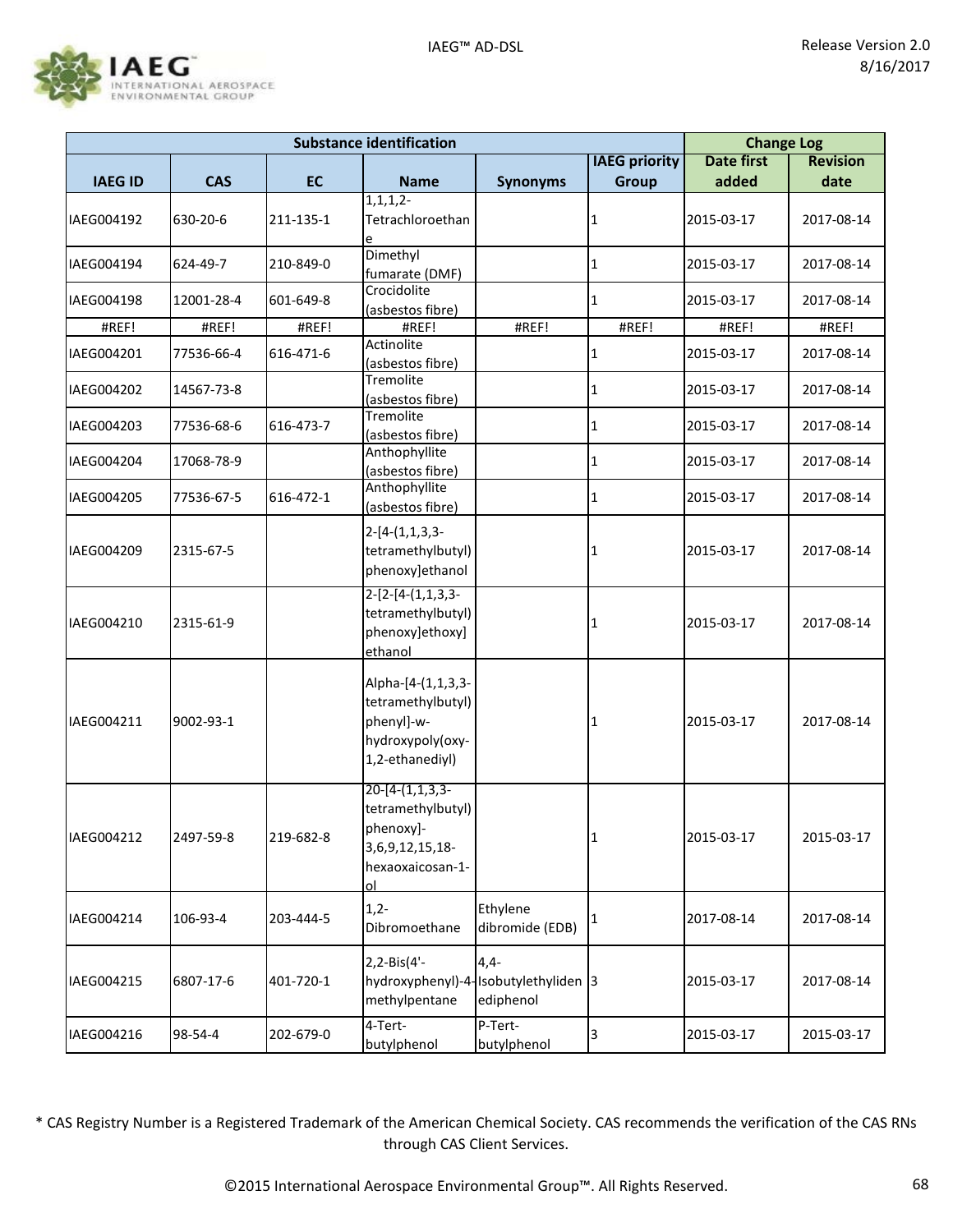

|                |                |           | <b>Substance identification</b>                                                    |                                                                                                         |                      | <b>Change Log</b> |                 |
|----------------|----------------|-----------|------------------------------------------------------------------------------------|---------------------------------------------------------------------------------------------------------|----------------------|-------------------|-----------------|
|                |                |           |                                                                                    |                                                                                                         | <b>IAEG priority</b> | <b>Date first</b> | <b>Revision</b> |
| <b>IAEG ID</b> | <b>CAS</b>     | <b>EC</b> | <b>Name</b>                                                                        | <b>Synonyms</b>                                                                                         | <b>Group</b>         | added             | date            |
| IAEG004217     | 79-94-7        | 201-236-9 | Tetrabromobisph Tetrabromo-4,4'-<br>enol A                                         | $2,2',6,6'$ -<br>isopropylidenedi<br>phenol (TBBPA)                                                     |                      | 2017-08-14        | 2017-08-14      |
| IAEG004218     | 4098-71-9      | 223-861-6 | 3-<br>Isocyanatomethyl-<br>$3, 5, 5 -$<br>trimethylcyclohex<br>vl isocvanate       |                                                                                                         | 3                    | 2017-08-14        | 2017-08-14      |
| IAEG004219     | 103-11-7       | 203-080-7 | 2-Ethylhexyl<br>acrylate                                                           |                                                                                                         | 3                    | 2017-08-14        | 2017-08-14      |
| IAEG004220     | 42978-66-5     | 256-032-2 | (1-Methyl-1,2-<br>ethanediyl)bis[ox<br>y(methyl-2,1-<br>ethanediyl)]<br>diacrylate |                                                                                                         | 3                    | 2017-08-14        | 2017-08-14      |
| IAEG004221     | 552-30-7       | 209-008-0 | $1,2,4-$<br>Benzenetricarbox<br>ylic acid 1,2-<br>anhydride                        | Benzene-1,2,4-<br>tricarboxylic acid<br>1,2-anhydride                                                   | 2                    | 2015-03-17        | 2015-03-17      |
| IAEG004222     | 5124-30-1      | 225-863-2 | $4,4'-$<br>methylenedicyclo<br>hexyl<br>diisocyanate                               |                                                                                                         | 3                    | 2015-03-17        | 2015-03-17      |
| IAEG004223     | 822-06-0       | 212-485-8 | Hexamethylene<br>diisocyanate                                                      | Hexamethylene-<br>1,6-diisocyanate<br>(HDI)                                                             | 3                    | 2017-08-14        | 2017-08-14      |
| IAEG004224     | 26471-62-5     | 247-722-4 | Toluene<br>diisocyanate (TDI) Toluene                                              | M-Tolylidene<br>diisocyanate; 1,3-<br>Diisocyanato(met<br>hyl)benzene;<br>diisocyanates,<br>mixed (TDI) | 3                    | 2017-08-14        | 2017-08-14      |
| IAEG004225     | $107 - 15 - 3$ | 203-468-6 | Ethylenediamine                                                                    |                                                                                                         | 3                    | 2017-08-14        | 2017-08-14      |
| IAEG004226     | 111-30-8       | 203-856-5 | Glutaral                                                                           | Glutaraldehyde;<br>1,5-Pentanedial;<br>Pentane-1,5-dial;<br>Pentanedial                                 | 3                    | 2017-08-14        | 2017-08-14      |
| IAEG004227     | 1313-27-5      | 215-204-7 | Molybdenum<br>trioxide                                                             |                                                                                                         | 3                    | 2017-08-14        | 2017-08-14      |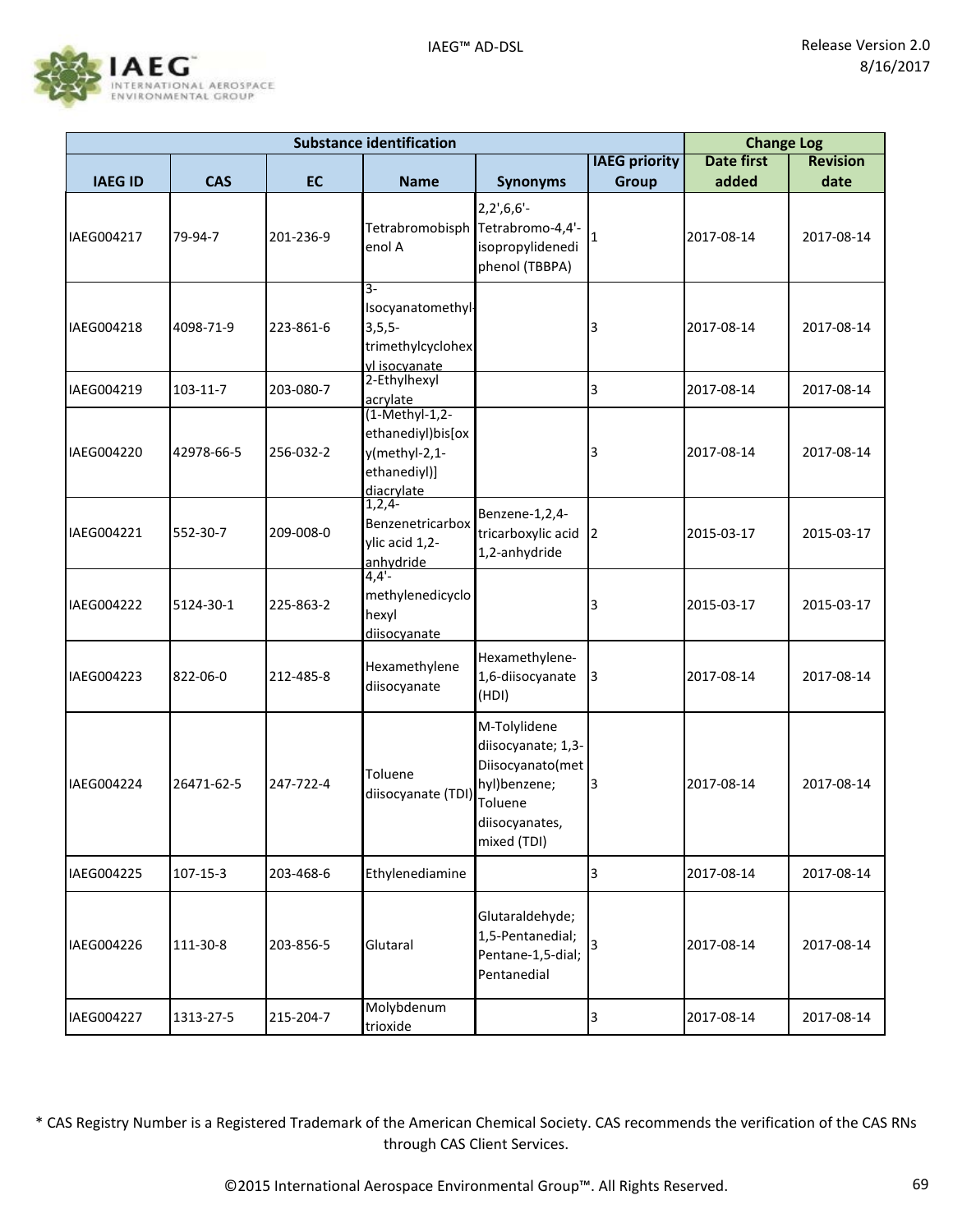

|                |            | <b>Substance identification</b> |                                                                             |                                                                                  |                      | <b>Change Log</b> |                 |
|----------------|------------|---------------------------------|-----------------------------------------------------------------------------|----------------------------------------------------------------------------------|----------------------|-------------------|-----------------|
|                |            |                                 |                                                                             |                                                                                  | <b>IAEG priority</b> | <b>Date first</b> | <b>Revision</b> |
| <b>IAEG ID</b> | <b>CAS</b> | <b>EC</b>                       | <b>Name</b>                                                                 | <b>Synonyms</b>                                                                  | <b>Group</b>         | added             | date            |
| IAEG004228     | 64742-82-1 | 265-185-4                       | Naphtha<br>(petroleum),<br>hydrodesulphuris 1<br>ed heavy                   | White spirit type                                                                | 3                    | 2017-08-14        | 2017-08-14      |
| IAEG004229     | 64742-48-9 | 265-150-3                       | Naphtha<br>(petroleum),<br>hydrotreated<br>heavy                            |                                                                                  | 3                    | 2017-08-14        | 2017-08-14      |
| IAEG004230     | 106-50-3   | 203-404-7                       | p-<br>Phenylenediamin<br>e                                                  |                                                                                  | 3                    | 2017-08-14        | 2017-08-14      |
| IAEG004231     | 137-30-4   | 205-288-3                       | Ziram                                                                       |                                                                                  | 3                    | 2015-03-17        | 2015-03-17      |
| IAEG004232     | 3173-72-6  | 221-641-4                       | 1,5-naphthylene<br>diisocyanate                                             |                                                                                  | 3                    | 2017-08-14        | 2017-08-14      |
| IAEG004233     | 26447-40-5 | 247-714-0                       | Methylenediphen<br>yl diisocyanate<br>(MDI)                                 | Methylene<br>diphenyl<br>diisocyanate<br>(MDI) mixed<br>isomers                  | 3                    | 2017-08-14        | 2017-08-14      |
| IAEG004234     | 1308-06-1  | 215-157-2                       | Tricobalt<br>tetraoxide                                                     |                                                                                  | 3                    | 2017-08-14        | 2017-08-14      |
| IAEG004235     | 67-43-6    | 200-652-8                       | $N-$<br>Carboxymethylim<br>inobis(ethyleneni<br>trilo)tetra(acetic<br>acid) | Pentetic acid                                                                    | 3                    | 2017-08-14        | 2017-08-14      |
| IAEG004236     | 80-09-1    | 201-250-5                       | <b>Bisphenol S (BPS)</b>                                                    | $4,4'$ -<br>Sulphonyldiphen<br>ol; 4,4'-<br>Sulfonyldiphenol                     | 3                    | 2017-08-14        | 2017-08-14      |
| IAEG004237     | 128-37-0   | 204-881-4                       | 2,6-Di-tert-butyl-<br>4-methylphenol                                        | 2,6-Di-tert-butyl-<br>p-cresol;<br>Butylated<br>hydroxytoluene<br>(BHT)          | 3                    | 2015-03-17        | 2015-03-17      |
| IAEG004238     | 504-60-9   | 207-995-2                       | Penta-1,3-diene                                                             |                                                                                  | 3                    | 2017-08-14        | 2017-08-14      |
| IAEG004239     | 584-84-9   | 209-544-5                       | 4-Methyl-m-<br>phenylene<br>diisocyanate                                    | 2,4-Toluene<br>diisocyanate                                                      | 3                    | 2015-03-17        | 2015-03-17      |
| IAEG004240     | 2778-42-9  | 220-474-4                       | $1,3-bis(1-$<br>isocyanato-1-<br>methylethyl)benz<br>ene                    |                                                                                  | 3                    | 2017-08-14        | 2017-08-14      |
| IAEG004241     | 5873-54-1  | 227-534-9                       | $O-(p-$<br>isocyanatobenzyl<br>)phenyl<br>isocyanate                        | $2,4'$ -<br>Methylenediphen $\vert$ <sub>3</sub><br>yl diisocyanate<br>(2,4'MDI) |                      | 2017-08-14        | 2017-08-14      |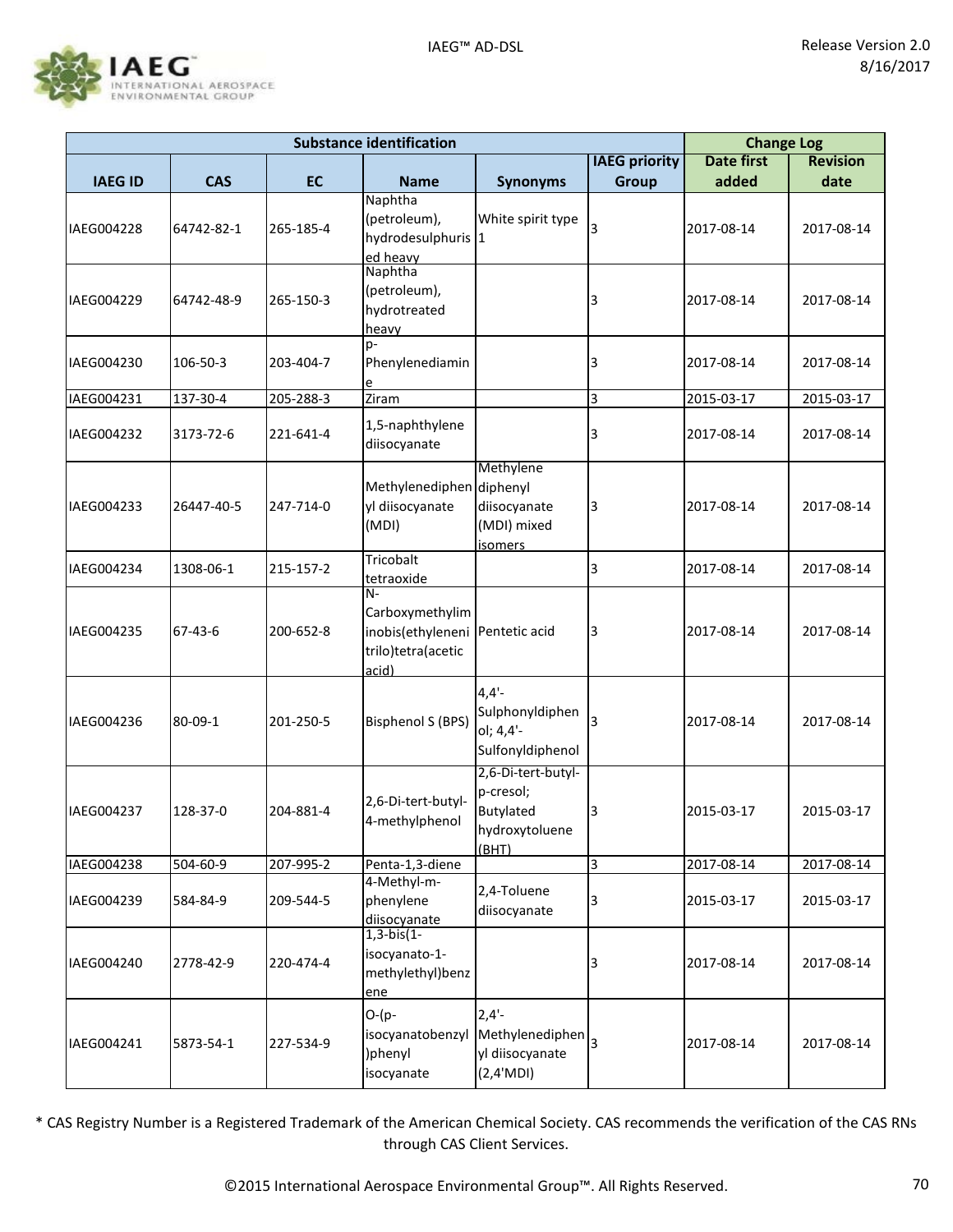

|                |            |           | <b>Change Log</b>                                                        |                                                                   |                      |                   |                 |
|----------------|------------|-----------|--------------------------------------------------------------------------|-------------------------------------------------------------------|----------------------|-------------------|-----------------|
|                |            |           |                                                                          |                                                                   | <b>IAEG priority</b> | <b>Date first</b> | <b>Revision</b> |
| <b>IAEG ID</b> | <b>CAS</b> | <b>EC</b> | <b>Name</b>                                                              | <b>Synonyms</b>                                                   | <b>Group</b>         | added             | date            |
| IAEG004242     | 7664-93-9  | 231-639-5 | Sulphuric acid                                                           | Sulfuric acid                                                     | 3                    | 2017-08-14        | 2017-08-14      |
| IAEG004243     | 13674-84-5 | 237-158-7 | Tris(2-chloro-1-<br>methylethyl)<br>phosphate                            | Tris (1-chloro-2-<br>propyl)<br>phosphate (TCPP)                  | 3                    | 2015-03-17        | 2015-03-17      |
| IAEG004244     | 68855-54-9 | 272-489-0 | Kieselguhr, soda<br>ash flux-calcined<br>(SiO2)<br>(amorphous<br>silica) |                                                                   | 3                    | 2015-03-17        | 2015-03-17      |
| IAEG004245     | 91-08-7    | 202-039-0 | 2-Methyl-m-<br>phenylene<br>diisocyanate                                 | 2,6-Toluene<br>diisocyanate                                       | 3                    | 2017-08-14        | 2017-08-14      |
| IAEG004246     | 91-97-4    | 202-112-7 | $3,3'$ -<br>Dimethylbiphenyl-<br>$4,4'-divl$<br>diisocyanate             |                                                                   | 3                    | 2017-08-14        | 2017-08-14      |
| IAEG004247     | 119-36-8   | 204-317-7 | Methyl salicylate                                                        |                                                                   | 3                    | 2017-08-14        | 2017-08-14      |
| IAEG004248     | 2440-22-4  | 219-470-5 | $2-(2H -$<br>benzotriazol-2-yl)-2-yl)-4-<br>p-cresol                     | Drometrizole; 2-<br>(2H-benzotriazol-<br>methylphenol<br>$(UV-P)$ | 3                    | 2017-08-14        | 2017-08-14      |
| IAEG004249     | 8052-41-3  | 232-489-3 | Stoddard solvent                                                         |                                                                   | 3                    | 2017-08-14        | 2017-08-14      |
| IAEG004250     | 18172-67-3 | 242-060-2 | (-)-Pin-2(10)-ene                                                        | L-beta-pinene                                                     | 3                    | 2017-08-14        | 2017-08-14      |
| IAEG004251     | 26038-87-9 | 247-421-8 | Orthoboric acid,<br>compound with 2-<br>aminoethanol                     |                                                                   | 3                    | 2017-08-14        | 2017-08-14      |
| IAEG004253     | 64742-88-7 | 265-191-7 | Solvent naphtha<br>(petroleum),<br>medium aliph.                         |                                                                   | 3                    | 2017-08-14        | 2017-08-14      |
| IAEG004255     | 131-56-6   | 205-029-4 | $2,4-$<br>henone                                                         | dihydroxybenzop Benzophenone-1 3                                  |                      | 2017-08-14        | 2017-08-14      |
| IAEG004256     | 131-55-5   | 205-028-9 | $2,2',4,4'-$<br>tetrahydroxybenz<br>ophenone                             | Benzophenone-2<br>$(Bp-2)$                                        | 3                    | 2017-08-14        | 2017-08-14      |
| IAEG004257     | 131-57-7   | 205-031-5 | Oxybenzone                                                               | Benzophenone-3;<br>2-Hydroxy-4-<br>methoxybenzoph<br>enone        | 3                    | 2017-08-14        | 2017-08-14      |
| IAEG004258     | 25013-16-5 | 246-563-8 | Tert-butyl-4-<br>methoxyphenol                                           | <b>Butylated</b><br>hydroxyanisole<br>(BHA)                       | 3                    | 2017-08-14        | 2017-08-14      |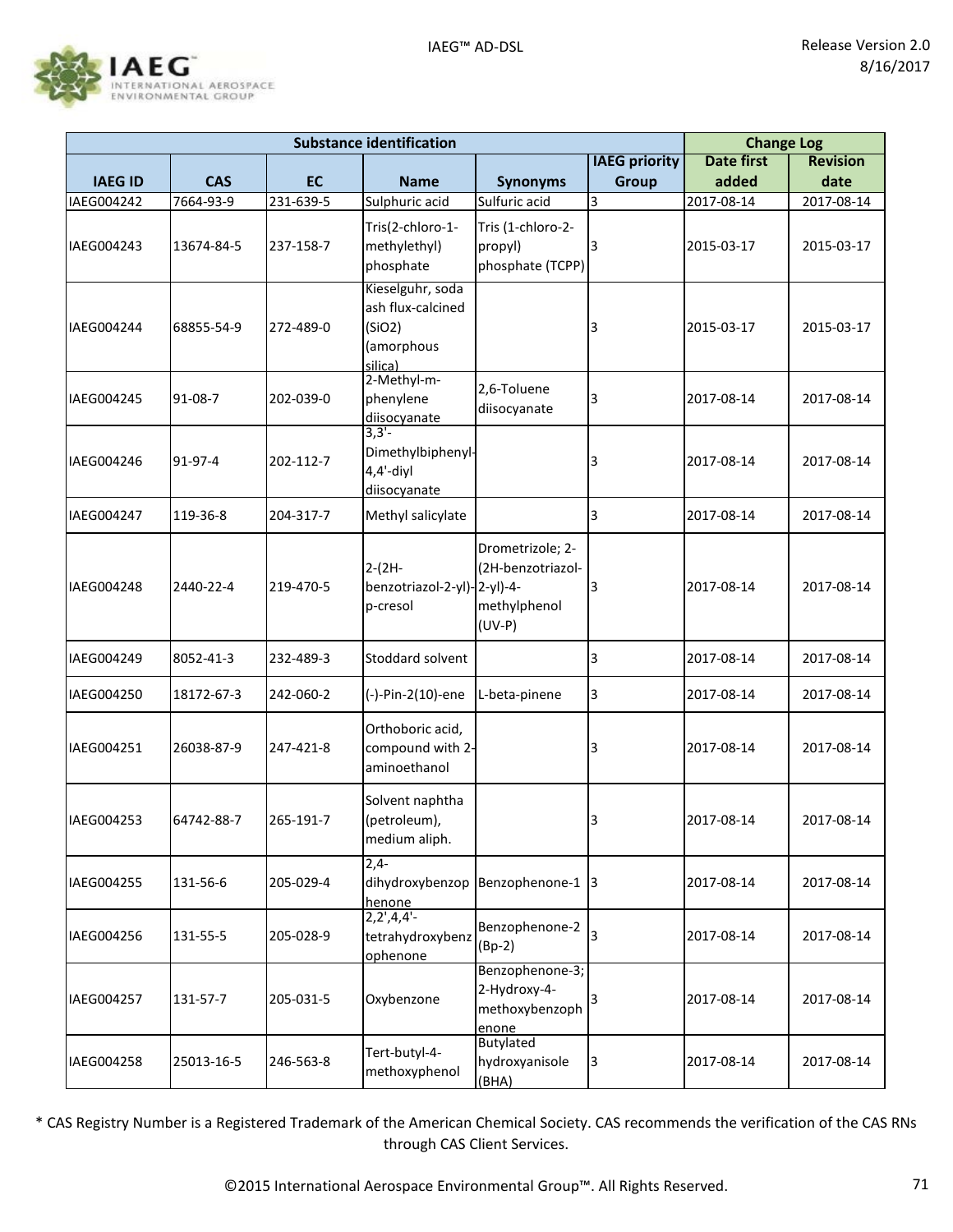

|                |            |           | <b>Substance identification</b>                                                                                               |                                                                                    |                      | <b>Change Log</b> |                 |
|----------------|------------|-----------|-------------------------------------------------------------------------------------------------------------------------------|------------------------------------------------------------------------------------|----------------------|-------------------|-----------------|
|                |            |           |                                                                                                                               |                                                                                    | <b>IAEG priority</b> | <b>Date first</b> | <b>Revision</b> |
| <b>IAEG ID</b> | <b>CAS</b> | <b>EC</b> | <b>Name</b>                                                                                                                   | <b>Synonyms</b>                                                                    | Group                | added             | date            |
| IAEG004259     | 68186-85-6 | 269-047-4 | Cobalt titanite<br>green spinel                                                                                               | C.I. Pigment<br>Green 50                                                           | 3                    | 2017-08-14        | 2017-08-14      |
| IAEG004261     | 3147-75-9  | 221-573-5 | $2-(2H -$<br>benzotriazol-2-yl)-<br>$4-(1,1,3,3-$<br>tetramethylbutyl)<br>phenol (UV-329)                                     |                                                                                    | 3                    | 2017-08-14        | 2017-08-14      |
| IAEG004262     | 3296-90-0  | 221-967-7 | $2,2-$                                                                                                                        | $2,2-$<br>Bis(bromomethyl Bis(bromomethyl 3<br>)-1,3-propanediol )propane-1,3-diol |                      | 2017-08-14        | 2017-08-14      |
| IAEG004263     | 70321-86-7 | 274-570-6 | $2-(2H -$<br>benzotriazol-2-yl)-<br>4,6-bis(1-methyl-<br>$1 -$<br>phenylethyl)phen<br>ol (UV-234)                             |                                                                                    | 3                    | 2017-08-14        | 2017-08-14      |
| IAEG004264     | 620-92-8   | 210-658-2 | $4,4'$ -<br>Methylenediphen<br>οl                                                                                             | $Bis(4-$<br>hydroxyphenyl)m<br>ethane;<br><b>Bisphenol F (BPF)</b>                 | $\overline{3}$       | 2017-08-14        | 2017-08-14      |
| IAEG004265     | 80-46-6    | 201-280-9 | $p-(1,1-$<br>Dimethylpropyl)p<br>henol                                                                                        | 4-Tert-<br>pentylphenol                                                            | 2                    | 2017-08-14        | 2017-08-14      |
| IAEG004267     | 73936-91-1 | 422-600-5 | $2-(2H -$<br>Benzotriazole-2-<br>yl)-6-(1-methyl-1-<br>phenylethyl)-4-<br>$(1,1,3,3-$<br>tetramethylbutyl)<br>phenol (UV-928) |                                                                                    | 3                    | 2017-08-14        | 2017-08-14      |
| IAEG004268     | 25713-60-4 | 426-040-2 | 2,4,6-Tris(2,4,6-<br>tribromophenoxy<br>$)-1,3,5$ -triazine                                                                   |                                                                                    | 3                    | 2017-08-14        | 2017-08-14      |
| IAEG004269     | 1478-61-1  | 216-036-7 | $4,4 - [2,2,2-$<br>Trifluoro-1-<br>(trifluoromethyl)<br>ethylidene]diphe<br><u>nol</u>                                        |                                                                                    | 3                    | 2017-08-14        | 2017-08-14      |
| IAEG004270     | 3108-42-7  | 221-470-5 | Ammonium<br>nonadecafluorod<br>ecanoate                                                                                       | Ammonium salt<br>of<br>Nonadecafluorod<br>ecanoic acid                             |                      | 2017-08-14        | 2017-08-14      |
| IAEG004273     | 72624-02-3 | 276-743-1 | Phenol, heptyl<br>derivs.                                                                                                     |                                                                                    | 2                    | 2015-03-17        | 2017-08-14      |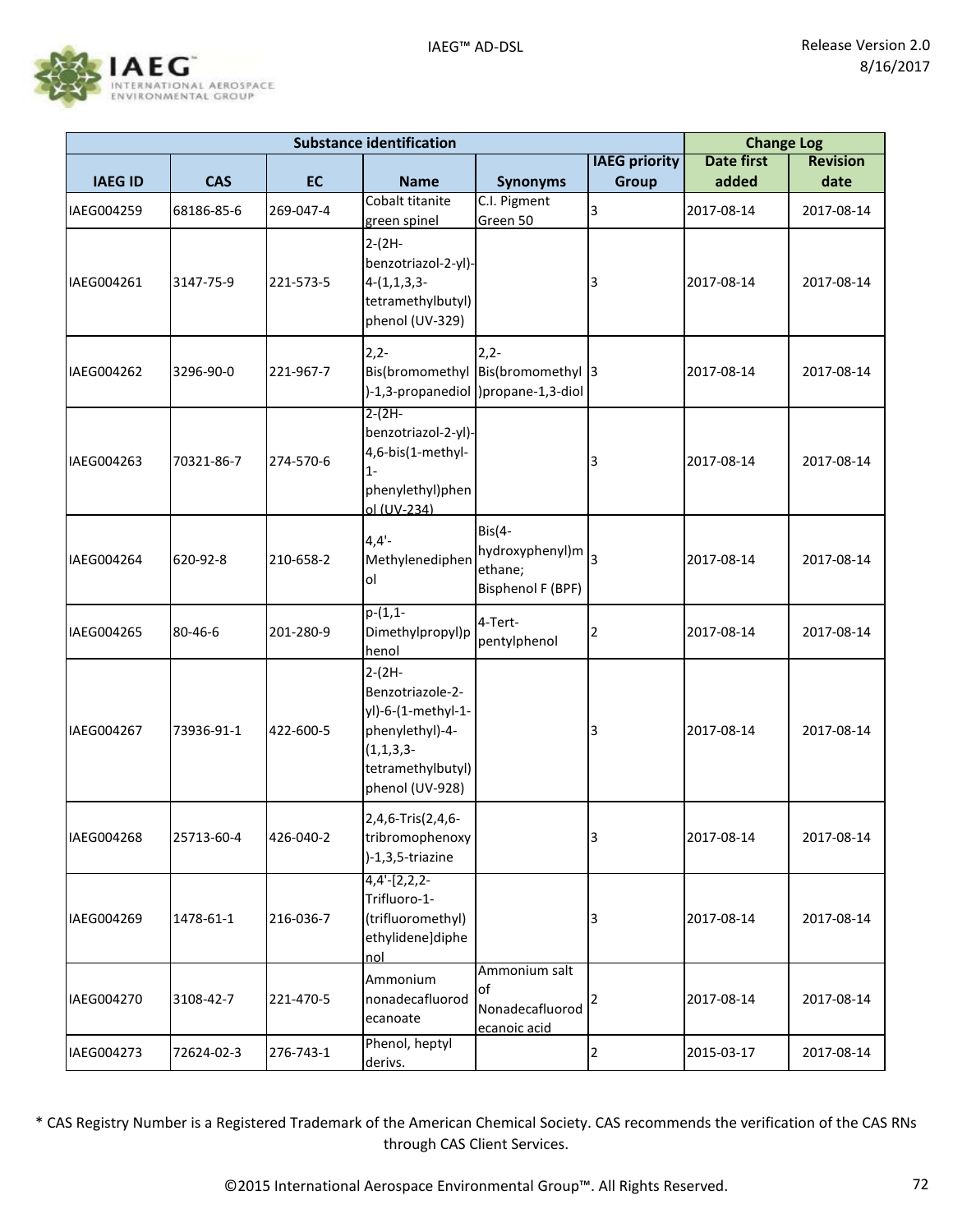

| <b>Substance identification</b> |             |           |                                                                              |                                                                                      |                      |                   | <b>Change Log</b> |  |
|---------------------------------|-------------|-----------|------------------------------------------------------------------------------|--------------------------------------------------------------------------------------|----------------------|-------------------|-------------------|--|
|                                 |             |           |                                                                              |                                                                                      | <b>IAEG priority</b> | <b>Date first</b> | <b>Revision</b>   |  |
| <b>IAEG ID</b>                  | <b>CAS</b>  | <b>EC</b> | <b>Name</b>                                                                  | <b>Synonyms</b>                                                                      | Group                | added             | date              |  |
| IAEG004274                      | 50926-11-9  | 610-589-1 | Indium tin oxide<br>(ITO)                                                    |                                                                                      | 3                    | 2015-03-17        | 2017-08-14        |  |
|                                 |             |           | Sodium                                                                       | Sodium salt of                                                                       |                      |                   |                   |  |
| IAEG004276                      | 3830-45-3   |           | nonadecafluorod                                                              | Nonadecafluorod 2                                                                    |                      | 2015-03-17        | 2017-08-14        |  |
|                                 |             |           | ecanoate                                                                     | ecanoic acid<br>$4,4'-$                                                              |                      |                   |                   |  |
| IAEG004277                      | 80-05-7     | 201-245-8 | Bisphenol A (BPA) Isopropylidenedi                                           |                                                                                      | 12                   | 2015-03-17        | 2017-08-14        |  |
|                                 |             |           |                                                                              | phenol                                                                               |                      |                   |                   |  |
| IAEG004279                      | 553-00-4    | 209-030-0 | $2 -$<br>naphthylammoni<br>um acetate                                        |                                                                                      | 1                    | 2015-03-17        | 2017-08-14        |  |
| IAEG004281                      | 68412-54-4  | 500-209-1 | Nonylphenol,<br>branched,<br>ethoxylated                                     | $2 - {2 - [4 - (2, 4, 5 -$<br>Trimethylhexan-3-<br>yl)phenoxy]polye<br>thoxy}ethanol | $\mathbf{1}$         | 2015-03-17        | 2017-08-14        |  |
|                                 |             |           |                                                                              |                                                                                      |                      |                   |                   |  |
| IAEG004282                      | 127087-87-0 | 500-315-8 | 4-Nonylphenol,<br>branched,<br>ethoxylated (1 -<br>2.5 moles<br>ethoxylated) |                                                                                      | 1                    | 2015-03-17        | 2017-08-14        |  |
| IAEG004284                      | 12001-29-5  | 601-650-3 | Chrysotile<br>(asbestos fibre)                                               |                                                                                      | 1                    | 2017-08-14        | 2017-08-14        |  |
| IAEG004285                      | 132207-32-0 | 601-650-3 | Chrysotile<br>(asbestos fibre)                                               |                                                                                      | 1                    | 2015-03-17        | 2017-08-14        |  |
| IAEG004286                      | 93-76-5     | 202-273-3 | $2,4,5-$<br>Trichlorophenoxy<br>acetic acid (2,4,5-<br>T)                    | Trioxone                                                                             | 1                    | 2017-08-14        | 2017-08-14        |  |
| IAEG004290                      | 1910-42-5   | 217-615-7 | Paraquat-<br>dichloride                                                      | 1,1-Dimethyl-4,4'-<br>bipyridinium<br>dichloride                                     | 1                    | 2017-08-14        | 2017-08-14        |  |
| IAEG004291                      | 12172-73-5  | 601-801-3 | Amosite                                                                      | Grunerite<br>(asbestos fibre)                                                        | $\mathbf 1$          | 2017-08-14        | 2017-08-14        |  |
| IAEG004292                      | 7446-18-6   | 231-201-3 | Dithallium<br>sulphate                                                       | Thallic sulphate                                                                     | $\mathbf{1}$         | 2015-03-17        | 2015-03-17        |  |
| IAEG004293                      | 76-06-2     | 200-930-9 | Trichloronitromet<br>hane                                                    | Chloropicrin                                                                         | 1                    | 2015-03-17        | 2017-08-14        |  |
| IAEG004295                      | 57-24-9     | 200-319-7 | Strychnine                                                                   |                                                                                      | $\mathbf{1}$         | 2017-08-14        | 2017-08-14        |  |
| IAEG004297                      | 115-29-7    | 204-079-4 | Endosulfan                                                                   |                                                                                      | $\mathbf{1}$         | 2017-08-14        | 2017-08-14        |  |
| IAEG004298                      | 2551-62-4   | 219-854-2 | Sulphur<br>hexafluoride                                                      |                                                                                      | 1                    | 2017-08-14        | 2017-08-14        |  |
| IAEG004301                      | 920-66-1    | 213-059-4 | $1, 1, 1, 3, 3, 3$ -<br>hexafluoropropa<br>$n-2-ol$                          |                                                                                      | 2                    | 2017-08-14        | 2017-08-14        |  |
| IAEG004302                      | 422-05-9    | 207-012-7 | 2, 2, 3, 3, 3<br>pentafluoropropa<br>nol                                     |                                                                                      | 2                    | 2017-08-14        | 2017-08-14        |  |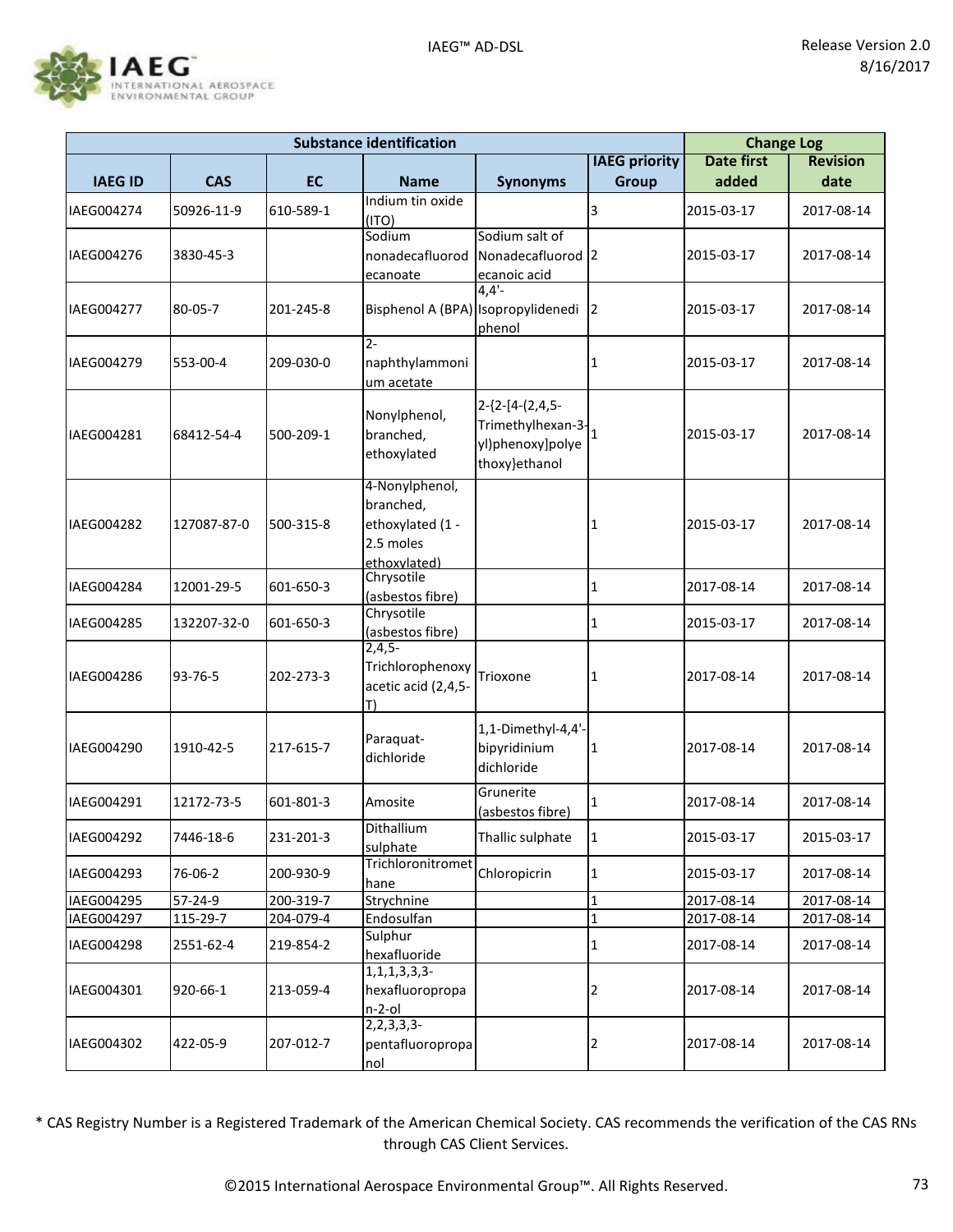

|                |             |           | <b>Substance identification</b>                                                                                     |                                                                                      |                      | <b>Change Log</b> |                 |
|----------------|-------------|-----------|---------------------------------------------------------------------------------------------------------------------|--------------------------------------------------------------------------------------|----------------------|-------------------|-----------------|
|                |             |           |                                                                                                                     |                                                                                      | <b>IAEG priority</b> | <b>Date first</b> | <b>Revision</b> |
| <b>IAEG ID</b> | <b>CAS</b>  | <b>EC</b> | <b>Name</b>                                                                                                         | <b>Synonyms</b>                                                                      | <b>Group</b>         | added             | date            |
| IAEG004303     | 7783-54-2   | 232-007-1 | Nitrogen<br>trifluoride                                                                                             |                                                                                      | $\overline{2}$       | 2015-03-17        | 2017-08-14      |
| IAEG004304     | 69991-67-9  |           | 1-Propene,<br>1, 1, 2, 3, 3, 3<br>hexafluoro-,<br>oxidized, polymd.                                                 |                                                                                      | 2                    | 2015-03-17        | 2017-08-14      |
| IAEG004305     | 163702-07-6 | 605-339-3 | Butane,<br>1, 1, 1, 2, 2, 3, 3, 4, 4-<br>nonafluoro-4-<br>methoxy-                                                  |                                                                                      | 2                    | 2015-03-17        | 2017-08-14      |
| IAEG004333     | 74-87-3     | 200-817-4 | Chloromethane                                                                                                       | Methyl chloride                                                                      | $\mathbf 1$          | 2017-08-14        | 2017-08-14      |
| IAEG004334     | 74-96-4     | 200-825-8 | Bromoethane                                                                                                         | Ethyl bromide                                                                        | $\overline{2}$       | 2015-03-17        | 2015-03-17      |
| IAEG004335     | 2314-97-8   | 219-014-5 | Trifluoroiodomet<br>hane                                                                                            | Trifluoromethyl<br>iodide                                                            | $\overline{c}$       | 2017-08-14        | 2017-08-14      |
| IAEG004336     | 58-89-9     | 200-401-2 | Lindane                                                                                                             | Gamma-HCH;<br>Gamma-BHC;<br>Gamma-<br>1, 2, 3, 4, 5, 6-<br>hexachlorocycloh<br>exane | 1                    | 2017-08-14        | 2017-08-14      |
| IAEG004337     | 608-73-1    | 210-168-9 | Hexachlorocycloh<br>exane                                                                                           | HCH; BCH                                                                             | $\mathbf{1}$         | 2017-08-14        | 2017-08-14      |
| IAEG004341     | 11097-69-1  |           | PCB Aroclor 1254                                                                                                    |                                                                                      | 1                    | 2017-08-14        | 2017-08-14      |
| IAEG004342     | 5103-71-9   | 225-825-5 | Rel-<br>(1R, 2S, 3R, 4S, 6S, 7<br>$S$ )-<br>1,3,4,7,8,9,10,10-<br>Octachlorotricycl<br>o[5.2.1.0(2,6)]dec-<br>8-ene |                                                                                      | 1                    | 2015-03-17        | 2015-03-17      |
| IAEG004343     | 5566-34-7   | 226-938-2 | 1,4,4,7,8,9,10,10-<br>Octachlorotricycl<br>o[5.2.1.0(2,6)]dec-<br>8-ene                                             |                                                                                      | 1                    | 2017-08-14        | 2017-08-14      |
| IAEG004355     | 138257-18-8 |           | (1R, 2R, 5R, 6S, 9R, 1<br>0S)-1,2,5,6,9,10-<br>Hexabromocyclo<br>dodecane                                           |                                                                                      | 1                    | 2017-08-14        | 2017-08-14      |
| IAEG004361     | 96-12-8     | 202-479-3 | 1,2-Dibromo-3-<br>chloropropane<br>(DBCP)                                                                           |                                                                                      | 1                    | 2017-08-14        | 2017-08-14      |
| IAEG004362     | 12185-10-3  | 610-810-2 | Yellow<br>phosphorus                                                                                                | Phosphorus, mol.<br>(P4);<br>Tetraphosphorus                                         | $\mathbf{1}$         | 2017-08-14        | 2017-08-14      |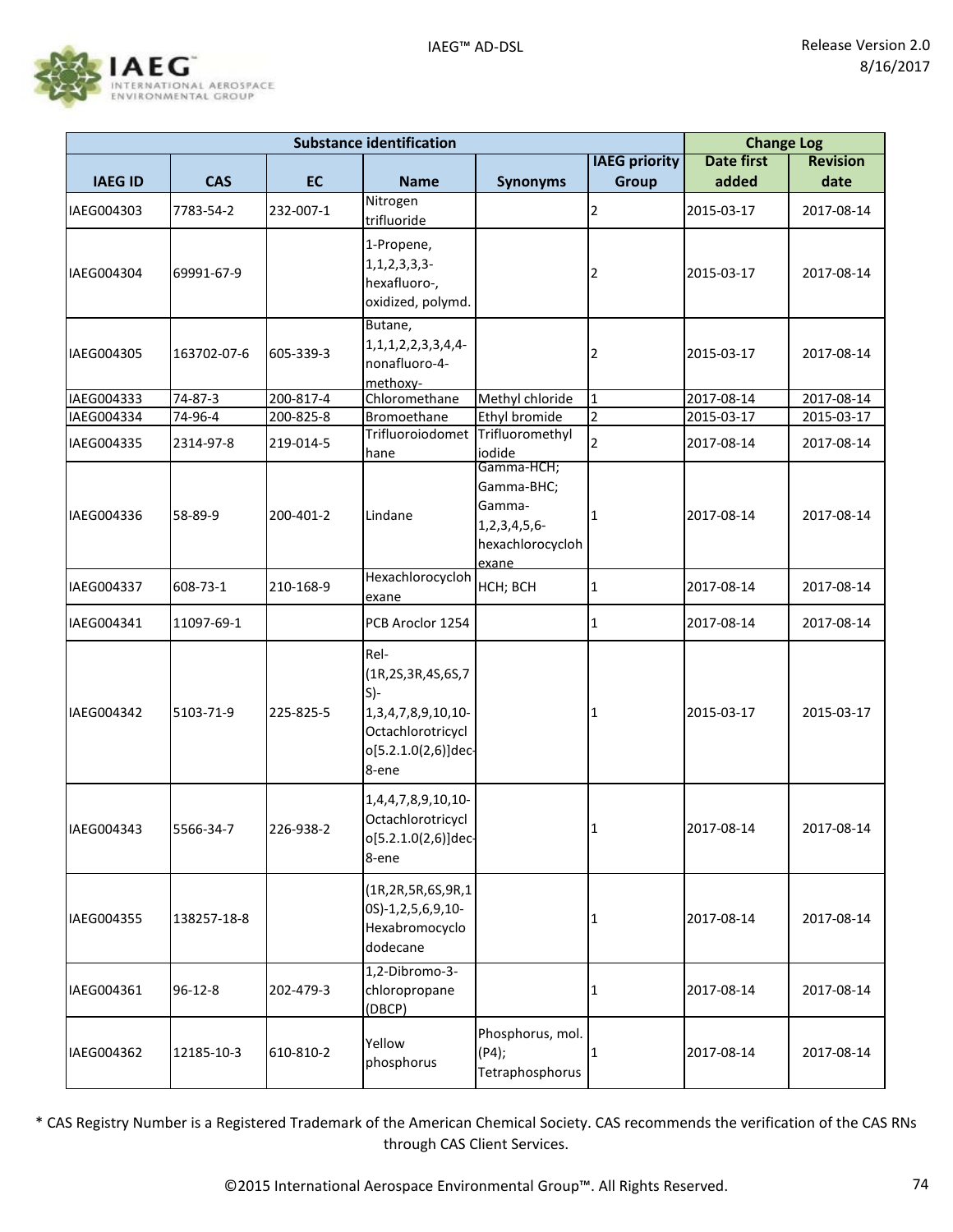

| <b>Substance identification</b> |             |           |                                                                                                       |                                                                         |                      |                   | <b>Change Log</b> |  |
|---------------------------------|-------------|-----------|-------------------------------------------------------------------------------------------------------|-------------------------------------------------------------------------|----------------------|-------------------|-------------------|--|
|                                 |             |           |                                                                                                       |                                                                         | <b>IAEG priority</b> | <b>Date first</b> | <b>Revision</b>   |  |
| <b>IAEG ID</b>                  | <b>CAS</b>  | <b>EC</b> | <b>Name</b>                                                                                           | <b>Synonyms</b>                                                         | <b>Group</b>         | added             | date              |  |
| IAEG004363                      | 133-06-2    | 205-087-0 | Captan                                                                                                | $1, 2, 3, 6 -$<br>tetrahydro-N-<br>(trichloromethylt<br>hio)phthalimide | 1                    | 2015-03-17        | 2017-08-14        |  |
| IAEG004365                      | 20859-73-8  | 244-088-0 | Aluminium<br>phosphide                                                                                | Aluminium<br>phosphide<br>releasing<br>phosphine (under<br>BPR)         | 1                    | 2017-08-14        | 2017-08-14        |  |
| IAEG004369                      | 10102-45-1  | 233-273-1 | Thallium(I)<br>nitrate                                                                                |                                                                         | 1                    | 2017-08-14        | 2017-08-14        |  |
| IAEG004372                      | 81741-28-8  | 279-808-2 | Tributyltetradecyl<br>phosphonium<br>chloride                                                         |                                                                         | 1                    | 2017-08-14        | 2017-08-14        |  |
| IAEG004378                      | 117933-89-8 |           | 1,3-Dioxane, 2-<br>(2,4-dimethyl-3-<br>cyclohexen-1-yl)-<br>5-methyl-5-(1-<br>methylpropyl)-          |                                                                         | 2                    | 2017-08-14        | 2017-08-14        |  |
| IAEG004381                      | 131-52-2    | 205-025-2 | Sodium<br>pentachlorophen<br>olate                                                                    | Sodium<br>pentachlorophen<br>ate;<br>Pentachlorophen<br>ol, sodium salt | 1                    | 2017-08-14        | 2017-08-14        |  |
| IAEG004385                      | 13746-98-0  | 237-325-4 | Nitric acid,<br>thallium(3+) salt                                                                     |                                                                         | 1                    | 2017-08-14        | 2017-08-14        |  |
| IAEG004388                      | 14807-96-6  | 238-877-9 | Talc: Hydrated<br>magnesium<br>silicate<br>(Mg3H2(SiO3)4)                                             | C.I. 77718                                                              | 1                    | 2017-08-14        | 2017-08-14        |  |
| IAEG004401                      | 2939-80-2   |           | cis-Captafol                                                                                          |                                                                         | $\mathbf{1}$         | 2017-08-14        | 2017-08-14        |  |
| IAEG004421                      | 118-56-9    | 204-260-8 | Homosalate                                                                                            |                                                                         | 3                    | 2017-08-14        | 2017-08-14        |  |
| IAEG004422                      | 57583-54-7  | 260-830-6 | Tetraphenyl m-<br>phenylene<br>bis(phosphate)                                                         | Resorcinol<br>bis(diphenyl<br>phosphate)                                | 3                    | 2017-08-14        | 2017-08-14        |  |
| IAEG004425                      | 156609-10-8 |           | 4-tert-<br>Nonylphenol<br>diethoxylate                                                                |                                                                         | 1                    | 2017-08-14        | 2017-08-14        |  |
| IAEG004428                      | 34454-97-2  | 252-043-1 | 1, 1, 2, 2, 3, 3, 4, 4, 4-<br>Nonafluoro-N-(2-<br>hydroxyethyl)-N-<br>methylbutane-1-<br>sulphonamide |                                                                         | 3                    | 2017-08-14        | 2017-08-14        |  |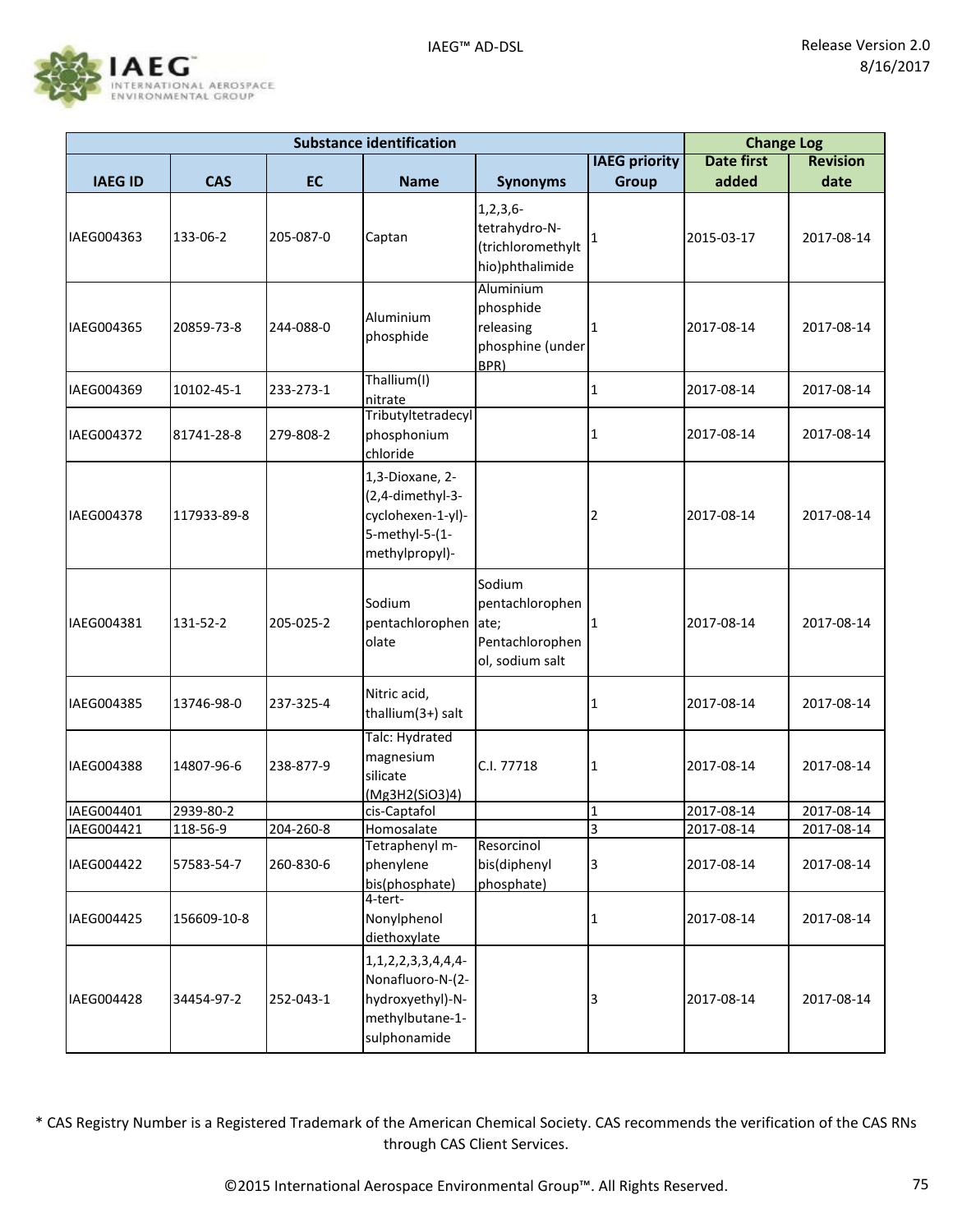

| <b>Substance identification</b> |             |           |                                                                                                                                |                 |                      | <b>Change Log</b> |                 |
|---------------------------------|-------------|-----------|--------------------------------------------------------------------------------------------------------------------------------|-----------------|----------------------|-------------------|-----------------|
|                                 |             |           |                                                                                                                                |                 | <b>IAEG</b> priority | <b>Date first</b> | <b>Revision</b> |
| <b>IAEG ID</b>                  | <b>CAS</b>  | <b>EC</b> | <b>Name</b>                                                                                                                    | <b>Synonyms</b> | <b>Group</b>         | added             | date            |
| IAEG004430                      | 27177-01-1  |           | Nonylphenol<br>polyethylene<br>glycol ether                                                                                    |                 | 1                    | 2017-08-14        | 2017-08-14      |
| IAEG004432                      | 68412-53-3  | 614-460-0 | Nonylphenol,<br>branched,<br>ethoxylated,<br>phosphated                                                                        |                 | 1                    | 2017-08-14        | 2017-08-14      |
| IAEG004454                      | 11096-82-5  |           | Aroclor 1260<br>(Clophen A60)                                                                                                  |                 | 1                    | 2017-08-14        | 2017-08-14      |
| IAEG004475                      | 343934-04-3 |           | 1,3-Dioxane, 2-<br>$[(1R, 2R) - 2, 4 -$<br>dimethyl-3-<br>cyclohexen-1-yl]-<br>5-methyl-5-(1-<br>methylpropyl)-,<br>cis-rel-   |                 | 2                    | 2017-08-14        | 2017-08-14      |
| IAEG004476                      | 343934-05-4 |           | 1,3-Dioxane, 2-<br>$[(1R, 2R) - 2, 4 -$<br>dimethyl-3-<br>cyclohexen-1-yl]-<br>5-methyl-5-(1-<br>methylpropyl)-,<br>trans-rel- |                 | 2                    | 2017-08-14        | 2017-08-14      |
| IAEG004477                      | 676367-02-5 |           | 1,3-Dioxane, 2-<br>$[(1S, 2S)-2, 4-$<br>dimethyl-3-<br>cyclohexen-1-yl]-<br>5-methyl-5-(1-<br>methylpropyl)-,<br>cis-          |                 | 2                    | 2017-08-14        | 2017-08-14      |
| IAEG004478                      | 676367-03-6 |           | 1,3-Dioxane, 2-<br>$[(1S, 2R) - 2, 4 -$<br>dimethyl-3-<br>cyclohexen-1-yl]-<br>5-methyl-5-(1-<br>methylpropyl)-,<br>cis-       |                 | 2                    | 2017-08-14        | 2017-08-14      |
| IAEG004479                      | 676367-04-7 |           | 1,3-Dioxane, 2-<br>$[(1R,2S)-2,4-$<br>dimethyl-3-<br>cyclohexen-1-yl]-<br>5-methyl-5-(1-<br>methylpropyl)-,<br>cis-            |                 | 2                    | 2017-08-14        | 2017-08-14      |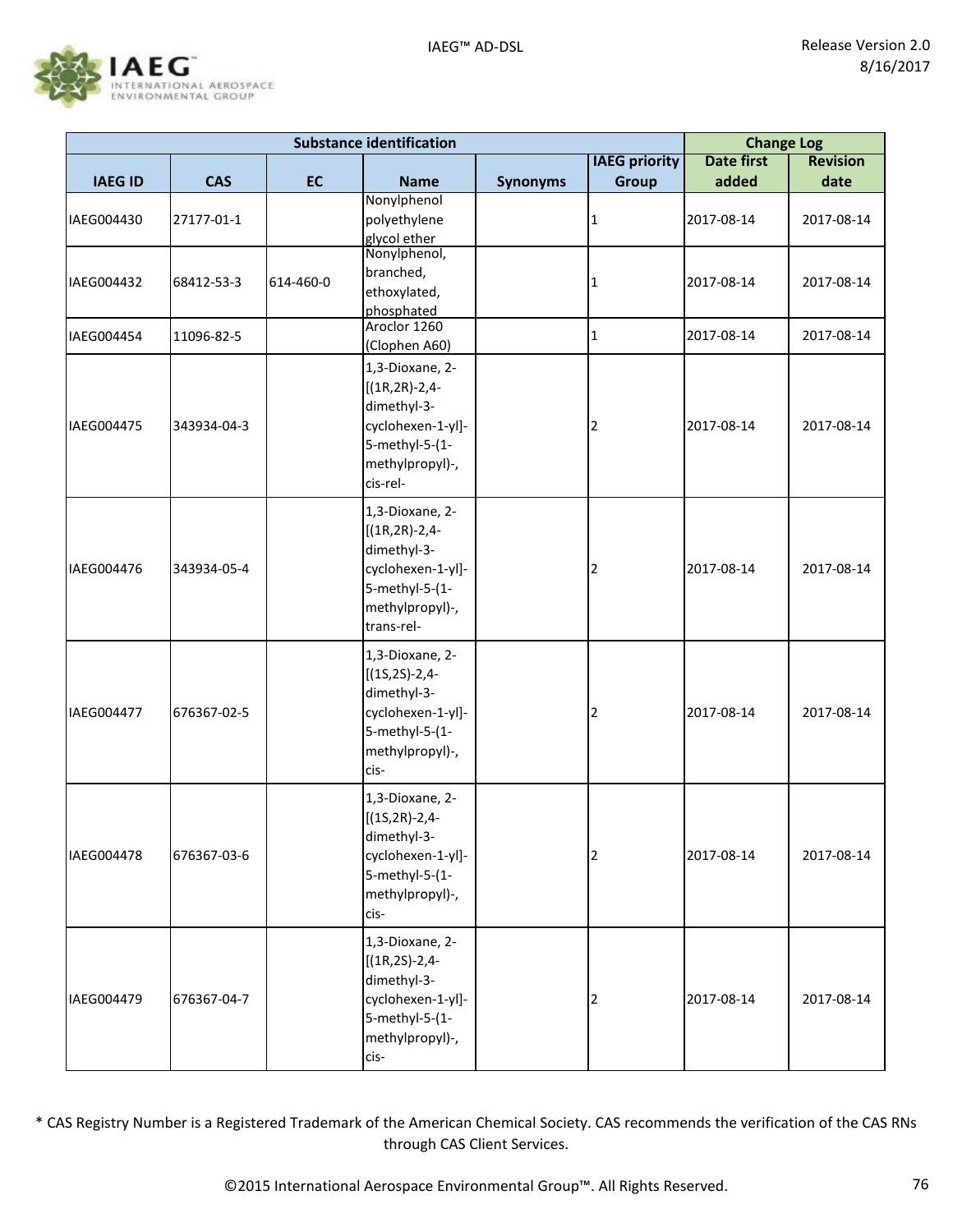

|                |             |           | <b>Substance identification</b>                                                                                            |                 | <b>Change Log</b>    |                   |                 |
|----------------|-------------|-----------|----------------------------------------------------------------------------------------------------------------------------|-----------------|----------------------|-------------------|-----------------|
|                |             |           |                                                                                                                            |                 | <b>IAEG priority</b> | <b>Date first</b> | <b>Revision</b> |
| <b>IAEG ID</b> | <b>CAS</b>  | <b>EC</b> | <b>Name</b>                                                                                                                | <b>Synonyms</b> | <b>Group</b>         | added             | date            |
| IAEG004480     | 676367-05-8 |           | 1,3-Dioxane, 2-<br>$[(1R, 2R) - 2, 4 -$<br>dimethyl-3-<br>cyclohexen-1-yl]-<br>5-methyl-5-(1-<br>methylpropyl)-,<br>cis-   |                 | 2                    | 2017-08-14        | 2017-08-14      |
| IAEG004481     | 676367-06-9 |           | 1,3-Dioxane, 2-<br>$[(1S, 2S)-2, 4-$<br>dimethyl-3-<br>cyclohexen-1-yl]-<br>5-methyl-5-(1-<br>methylpropyl)-,<br>trans-    |                 | 2                    | 2017-08-14        | 2017-08-14      |
| IAEG004482     | 676367-07-0 |           | 1,3-Dioxane, 2-<br>$[(1S, 2R) - 2, 4 -$<br>dimethyl-3-<br>cyclohexen-1-yl]-<br>5-methyl-5-(1-<br>methylpropyl)-,<br>trans- |                 | 2                    | 2017-08-14        | 2017-08-14      |
| IAEG004483     | 676367-08-1 |           | 1,3-Dioxane, 2-<br>$[(1R,2S)-2,4-$<br>dimethyl-3-<br>cyclohexen-1-yl]-<br>5-methyl-5-(1-<br>methylpropyl)-,<br>trans-      |                 | 2                    | 2017-08-14        | 2017-08-14      |
| IAEG004484     | 676367-09-2 |           | 1,3-Dioxane, 2-<br>$[(1R, 2R) - 2, 4 -$<br>dimethyl-3-<br>cyclohexen-1-yl]-<br>5-methyl-5-(1-<br>methylpropyl)-,<br>trans- |                 | 2                    | 2017-08-14        | 2017-08-14      |
| IAEG004485     | 186309-28-4 |           | 1,3-Dioxane, 2-<br>(2,4-dimethyl-3-<br>cyclohexen-1-yl)-<br>5-methyl-5-(1-<br>methylpropyl)-                               |                 | 2                    | 2017-08-14        | 2017-08-14      |
| IAEG004487     | 7632-00-0   | 231-555-9 | Sodium nitrite                                                                                                             |                 | $\mathbf 1$          | 2017-08-14        | 2017-08-14      |
| IAEG004488     | 7758-09-0   | 231-832-4 | Potassium nitrite                                                                                                          |                 | 1                    | 2017-08-14        | 2017-08-14      |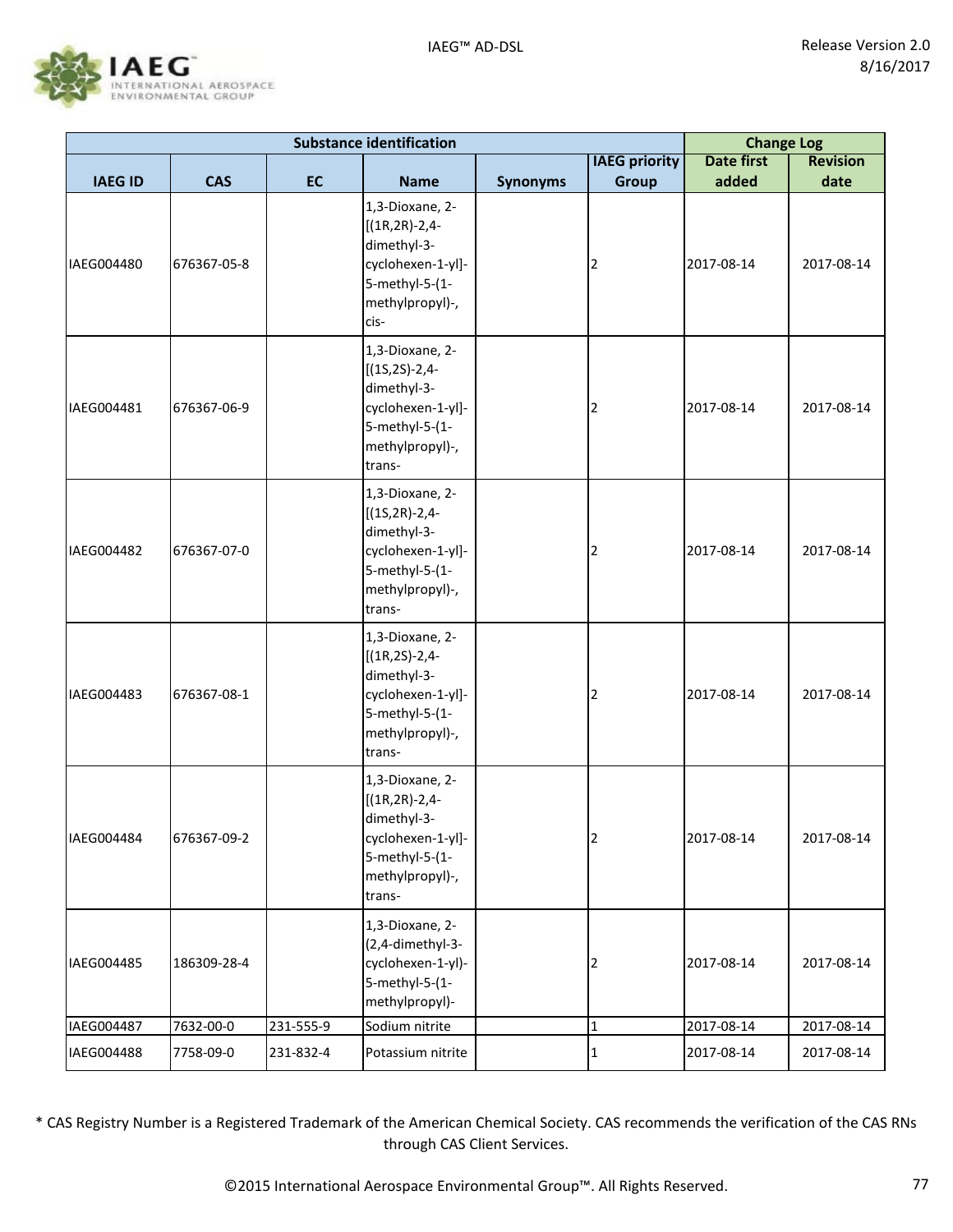

|                |            |           | <b>Substance identification</b>                                                                                                                                 |                 |                         | <b>Change Log</b> |                 |
|----------------|------------|-----------|-----------------------------------------------------------------------------------------------------------------------------------------------------------------|-----------------|-------------------------|-------------------|-----------------|
|                |            |           |                                                                                                                                                                 |                 | <b>IAEG priority</b>    | <b>Date first</b> | <b>Revision</b> |
| <b>IAEG ID</b> | <b>CAS</b> | <b>EC</b> | <b>Name</b>                                                                                                                                                     | <b>Synonyms</b> | <b>Group</b>            | added             | date            |
| IAEG004491     | 27619-97-2 | 248-580-6 | 3, 3, 4, 4, 5, 5, 6, 6, 7,<br>$7,8,8,8$ -<br>tridecafluoroocta<br>nesulphonic acid                                                                              |                 | 1                       | 2017-08-14        | 2017-08-14      |
| IAEG004494     | 13568-33-7 | 236-976-1 | Lithium nitrite                                                                                                                                                 |                 | $\mathbf{1}$            | 2017-08-14        | 2017-08-14      |
| IAEG004505     | 7601-90-3  | 231-512-4 | Perchloric acid                                                                                                                                                 |                 | $\overline{\mathbf{3}}$ | 2017-08-14        | 2017-08-14      |
| #REF!          | #REF!      | #REF!     | #REF!                                                                                                                                                           | #REF!           | #REF!                   | #REF!             | #REF!           |
| IAEG004525     | 25497-30-7 | 247-042-8 | Dibromotetrafluo<br>roethane                                                                                                                                    |                 | $\mathbf 1$             | 2017-08-14        | 2017-08-14      |
| IAEG004531     | 9036-19-5  | 618-541-1 | Glycols,<br>polyethylene,<br>mono((1,1,3,3-tet)<br>$=$ Poly(oxy-1,2-<br>ethanediyl),<br>.alpha.-[(1,1,3,3-<br>tetramethylbutyl)<br>phenyl]-.omega.-<br>hydroxy- |                 | 1                       | 2017-08-14        | 2017-08-14      |
| IAEG004532     | 38723-96-5 | 254-103-2 | $29 - [(1, 1, 3, 3 -$<br>tetramethylbutyl)<br>phenoxy]-<br>3,6,9,12,15,18,24<br>$,27-$<br>nonoxanonacosa<br>$n-1$ -ol                                           |                 | 1                       | 2017-08-14        | 2017-08-14      |
| IAEG004544     | 3934-23-4  | 223-509-1 | 2, 2, 3, 3, 4, 4, 5, 5, 6,<br>6, 7, 7, 8, 8, 8-<br>pentadecafluoroo<br>ctyl methacrylate                                                                        |                 | 1                       | 2015-03-17        | 2015-03-17      |
| IAEG004579     | 307-30-2   | 206-197-1 | 2, 2, 3, 3, 4, 4, 5, 5, 6,<br>6,7,7,8,8,8-<br>pentadecafluoroo<br>ctan-1-ol                                                                                     |                 | $\mathbf{1}$            | 2017-08-14        | 2017-08-14      |
| IAEG004580     | 39108-34-4 | 254-295-8 | 3, 3, 4, 4, 5, 5, 6, 6, 7,<br>7,8,8,9,9,10,10,1<br>$0-$<br>heptadecafluorod<br>ecanesulphonic<br>acid                                                           |                 | $\mathbf{1}$            | 2017-08-14        | 2017-08-14      |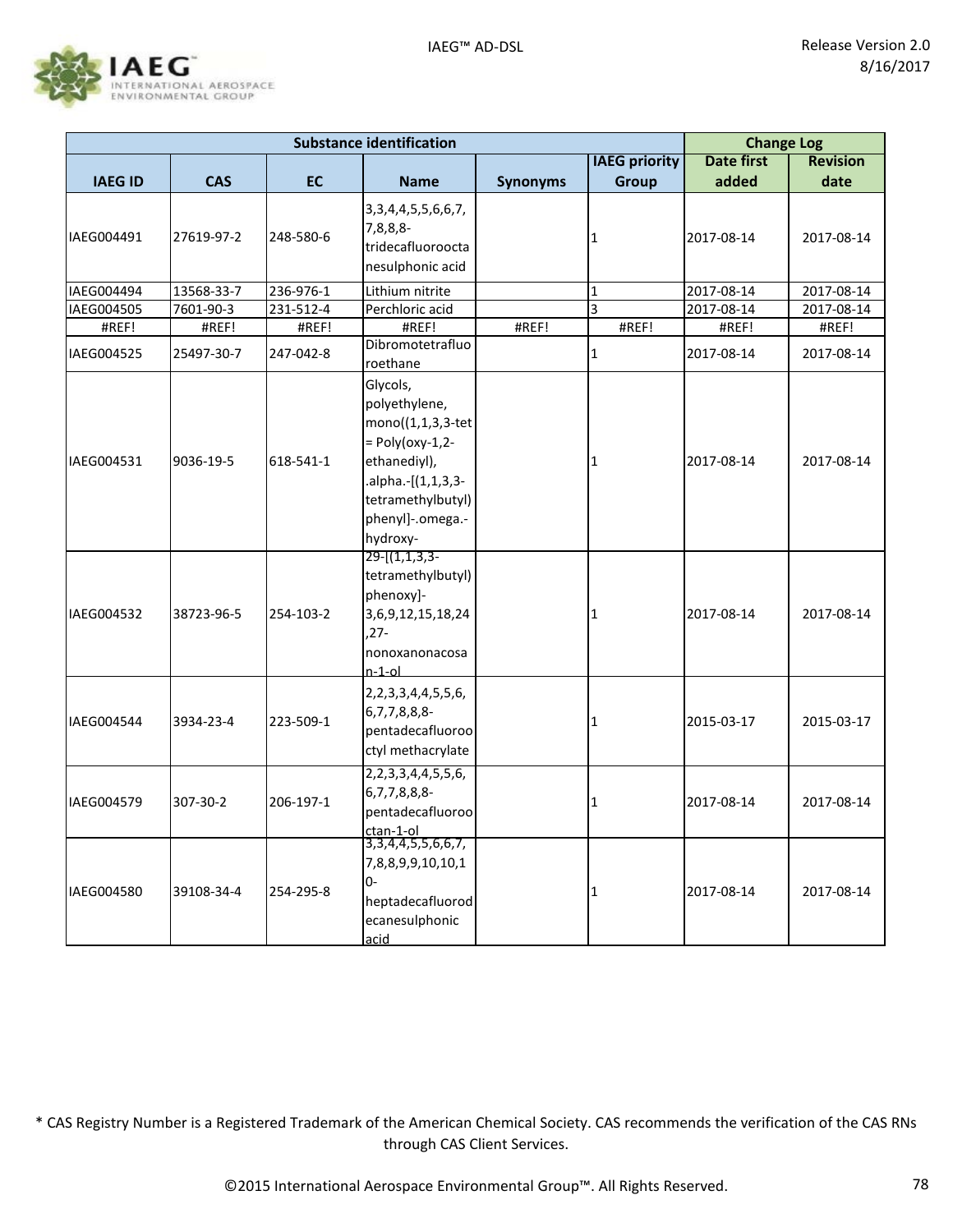

| <b>Substance identification</b> |             |           |                                                                                                                                                                                                                                                                                                                                                               |                                                                 | <b>Change Log</b>    |                   |                 |
|---------------------------------|-------------|-----------|---------------------------------------------------------------------------------------------------------------------------------------------------------------------------------------------------------------------------------------------------------------------------------------------------------------------------------------------------------------|-----------------------------------------------------------------|----------------------|-------------------|-----------------|
|                                 |             |           |                                                                                                                                                                                                                                                                                                                                                               |                                                                 | <b>IAEG priority</b> | <b>Date first</b> | <b>Revision</b> |
| <b>IAEG ID</b>                  | <b>CAS</b>  | EC        | <b>Name</b>                                                                                                                                                                                                                                                                                                                                                   | <b>Synonyms</b>                                                 | Group                | added             | date            |
| IAEG004589                      | 149724-40-3 |           | 1-Decanesulfonic<br>acid,<br>3, 3, 4, 4, 5, 5, 6, 6, 7,<br>7,8,8,9,9,10,10,1<br>0-<br>heptadecafluoro-<br>ammonium salt                                                                                                                                                                                                                                       |                                                                 | 1                    | 2017-08-14        | 2017-08-14      |
| IAEG004633                      | 142844-00-6 | 604-314-4 | Refractories,<br>fibers,<br>aluminosilicate                                                                                                                                                                                                                                                                                                                   |                                                                 | 2                    | 2015-03-17        | 2017-08-14      |
| IAEG004643                      | N/A         | N/A       | 4-Heptylphenol,<br>branched and<br>linear<br>[substances with<br>a linear and/or<br>branched alkyl<br>chain with a<br>carbon number<br>of 7 covalently<br>bound<br>predominantly in<br>position 4 to<br>phenol, covering<br>also UVCB- and<br>well-defined<br>substances which<br>include any of the<br>individual<br>isomers or a<br>combination<br>thereof] |                                                                 | 2                    | 2015-03-17        | 2017-08-14      |
| IAEG004644                      | 12040-72-1  | 234-390-0 | Perboric acid,<br>sodium salt                                                                                                                                                                                                                                                                                                                                 |                                                                 | $\overline{2}$       | 2015-03-17        | 2017-08-14      |
| IAEG004645                      | 37244-98-7  | 234-390-0 | Perboric acid,<br>sodium salt,<br>tetrahydrate                                                                                                                                                                                                                                                                                                                |                                                                 | 2                    | 2017-08-14        | 2017-08-14      |
| IAEG004646                      | 10332-33-9  | 231-556-4 | Perboric acid<br>(HBO(O2)),<br>sodium salt,<br>monohydrate                                                                                                                                                                                                                                                                                                    |                                                                 | 2                    | 2017-08-14        | 2017-08-14      |
| IAEG004647                      | 13517-20-9  | 239-172-9 | Sodium<br>perborate                                                                                                                                                                                                                                                                                                                                           | Perboric acid<br>(H3BO2(O2)),<br>monosodium<br>salt, trihydrate | $\overline{2}$       | 2017-08-14        | 2017-08-14      |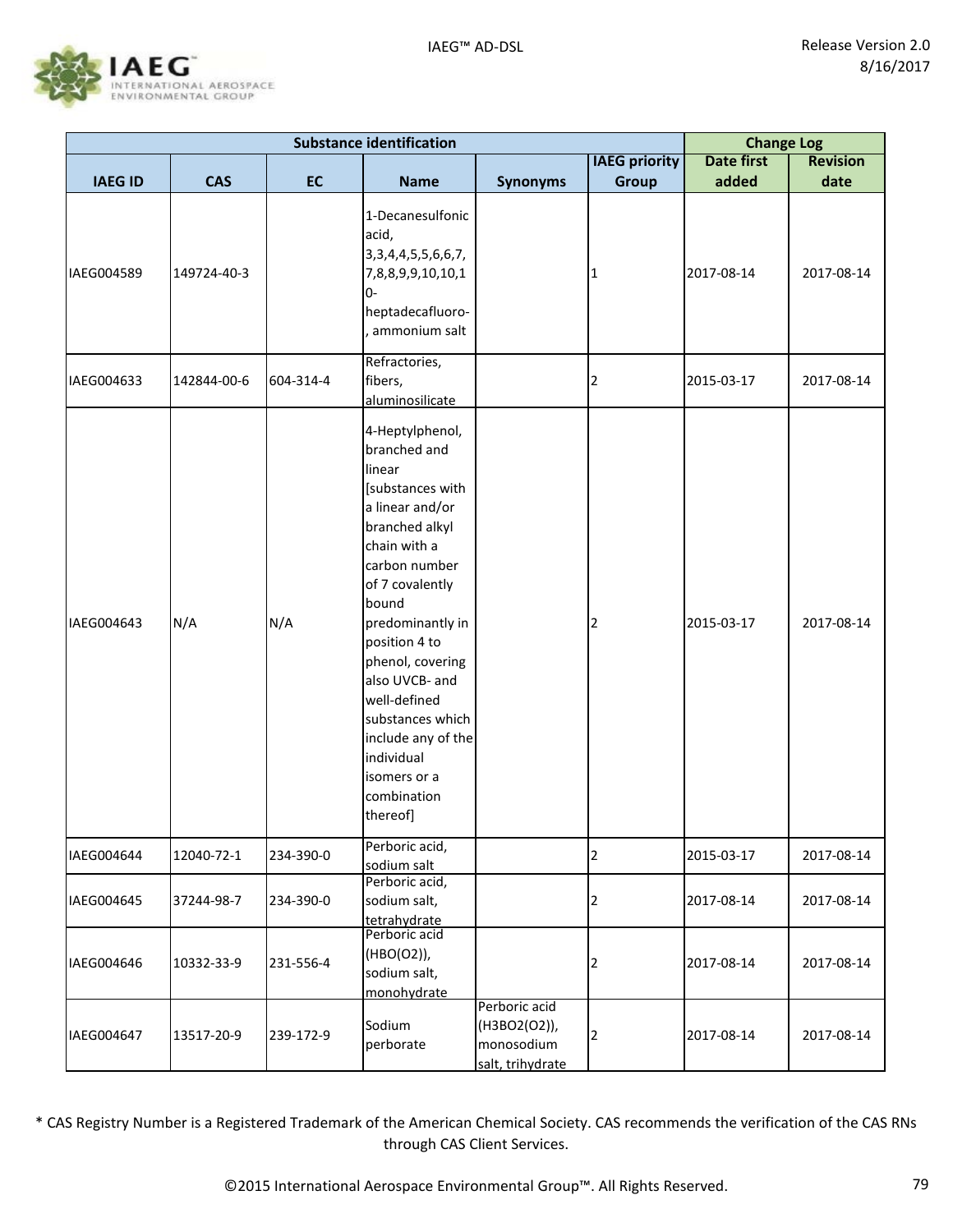

| <b>Substance identification</b> |             |           |                                                                                                                                                          |                                                        |                      |                   | <b>Change Log</b> |  |
|---------------------------------|-------------|-----------|----------------------------------------------------------------------------------------------------------------------------------------------------------|--------------------------------------------------------|----------------------|-------------------|-------------------|--|
|                                 |             |           |                                                                                                                                                          |                                                        | <b>IAEG priority</b> | <b>Date first</b> | <b>Revision</b>   |  |
| <b>IAEG ID</b>                  | <b>CAS</b>  | <b>EC</b> | <b>Name</b>                                                                                                                                              | <b>Synonyms</b>                                        | <b>Group</b>         | added             | date              |  |
| IAEG004648                      | 10486-00-7  | 231-556-4 | Perboric acid<br>(HBO(O2)),<br>sodium salt,<br>hydrate (1:1:4)                                                                                           |                                                        | 2                    | 2015-03-17        | 2015-03-17        |  |
| IAEG004649                      | 7791-13-1   | 616-574-6 | $Cobalt(2+)$<br>dichloride<br>hexahydrate                                                                                                                | Cobalt (II)<br>chloride,<br>hexahydrate                | 2                    | 2017-08-14        | 2017-08-14        |  |
| IAEG004650                      | 10026-24-1  | 600-050-9 | Cobalt sulphate<br>heptahydrate                                                                                                                          |                                                        | 2                    | 2017-08-14        | 2017-08-14        |  |
| IAEG004652                      | 14426-25-6  | 238-398-5 | $Bigp-$<br>(dimethylamino)p<br>henyl][p-<br>(dimethylammoni<br>o)phenyl]methyli<br>um                                                                    |                                                        | 2                    | 2017-08-14        | 2017-08-14        |  |
| IAEG004653                      | 10217-52-4  | 600-285-7 | Hydrazine,<br>hydrate                                                                                                                                    | Hydrazine<br>hydrate;<br>Hydrazine<br>monohydrate      | 2                    | 2017-08-14        | 2017-08-14        |  |
| IAEG004655                      | 57454-67-8  | 611-532-3 | Cobalt(II)<br>carbonate<br>hydrate                                                                                                                       | Carbonic acid,<br>cobalt(2+) salt<br>$(1:1)$ , hydrate | 2                    | 2017-08-14        | 2017-08-14        |  |
| IAEG004656                      | 145538-74-5 | 604-478-7 | Benzene, 1,1'-<br>oxybis[2,3,4,5,6-<br>pentabromo-                                                                                                       |                                                        | 2                    | 2017-08-14        | 2017-08-14        |  |
| IAEG004657                      | 90568-23-3  |           | $Borate(2-),$<br>tetrahydroxybis[<br>mu-(peroxy-<br>kappaO1:kappaO<br>2)]di-, sodium<br>(1:2); molecular<br>formula<br> <br> B2H4O8_2Na)<br> Borate(2-), |                                                        | 2                    | 2017-08-14        | 2017-08-14        |  |
| IAEG004658                      | 125022-34-6 |           | tetrahydroxybis[<br>mu-(peroxy-<br>kappaO1:kappaO<br>2)]di-,sodium,<br>hydrate (1:2:6);<br>molecular<br>formula<br>B2H4O8.6H2O.2N<br>al                  |                                                        | 2                    | 2017-08-14        | 2017-08-14        |  |
| IAEG004659                      | 109945-70-2 |           | $1,1'$ -<br>Oxybis(2,3,4,5,6-<br>pentabromobenz<br>ene)                                                                                                  |                                                        | 2                    | 2017-08-14        | 2017-08-14        |  |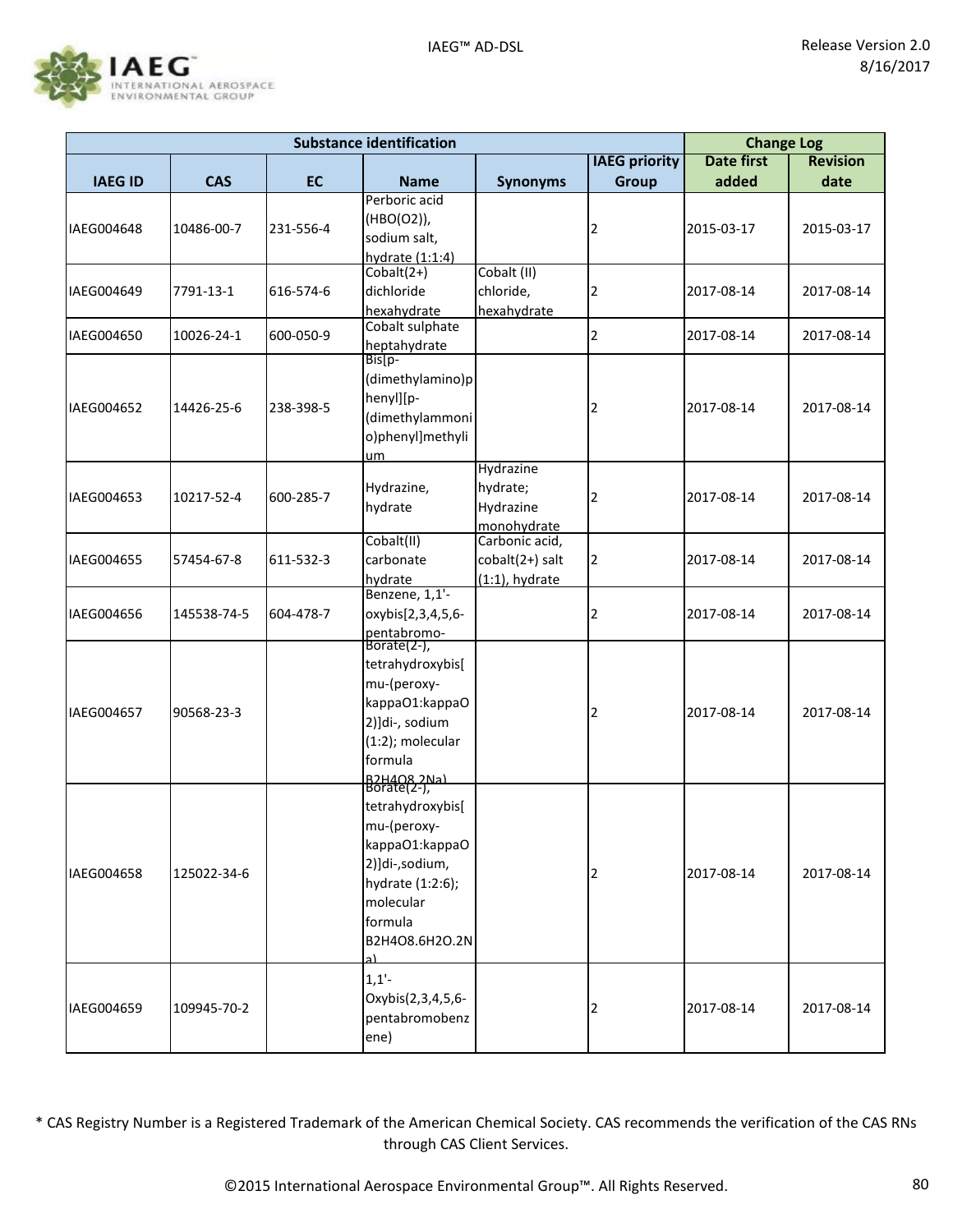

| <b>Substance identification</b> |              |           |                                 |                 |                      |                   | <b>Change Log</b> |  |
|---------------------------------|--------------|-----------|---------------------------------|-----------------|----------------------|-------------------|-------------------|--|
|                                 |              |           |                                 |                 | <b>IAEG priority</b> | <b>Date first</b> | <b>Revision</b>   |  |
| <b>IAEG ID</b>                  | <b>CAS</b>   | <b>EC</b> | <b>Name</b>                     | <b>Synonyms</b> | Group                | added             | date              |  |
|                                 |              |           | $1,1'$ -                        |                 |                      |                   |                   |  |
| IAEG004660                      | 1201677-32-8 |           | oxybis[2,3,4,5,6-               |                 | 2                    | 2017-08-14        | 2017-08-14        |  |
|                                 |              |           | pentabromobenz                  |                 |                      |                   |                   |  |
|                                 |              |           | ene                             |                 |                      |                   |                   |  |
| IAEG004661                      | 12139-21-8   |           | Monteponite                     |                 | 1                    | 2017-08-14        | 2017-08-14        |  |
|                                 |              |           | (CdO)                           |                 |                      |                   |                   |  |
|                                 |              |           | $1,3-$                          |                 |                      |                   |                   |  |
| IAEG004662                      | 111720-41-3  |           | Isobenzofurandio                |                 | 2                    | 2017-08-14        | 2017-08-14        |  |
|                                 |              |           | ne, hexahydro-,                 |                 |                      |                   |                   |  |
|                                 |              |           | (3aR, 7aS)-rel<br>$1,3-$        |                 |                      |                   |                   |  |
|                                 |              |           | Isobenzofurandio                |                 |                      |                   |                   |  |
| IAEG004663                      | 127946-28-5  |           | ne, hexahydro-,                 |                 | 2                    | 2017-08-14        | 2017-08-14        |  |
|                                 |              |           | (3aR, 7aS)-rel                  |                 |                      |                   |                   |  |
|                                 |              |           | $1,3-$                          |                 |                      |                   |                   |  |
|                                 |              |           | Isobenzofurandio                |                 |                      |                   |                   |  |
| IAEG004664                      | 201815-17-0  |           | ne, hexahydro-,                 |                 | 2                    | 2017-08-14        | 2017-08-14        |  |
|                                 |              |           | (3aR, 7aS)-rel                  |                 |                      |                   |                   |  |
|                                 |              |           | $1,3-$                          |                 |                      |                   |                   |  |
|                                 |              |           | Isobenzofurandio                |                 |                      |                   |                   |  |
| IAEG004665                      | 279240-32-3  |           | ne, hexahydro-,                 |                 | 2                    | 2017-08-14        | 2017-08-14        |  |
|                                 |              |           | (3aR, 7aS)-rel                  |                 |                      |                   |                   |  |
|                                 |              |           | $1,3-$                          |                 |                      |                   |                   |  |
| IAEG004666                      | 634193-83-2  |           | Isobenzofurandio                |                 | 2                    | 2017-08-14        | 2017-08-14        |  |
|                                 |              |           | ne, hexahydro-,                 |                 |                      |                   |                   |  |
|                                 |              |           | (3aR, 7aS)-rel                  |                 |                      |                   |                   |  |
|                                 |              |           | $1,3-$                          |                 |                      |                   |                   |  |
| IAEG004667                      | 743438-36-0  |           | Isobenzofurandio                |                 | 2                    | 2017-08-14        | 2017-08-14        |  |
|                                 |              |           | ne, hexahydro-,                 |                 |                      |                   |                   |  |
|                                 |              |           | (3aR, 7aS)-rel<br>Lead azide    |                 |                      |                   |                   |  |
| IAEG004668                      | 69985-35-9   |           | (Pb(N3))                        |                 | 1                    | 2017-08-14        | 2017-08-14        |  |
|                                 |              |           | Plumbane,                       |                 |                      |                   |                   |  |
| IAEG004669                      | 73513-16-3   |           | tetrazido                       |                 | 1                    | 2017-08-14        | 2017-08-14        |  |
|                                 |              |           | $1,3-$                          |                 |                      |                   |                   |  |
|                                 |              |           | Isobenzofurandio                |                 |                      |                   |                   |  |
| IAEG004670                      | 97233-90-4   |           | ne, hexahydro-,                 |                 | $\overline{2}$       | 2017-08-14        | 2017-08-14        |  |
|                                 |              |           | $\frac{\text{trans-}(+-)}{1,3}$ |                 |                      |                   |                   |  |
|                                 |              |           |                                 |                 |                      |                   |                   |  |
| IAEG004671                      | 128049-67-2  |           | Isobenzofurandio                |                 | $\overline{2}$       | 2017-08-14        | 2017-08-14        |  |
|                                 |              |           | ne, hexahydro-,                 |                 |                      |                   |                   |  |
|                                 |              |           | (3aR, 7aR)-rel                  |                 |                      |                   |                   |  |
|                                 |              |           | 1,3-Benzenediol,                |                 |                      |                   |                   |  |
|                                 |              |           | 2,4,6-trinitro-,                |                 |                      |                   |                   |  |
| IAEG004672                      | 66778-13-0   |           | lead(2+) salt                   |                 | 1                    | 2017-08-14        | 2017-08-14        |  |
|                                 |              |           | $(1:1)$ ,                       |                 |                      |                   |                   |  |
|                                 |              |           | monohydrate                     |                 |                      |                   |                   |  |
|                                 |              |           |                                 |                 |                      |                   |                   |  |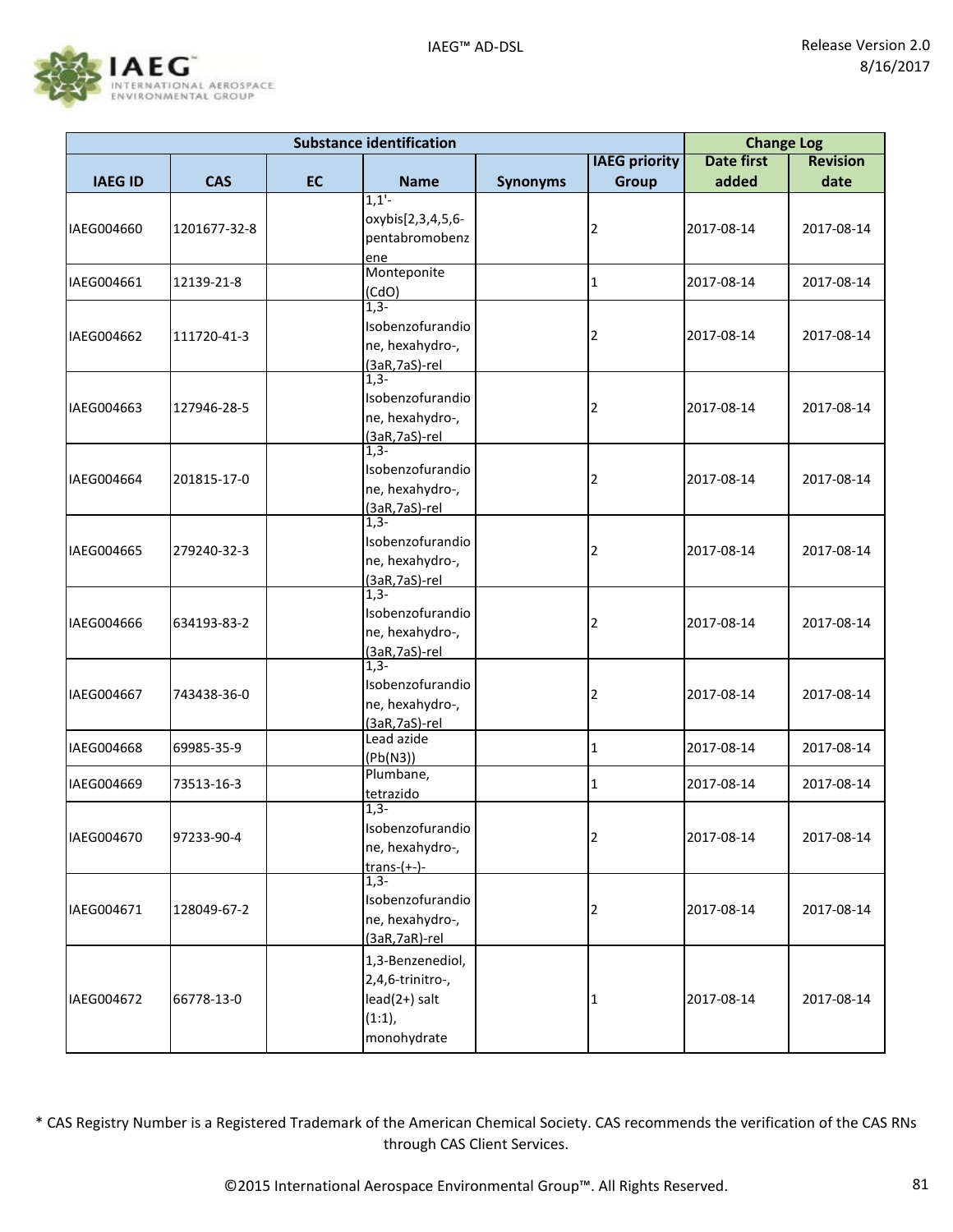

|                |             |           | <b>Substance identification</b>                                                                        |                                                | <b>Change Log</b>    |                   |                 |
|----------------|-------------|-----------|--------------------------------------------------------------------------------------------------------|------------------------------------------------|----------------------|-------------------|-----------------|
|                |             |           |                                                                                                        |                                                | <b>IAEG priority</b> | <b>Date first</b> | <b>Revision</b> |
| <b>IAEG ID</b> | <b>CAS</b>  | <b>EC</b> | <b>Name</b>                                                                                            | <b>Synonyms</b>                                | <b>Group</b>         | added             | date            |
| IAEG004673     | 149864-43-7 |           | Methanesulfonic<br>acid, lead(2+) salt                                                                 |                                                | 1                    | 2017-08-14        | 2017-08-14      |
| IAEG004674     | 110961-38-1 |           | Undecanoic acid,<br>2, 2, 3, 3, 4, 4, 5, 5, 6,<br>6,7,7,8,8,9,9,10,1<br>0,11,11,11-<br>heneicosafluoro |                                                | 2                    | 2017-08-14        | 2017-08-14      |
| IAEG004675     | 414867-60-0 |           | $1,3,5-$<br>Triglycidylisocyan<br>urate                                                                |                                                | 2                    | 2017-08-14        | 2017-08-14      |
| IAEG004676     | 137506-60-6 |           | Carbonic acid,<br>$\text{cobalt}(2+)$<br>salt(1:1),<br>monohydrate                                     |                                                | 2                    | 2017-08-14        | 2017-08-14      |
| IAEG004677     | 5768-87-6   |           | $2-(4-$<br>Hydroxyphenyl)(4-<br>oxo-2,5-<br>cyclohexadien-1-<br>ylidene)methyl)b<br>enzoic acid        | Phenolphtalein                                 | $\overline{2}$       | 2017-08-14        | 2017-08-14      |
| IAEG004678     | 95327-28-9  |           | $1,2-$<br>Cyclohexanedicar<br>boxylic acid<br>anhydride                                                | $1,3-$<br>Isobenzofurandio 2<br>ne, hexahydro- |                      | 2015-03-17        | 2015-03-17      |
| IAEG004679     | 102483-85-2 |           | $1,2-$<br>Cyclohexanedicar<br>boxylic acid<br>anhydride                                                |                                                | 2                    | 2017-08-14        | 2017-08-14      |
| IAEG004680     | 109265-67-0 |           | Hexahydro-1,3-<br>isobenzofurandio<br>ne                                                               |                                                | 2                    | 2017-08-14        | 2017-08-14      |
| IAEG004681     | 117276-22-9 |           | $1,2-$<br>Cyclohexanedicar<br>boxylic acid<br>anhydride                                                |                                                | 2                    | 2015-03-17        | 2017-08-14      |
| IAEG004689     | 186825-39-8 |           | $4-(2-Ethyl-1-$<br>methylhexyl)phe<br>nol                                                              |                                                | 2                    | 2015-03-17        | 2015-03-17      |
| IAEG004690     | 26264-02-8  | 247-555-7 | $14 -$<br>(Nonylphenoxy)-<br>3,6,9,12-<br>tetraoxatetradec<br>$an-1-ol$                                |                                                | 1                    | 2017-08-14        | 2017-08-14      |
| IAEG004691     | 29832-11-9  |           | 4-Nonylphenol                                                                                          |                                                | 2                    | 2017-08-14        | 2017-08-14      |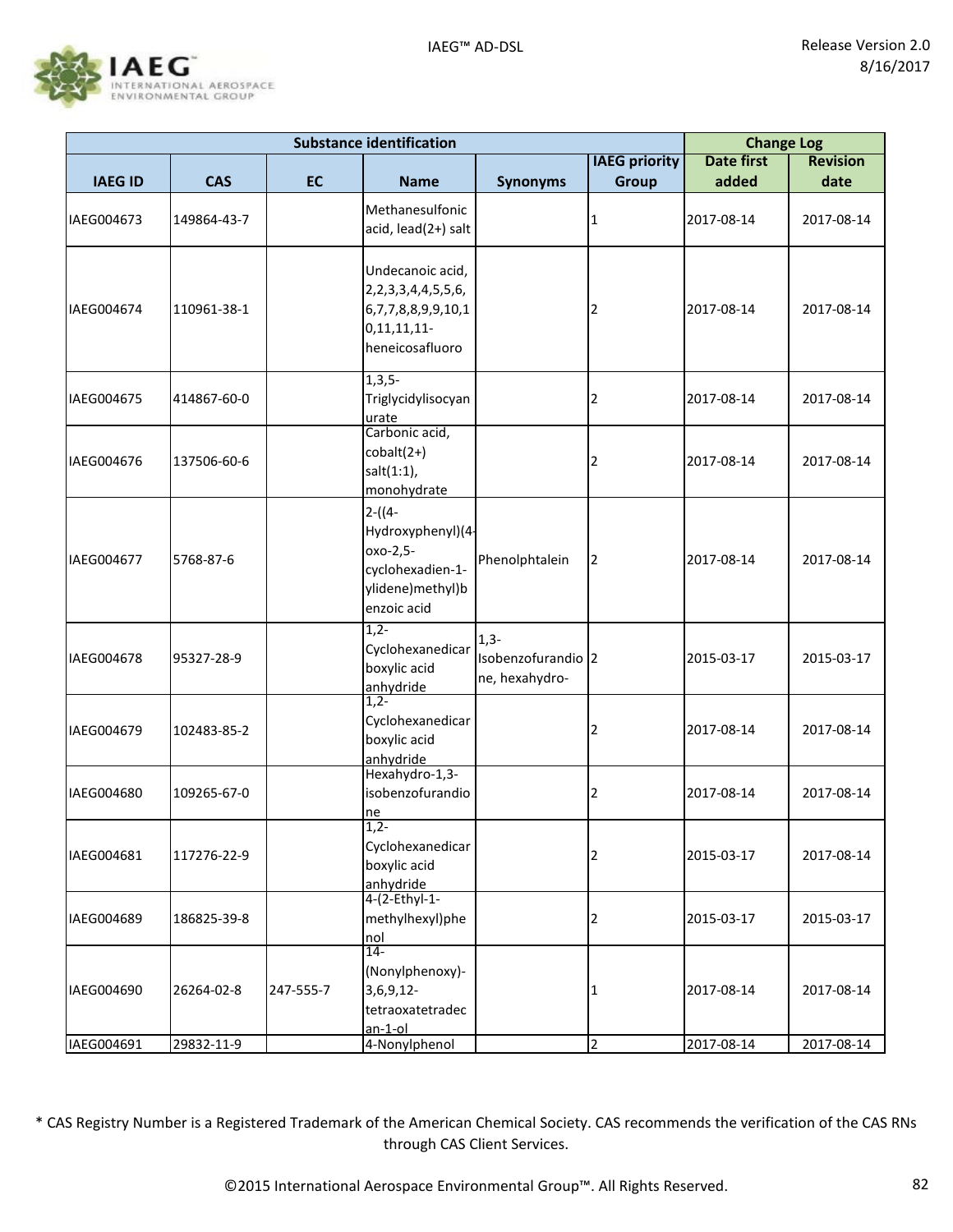

| <b>Substance identification</b> |              |           |                                                                                                                  |                 |                      | <b>Change Log</b> |                 |
|---------------------------------|--------------|-----------|------------------------------------------------------------------------------------------------------------------|-----------------|----------------------|-------------------|-----------------|
|                                 |              |           |                                                                                                                  |                 | <b>IAEG priority</b> | <b>Date first</b> | <b>Revision</b> |
| <b>IAEG ID</b>                  | <b>CAS</b>   | <b>EC</b> | <b>Name</b>                                                                                                      | <b>Synonyms</b> | <b>Group</b>         | added             | date            |
| IAEG004692                      | 50974-47-5   |           | Poly(oxy-1,2-<br>ethanediyl),<br>.alpha.-(1-oxo-2-<br>propenyl)-<br>.omega.-<br>(nonvlphenoxy)-                  |                 | 1                    | 2017-08-14        | 2017-08-14      |
| IAEG004693                      | 521947-27-3  |           | 4-(2,6-Dimethyl-2-<br>heptyl)phenol                                                                              |                 | 2                    | 2017-08-14        | 2017-08-14      |
| IAEG004694                      | 654054-66-7  | 629-592-4 | Cadmium<br>chloride hydrate                                                                                      |                 | 1                    | 2017-08-14        | 2017-08-14      |
| IAEG004730                      | 6465-71-0    |           | Phenol, 4-(1-<br>propylbutyl)-                                                                                   |                 | 2                    | 2017-08-14        | 2017-08-14      |
| IAEG004731                      | 6465-74-3    |           | Phenol, 4-(1-<br>ethylpentyl)-                                                                                   |                 | 2                    | 2017-08-14        | 2017-08-14      |
| IAEG004732                      | 6863-24-7    |           | Phenol, 4-(1-<br>methylhexyl)-                                                                                   |                 | 2                    | 2017-08-14        | 2017-08-14      |
| IAEG004733                      | 1987-50-4    | 217-862-0 | 4-heptylphenol                                                                                                   |                 | $\overline{2}$       | 2017-08-14        | 2017-08-14      |
| IAEG004734                      | 1824346-00-0 |           | 4-[2-Methyl-1-(1-<br>methylethyl)prop<br>yl]phenol;<br>Phenol, 4-[2-<br>methyl-1-(1-<br>methylethyl)prop<br>yl]- |                 | 2                    | 2017-08-14        | 2017-08-14      |
| IAEG004735                      | 1139800-98-8 |           | $4-(4-$<br>Methylhexyl)phe<br>nol; Phenol, 4-(4-<br>methylhexyl)-                                                |                 | 2                    | 2017-08-14        | 2017-08-14      |
| IAEG004736                      | 911371-07-8  |           | $4-(1,3,3-$<br>Trimethylbutyl)p<br>henol; Phenol, 4-<br>$(1,3,3-$<br>trimethylbutyl)-                            |                 | 2                    | 2017-08-14        | 2017-08-14      |
| IAEG004737                      | 911371-06-7  |           | $4-(1,2,2-$<br>Trimethylbutyl)p<br>henol; Phenol, 4-<br>$(1,2,2-$<br>trimethylbutyl)-<br>4-(3-                   |                 | 2                    | 2017-08-14        | 2017-08-14      |
| IAEG004738                      | 911370-98-4  |           | Ethylpentyl)phen<br>ol; Phenol, 4-(3-<br>ethylpentyl)-                                                           |                 | 2                    | 2017-08-14        | 2017-08-14      |
| IAEG004739                      | 861011-60-1  |           | $4-(1,1,2-$<br>Trimethylbutyl)p<br>henol; Phenol, 4-<br>$(1,1,2-$<br>trimethylbutyl)-                            |                 | 2                    | 2017-08-14        | 2017-08-14      |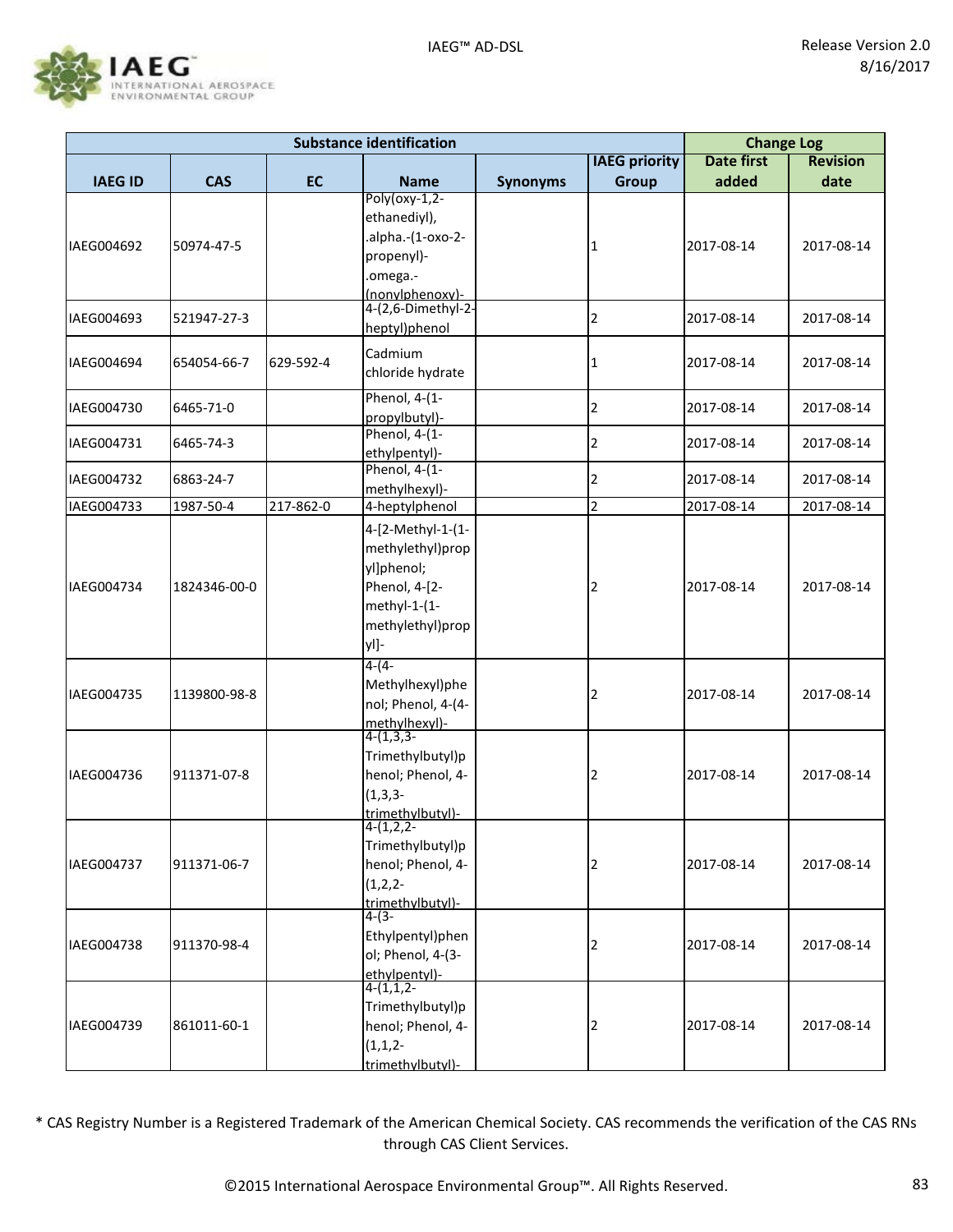

|                | <b>Substance identification</b> |                    |                                       |                 |                      |                   | <b>Change Log</b> |  |
|----------------|---------------------------------|--------------------|---------------------------------------|-----------------|----------------------|-------------------|-------------------|--|
|                |                                 |                    |                                       |                 | <b>IAEG priority</b> | <b>Date first</b> | <b>Revision</b>   |  |
| <b>IAEG ID</b> | <b>CAS</b>                      | EC                 | <b>Name</b>                           | <b>Synonyms</b> | Group                | added             | date              |  |
|                |                                 |                    | 4-(1-Ethyl-2,2-                       |                 |                      |                   |                   |  |
|                |                                 |                    | dimethylpropyl)p                      |                 |                      |                   | 2017-08-14        |  |
| IAEG004740     | 861010-65-3                     |                    | henol; Phenol, 4-                     |                 | 2                    | 2017-08-14        |                   |  |
|                |                                 |                    | (1-ethyl-2,2-                         |                 |                      |                   |                   |  |
|                |                                 |                    | dimethylpropyl)-<br>$4-(1,4-$         |                 |                      |                   |                   |  |
|                |                                 |                    | Dimethylpentyl)p                      |                 |                      |                   |                   |  |
| IAEG004741     | 857629-71-1                     |                    | henol; Phenol, 4-                     |                 | 2                    | 2017-08-14        | 2017-08-14        |  |
|                |                                 |                    | $(1, 4 -$                             |                 |                      |                   |                   |  |
|                |                                 |                    | dimethylpentyl)-                      |                 |                      |                   |                   |  |
|                |                                 |                    | $4-(1,2-$                             |                 |                      |                   |                   |  |
|                |                                 |                    | Dimethylpentyl)p                      |                 |                      |                   |                   |  |
| IAEG004742     | 854904-93-1                     |                    | henol; Phenol, 4-                     |                 | 2                    | 2017-08-14        | 2017-08-14        |  |
|                |                                 |                    | $(1, 2 -$<br>dimethylpentyl)-         |                 |                      |                   |                   |  |
|                |                                 |                    | 4-(1-Ethyl-3-                         |                 |                      |                   |                   |  |
|                |                                 |                    | methylbutyl)phen                      |                 |                      |                   |                   |  |
| IAEG004743     | 854904-92-0                     |                    | ol; Phenol, 4-(1-                     |                 | 2                    | 2017-08-14        | 2017-08-14        |  |
|                |                                 |                    | ethyl-3-                              |                 |                      |                   |                   |  |
|                |                                 |                    | methylbutyl)-                         |                 |                      |                   |                   |  |
|                |                                 |                    | $4-(3-$                               |                 |                      |                   |                   |  |
| IAEG004744     | 102570-52-5                     |                    | Methylhexyl)phe<br>nol; Phenol, 4-(3- |                 | 2                    | 2017-08-14        | 2017-08-14        |  |
|                |                                 |                    | methylhexyl)-                         |                 |                      |                   |                   |  |
|                |                                 |                    | $4-(5-$                               |                 |                      |                   |                   |  |
| IAEG004745     |                                 |                    | Methylhexyl)phe                       |                 | $\overline{2}$       | 2017-08-14        | 2017-08-14        |  |
|                | 100532-36-3                     | nol; Phenol, 4-(5- |                                       |                 |                      |                   |                   |  |
|                |                                 |                    | methylhexyl)-                         |                 |                      |                   |                   |  |
|                |                                 |                    | $4-(1,1,2,2-$                         |                 |                      |                   |                   |  |
|                |                                 |                    | Tetramethylprop                       |                 |                      |                   |                   |  |
| IAEG004746     | 72861-06-4                      |                    | yl)phenol;                            |                 | 2                    | 2017-08-14        | 2017-08-14        |  |
|                |                                 |                    | Phenol, 4-(1,1,2,2-                   |                 |                      |                   |                   |  |
|                |                                 |                    | tetramethylpropy                      |                 |                      |                   |                   |  |
|                |                                 |                    | $  \cdot \rangle$                     |                 |                      |                   |                   |  |
|                |                                 |                    | $4-(1,3-$                             |                 |                      |                   |                   |  |
| IAEG004747     | 71945-81-8                      |                    | Dimethylpentyl)p<br>henol; Phenol, 4- |                 |                      | 2017-08-14        | 2017-08-14        |  |
|                |                                 |                    | $(1,3-$                               |                 | 2                    |                   |                   |  |
|                |                                 |                    | dimethylpentyl)-                      |                 |                      |                   |                   |  |
|                |                                 |                    | $4-(1,1-$                             |                 |                      |                   |                   |  |
|                |                                 |                    | Diethylpropyl)ph                      |                 |                      |                   |                   |  |
| IAEG004748     | 37872-24-5                      |                    | enol; Phenol, 4-                      |                 | 2                    | 2017-08-14        | 2017-08-14        |  |
|                |                                 |                    | $(1,1-$                               |                 |                      |                   |                   |  |
|                |                                 |                    | diethylpropyl)-<br>4-(1,1,3-          |                 |                      |                   |                   |  |
|                |                                 |                    | Trimethylbutyl)p                      |                 |                      |                   | 2017-08-14        |  |
| IAEG004749     | 33104-11-9                      |                    | henol; Phenol, 4-                     |                 | 2                    | 2017-08-14        |                   |  |
|                |                                 |                    | $(1,1,3-$                             |                 |                      |                   |                   |  |
|                |                                 |                    | trimethylbutyl)-                      |                 |                      |                   |                   |  |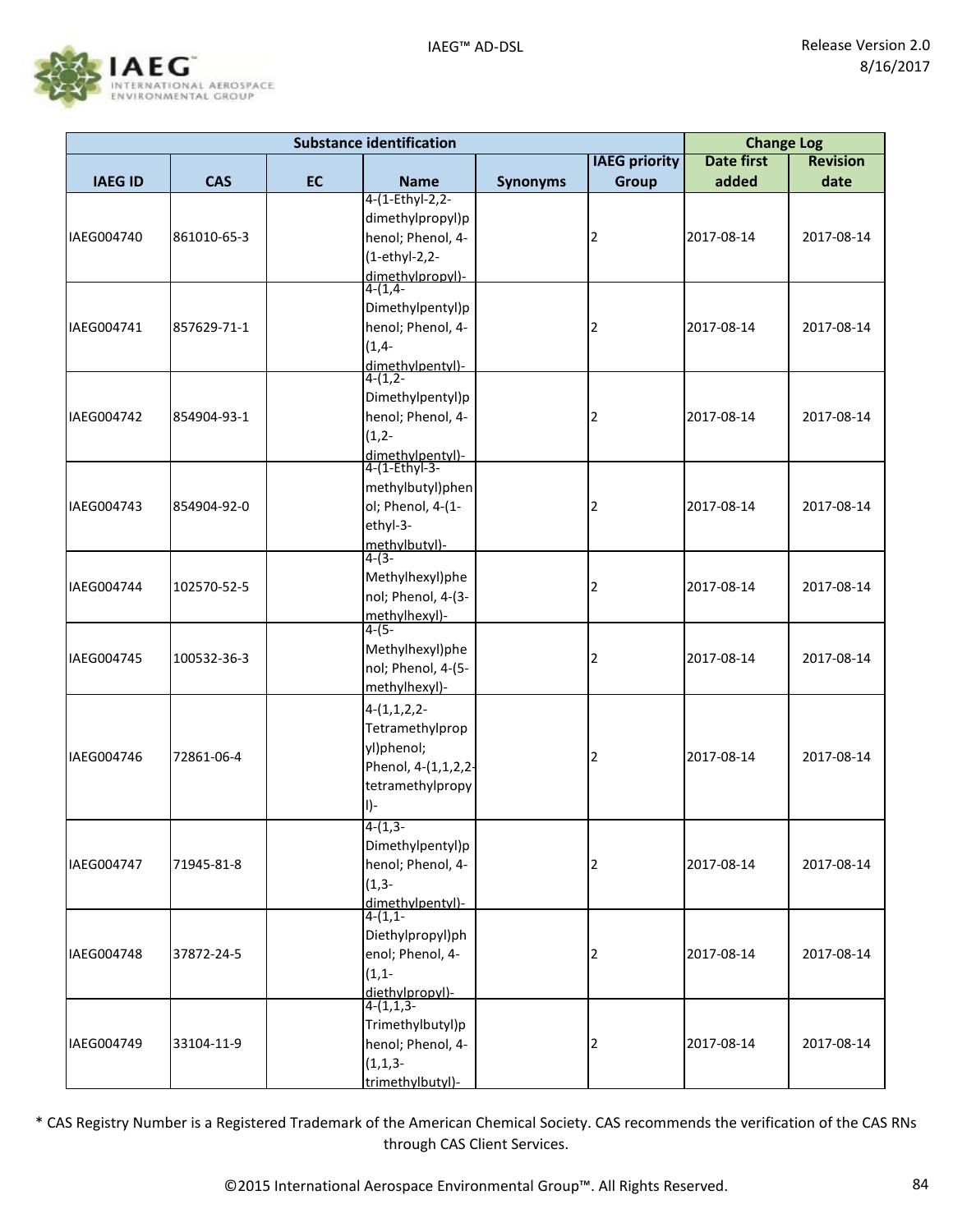

| <b>Substance identification</b> |             |           | <b>Change Log</b>                   |                  |                      |                   |                 |            |
|---------------------------------|-------------|-----------|-------------------------------------|------------------|----------------------|-------------------|-----------------|------------|
|                                 |             |           |                                     |                  | <b>IAEG priority</b> | <b>Date first</b> | <b>Revision</b> |            |
| <b>IAEG ID</b>                  | <b>CAS</b>  | <b>EC</b> | <b>Name</b>                         | <b>Synonyms</b>  | <b>Group</b>         | added             | date            |            |
|                                 |             |           | 4-(1-Ethyl-1-                       |                  |                      |                   |                 |            |
|                                 |             |           | methylbutyl)phen                    |                  |                      |                   |                 |            |
| IAEG004750                      | 30784-32-8  |           | ol; Phenol, 4-(1-                   |                  | 2                    | 2017-08-14        | 2017-08-14      |            |
|                                 |             |           | ethyl-1-<br>methylbutyl)-           |                  |                      |                   |                 |            |
|                                 |             |           | $4-(1,1-$                           |                  |                      |                   |                 |            |
|                                 |             |           | Dimethylpentyl)p                    |                  |                      |                   |                 |            |
| IAEG004751                      | 30784-31-7  |           | henol; Phenol, 4-                   |                  | 2                    | 2017-08-14        | 2017-08-14      |            |
|                                 |             |           | $(1,1-$                             |                  |                      |                   |                 |            |
|                                 |             |           | dimethylpentyl)-<br>4-(1-Ethyl-1,2- |                  |                      |                   |                 |            |
|                                 |             |           | dimethylpropyl)p                    |                  |                      |                   |                 |            |
| IAEG004752                      | 30784-27-1  |           | henol; Phenol, 4-                   |                  | 2                    | 2017-08-14        | 2017-08-14      |            |
|                                 |             |           | (1-ethyl-1,2-                       |                  |                      |                   |                 |            |
|                                 |             |           | dimethylpropyl)-                    |                  |                      |                   |                 |            |
| IAEG004754                      | 668-34-8    |           | Triphenyltin                        |                  | 1                    | 2017-08-14        | 2017-08-14      |            |
|                                 |             |           | (TPhT); Fentin                      |                  |                      |                   |                 |            |
| IAEG004757                      | 688-73-3    | 211-704-4 | Tri-n-butyltin                      |                  | 1                    | 2015-03-17        | 2017-08-14      |            |
|                                 |             |           | hydride<br>Tri-n-butyl tin          |                  |                      |                   |                 |            |
|                                 |             |           | salicylate;                         |                  |                      |                   |                 |            |
| IAEG004777                      | 4342-30-7   | 224-397-7 | Tributylstannyl                     |                  | 1                    | 2017-08-14        | 2017-08-14      |            |
|                                 |             |           | salicylate                          |                  |                      |                   |                 |            |
| IAEG004788                      | 7342-47-4   |           | Tributyltin iodide                  |                  | 1                    | 2017-08-14        | 2017-08-14      |            |
|                                 |             |           |                                     |                  |                      |                   |                 |            |
|                                 | 2155-70-6   |           | Tributyltin<br>methacrylate;        |                  |                      |                   |                 |            |
| IAEG004809                      |             |           | 218-452-4                           | Tributyl(methacr |                      | 1                 | 2017-08-14      | 2017-08-14 |
|                                 |             |           | yloyloxy)stannan                    |                  |                      |                   |                 |            |
|                                 |             |           |                                     |                  |                      |                   |                 |            |
|                                 |             |           | Stannane, [(2-                      |                  |                      |                   |                 |            |
|                                 |             |           | octyl-1,4-dioxo-                    |                  |                      |                   |                 |            |
| IAEG004833                      | 67701-37-5  | 266-955-2 | $1,4-$                              |                  | 1                    | 2017-08-14        | 2017-08-14      |            |
|                                 |             |           | butanediyl)bis(ox                   |                  |                      |                   |                 |            |
|                                 |             |           | y)]bis[tributyl-                    |                  |                      |                   |                 |            |
|                                 |             |           | Tributyltin                         |                  |                      |                   |                 |            |
|                                 |             |           | naphthenate;                        |                  |                      |                   |                 |            |
| IAEG004841                      | 85409-17-2  | 287-083-9 | Stannane, tributyl-                 |                  | 1                    | 2017-08-14        | 2017-08-14      |            |
|                                 |             |           |                                     |                  |                      |                   |                 |            |
|                                 |             |           | mono(naphtheno                      |                  |                      |                   |                 |            |
|                                 |             |           | vloxy) derivs.<br>Cyhexatin;        |                  |                      |                   |                 |            |
|                                 |             |           | Hydroxytricycloh                    |                  |                      |                   |                 |            |
| IAEG004857                      | 13121-70-5  | 236-049-1 | exylstannane;                       |                  | 1                    | 2017-08-14        | 2017-08-14      |            |
|                                 |             |           | Tri(cyclohexyl)tin                  |                  |                      |                   |                 |            |
|                                 |             |           | hvdroxide                           |                  |                      |                   |                 |            |
|                                 |             |           | Tributyl(4-                         |                  |                      |                   |                 |            |
| IAEG004983                      | 927810-08-0 | 805-924-5 | Methoxy-2-                          |                  | 1                    | 2017-08-14        | 2017-08-14      |            |
|                                 |             |           | Pyridyl)Tin                         |                  |                      |                   |                 |            |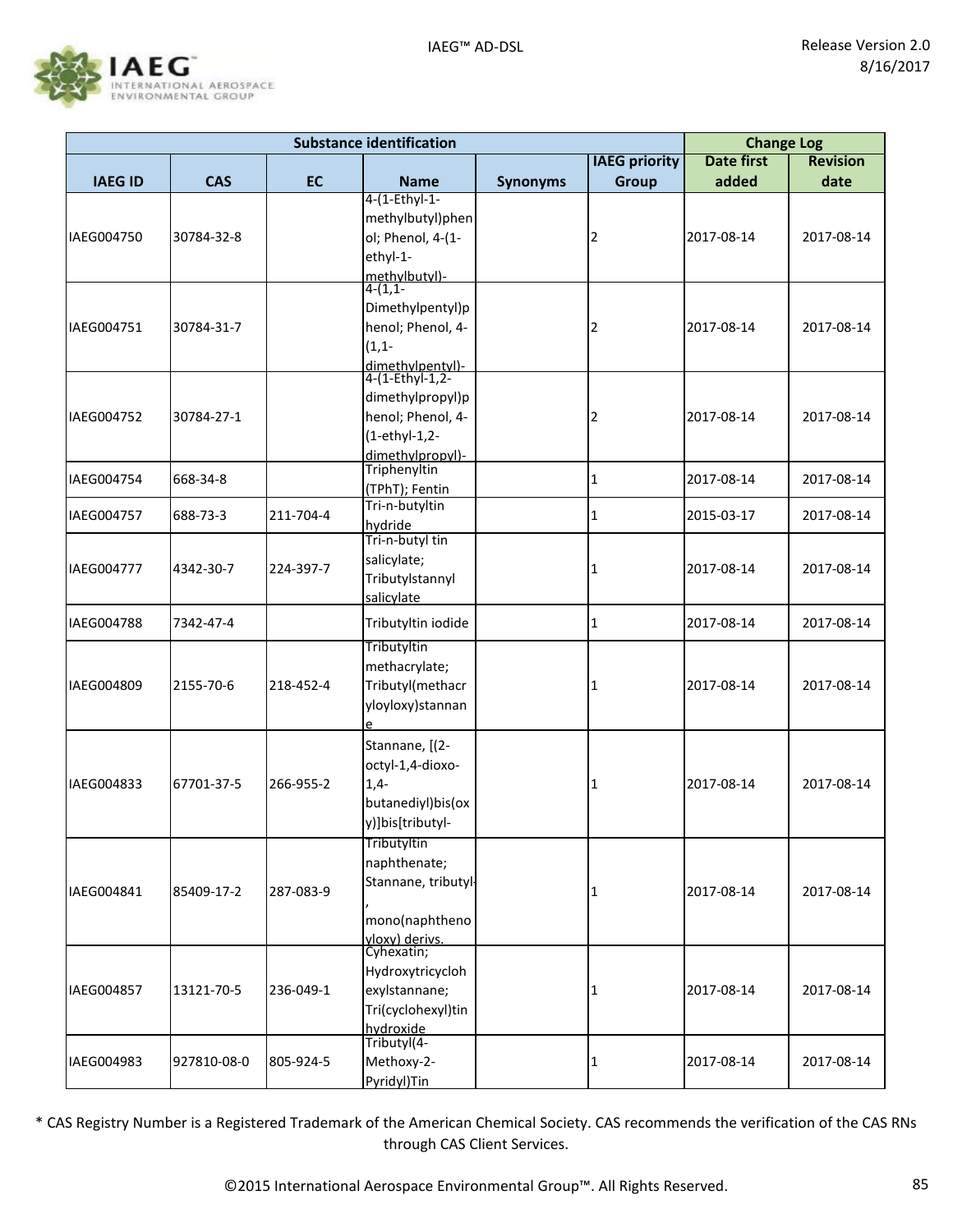

| <b>Substance identification</b> |               |           |                                                       |                         |                      | <b>Change Log</b> |                 |
|---------------------------------|---------------|-----------|-------------------------------------------------------|-------------------------|----------------------|-------------------|-----------------|
|                                 |               |           |                                                       |                         | <b>IAEG priority</b> | <b>Date first</b> | <b>Revision</b> |
| <b>IAEG ID</b>                  | <b>CAS</b>    | <b>EC</b> | <b>Name</b>                                           | <b>Synonyms</b>         | Group                | added             | date            |
| IAEG004984                      | 938181-92-1   |           | 4,5-Dimethyl-2-<br>(Tributylstannyl)-<br>1,3-Thiazole |                         | 1                    | 2017-08-14        | 2017-08-14      |
| IAEG004987                      | 994-71-8      |           | Tributyl[2-<br>(Tributylstannyl)E<br>thynyl]Stannane  |                         | 1                    | 2017-08-14        | 2017-08-14      |
| IAEG005005                      | N/A           | N/A       | Perfluorohexane-<br>1-sulphonic acid<br>salts         |                         | 2                    | 2017-08-14        | 2017-08-14      |
| IAEG005006                      | 288864-02-8   |           | p-tert-<br>Heptylphenol                               | 4-tert-<br>Heptylphenol | 2                    | 2017-08-14        | 2017-08-14      |
| IAEG005021                      | 941-81-1      | 213-383-6 | $4,6,8-$<br>trimethylazulene                          |                         | 3                    | 2015-03-17        | 2017-08-14      |
| IAEG005023                      | 939-27-5      | 213-360-0 | $2 -$<br>ethylnaphthalene                             |                         | 3                    | 2017-08-14        | 2017-08-14      |
| IAEG005025                      | 92-24-0       | 202-138-9 | Naphthacene                                           |                         | 3                    | 2017-08-14        | 2017-08-14      |
| IAEG005031                      | 91-57-6       | 202-078-3 | $2 -$<br>methylnaphthale<br>ne                        |                         | 3                    | 2017-08-14        | 2017-08-14      |
| IAEG005032                      | $91 - 20 - 3$ | 202-078-3 | Naphthalene                                           |                         | $\overline{2}$       | 2017-08-14        | 2017-08-14      |
| IAEG005038                      | $90 - 12 - 0$ | 201-966-8 | $1 -$<br>methylnaphthale<br>ne                        |                         | 3                    | 2017-08-14        | 2017-08-14      |
| IAEG005043                      | 86-73-7       | 201-695-5 | Fluorene                                              |                         | 3                    | 2017-08-14        | 2017-08-14      |
| IAEG005078                      | 779-02-2      | 212-299-7 | $\overline{q}$ .<br>methylanthracen<br>е              |                         | 3                    | 2017-08-14        | 2017-08-14      |
| IAEG005120                      | 581-40-8      | 209-463-5 | $2,3-$<br>dimethylnaphthal<br><u>ene</u>              |                         | 3                    | 2015-03-17        | 2015-03-17      |
| IAEG005124                      | 573-98-8      | 209-364-7 | $1,2-$<br>dimethylnaphthal<br><u>ene</u>              |                         | 3                    | 2017-08-14        | 2017-08-14      |
| IAEG005126                      | 571-61-9      | 209-338-5 | $\overline{1,5}$<br>dimethylnaphthal<br>ene           |                         | 3                    | 2017-08-14        | 2017-08-14      |
| IAEG005127                      | 571-58-4      | 209-335-9 | $1,4-$<br>dimethylnaphthal<br><u>ene</u>              |                         | 3                    | 2015-03-17        | 2015-03-17      |
| IAEG005128                      | 57-97-6       | 200-359-5 | $7,12-$<br>Dimethylbenz(a)a<br>nthracene              |                         | 3                    | 2017-08-14        | 2017-08-14      |
| IAEG005137                      | 56-49-5       | 200-276-4 | $\overline{3}$ -<br>Methylcholanthr<br><u>ene</u>     |                         | 3                    | 2017-08-14        | 2017-08-14      |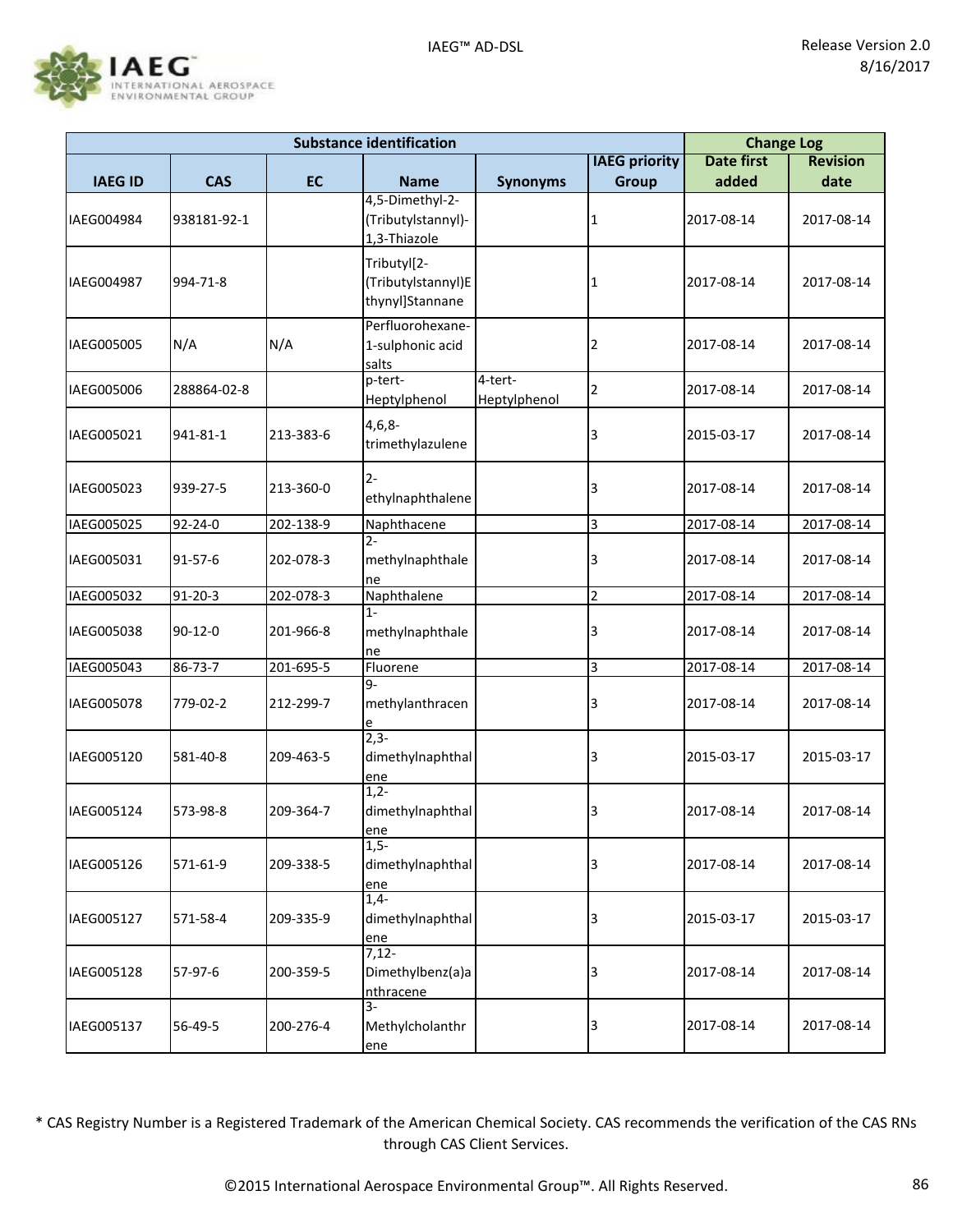

| <b>Substance identification</b> |            |           |                                  | <b>Change Log</b> |                      |                   |                 |
|---------------------------------|------------|-----------|----------------------------------|-------------------|----------------------|-------------------|-----------------|
|                                 |            |           |                                  |                   | <b>IAEG priority</b> | <b>Date first</b> | <b>Revision</b> |
| <b>IAEG ID</b>                  | <b>CAS</b> | <b>EC</b> | <b>Name</b>                      | <b>Synonyms</b>   | <b>Group</b>         | added             | date            |
|                                 |            |           | $5,6,11,12-$                     |                   |                      |                   |                 |
| IAEG005145                      | 517-51-1   | 208-242-0 | tetraphenylnapht                 |                   | 3                    | 2017-08-14        | 2017-08-14      |
|                                 |            |           | hacene                           |                   |                      |                   |                 |
|                                 |            |           | Bis(isopropyl)nap                |                   |                      |                   |                 |
| IAEG005169                      | 38640-62-9 | 254-052-6 | hthalene;                        |                   | 3                    | 2017-08-14        | 2017-08-14      |
|                                 |            |           | Diisopropylnapht                 |                   |                      |                   |                 |
|                                 |            |           | halene                           |                   |                      |                   |                 |
|                                 | 35860-37-8 |           | Naphthalene,                     |                   |                      |                   |                 |
| IAEG005175                      |            |           | $tris(1-$                        |                   | 3                    | 2017-08-14        | 2017-08-14      |
|                                 |            |           | methylethyl)-<br>Dimethylnaphtha |                   |                      |                   |                 |
| IAEG005193                      | 28804-88-8 | 249-241-5 | lene                             |                   | 3                    | 2017-08-14        | 2017-08-14      |
|                                 |            |           | Cyclopenta[cd]py                 |                   |                      |                   |                 |
| IAEG005201                      | 27208-37-3 |           | rene                             |                   | 3                    | 2017-08-14        | 2017-08-14      |
|                                 |            |           | Ar-E40 10-                       |                   |                      |                   |                 |
| IAEG005230                      | 2381-15-9  |           | Methylbenz(A)An                  |                   | 3                    | 2017-08-14        | 2017-08-14      |
|                                 |            |           | thracene                         |                   |                      |                   |                 |
| IAEG005240                      | 224-41-9   | 205-928-1 | Dibenz[a,j]anthra                |                   | 3                    | 2017-08-14        | 2017-08-14      |
|                                 |            |           | cene                             |                   |                      |                   |                 |
| IAEG005244                      | 217-59-4   | 205-922-9 | Triphenylene                     |                   | 3                    | 2017-08-14        | 2017-08-14      |
|                                 |            |           | Benzo[b]tripheny                 |                   |                      |                   |                 |
| IAEG005246                      | 215-58-7   | 205-920-8 | lene;                            |                   | 3                    | 2017-08-14        | 2017-08-14      |
|                                 |            |           | Dibenz[a,c]anthra                |                   |                      |                   |                 |
| IAEG005255                      | 208-96-8   | 205-917-1 | cene<br>Acenaphthylene           |                   | 3                    | 2017-08-14        | 2017-08-14      |
| IAEG005256                      | 206-44-0   | 205-912-4 | Fluoranthene                     |                   | 3                    | 2017-08-14        | 2017-08-14      |
|                                 |            |           | $2 -$                            |                   |                      |                   |                 |
| IAEG005263                      | 2027-17-0  | 217-976-0 | isopropylnaphtha                 |                   | 3                    | 2017-08-14        | 2017-08-14      |
|                                 |            |           | lene                             |                   |                      |                   |                 |
| IAEG005264                      | 198-55-0   | 205-900-9 | Perylene                         |                   | 3                    | 2017-08-14        | 2017-08-14      |
| IAEG005272                      | 193-39-5   | 205-893-2 | Indeno [1,2,3-                   |                   | 3                    | 2017-08-14        | 2017-08-14      |
|                                 |            |           | cd]pyrene                        |                   |                      |                   |                 |
| IAEG005273                      | 192-65-4   | 205-891-1 | Dibenzo[a,e]pyre                 |                   | 3                    | 2017-08-14        | 2017-08-14      |
|                                 |            |           | ne                               |                   |                      |                   |                 |
| IAEG005274                      | 191-68-4   | 205-890-6 | Dibenzo[g,p]chry                 |                   | 3                    | 2017-08-14        | 2017-08-14      |
|                                 |            |           | sene                             |                   |                      |                   |                 |
| IAEG005278                      | 191-24-2   | 205-883-8 | Benzo(g,h,i)peryl                |                   | 3                    | 2017-08-14        | 2017-08-14      |
|                                 |            |           | ene<br>Coronene;                 |                   |                      |                   |                 |
| IAEG005280                      | 191-07-1   | 205-881-7 | Hexabenzobenze                   |                   | 3                    | 2017-08-14        | 2017-08-14      |
|                                 |            |           |                                  |                   |                      |                   |                 |
|                                 |            |           | ne<br>Dibenzo[a,h]pyre           |                   |                      |                   |                 |
|                                 |            |           | ne;                              |                   |                      |                   |                 |
| IAEG005283                      | 189-64-0   | 205-878-0 | Dibenzo[b,def]ch                 |                   | 3                    | 2017-08-14        | 2017-08-14      |
|                                 |            |           | rysene                           |                   |                      |                   |                 |
|                                 |            |           | [2H10]anthracen                  |                   |                      |                   |                 |
| IAEG005290                      | 1719-06-8  | 217-004-5 | e                                |                   | 3                    | 2017-08-14        | 2017-08-14      |
| IAEG005291                      | 1719-03-5  | 625-640-3 | Chrysene-d12                     |                   | 3                    | 2017-08-14        | 2017-08-14      |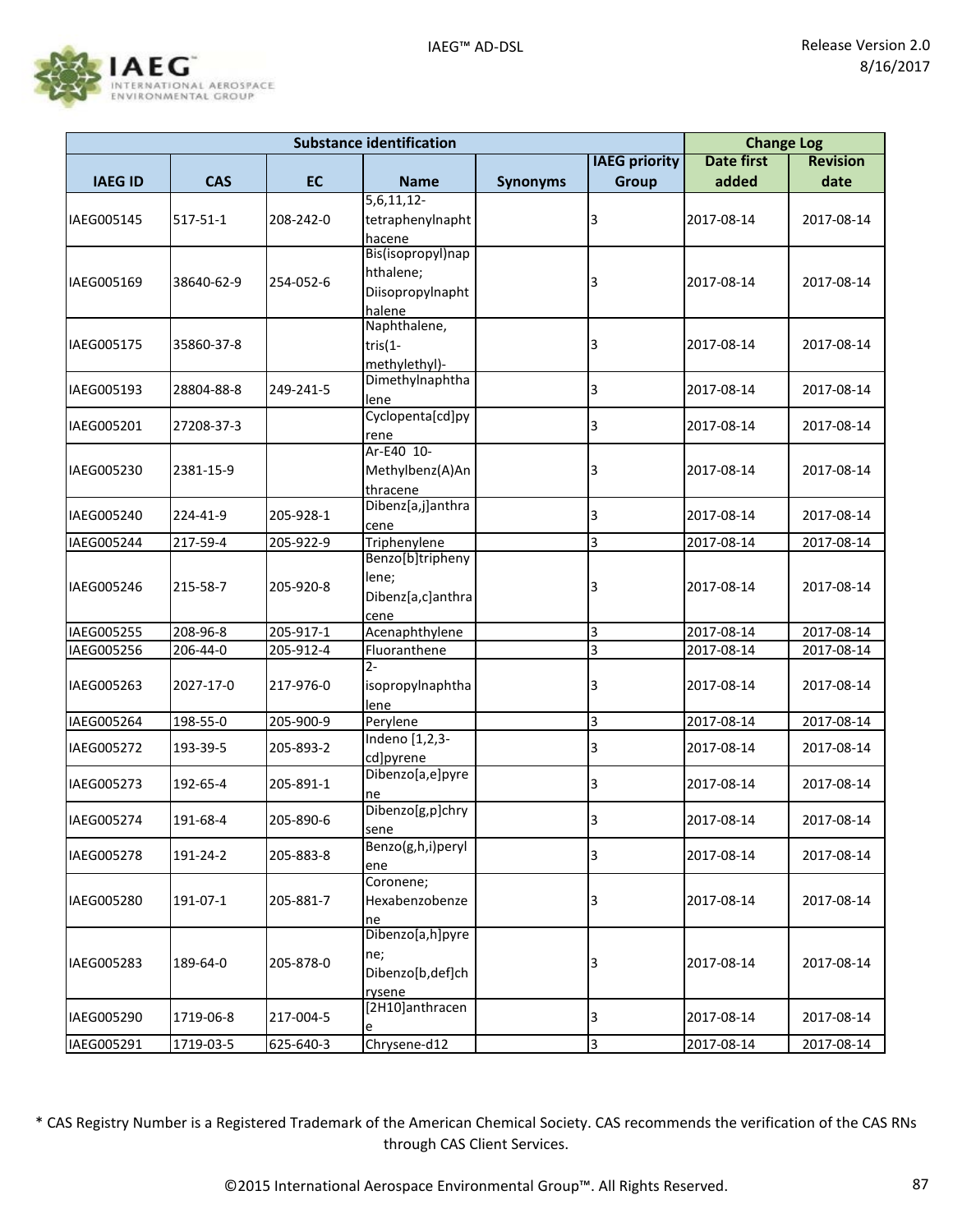

|                |             |           | <b>Substance identification</b>                                                                                                                                                                                                                                                                                                                                                                                                                                                                                                                                                                                  |                 |                      | <b>Change Log</b> |                 |
|----------------|-------------|-----------|------------------------------------------------------------------------------------------------------------------------------------------------------------------------------------------------------------------------------------------------------------------------------------------------------------------------------------------------------------------------------------------------------------------------------------------------------------------------------------------------------------------------------------------------------------------------------------------------------------------|-----------------|----------------------|-------------------|-----------------|
|                |             |           |                                                                                                                                                                                                                                                                                                                                                                                                                                                                                                                                                                                                                  |                 | <b>IAEG priority</b> | <b>Date first</b> | <b>Revision</b> |
| <b>IAEG ID</b> | <b>CAS</b>  | <b>EC</b> | <b>Name</b>                                                                                                                                                                                                                                                                                                                                                                                                                                                                                                                                                                                                      | <b>Synonyms</b> | <b>Group</b>         | added             | date            |
| IAEG005306     | 1499-10-1   | 216-105-1 | $9,10-$<br>diphenylanthrace<br>ne                                                                                                                                                                                                                                                                                                                                                                                                                                                                                                                                                                                |                 | 3                    | 2017-08-14        | 2017-08-14      |
| IAEG005320     | 135-48-8    | 205-193-7 | Pentacene                                                                                                                                                                                                                                                                                                                                                                                                                                                                                                                                                                                                        |                 | 3                    | 2017-08-14        | 2017-08-14      |
| IAEG005326     | 129-00-0    | 204-927-3 | Pyrene                                                                                                                                                                                                                                                                                                                                                                                                                                                                                                                                                                                                           |                 | 3                    | 2017-08-14        | 2017-08-14      |
| IAEG005334     | 1146-65-2   | 214-552-7 | (2H8)naphthalen<br>e                                                                                                                                                                                                                                                                                                                                                                                                                                                                                                                                                                                             |                 | 3                    | 2017-08-14        | 2017-08-14      |
| IAEG005352     | 54261-67-5  | 259-048-8 | Zinc<br>bis[bis(dodecylph<br>enyl)]<br>bis(dithiophosph<br>ate)                                                                                                                                                                                                                                                                                                                                                                                                                                                                                                                                                  |                 | 3                    | 2015-03-17        | 2017-08-14      |
| IAEG005353     | 115-86-6    | 204-112-2 | Triphenyl<br>phosphate (TPP)                                                                                                                                                                                                                                                                                                                                                                                                                                                                                                                                                                                     |                 | 3                    | 2015-03-17        | 2017-08-14      |
| IAEG005369     | 116984-14-6 |           | 2-Propenoic acid,<br>3, 3, 4, 4, 5, 5, 6, 6, 7,<br>7,8,8,9,9,10,10,1<br>1, 11, 12, 12, 12-<br>heneicosafluorod<br>odecyl ester,<br>polymer with<br>3, 3, 4, 4, 5, 5, 6, 6, 7,<br>7,8,8,9,9,10,10,1<br>$0 -$<br>heptadecafluorod<br>ecyl 2-<br>propenoate,<br>alpha-(2-methyl-<br>$1-1-0x0-2-2-$<br>propenyl)-omega-<br>[(2-methyl-1-oxo-<br><u> 2-</u><br>propenyl) oxy] pol<br>y(oxy-1, 2-<br>ethanediyl), 3, 3, 4,<br>4, 5, 5, 6, 6, 7, 7, 8, 8,<br>9,9,10,10,11,11,1<br>2, 12, 13, 13, 14, 14,<br>15, 15, 16, 16, 16-<br>nonacosafluoroh<br>exadecyl 2-<br>propenoate,<br>octadecyl 2-<br>propenoate, 3, 3, 4 |                 | 1                    | 2017-08-14        | 2017-08-14      |
| IAEG005370     | 106-44-5    | 203-398-6 | p-Cresol                                                                                                                                                                                                                                                                                                                                                                                                                                                                                                                                                                                                         | 4-Methylphenol  | $\overline{2}$       | 2017-08-14        | 2017-08-14      |
|                |             |           |                                                                                                                                                                                                                                                                                                                                                                                                                                                                                                                                                                                                                  |                 |                      |                   |                 |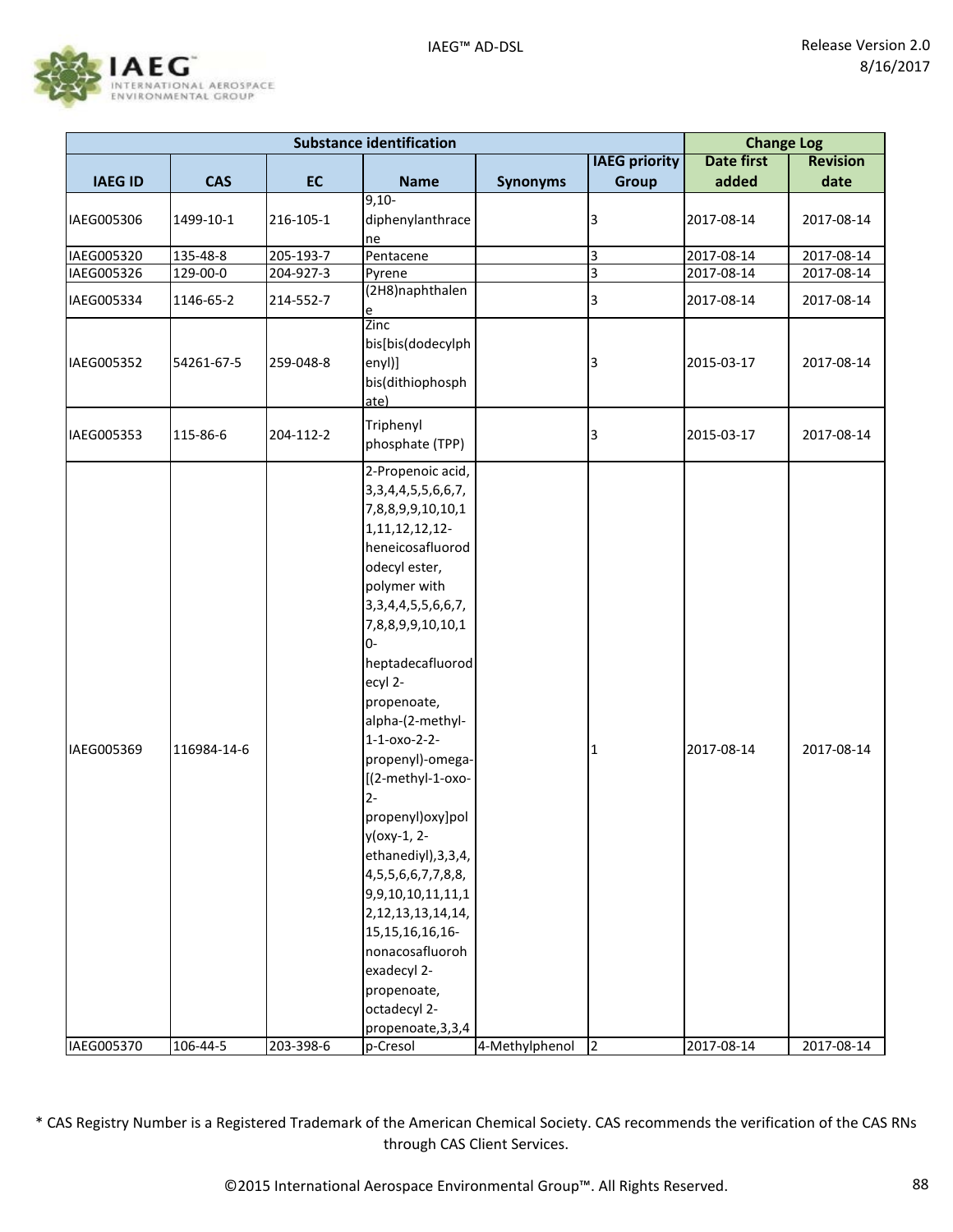

|                |               |           | <b>Substance identification</b>          |                                                                                                           |                         | <b>Change Log</b> |                 |
|----------------|---------------|-----------|------------------------------------------|-----------------------------------------------------------------------------------------------------------|-------------------------|-------------------|-----------------|
|                |               |           |                                          |                                                                                                           | <b>IAEG priority</b>    | <b>Date first</b> | <b>Revision</b> |
| <b>IAEG ID</b> | <b>CAS</b>    | <b>EC</b> | <b>Name</b>                              | <b>Synonyms</b>                                                                                           | Group                   | added             | date            |
| IAEG005371     | 117-84-0      | 204-214-7 | Di-n-octyl<br>phthalate (DnOP)           | Dioctyl phthalate                                                                                         | $\overline{2}$          | 2017-08-14        | 2017-08-14      |
| IAEG005372     | 1304-56-9     | 215-133-1 | Beryllium oxide                          |                                                                                                           | 2                       | 2017-08-14        | 2017-08-14      |
| IAEG005373     | 131-11-3      | 205-011-6 | Dimethyl<br>phthalate (DMP)              |                                                                                                           | 2                       | 2017-08-14        | 2017-08-14      |
| IAEG005374     | 1314-60-9     | 215-237-7 | Antimony(V)<br>pentoxide                 | Diantimony<br>pentoxide                                                                                   | 2                       | 2017-08-14        | 2017-08-14      |
| IAEG005375     | 1319-77-3     | 215-293-2 | Cresol (mixture of<br>isomers)           |                                                                                                           | 2                       | 2017-08-14        | 2017-08-14      |
| IAEG005376     | 137-26-8      | 205-286-2 | Thiram                                   | Tetramethylthiur<br>am disulphide;<br>$N, N, N', N'$ -<br>Tetramethyl-2,3-<br>dithiadithiosuccin<br>amide | 2                       | 2015-03-17        | 2017-08-14      |
| IAEG005377     | 29935-35-1    | 249-963-0 | Lithium<br>hexafluoroarsena<br><u>te</u> |                                                                                                           | 1                       | 2015-03-17        | 2017-08-14      |
| IAEG005378     | 330-54-1      | 206-354-4 | Diuron                                   | $3-(3,4-$<br>Dichlorophenyl)-<br>1,1-dimethylurea<br>(DCMU)                                               | 2                       | 2015-03-17        | 2017-08-14      |
| IAEG005379     | 61789-51-3    | 263-064-0 | Cobalt<br>naphthenate                    |                                                                                                           | 2                       | 2017-08-14        | 2017-08-14      |
| IAEG005380     | 7440-36-0     | 231-146-5 | Antimony (Sb)                            |                                                                                                           | $\overline{c}$          | 2015-03-17        | 2017-08-14      |
| IAEG005381     | 7440-38-2     | 231-148-6 | Arsenic (As)                             |                                                                                                           | 1                       | 2017-08-14        | 2017-08-14      |
| IAEG005382     | 7440-48-4     | 231-158-0 | Cobalt (Co)                              |                                                                                                           | $\overline{\mathbf{c}}$ | 2015-03-17        | 2017-08-14      |
| IAEG005383     | 7782-49-2     | 231-957-4 | Selenium (Se)                            |                                                                                                           | 2                       | 2015-03-17        | 2017-08-14      |
| IAEG005384     | 818-08-6      | 212-449-1 | Dibutyltin oxide                         |                                                                                                           | $\mathbf{1}$            | 2017-08-14        | 2017-08-14      |
| IAEG005385     | 84-66-2       | 201-550-6 | (DEP)                                    | $1,2-$<br>Diethyl phthalate Benzenedicarbox<br>ylic acid, diethyl<br><u>ester</u>                         | 2                       | 2017-08-14        | 2017-08-14      |
| IAEG005386     | 85-44-9       | 201-607-5 | Phthalic<br>anhydride                    | $1,3-$<br>Isobenzofurandio 2<br><u>ne</u>                                                                 |                         | 2017-08-14        | 2017-08-14      |
| IAEG005387     | $92 - 52 - 4$ | 202-163-5 | Biphenyl                                 | PCB <sub>0</sub>                                                                                          | $\overline{2}$          | 2017-08-14        | 2017-08-14      |
| IAEG005388     | 95-48-7       | 202-423-8 | o-Cresol                                 |                                                                                                           | $\overline{2}$          | 2017-08-14        | 2017-08-14      |
| IAEG005389     | 12018-19-8    | 234-637-2 | Chromium zinc<br>oxide                   | Dichromium zinc<br>tetraoxide                                                                             | 2                       | 2017-08-14        | 2017-08-14      |
| IAEG005390     | 12709-98-7    |           | Lead-<br>molybdenum<br>chromate          |                                                                                                           | 2                       | 2017-08-14        | 2017-08-14      |
| #REF!          | #REF!         | #REF!     | #REF!                                    | #REF!                                                                                                     | #REF!                   | #REF!             | #REF!           |
| IAEG005393     | 61788-32-7    | 262-967-7 | Terphenyl,<br>hydrogenated               |                                                                                                           | 3                       | 2017-08-14        | 2017-08-14      |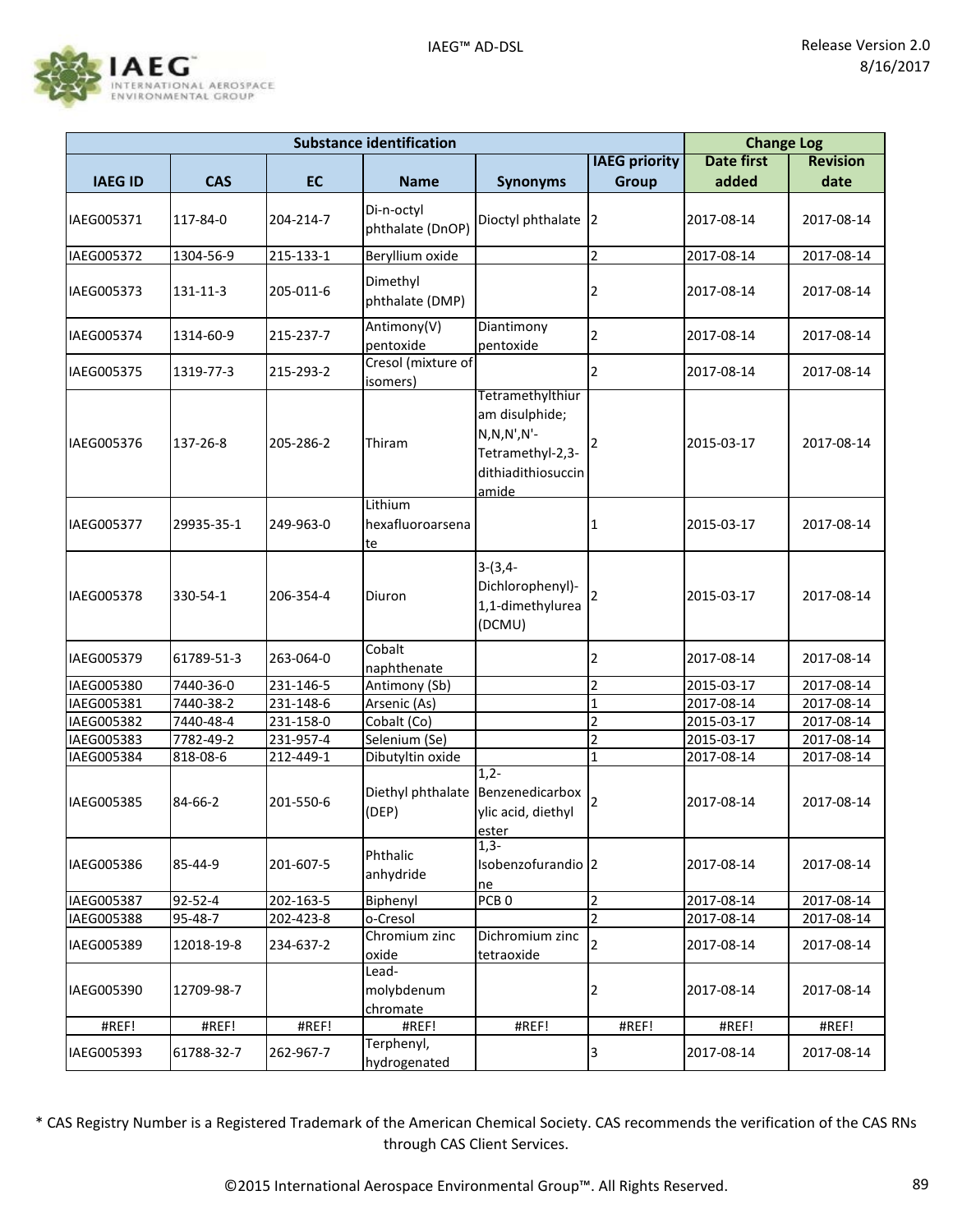

| <b>Substance identification</b> |            |                        |                                                                                                                                                               |                                            |                      | <b>Change Log</b> |                 |
|---------------------------------|------------|------------------------|---------------------------------------------------------------------------------------------------------------------------------------------------------------|--------------------------------------------|----------------------|-------------------|-----------------|
|                                 |            |                        |                                                                                                                                                               |                                            | <b>IAEG priority</b> | <b>Date first</b> | <b>Revision</b> |
| <b>IAEG ID</b>                  | <b>CAS</b> | <b>EC</b>              | <b>Name</b>                                                                                                                                                   | <b>Synonyms</b>                            | <b>Group</b>         | added             | date            |
| IAEG005395                      | 13560-89-9 | 236-948-9              | Dechlorane plus;<br>Dechlorane+;<br>1,6,7,8,9,14,15,1<br>6, 17, 17, 18, 18-<br>dodecachloropen<br>tacyclo[12.2.1.16,<br>9.02,13.05,10]oct<br>adeca-7,15-diene |                                            | 3                    | 2017-08-14        | 2017-08-14      |
| IAEG005405                      | 1303-00-0  | 215-114-8              | Gallium arsenide                                                                                                                                              |                                            | 1                    | 2015-03-17        | 2015-03-17      |
| IAEG005427                      | 7778-43-0  | 231-902-4              | Disodium<br>hydrogenarsenat<br>e                                                                                                                              | Arsenic acid<br>(H3AsO4),<br>disodium salt | 1                    | 2015-03-17        | 2015-03-17      |
| IAEG005431                      | 7786-36-9  | 232-096-7              | Pentahydroxyars<br>orane                                                                                                                                      |                                            | 1                    | 2017-08-14        | 2017-08-14      |
| IAEG005435                      | 7784-42-1  | 232-066-3              | Arsine                                                                                                                                                        | Arsenic trihydride 1                       |                      | 2015-03-17        | 2015-03-17      |
| IAEG005436                      | 4262-43-5  | 423-320-6610-<br>051-6 | Tert-butylarsine                                                                                                                                              |                                            | 1                    | 2017-08-14        | 2017-08-14      |
| IAEG005440                      | 139-93-5   | 205-386-6              | 6,6'-Dihydroxy-<br>3,3'-diarsene-1,2-<br>diyldianilinium<br>dichloride                                                                                        |                                            | 1                    | 2017-08-14        | 2017-08-14      |
| IAEG005442                      | 37382-15-3 |                        | Aluminium<br>gallium arsenide<br>((Al,Ga)As)                                                                                                                  |                                            | 1                    | 2017-08-14        | 2017-08-14      |
| IAEG005450                      | 17029-22-0 | 241-102-7              | Arsenate(1-),<br>hexafluoro-,<br>potassium                                                                                                                    |                                            | 1                    | 2017-08-14        | 2017-08-14      |
| IAEG005456                      | 7784-33-0  | 232-057-4              | Arsenic<br>tribromide                                                                                                                                         |                                            | 1                    | 2015-03-17        | 2015-03-17      |
| IAEG005460                      | 1303-36-2  | 215-119-5              | Arsenic selenide<br>(As2Se3)                                                                                                                                  |                                            | 1                    | 2017-08-14        | 2017-08-14      |
| IAEG005465                      | 1303-33-9  | 215-117-4              | Arsenic trisulfide                                                                                                                                            |                                            | $\mathbf{1}$         | 2017-08-14        | 2017-08-14      |
| IAEG005496                      | 12044-20-1 | 234-948-3              | Gallium arsenide<br>phosphide<br>(Ga2AsP)                                                                                                                     |                                            | 1                    | 2017-08-14        | 2017-08-14      |
| IAEG005527                      | 7784-46-5  | 232-070-5              | Sodium arsenite                                                                                                                                               | Arsenenous acid,<br>sodium salt            | $\mathbf{1}$         | 2015-03-17        | 2015-03-17      |
| IAEG005545                      | 12006-40-5 | 234-486-2              | Zinc arsenide<br>(Zn3As2)                                                                                                                                     |                                            | 1                    | 2017-08-14        | 2017-08-14      |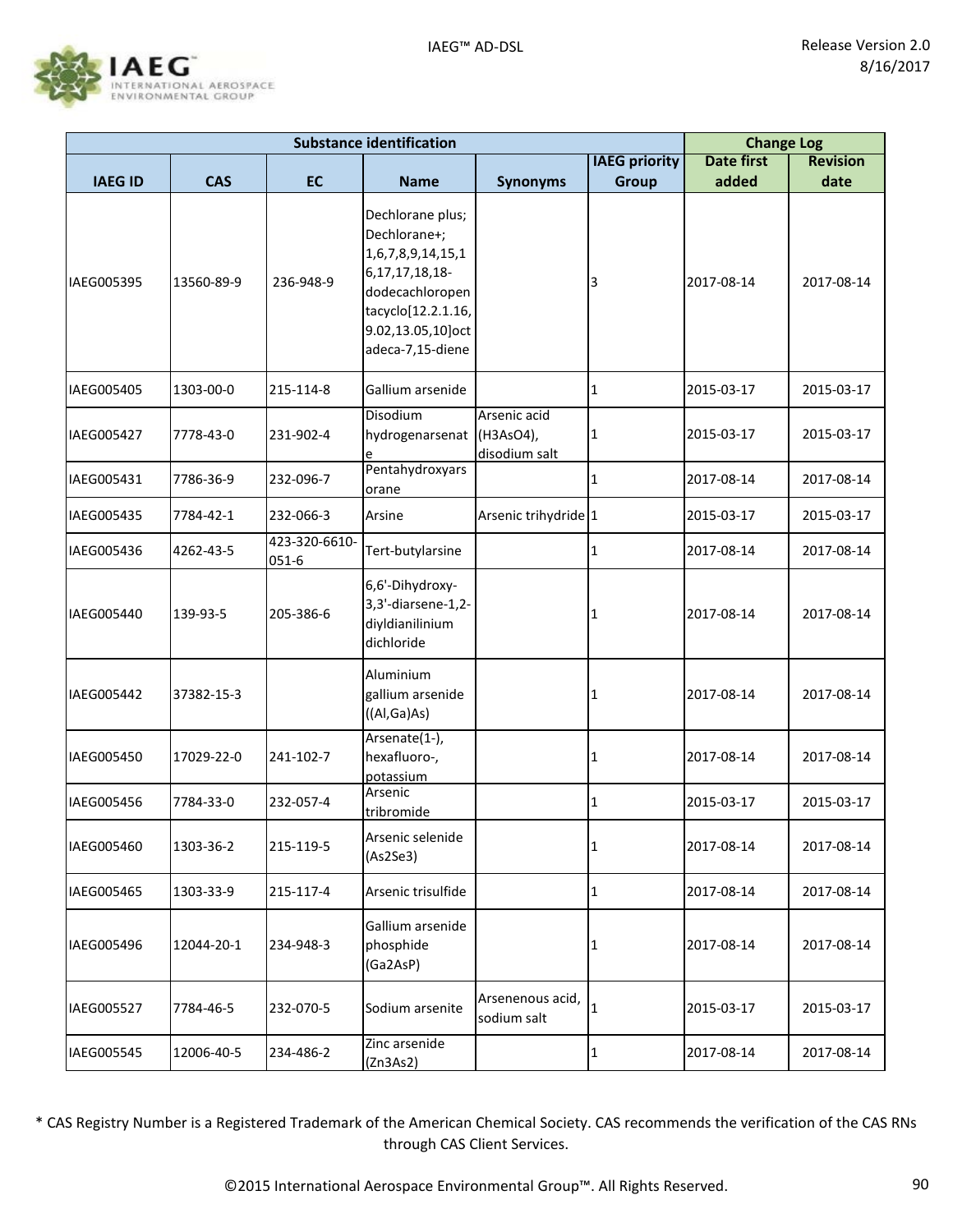

| <b>Substance identification</b> |            |           |                                                                                                           |                                                                                              |                      | <b>Change Log</b> |                 |
|---------------------------------|------------|-----------|-----------------------------------------------------------------------------------------------------------|----------------------------------------------------------------------------------------------|----------------------|-------------------|-----------------|
|                                 |            |           |                                                                                                           |                                                                                              | <b>IAEG priority</b> | <b>Date first</b> | <b>Revision</b> |
| <b>IAEG ID</b>                  | <b>CAS</b> | <b>EC</b> | <b>Name</b>                                                                                               | <b>Synonyms</b>                                                                              | <b>Group</b>         | added             | date            |
| IAEG005546                      | 12044-55-2 | 234-956-7 | Zinc arsenide<br>(ZnAs2)                                                                                  |                                                                                              | 1                    | 2015-03-17        | 2015-03-17      |
| IAEG005550                      | 58-36-6    | 200-377-3 | Diphenoxarsin-10-<br>yloxid                                                                               |                                                                                              | 1                    | 2017-08-14        | 2017-08-14      |
| IAEG005554                      | 75-60-5    | 200-883-4 | Cacodylic acid                                                                                            | Dimethylarsinic<br>acid; Dimethyl<br>arsenic                                                 | 1                    | 2017-08-14        | 2017-08-14      |
| IAEG005555                      | 98-05-5    | 202-631-9 | Phenylarsonic<br>acid                                                                                     |                                                                                              | 1                    | 2017-08-14        | 2017-08-14      |
| IAEG005581                      | 617-75-4   | 210-526-4 | Triethylarsine                                                                                            |                                                                                              | $\mathbf{1}$         | 2017-08-14        | 2017-08-14      |
| IAEG005591                      | 62337-00-2 | 263-516-7 | Disodium 3,6-<br>bis[(o-<br>arsonophenyl)azo<br>$]-4,5-$<br>dihydroxynaphth<br>alene-2,7-<br>disulphonate |                                                                                              | 1                    | 2017-08-14        | 2017-08-14      |
| IAEG005597                      | 637-03-6   | 211-275-3 | Phenylarsine<br>oxide                                                                                     |                                                                                              | $\mathbf{1}$         | 2017-08-14        | 2017-08-14      |
| IAEG005599                      | 1668-00-4  | 216-788-6 | 2,7-(bis(2-<br>arsonophenylazo)<br>$)-1,8-$<br>dihydroxynaphth<br>alene-3,6-<br>disulphonic acid          |                                                                                              | 1                    | 2017-08-14        | 2017-08-14      |
| IAEG005644                      | 132-33-2   | 205-058-2 | $4-[2-$<br>arsonophenyl)azo<br>$] -3 -$<br>hydroxynaphthal<br>ene-2,7-<br>disulphonic acid                |                                                                                              | 1                    | 2017-08-14        | 2017-08-14      |
| IAEG005647                      | 593-88-4   | 209-815-8 | Trimethylarsine                                                                                           |                                                                                              | $\mathbf{1}$         | 2017-08-14        | 2017-08-14      |
| IAEG005754                      | 6295-19-8  |           | 4-Methyl-3-<br>Nitrobenzenears<br>onic Acid                                                               |                                                                                              | 1                    | 2017-08-14        | 2017-08-14      |
| IAEG005757                      | 7516-59-8  |           | Benzyltriphenylar<br>sonium Bromide                                                                       |                                                                                              | 1                    | 2017-08-14        | 2017-08-14      |
| IAEG005759                      | 78331-48-3 |           | $4-$<br>(Dimethylarsino)<br><b>Benzoic Acid</b>                                                           |                                                                                              | 1                    | 2017-08-14        | 2017-08-14      |
| IAEG005763                      | 77-58-7    | 201-039-8 | Dibutyltin<br>dilaurate                                                                                   | Dibutyl[bis(dodec<br>anoyloxy)]stanna<br>ne; Dibutylbis[(1-1<br>oxododecyl) oxy]s<br>tannane |                      | 2017-08-14        | 2017-08-14      |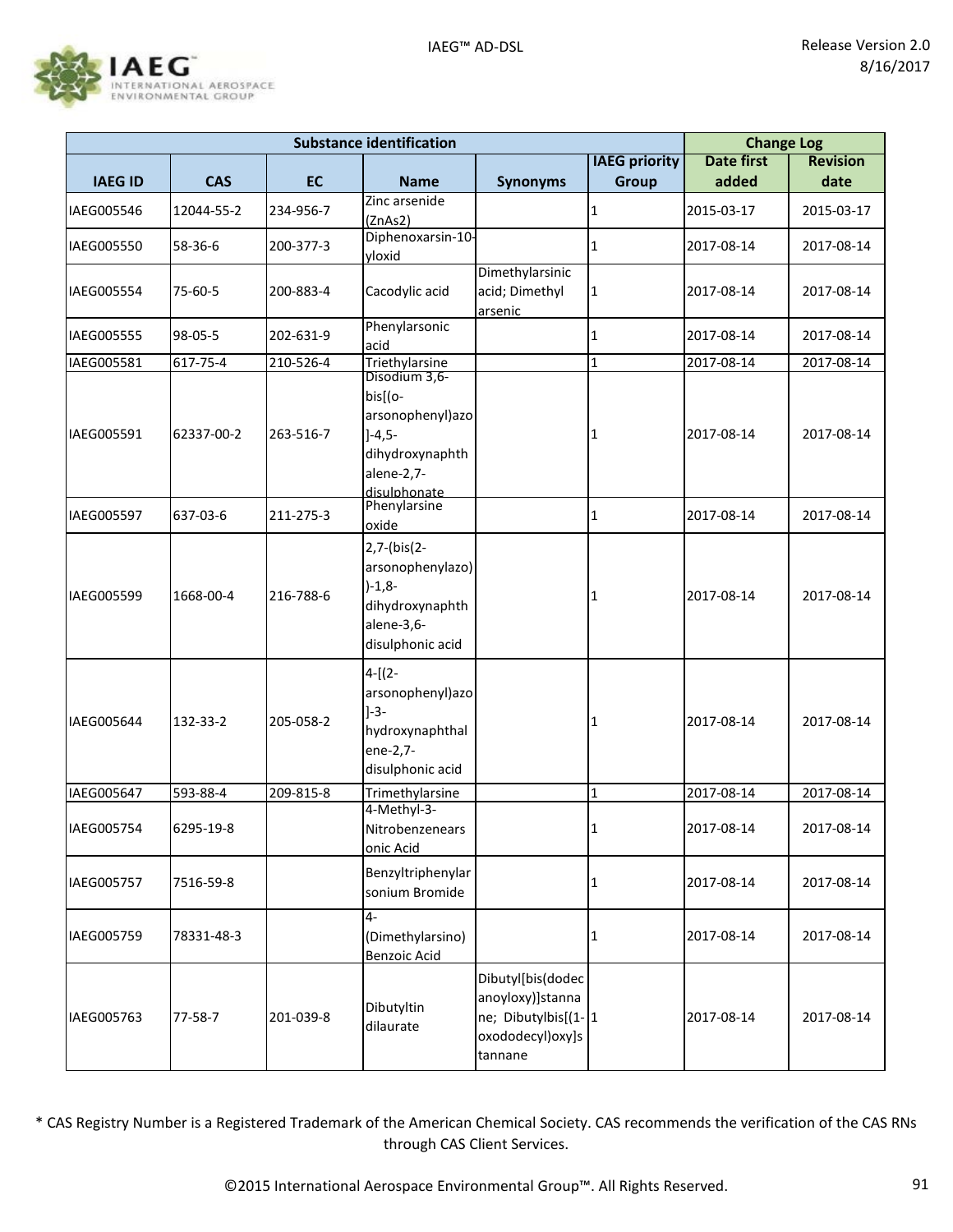

|                |            |           | <b>Substance identification</b> |                 |                      | <b>Change Log</b> |                 |
|----------------|------------|-----------|---------------------------------|-----------------|----------------------|-------------------|-----------------|
|                |            |           |                                 |                 | <b>IAEG priority</b> | <b>Date first</b> | <b>Revision</b> |
| <b>IAEG ID</b> | <b>CAS</b> | <b>EC</b> | <b>Name</b>                     | <b>Synonyms</b> | <b>Group</b>         | added             | date            |
|                |            |           | 2-ethylhexyl 4,4-               |                 |                      |                   |                 |
|                |            |           | dibutyl-10-ethyl-7              |                 |                      |                   |                 |
| IAEG005766     | 10584-98-2 | 234-186-1 | oxo-8-oxa-3,5-                  |                 | 1                    | 2017-08-14        | 2017-08-14      |
|                |            |           | dithia-4-                       |                 |                      |                   |                 |
|                |            |           | stannatetradecan                |                 |                      |                   |                 |
|                |            |           | oate                            |                 |                      |                   |                 |
|                |            |           | 2-Ethylhexyl 10-                |                 |                      |                   |                 |
|                |            |           | ethyl-4-[[2-[(2-                |                 |                      |                   |                 |
|                |            |           | ethylhexyl) oxy]-2-             |                 |                      |                   |                 |
| IAEG005767     | 27107-89-7 | 248-227-6 | oxoethyl]thio]-4-               |                 | 1                    | 2017-08-14        | 2017-08-14      |
|                |            |           | octyl-7-oxo-8-oxa-              |                 |                      |                   |                 |
|                |            |           | 3,5-dithia-4-                   |                 |                      |                   |                 |
|                |            |           | stannatetradecan                |                 |                      |                   |                 |
|                |            |           | oate (MOTE)                     |                 |                      |                   |                 |
| IAEG005768     | 78-04-6    | 201-077-5 | Dibutyltin                      |                 | 1                    | 2017-08-14        | 2017-08-14      |
|                |            |           | maleate                         |                 |                      |                   |                 |
|                |            |           | $2,2-$                          |                 |                      |                   |                 |
|                |            |           | dibutyldihydro-                 |                 |                      |                   |                 |
| IAEG005769     | 78-06-8    | 201-079-6 | $6H-1, 3, 2-$                   |                 | 1                    | 2017-08-14        | 2017-08-14      |
|                |            |           | oxathiastannin-6-               |                 |                      |                   |                 |
| IAEG005770     | 870-08-6   | 212-791-1 | one<br>Dioctyltin oxide         |                 | $\mathbf 1$          | 2017-08-14        | 2017-08-14      |
|                |            |           | Dibutyltin                      |                 |                      |                   |                 |
| IAEG005771     | 1067-33-0  | 213-928-8 | di(acetate)                     |                 | 1                    | 2017-08-14        | 2017-08-14      |
|                |            |           | Dibutyldimethoxy                |                 |                      |                   |                 |
| IAEG005772     | 1067-55-6  | 213-935-6 | stannane                        |                 | 1                    | 2017-08-14        | 2017-08-14      |
| IAEG005774     | 2781-10-4  | 220-481-2 | Dibutyltin bis(2-               |                 | 1                    | 2017-08-14        | 2017-08-14      |
|                |            |           | ethylhexanoate)                 |                 |                      |                   |                 |
| IAEG005777     | 3349-36-8  | 222-103-1 | Dibutoxydibutylst               |                 | 1                    | 2017-08-14        | 2017-08-14      |
|                |            |           | annane                          |                 |                      |                   |                 |
|                |            |           | Dibutylbis(stearo               |                 |                      |                   |                 |
| IAEG005782     | 5847-55-2  | 227-438-7 | yloxy)stannane                  |                 | 1                    | 2017-08-14        | 2017-08-14      |
|                |            |           | Dibutylbis(pentan               |                 |                      |                   |                 |
| IAEG005785     | 22673-19-4 | 245-152-0 | e-2,4-dionato-                  |                 | 1                    | 2017-08-14        | 2017-08-14      |
|                |            |           | O,O')tin                        |                 |                      |                   |                 |
|                |            |           | Diisooctyl 2,2'-                |                 |                      |                   |                 |
| IAEG005787     | 25168-24-5 | 246-703-8 | [(dibutylstannyle               |                 | 1                    | 2017-08-14        | 2017-08-14      |
|                |            |           | ne)bis(thio)]diace              |                 |                      |                   |                 |
|                |            |           | tate                            |                 |                      |                   |                 |
|                |            |           | 2-Ethylhexyl 10-                |                 |                      |                   |                 |
|                |            |           | ethyl-4-[[2-[(2-                |                 |                      |                   |                 |
|                |            |           | ethylhexyl) oxy]-2-             |                 |                      |                   |                 |
| IAEG005789     | 57583-34-3 | 260-828-5 | oxoethyl]thio]-4-               |                 |                      | 2017-08-14        | 2017-08-14      |
|                |            |           | methyl-7-oxo-8-                 |                 | 1                    |                   |                 |
|                |            |           | oxa-3,5-dithia-4-               |                 |                      |                   |                 |
|                |            |           | stannatetradecan                |                 |                      |                   |                 |
|                |            |           | oate                            |                 |                      |                   |                 |
|                |            |           |                                 |                 |                      |                   |                 |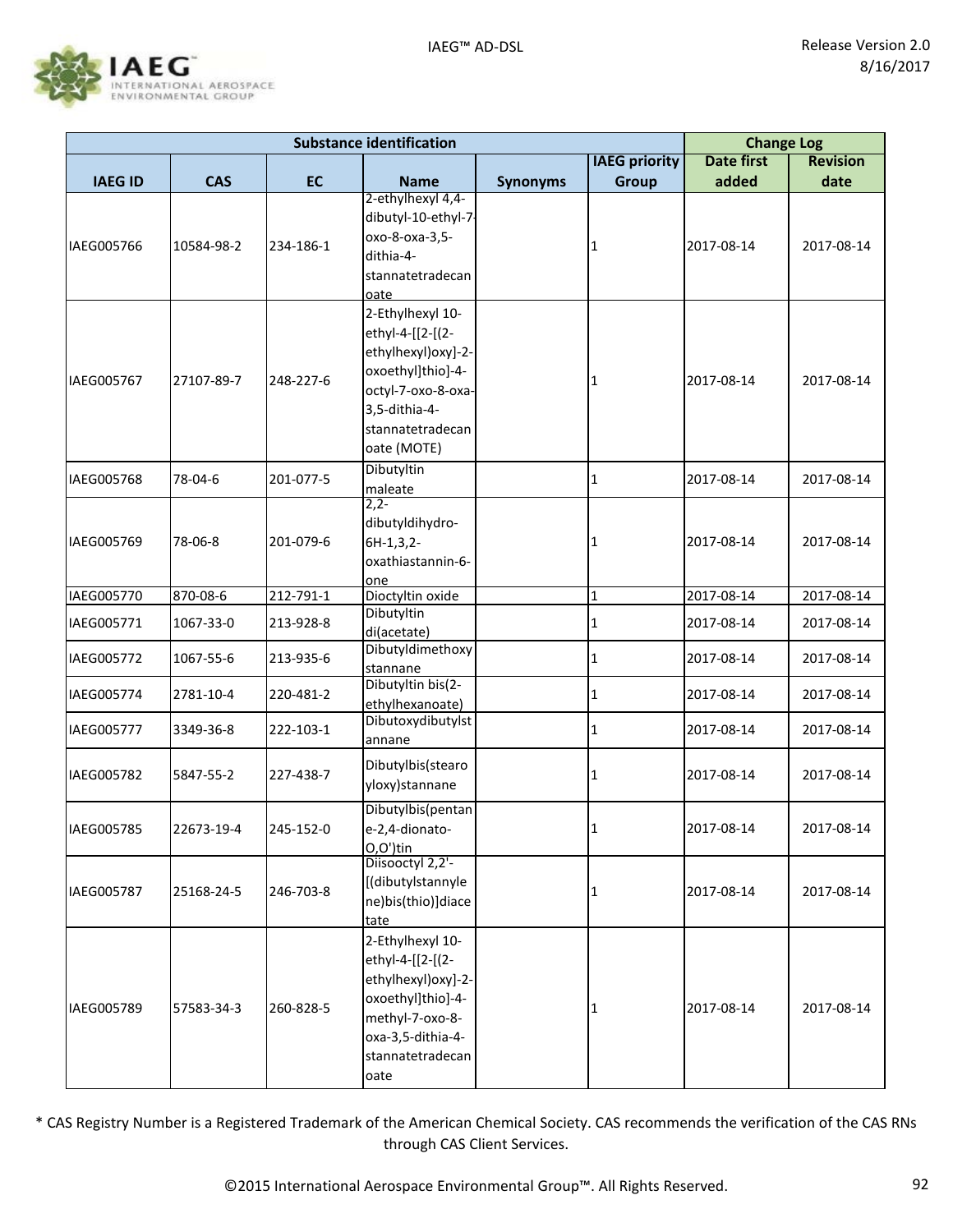

| <b>Substance identification</b> |            |           |                                                                                                                                            |                                             |                      | <b>Change Log</b> |                 |
|---------------------------------|------------|-----------|--------------------------------------------------------------------------------------------------------------------------------------------|---------------------------------------------|----------------------|-------------------|-----------------|
|                                 |            |           |                                                                                                                                            |                                             | <b>IAEG priority</b> | <b>Date first</b> | <b>Revision</b> |
| <b>IAEG ID</b>                  | <b>CAS</b> | <b>EC</b> | <b>Name</b>                                                                                                                                | <b>Synonyms</b>                             | Group                | added             | date            |
| IAEG005791                      | 84896-44-6 | 284-461-5 | Diisotridecyl 3,3'-<br>[(dibutylstannyle<br>ne)bis(thio)]dipro<br>pionate                                                                  |                                             | 1                    | 2017-08-14        | 2017-08-14      |
| IAEG005794                      | 16091-18-2 | 240-253-6 | Dioctyltin<br>maleate                                                                                                                      |                                             | 1                    | 2017-08-14        | 2017-08-14      |
| IAEG005824                      | 13323-62-1 | 236-359-7 | Dibutyltin<br>dioleate                                                                                                                     |                                             | 1                    | 2017-08-14        | 2017-08-14      |
| IAEG005835                      | 25168-21-2 | 246-701-7 | Diisooctyl 4,4'-<br>[(dibutylstannyle<br>ne)bis(oxy)]bis[4-<br>oxoisocrotonate]                                                            |                                             | 1                    | 2017-08-14        | 2017-08-14      |
| IAEG005836                      | 25168-22-3 | 246-702-2 | Dibutylbis[(1-<br>oxoneodecyl) oxy]<br>stannane                                                                                            |                                             | 1                    | 2017-08-14        | 2017-08-14      |
| IAEG005841                      | 3648-18-8  | 222-883-3 | Dioctyltin<br>dilaurate                                                                                                                    | Bis(dodecanoylox<br>y)(dioctyl)stanna<br>ne | 11                   | 2017-08-14        | 2017-08-14      |
| IAEG005842                      | 54068-28-9 | 483-270-6 | Dioctylbis(pentan<br>e-2,4-dionato-<br>O,O')tin                                                                                            |                                             | 1                    | 2017-08-14        | 2017-08-14      |
| IAEG005843                      | 68299-15-0 | 269-595-4 | Bis(neodecanoylo<br>xy)dioctylstannan                                                                                                      | Dioctyltindineode<br>canoate                | $\mathbf{1}$         | 2017-08-14        | 2017-08-14      |
| IAEG005844                      | 93925-43-0 | 300-346-5 | Silicic acid<br>(H4SiO4),<br>tetraethyl ester,<br>reaction products<br>with<br>bis(acetyloxy)dioc<br>tylstannane                           |                                             | 1                    | 2017-08-14        | 2017-08-14      |
| IAEG005845                      | 594-27-4   | 209-833-6 | Tetramethyltin                                                                                                                             |                                             | $\mathbf{1}$         | 2017-08-14        | 2017-08-14      |
| IAEG005857                      | 51287-84-4 | 257-111-4 | Bis(dodecylthio)d<br>imethylstannane                                                                                                       |                                             | 1                    | 2017-08-14        | 2017-08-14      |
| IAEG005868                      | 68412-36-2 | 270-183-1 | Silicic acid<br>(H4SiO4),<br>tetrapropyl ester,<br>hydrolyzed,<br>reaction products<br>with dibutylbis[(1-<br>oxododecyl) oxy]s<br>tannane |                                             | 1                    | 2017-08-14        | 2017-08-14      |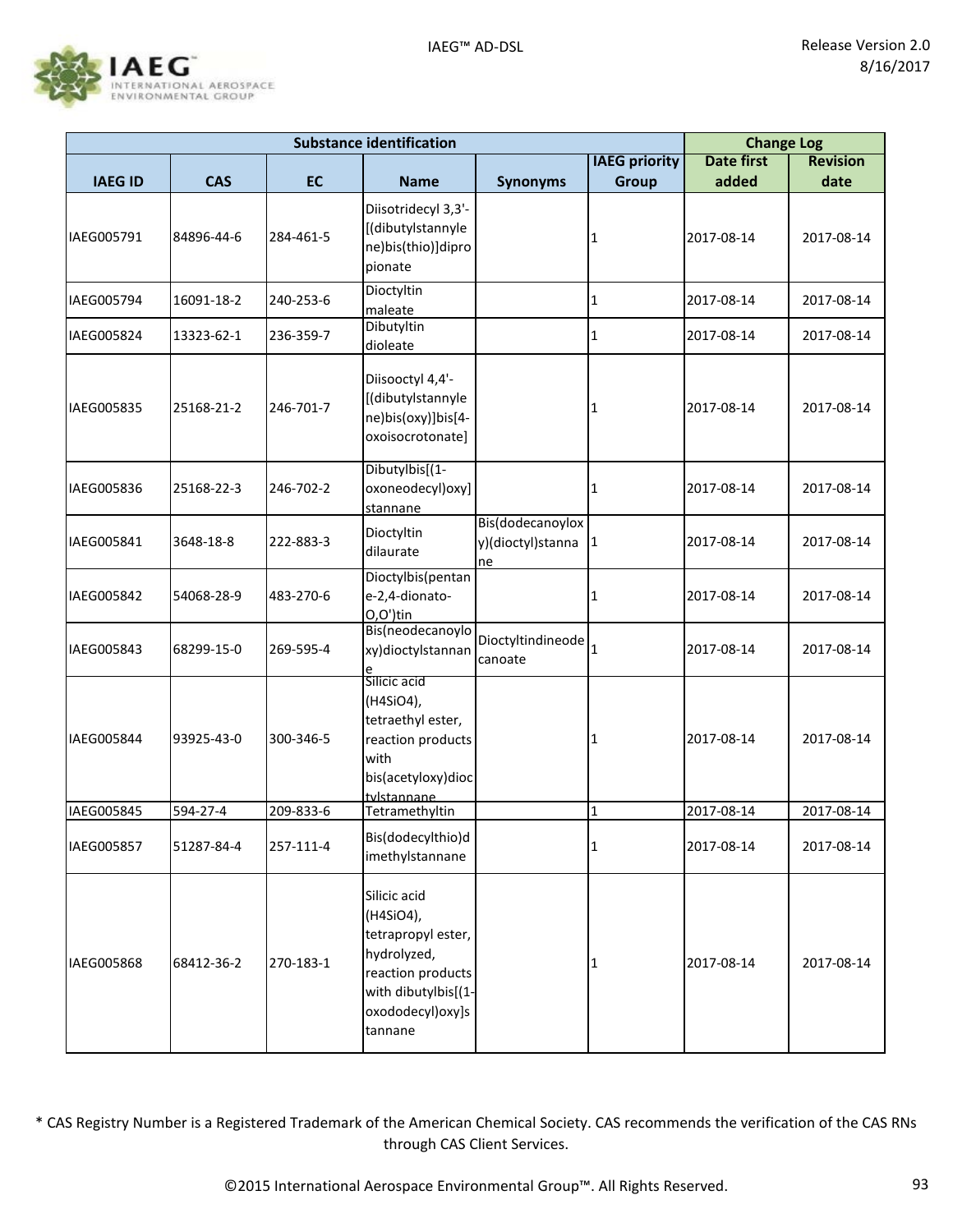

| <b>Substance identification</b> |            |           |                                                                                                                                        |                 | <b>Change Log</b>    |                   |                 |
|---------------------------------|------------|-----------|----------------------------------------------------------------------------------------------------------------------------------------|-----------------|----------------------|-------------------|-----------------|
|                                 |            |           |                                                                                                                                        |                 | <b>IAEG priority</b> | <b>Date first</b> | <b>Revision</b> |
| <b>IAEG ID</b>                  | <b>CAS</b> | <b>EC</b> | <b>Name</b>                                                                                                                            | <b>Synonyms</b> | Group                | added             | date            |
| IAEG005903                      | 43136-18-1 | 256-113-2 | $(Z,Z)-1,1,3,3-$<br>tetramethyl-1,3-<br>bis[(1-oxooctadec-<br>$9-$<br>enyl) oxy] distanno<br>xane                                      |                 | 1                    | 2017-08-14        | 2017-08-14      |
| IAEG005938                      | 563-25-7   | 209-246-5 | Dibutyldifluorost<br>annane                                                                                                            |                 | $\mathbf{1}$         | 2017-08-14        | 2017-08-14      |
| IAEG005940                      | 1135-99-5  | 214-496-3 | Dichlorodiphenyl<br>stannane                                                                                                           |                 | 1                    | 2017-08-14        | 2017-08-14      |
| IAEG005999                      | 1112-56-7  | 214-193-6 | Tetravinylstanna<br>ne                                                                                                                 |                 | 1                    | 2017-08-14        | 2017-08-14      |
| IAEG006054                      | 2179-99-9  | 218-552-8 | Bis(lauroyloxy)di<br>methylstannane                                                                                                    |                 | 1                    | 2017-08-14        | 2017-08-14      |
| IAEG006061                      | 7393-43-3  | 230-987-5 | Tetrallylstannane                                                                                                                      |                 | 1                    | 2017-08-14        | 2017-08-14      |
| IAEG006069                      | 25955-19-5 | 247-367-5 | Dibutylbis(nonan<br>oyloxy)stannane                                                                                                    |                 | 1                    | 2017-08-14        | 2017-08-14      |
| IAEG006087                      | 68928-76-7 | 273-028-6 | Dimethylbis[(1-<br>oxoneodecyl) oxy]<br>stannane                                                                                       |                 | 1                    | 2017-08-14        | 2017-08-14      |
| IAEG006127                      | 14254-22-9 | 238-131-2 | Butoxydibutylchl<br>orostannane<br>2-ethylhexyl 4-                                                                                     |                 | $\mathbf{1}$         | 2017-08-14        | 2017-08-14      |
| IAEG006189                      | 26864-37-9 | 248-070-3 | butyl-10-ethyl-4-<br>$[[2-[(2-$<br>ethylhexyl) oxy]-2-<br>oxoethyl]thio]-7-<br>oxo-8-oxa-3,5-<br>dithia-4-<br>stannatetradecan<br>nate |                 | 1                    | 2017-08-14        | 2017-08-14      |
| IAEG006248                      | 68298-38-4 | 269-561-9 | $3,3'-$<br>[(dibutylstannyle<br>ne)bis(thio)]bis(p<br>ropane-1,2-diol)                                                                 |                 | 1                    | 2017-08-14        | 2017-08-14      |
| IAEG006271                      | 87735-26-0 | 289-337-4 | 6,6-dibutyl-<br>$4,4,8,8-$<br>tetraethoxy-<br>3,5,7,9-tetraoxa-<br>4,8-disila-6-<br>stannaundecane                                     |                 | 1                    | 2017-08-14        | 2017-08-14      |
| IAEG006329                      | 15535-69-0 |           | Dibutyltin<br>maleate                                                                                                                  |                 | $\mathbf{1}$         | 2017-08-14        | 2017-08-14      |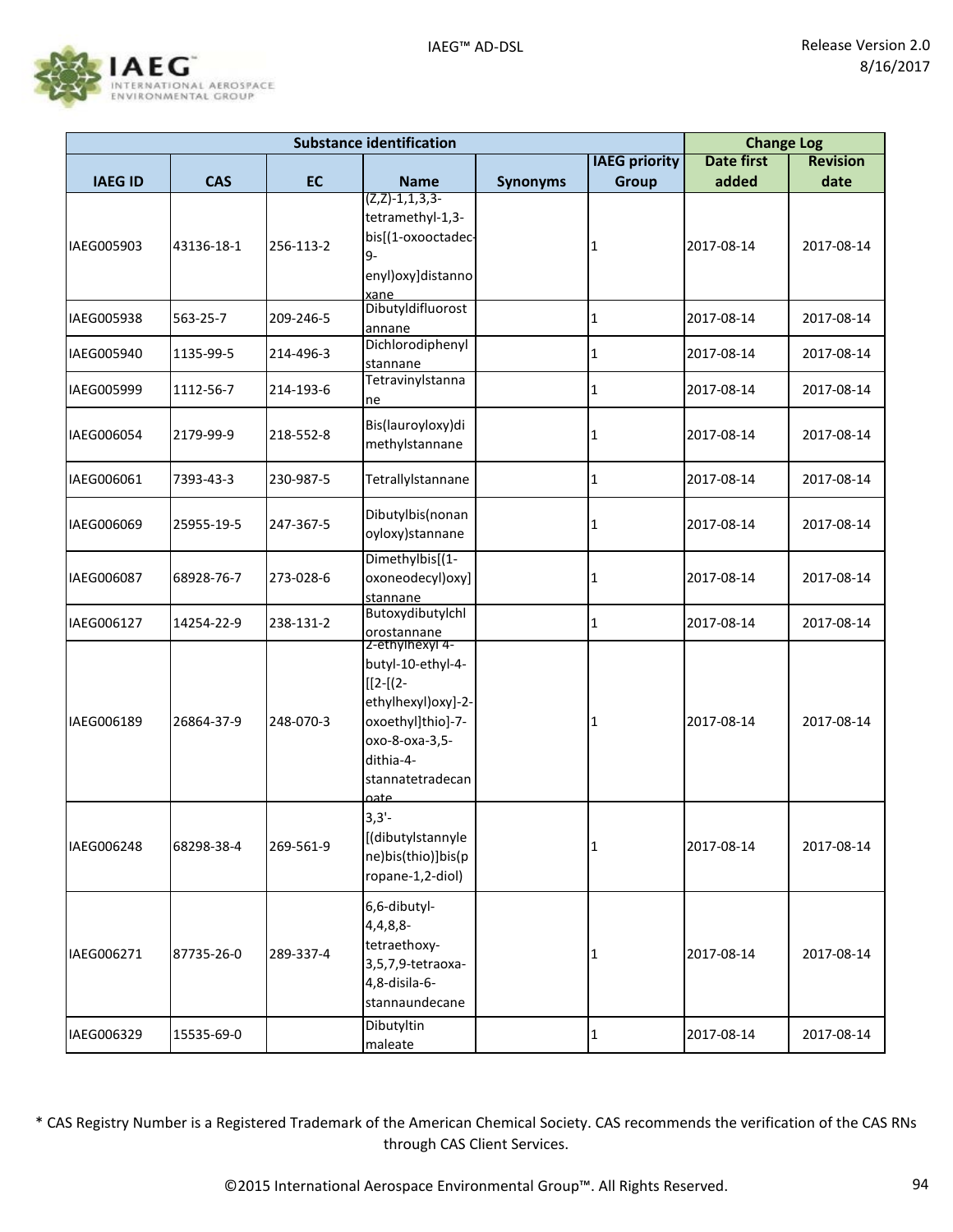

|                |             |           | <b>Substance identification</b>                                                                          |                                                                                                                      |                         | <b>Change Log</b> |                 |
|----------------|-------------|-----------|----------------------------------------------------------------------------------------------------------|----------------------------------------------------------------------------------------------------------------------|-------------------------|-------------------|-----------------|
|                |             |           |                                                                                                          |                                                                                                                      | <b>IAEG priority</b>    | <b>Date first</b> | <b>Revision</b> |
| <b>IAEG ID</b> | <b>CAS</b>  | <b>EC</b> | <b>Name</b>                                                                                              | <b>Synonyms</b>                                                                                                      | <b>Group</b>            | added             | date            |
| IAEG006396     | 96969-75-4  |           | Bromo((4-Bromo-<br>1, 2, 3, 4<br>Tetraphenyl)-1,3-<br>Butadienyl) Dimet<br>hyltin                        |                                                                                                                      | 1                       | 2017-08-14        | 2017-08-14      |
| IAEG006403     | 99688-47-8  | 402-210-1 | Bromobenzylbro<br>motoluene,<br>reaction mass of<br>isomers                                              | Monomethyl-<br>dibromo-<br>diphenyl<br>methane (Trade<br>name: DBBT)                                                 | 1                       | 2015-03-17        | 2015-03-17      |
| IAEG006404     | 65996-85-2  | 266-019-3 | Tar acids, coal,<br>crude                                                                                |                                                                                                                      | 1                       | 2017-08-14        | 2017-08-14      |
| IAEG006407     | 8001-58-9   | 232-287-5 | Creosote                                                                                                 |                                                                                                                      | 1                       | 2017-08-14        | 2017-08-14      |
| IAEG006408     | 61789-28-4  | 263-047-8 | Creosote oil                                                                                             |                                                                                                                      | 1                       | 2017-08-14        | 2017-08-14      |
| IAEG006409     | 8021-39-4   | 232-419-1 | Creosote, wood                                                                                           |                                                                                                                      | $\mathbf{1}$            | 2017-08-14        | 2017-08-14      |
| IAEG006414     | 119-90-4    | 204-355-4 | $3,3'$ -<br>Dimethoxybenzid o-Dianisidine<br>ine                                                         |                                                                                                                      | 1                       | 2017-08-14        | 2017-08-14      |
| IAEG006417     | 91-94-1     | 202-109-0 | $3,3'$ -<br>Dichlorobenzidin<br>e                                                                        | $3,3'$ -<br>Dichlorobiphenyl-<br>$4,4'$ -<br>ylenediamine;<br>$[1,1'-Bipheny]$ -<br>4,4'-diamine, 3,3'-<br>dichloro- | 1                       | 2017-08-14        | 2017-08-14      |
| IAEG006424     | 41184-65-0  |           | No name                                                                                                  |                                                                                                                      | $\overline{\mathbf{c}}$ | 2017-08-14        | 2017-08-14      |
| IAEG006425     | 41242-12-0  |           | No name                                                                                                  |                                                                                                                      | $\overline{2}$          | 2017-08-14        | 2017-08-14      |
| IAEG006426     | 70136-72-0  |           | No name                                                                                                  |                                                                                                                      | $\overline{2}$          | 2017-08-14        | 2017-08-14      |
| IAEG006427     | 72033-41-1  |           | No name                                                                                                  |                                                                                                                      | $\overline{2}$          | 2017-08-14        | 2017-08-14      |
| IAEG006428     | 82382-12-5  |           | 1-Hexanesulfonic<br>acid,<br>1, 1, 2, 2, 3, 3, 4, 4, 5,<br>$5,6,6,6$ -<br>tridecafluoro-,<br>sodium salt |                                                                                                                      | $\mathcal{P}$           | 2017-08-14        | 2017-08-14      |
| IAEG006429     | 92011-17-1  |           | No name                                                                                                  |                                                                                                                      | 2                       | 2017-08-14        | 2017-08-14      |
| IAEG006430     | 108427-54-9 |           | No name                                                                                                  |                                                                                                                      | $\overline{2}$          | 2017-08-14        | 2017-08-14      |
| IAEG006431     | 108427-55-0 |           | No name                                                                                                  |                                                                                                                      | $\overline{2}$          | 2017-08-14        | 2017-08-14      |
| IAEG006432     | 144116-10-9 |           | No name                                                                                                  |                                                                                                                      | $\overline{2}$          | 2017-08-14        | 2017-08-14      |
| IAEG006433     | 153443-35-7 |           | No name                                                                                                  |                                                                                                                      | $\overline{2}$          | 2017-08-14        | 2017-08-14      |
| IAEG006434     | 189274-31-5 |           | No name                                                                                                  |                                                                                                                      | $\overline{c}$          | 2017-08-14        | 2017-08-14      |
| IAEG006435     | 202189-84-2 |           | No name                                                                                                  |                                                                                                                      | $\overline{c}$          | 2017-08-14        | 2017-08-14      |
| IAEG006436     | 213740-81-9 |           | No name                                                                                                  |                                                                                                                      | $\overline{c}$          | 2017-08-14        | 2017-08-14      |
| IAEG006437     | 341035-71-0 |           | No name                                                                                                  |                                                                                                                      | $\overline{\mathbf{c}}$ | 2017-08-14        | 2017-08-14      |
| IAEG006438     | 341548-85-4 |           | No name                                                                                                  |                                                                                                                      | $\overline{c}$          | 2017-08-14        | 2017-08-14      |
| IAEG006439     | 350836-93-0 |           | No name                                                                                                  |                                                                                                                      | $\overline{c}$          | 2017-08-14        | 2017-08-14      |
| IAEG006440     | 421555-73-9 |           | No name                                                                                                  |                                                                                                                      | $\overline{\mathbf{c}}$ | 2017-08-14        | 2017-08-14      |
| IAEG006441     | 421555-74-0 |           | No name                                                                                                  |                                                                                                                      | $\overline{\mathbf{c}}$ | 2017-08-14        | 2017-08-14      |